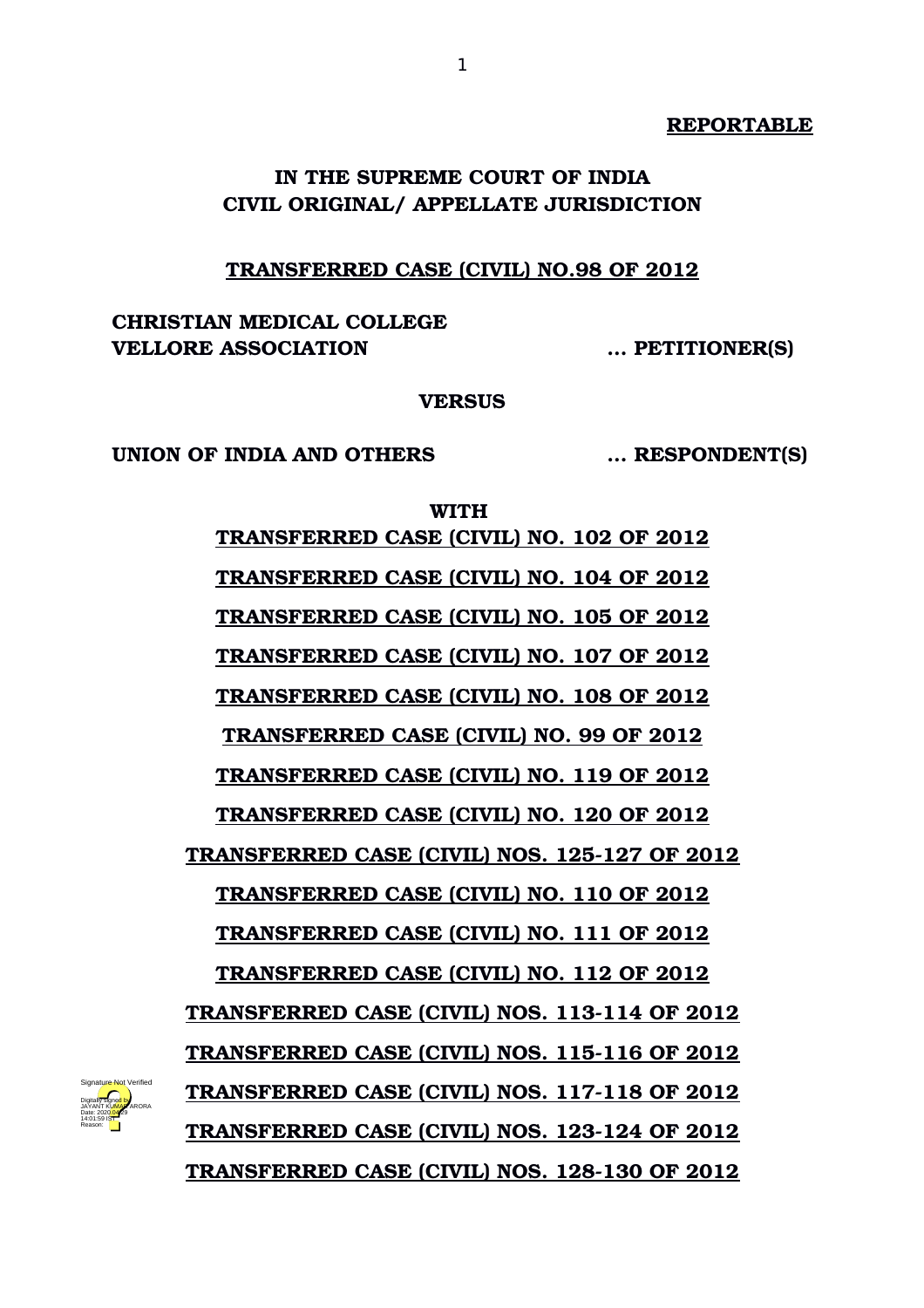**TRANSFERRED CASE (CIVIL) NO. 131 OF 2012 TRANSFERRED CASE (CIVIL) NOS. 132134 OF 2012 TRANSFERRED CASE (CIVIL) NOS. 138139 OF 2012 TRANSFERRED CASE (CIVIL) NO. 144 OF 2012 TRANSFERRED CASE (CIVIL) NO. 145 OF 2012 TRANSFERRED CASE (CIVIL) NO. 142 OF 2012** TRANSFERRED CASE (CIVIL) NOS. 23-24 OF 2013 **TRANSFERRED CASE (CIVIL) NO. 5 OF 2013 TRANSFERRED CASE (CIVIL) NO. 7 OF 2013 TRANSFERRED CASE (CIVIL) NO. 1 OF 2013 TRANSFERRED CASE (CIVIL) NO. 2 OF 2013 TRANSFERRED CASE (CIVIL) NO. 3 OF 2013 TRANSFERRED CASE (CIVIL) NO. 4 OF 2013 TRANSFERRED CASE (CIVIL) NO. 11 OF 2013** TRANSFERRED CASE (CIVIL) NOS. 37-38 OF 2013 **TRANSFERRED CASE (CIVIL) NO. 59 OF 2013 TRANSFERRED CASE (CIVIL) NO. 8 OF 2013 TRANSFERRED CASE (CIVIL) NO. 9 OF 2013 TRANSFERRED CASE (CIVIL) NO. 10 OF 2013** TRANSFERRED CASE (CIVIL) NOS. 12-13 OF 2013 **TRANSFERRED CASE (CIVIL) NO. 16 OF 2013 TRANSFERRED CASE (CIVIL) NO. 17 OF 2013 TRANSFERRED CASE (CIVIL) NO. 18 OF 2013** TRANSFERRED CASE (CIVIL) NOS. 14-15 OF 2013 **TRANSFERRED CASE (CIVIL) NO. 19 OF 2013 TRANSFERRED CASE (CIVIL) NO. 20 OF 2013 TRANSFERRED CASE (CIVIL) NOS. 21-22 OF 2013**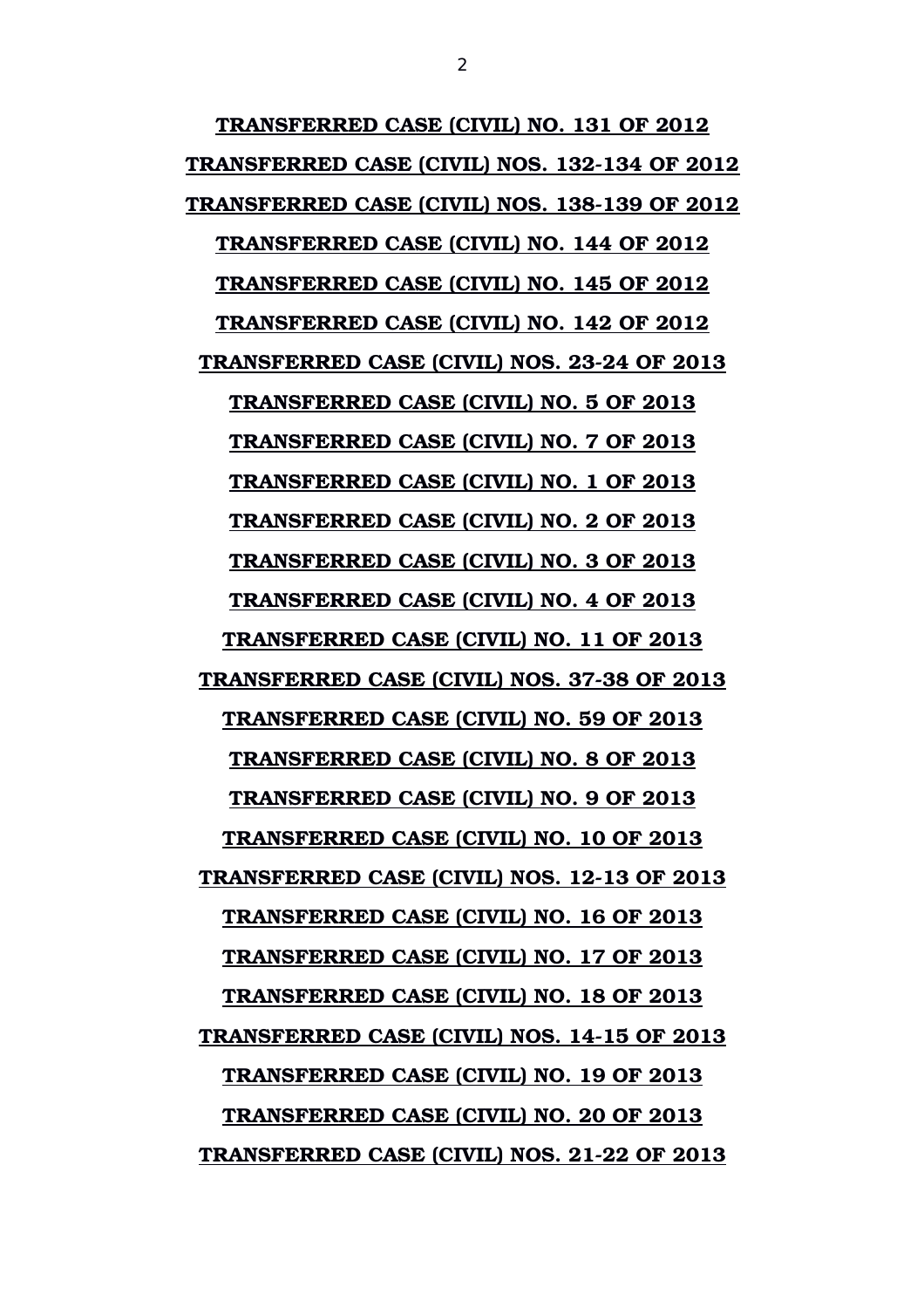**TRANSFERRED CASE (CIVIL) NO. 25 OF 2013 TRANSFERRED CASE (CIVIL) NOS. 28-29 OF 2013 TRANSFERRED CASE (CIVIL) NO. 30 OF 2013 TRANSFERRED CASE (CIVIL) NO. 48 OF 2013 TRANSFERRED CASE (CIVIL) NO. 49 OF 2013 TRANSFERRED CASE (CIVIL) NOS. 31-32 OF 2013** TRANSFERRED CASE (CIVIL) NOS. 33-36 OF 2013 **TRANSFERRED CASE (CIVIL) NO. 39 OF 2013 TRANSFERRED CASE (CIVIL) NO. 40 OF 2013 TRANSFERRED CASE (CIVIL) NO. 42 OF 2013 TRANSFERRED CASE (CIVIL) NO. 41 OF 2013 TRANSFERRED CASE (CIVIL) NO. 43 OF 2013 TRANSFERRED CASE (CIVIL) NO. 44 OF 2013 TRANSFERRED CASE (CIVIL) NO. 46 OF 2013 TRANSFERRED CASE (CIVIL) NO. 45 OF 2013 TRANSFERRED CASE (CIVIL) NO. 47 OF 2013 TRANSFERRED CASE (CIVIL) NO. 60 OF 2013 TRANSFERRED CASE (CIVIL) NO. 61 OF 2013 TRANSFERRED CASE (CIVIL) NO. 62 OF 2013** TRANSFERRED CASE (CIVIL) NOS. 63-65 OF 2013 **TRANSFERRED CASE (CIVIL) NOS. 66-69 OF 2013** TRANSFERRED CASE (CIVIL) NOS. 70-71 OF 2013 **TRANSFERRED CASE (CIVIL) NO. 72 OF 2013 TRANSFERRED CASE (CIVIL) NO. 73 OF 2013 TRANSFERRED CASE (CIVIL) NO. 75 OF 2013 TRANSFERRED CASE (CIVIL) NO. 76 OF 2013 TRANSFERRED CASE (CIVIL) NO. 108 OF 2013**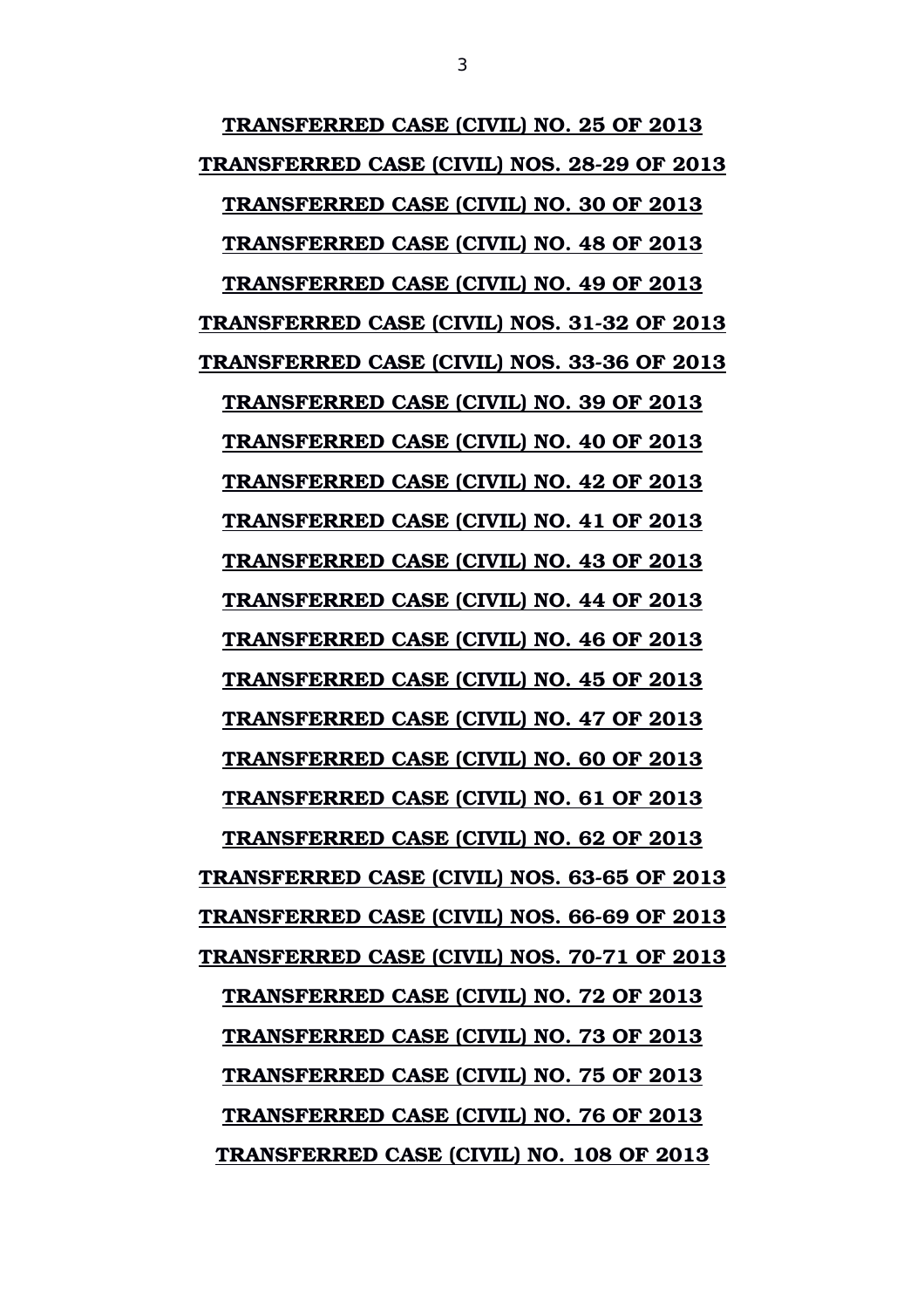# **WRIT PETITION (CIVIL) NO. 443 OF 2016 WRIT PETITION (CIVIL) NO. 750 OF 2016 CIVIL APPEAL NO. 2383 OF 2020 (@ SPECIAL LEAVE PETITION (CIVIL) NO. 28223 OF 2016)**

# **AND**

#### **TRANSFERRED CASE (CIVIL) NO. 25 OF 2019**

#### **J U D G M E N T**

#### **ARUN MISHRA, J.**

**1.** Most of the cases have a chequered history. Initially, petitioners have questioned four notifications - two notifications dated 21.12.2010 issued by Medical Council of India (for short, 'the MCI') and other two notifications dated 31.5.2012, issued by Dental Council of India (for short, 'the DCI'). The MCI by virtue of Regulations on Graduate Medical Education (Amendment) 2010, (Part II) notified by the Government of India, amended the Regulations on Graduate Medical Education, 1997. Similarly, the other notification issued by MCI called "Post-Graduate Medical Education (Amendment) Regulation, 2010 (Part-II)" to amend the Post Graduate Medical Education Regulations, 2000. The regulations came into force on their publication in the Official Gazette. The other two notifications dated 31.5.2012 issued by DCI were relating to admission in the BDS and MDS courses.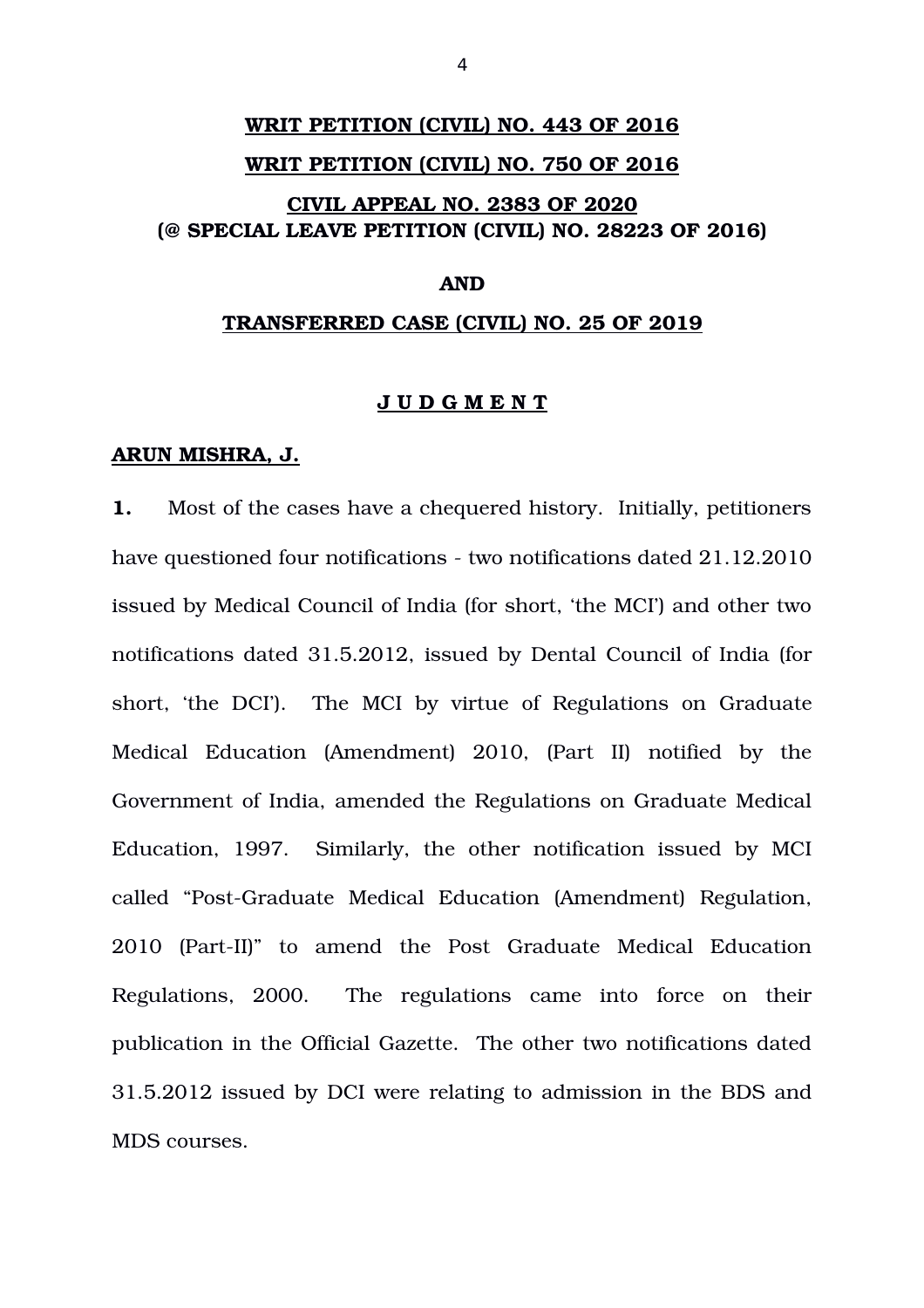**2.** The MCI issued notifications in exercise of power conferred by Section 33 of the Indian Medical Council Act, 1956 (for short, 'the Act of 1956'). The amendments were made in the Regulation on Graduate Medical Education, 1997. The change was made in Clause 5 in Chapter II of the Regulations. Clause 5 provided for procedure for selection thus:

> "6. In Chapter II, Clause 5 under the heading "Procedure for selection to MBBS Course shall be as follows" shall be substituted as under:

> (*i*) There shall be a single eligibility-cum-entrance examination, namely, 'National Eligibility-cum-Entrance Test for admission to MBBS course' in each academic year. The overall superintendence, direction, and control of the National Eligibility-cum-Entrance Test shall vest with the Medical Council of India. However, the Medical Council of India, with the previous approval of the Central Government, shall select organisation(s) to conduct 'National Eligibility-cum-Entrance Test for admission to MBBS course.

> (*ii*) In order to be eligible for admission to MBBS course for a particular academic year, it shall be necessary for a candidate to obtain minimum of 50% (fifty percent) marks in each paper of National Eligibility-cum-Entrance Test held for the said academic year. However, in respect of candidates belonging to the Scheduled Castes, the Scheduled Tribes, and the Other Backward Classes, the minimum percentage shall be 40% (forty percent) in each paper, and in respect of candidates with locomotory disability of lower limbs, the minimum percentage marks shall be 45% (forty-five percent) in each paper of National Eligibility-cum-Entrance Test:

> Provided when sufficient number of candidates belonging to respective categories fail to secure minimum marks as prescribed in National Eligibility-cum-Entrance Test in any academic year for admission to MBBS course, the Central Government in consultation with the Medical Council of India may at its discretion lower the minimum marks required for admission to MBBS course for candidates belonging to respective categories and marks so lowered by the Central Government shall be applicable for the said year only.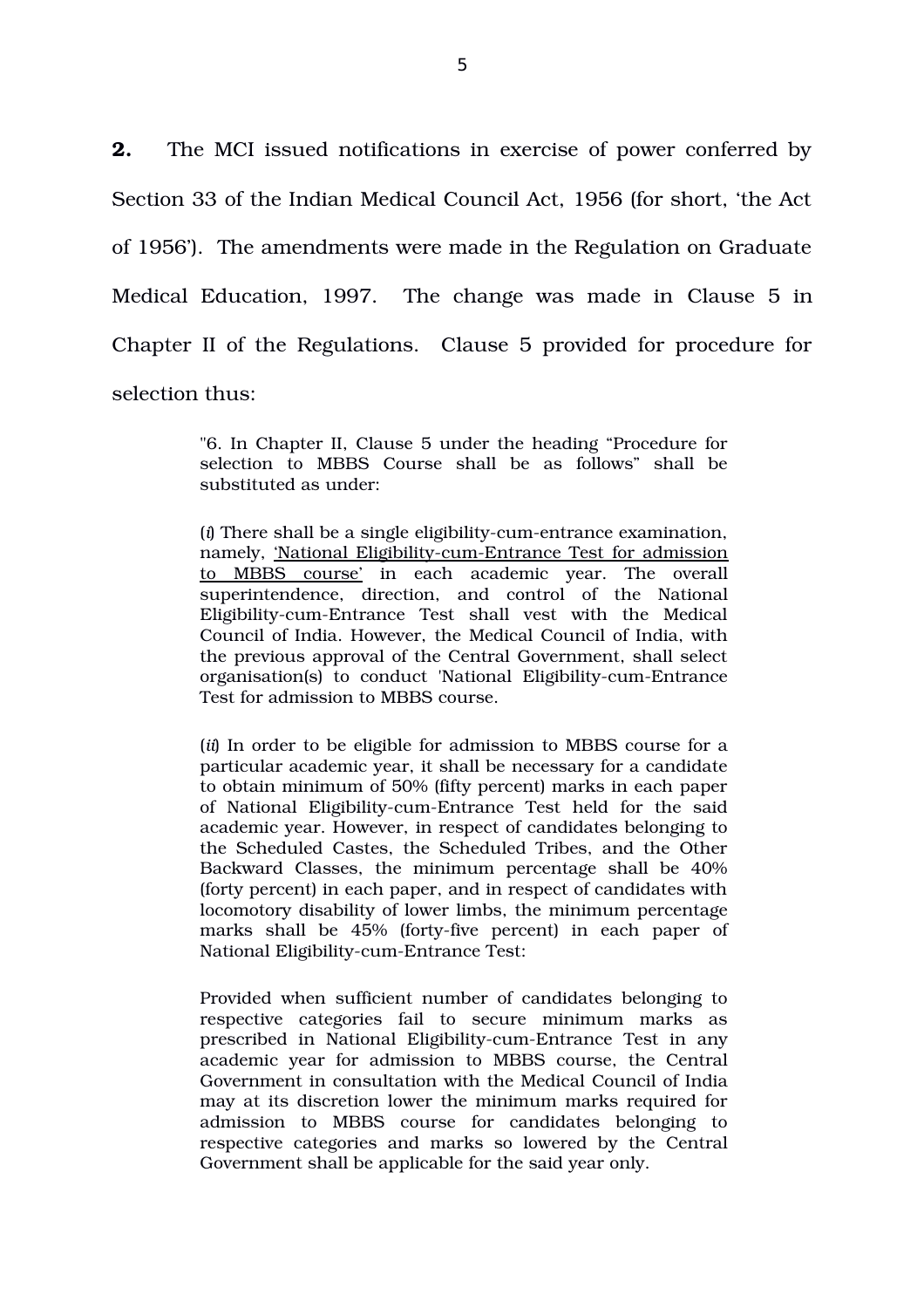(*iii*) The reservation of seats in medical colleges for respective categories shall be as per applicable laws prevailing in States/Union Territories. An all India merit list as well as State-wise merit list of the eligible candidates shall be prepared on the basis of the marks obtained in National Eligibility-cum-Entrance Test and candidates shall be admitted to MBBS course from the said lists only.

(*iv*) No candidate who has failed to obtain the minimum eligibility marks as prescribed in sub-clause (*ii*) above shall be admitted to MBBS course in the said academic year.

(*v*) All admissions to MBBS course within the respective categories shall be based solely on marks obtained in the National Eligibility-cum-Entrance Test."

(emphasis supplied)

**3.** Similarly, amendments to the Post Graduate Medical Education

Regulations, 2000 were made. The relevant portion of the

amendments made are extracted hereunder:

"No. MCI.  $18(1)/2010$ -Med./49070.  $-$  In exercise of the powers conferred by Section 33 of the Indian Medical Council Act, 1956 (102 of 1956), the Medical Council of India with the previous approval of the Central Government hereby makes the following regulations to further amend the 'Postgraduate Medical Education Regulations, 2000', namely:

1. (*i*). These Regulations may be called 'the Postgraduate Medical Education (Amendment) Regulations, 2010 (Part II)'. (*ii*) They shall come into force from the date of their publication in the Official Gazette.

2. In the 'Postgraduate Medical Education Regulations, 2000', the following additions/ modifications/ deletions/ substitutions, shall be as indicated therein:

3. Clause 9 under the heading 'SELECTION OF POSTGRADUATE STUDENTS' shall be substituted as under:

"9. Procedure for selection of candidate for Postgraduate courses shall be as follows:

(*i*) There shall be a single eligibility-cum-entrance examination, namely, National Eligibility-cum-Entrance Test for admission to Postgraduate Medical Courses in each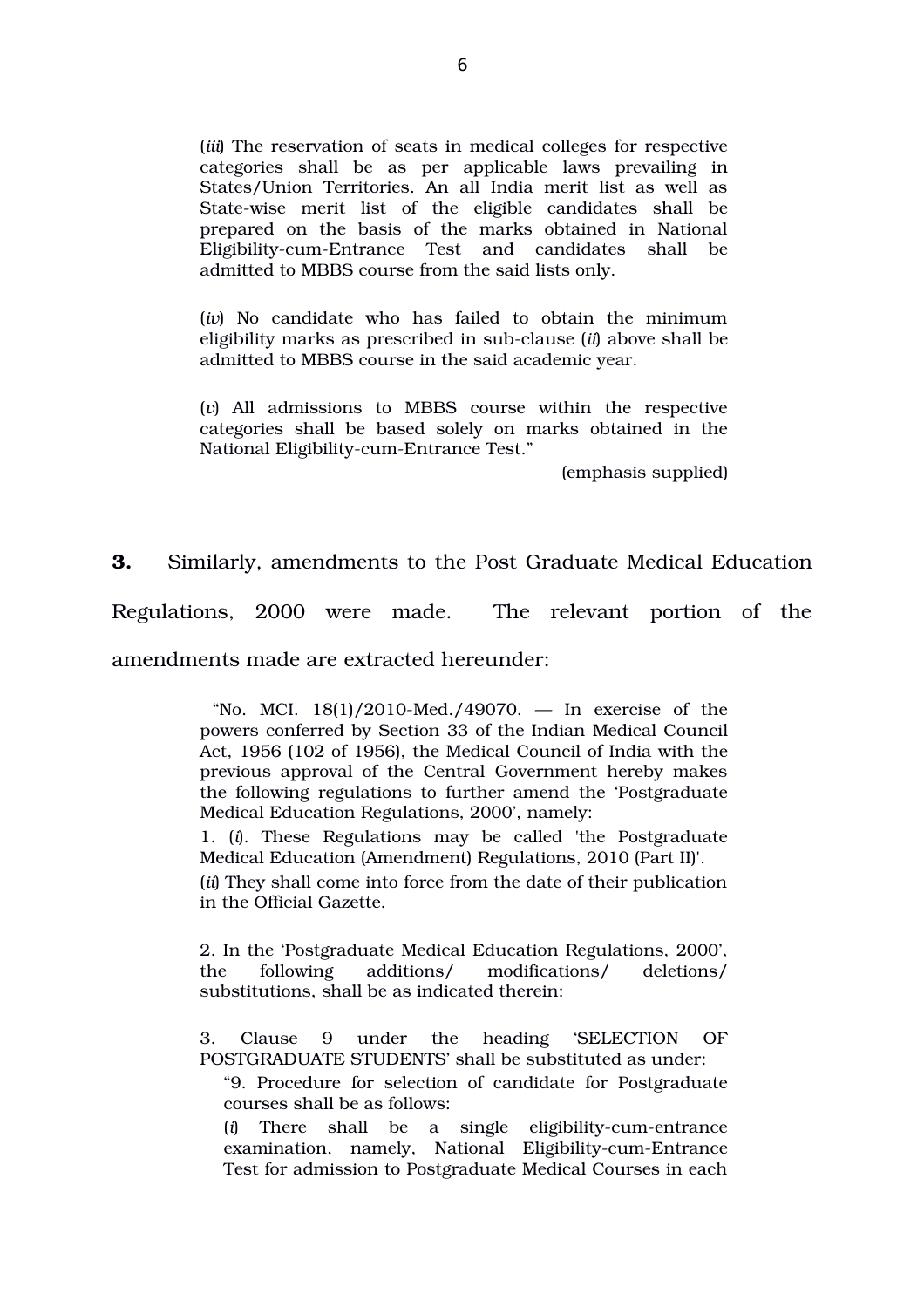academic year. The overall superintendence, direction and control of National Eligibility-cum-Entrance Test shall vest with Medical Council of India. However, the Medical Council of India, with the previous approval of the Central Government shall select organisation(s) to conduct National Eligibility-cum-Entrance Test for admission to Postgraduate courses"'."

**4.** Similar notifications were issued by DCI providing for procedure for selection of candidates for MBBS Course and Post-graduate Course and also for BDS and MDS. Thus, National Eligibility-cum-Entrance Test (for short, 'the NEET') for admission to the MBBS course and the Post-graduate course and similarly for BDS and MDS came to be introduced. Now the statutory provisions under Section 10D of the Act of 1956 providing for uniform entrance examination for undergraduate and post-graduate level which came into force on 24.5.2016. Section 10D is extracted hereunder:

> "**10D. Uniform entrance examination for undergraduate** and post-graduate level.— There shall be conducted a uniform entrance examination to all medical educational institutions at the undergraduate level and post-graduate level through such designated authority in Hindi, English and such other languages and in such manner as may be prescribed and the designated authority shall ensure the conduct of uniform entrance examination in the aforesaid manner:

> Provided that notwithstanding any judgment or order of any court, the provisions of this section shall not apply, in relation to the uniform entrance examination at the undergraduate level for the academic year 2016-17 conducted in accordance with any regulations made under this Act, in respect of the State Government seats (whether in Government Medical College or in a private Medical College) where such State has not opted for such examination."

> > (emphasis supplied)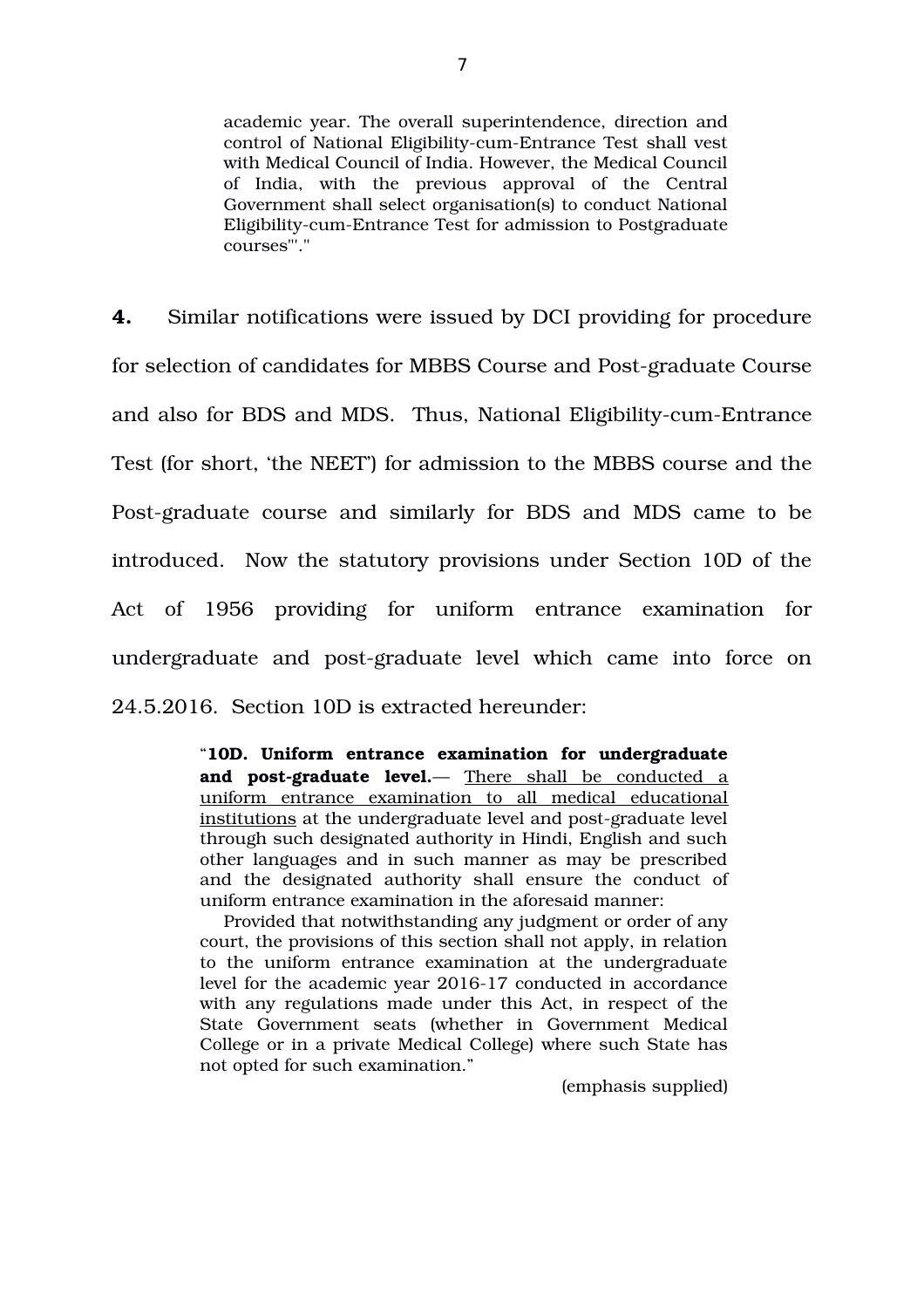Section 10D of the Dentists Act, 1948, containing similar provisions with respect of uniform entrance examination has also been

inserted, same is extracted hereunder:

"**10D. Uniform entrance examination for undergraduate** and post-graduate level.—There shall be conducted a uniform entrance examination to all dental educational institutions at the undergraduate level and post-graduate level through such designated authority in Hindi, English and such other languages and in such manner as may be prescribed and the designated authority shall ensure the conduct of uniform entrance examination in the aforesaid manner:

Provided that notwithstanding any judgment or order of any court, the provisions of this section shall not apply, in relation to the uniform entrance examination at the undergraduate level for the academic year 2016-17 conducted in accordance with any regulations made under this Act, in respect of the State Government seats (whether in Government Dental College or in a private Dental College) where such State has not opted for such examination."

**5.** The Regulations on Graduate Medical Education, 1997 have also

been amended by Regulations on Graduate Medical Education

(Amendment) 2017. The admission to the medical course eligibility

criteria has been prescribed by amended Clause 4**.** Following has

been substituted:

"3. In Clause 4, under the heading Admission to the Medical Course-eligibility criteria, and in sub-clause 4 (1)  $\&$  (1A), the following shall be substituted:

4. **Admission to the Medical Course-Eligibility Criteria**: No candidate shall be allowed to be admitted to the Medical Curriculum proper of first Bachelor of Medicine and Bachelor of Surgery course until he /she has qualified the National Eligibility Entrance Test, and he/she shall not be allowed to appear for the National Eligibility-Cum-Entrance Test until:

(1) He/she shall complete the age of 17 years on or before  $31<sup>st</sup>$ December of the year of admission to the MBBS.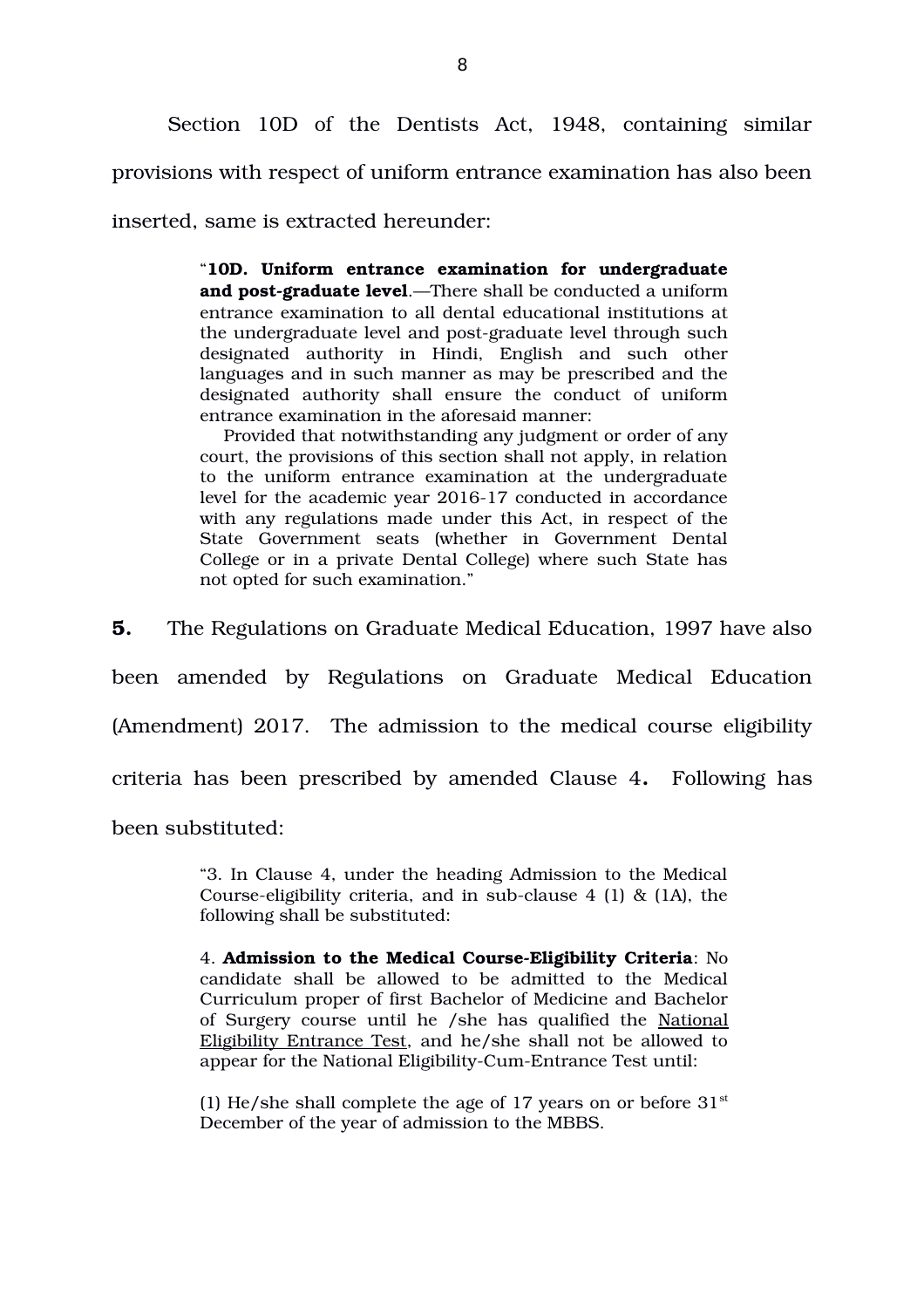(1A) He/She has obtained a minimum of marks in National Eligibility-Cum-Entrance Test as prescribed in Clause 5 of Chapter II."

(emphasis supplied)

In Chapter II, Clause 5 under the heading "Procedure for

selection to MBBS" has been substituted by MCI in 2017 as under:

"7. In Chapter-II, Clause 5 under the heading "Procedure for selection to MBBS course shall be as follows" shall be substituted as under:

## **"Procedure for selection to MBBS course shall be as follows:"**

(1) There shall be a uniform entrance examination to all medical educational institutions at the under graduate level namely 'National Eligibility-cum-Entrance Test for admission to MBBS course in each academic year and shall be conducted under overall supervision of the Ministry of Health & Family Welfare, Government of India.

(2) The "designated authority" to conduct the 'National Eligibility-Cum- Entrance Test' shall be the Central Board of Secondary Education or any other body/organization so designated by the Ministry of Health & Family Welfare, Government of India, in consultation with the Medical Council of India.

(3) The language and manner of conducting the 'National Eligibility-Cum-Entrance Test' shall be determined by the "designated authority" in consultation with the Medical Council of India and the Ministry of Health and Family Welfare, Government of India.

(4) In order to be eligible for admission to MBBS Course for a academic year, it shall be necessary for a candidate to obtain minimum of marks at 50<sup>th</sup> percentile in 'National Eligibility-cum-Entrance Test to MBBS course' held for the said academic vear. However, in respect of candidates belonging to Scheduled Castes, Scheduled Tribes, Other Backward Classes, the minimum marks shall be at 40<sup>th</sup> percentile. In respect of candidates with benchmark disabilities specified under the Rights of Persons with Disabilities Act, 2016, in terms of Clause 4(3) above, the minimum marks shall be at 45th percentile for General Category candidates and 40th percentile for SC/ST/OBC candidates. The percentile shall be determined on the basis of highest marks secured in the All-India common merit list for admission in 'National Eligibility-cum-Entrance Test for admission to MBBS course.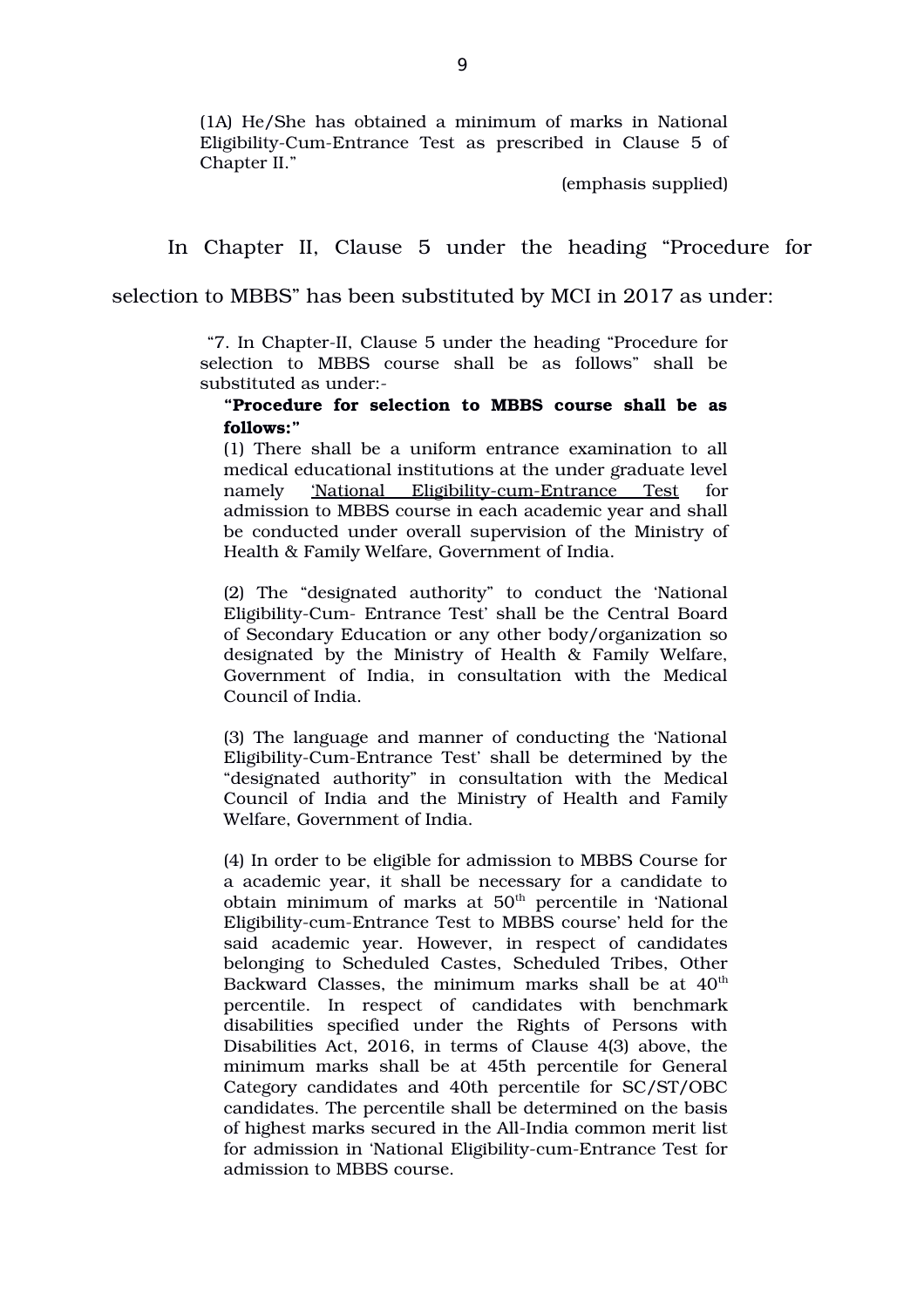Provided when sufficient number of candidates in the respective categories fail to secure minimum marks as prescribed in National Eligibility-cum-Entrance Test held for any academic year for admission to MBBS Course, the Central Government in consultation with Medical Council of India may at its discretion lower the minimum marks required for admission to MBBS Course for candidates belonging to respective categories and marks so lowered by the Central Government shall be applicable for the said academic year only.

(5) The reservation of seats in Medical Colleges for respective categories shall be as per applicable laws prevailing in States/Union Territories. An All India merit list as well as State/Union Territory-wise merit list of the eligible candidates shall be prepared on the basis of marks obtained in 'National Eligibility-cum-Entrance Test and candidates shall be admitted to MBBS course from the said lists only.

(6) No candidate who has failed to obtain the minimum eligibility marks as prescribed in Sub-clause (4) above shall be admitted to MBBS course in the said academic year.

(7) No authority/institution shall admit any candidate to the MBBS course in contravention of the criteria/procedure as laid down by these Regulations and/or in violation of the judgments passed by the Hon'ble Supreme Court in respect of admissions. Any candidate admitted in contravention/violation of aforesaid shall be discharged by the Council forthwith. The authority/institution which grants admission to any student in contravention /violation of the Regulations and/or the judgments passed by the Hon'ble Supreme Court, shall also be liable to face such action as may be prescribed by the Council, including surrender of seats equivalent to the extent of such admission made from its sanctioned intake capacity for the succeeding academic year/years.

(8) All admission to MBBS course within the respective categories shall be based solely on the marks obtained in the 'National Eligibility-Cum-Entrance Test."

(emphasis supplied)

**6.** Initially, the matters filed in 2012-2013 were heard by a Bench of three Judges, and the matters were decided vide judgment and order dated 18.7.2013. As per the majority opinion, the petitions were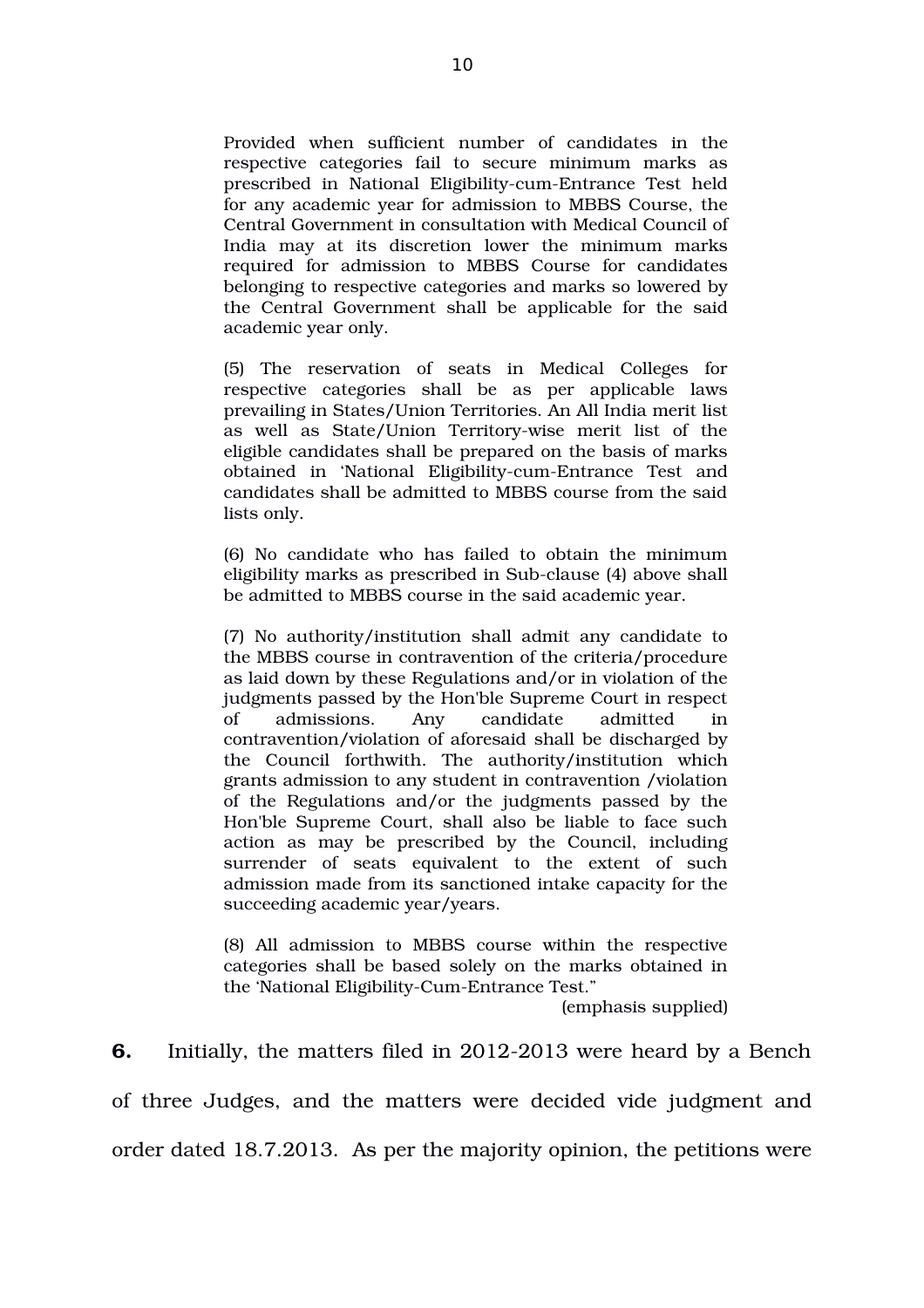allowed. The notifications issued by MCI and DCI providing for NEET were quashed. However, the admissions, which were made, were not interfered with. Review petitions were filed, which were entertained and were ultimately allowed on 11.4.2016, and judgment dated 18.7.2013 was recalled.

**7.** In Writ Petition (C) No.443 of 2016, prayer has been made to protect the rights of the petitioner-institutions guaranteed under Articles 14, 15, 25, 26 and 30 of the Constitution of India. In Writ Petition (C) No.750 of 2016, prayer is made to direct the respondents to conduct centralized counselling for admission to all Graduate Medical and Dental Courses throughout the country. In Transferred Case (C) No.25 of 2019, it is stated that vires of the provisions of Maharasthra Unaided Private Professional Educational Institution (Regulation of Admissions  $\&$  Fees) Act, 2015, applying them to Unaided Private Minority Professional Educational Institutions are bad in law. In S.L.P. (C) No.28223 of 2016, provisions have been questioned on the ground that they cannot take away the rights guaranteed under Articles 19(1)(g) and 30 read with Articles 25, 26 and 29(1) of the Constitution of India.

**8.** Initially, the questions were raised that MCI and DCI could not have introduced NEET as the same offends the fundamental rights

11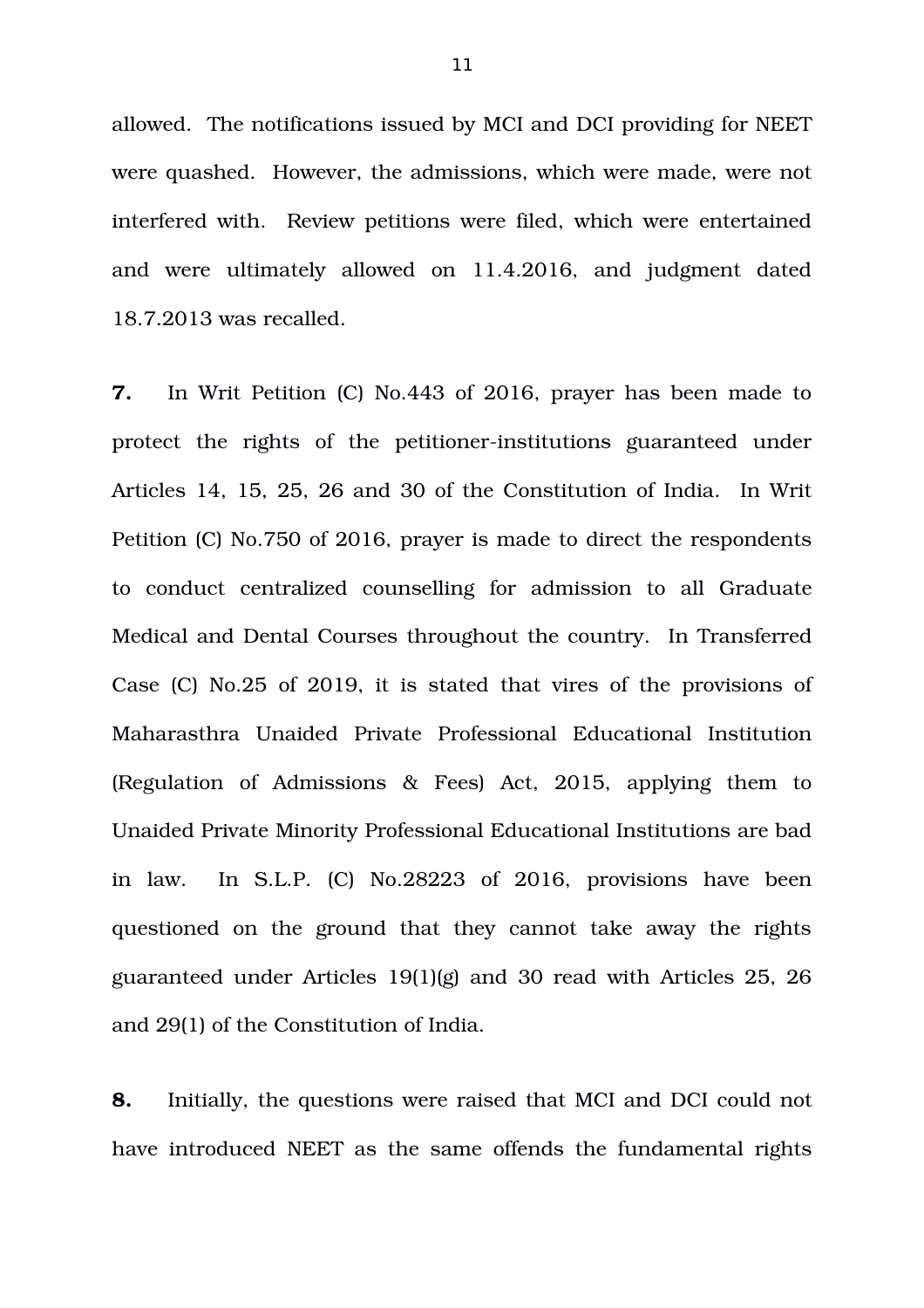guaranteed under Article19(1)(g) of the Constitution of India and the rights of religious and linguistic minorities to establish and administer educational institutions of their choice as guaranteed under Article 30 Constitution of India. Thus, subordinate legislation could not have overriding effect over the fundamental rights guaranteed under Articles 25, 26, 29(1), and 30 of the Constitution of India. Now the amendment made could not take away or abridge the aforesaid rights of minorities. The right to admit students is one of the fundamental rights, thus, rider of clearing NEET examination could not have been imposed.

**9.** It was urged on behalf of petitioners that the impugned notifications violate the fundamental rights of an unaided minority institution to "establish and administer educational institutions of their choice" protected under Article 30 read with Articles 25 and 26 of the Constitution of India, which includes the right to admit students of their own choice. The doctrine of limited Government provides that a citizen's liberty and autonomy is the central notion of the Constitution of India and there is an inherent limitation on the State's involvement in matters of admissions of students. The NEET prescribes no alternative to the institution, impinges upon the fundamental rights of an unaided minority institution to establish and administer educational institution of their choice.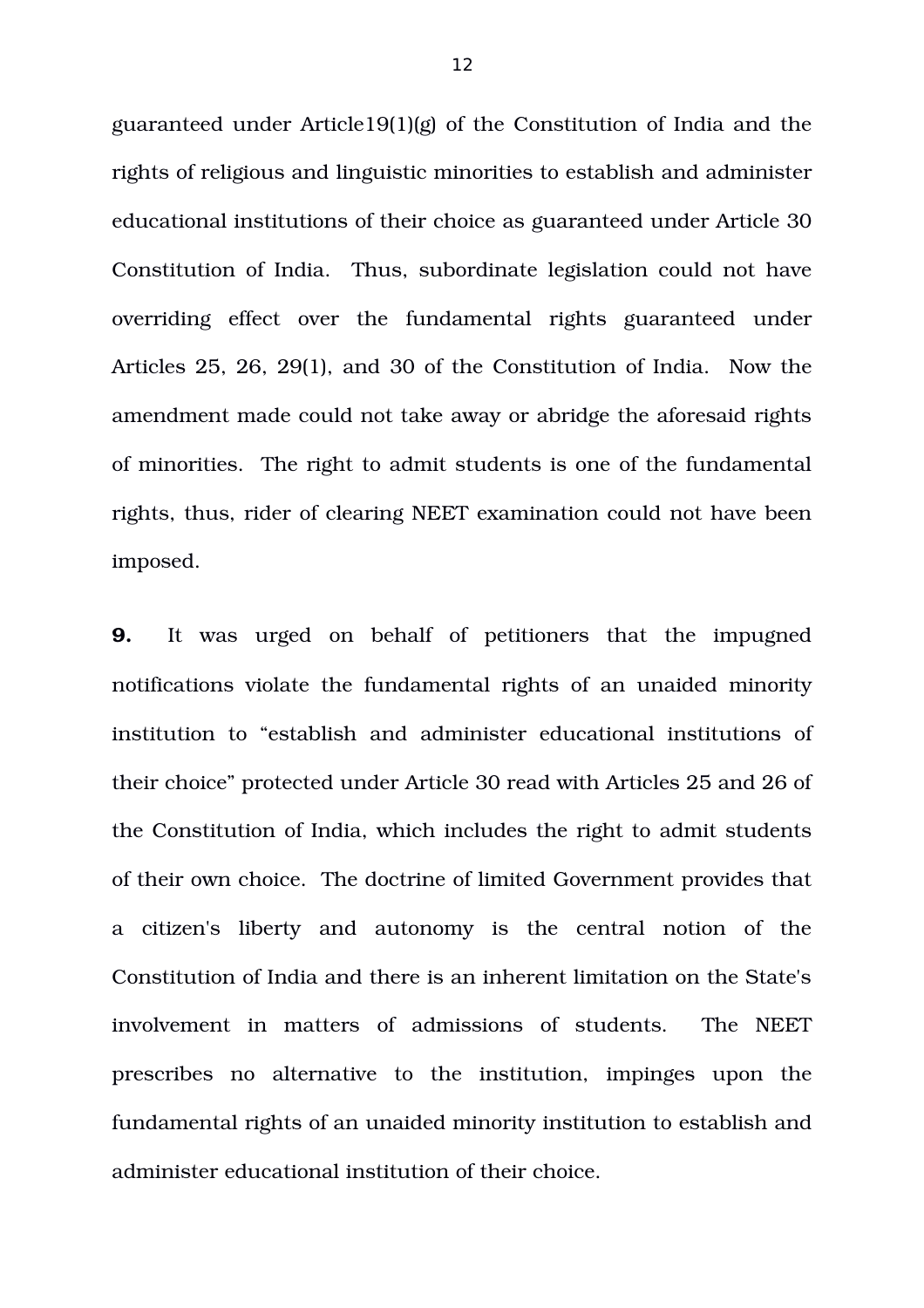**10.** It was further urged on behalf of petitioners that State has no power to compel an unaided minority institution to admit students through a single centralized national examination such as NEET. The unaided minority professional colleges have the fundamental rights to choose the method and manner in which to admit its students, subject to satisfying the triple test of having a fair, transparent, and non-exploitative process.

**11.** It was also argued on behalf of petitioners that they have a timetested admission procedure without any complaints. Their process is fair and transparent, and they have a fundamental right to protect autonomy and reputation by continuing to admit students using their admission process. The NEET cannot be the only parameter to determine the merit of a student. Some of the institutions are providing best medical professional by having their procedure for admission. They have fundamental rights under Articles 19(1)(g) and 30(1) of the Constitution to conduct and manage the affairs of the institution. The State, while imposing reasonable restrictions, can fix the threshold criterion of merit, but cannot restrict the petitioners from having any additional criteria of merit over and above the threshold fixed by the State. The restriction violates the test of proportionality.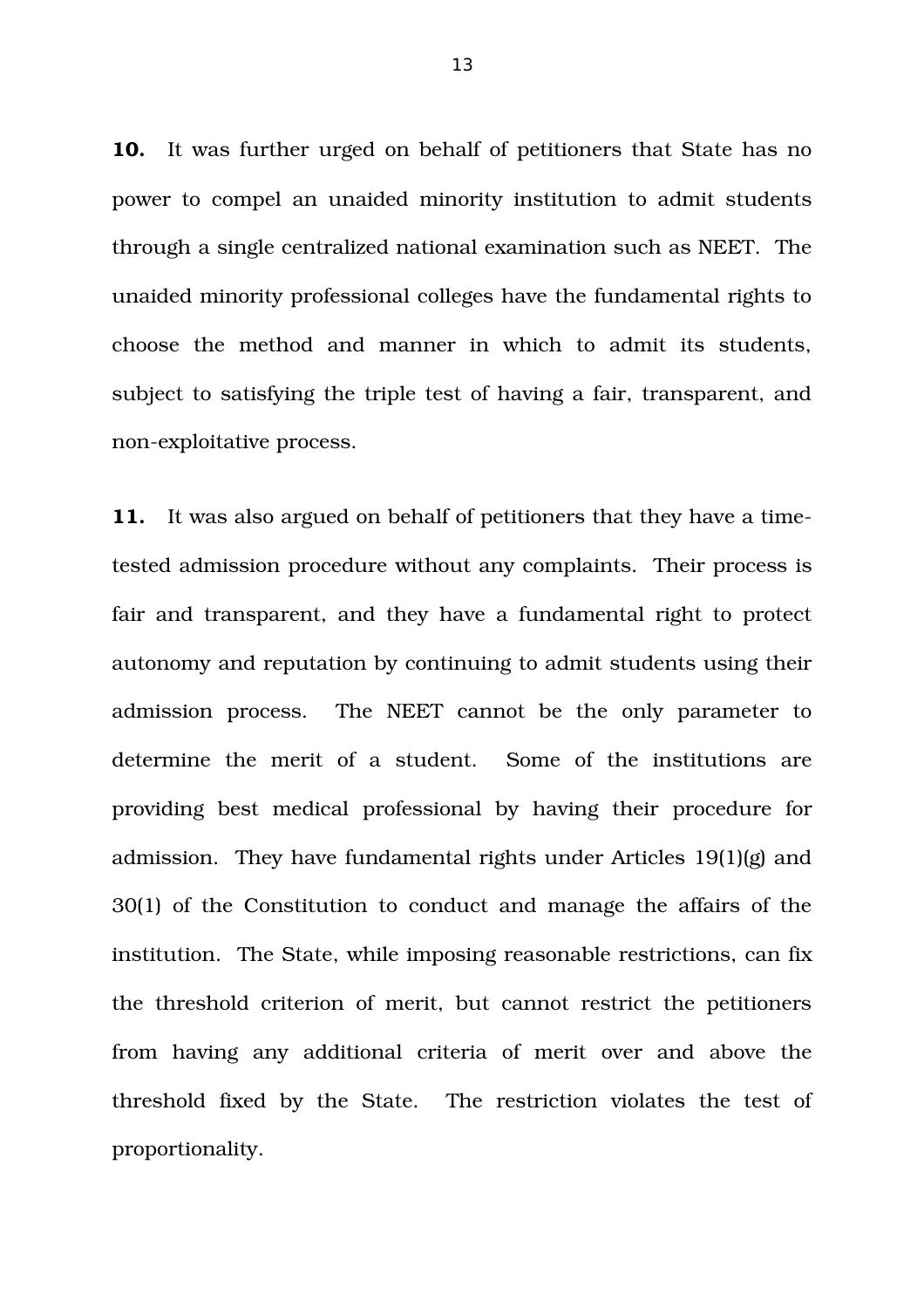**12.** The petitioners have also referred to the existing position concerning centralised examination for professional courses in India and internationally, to hold entrance examination cannot be compulsion, it has to be voluntarily. They have relied upon Common Law Admission Test (CLAT) a system of examination for admission in the Law Colleges. Reference has also been made to the admission process followed in Indian Institute of Technology (IITs), National Institute of Technology (NITs) and Indian Institute of Management (IIMs). NEET is the first of its kind, both in India and globally, where all institutions are compelled by the State to follow a single admission procedure. Some of the institutions are having an excellent record. They follow *the gurukul* tradition. With the introduction of NEET in 2016-17, institutions have been compelled to admit students through NEET instead of their method. Some of them have the All India Entrance Test. They have their unique procedure of admission for MBBS as well as Post Graduation. The system of examination of some of the institutions is wider on All India Basis, and they test general ability also, whereas, in NEET, evaluation is based on three subjects, namely, Physics, Biology, and Chemistry. They have an elaborate procedure of the assessment, and they do not admit students only based on their theoretical knowledge. Some of them are the best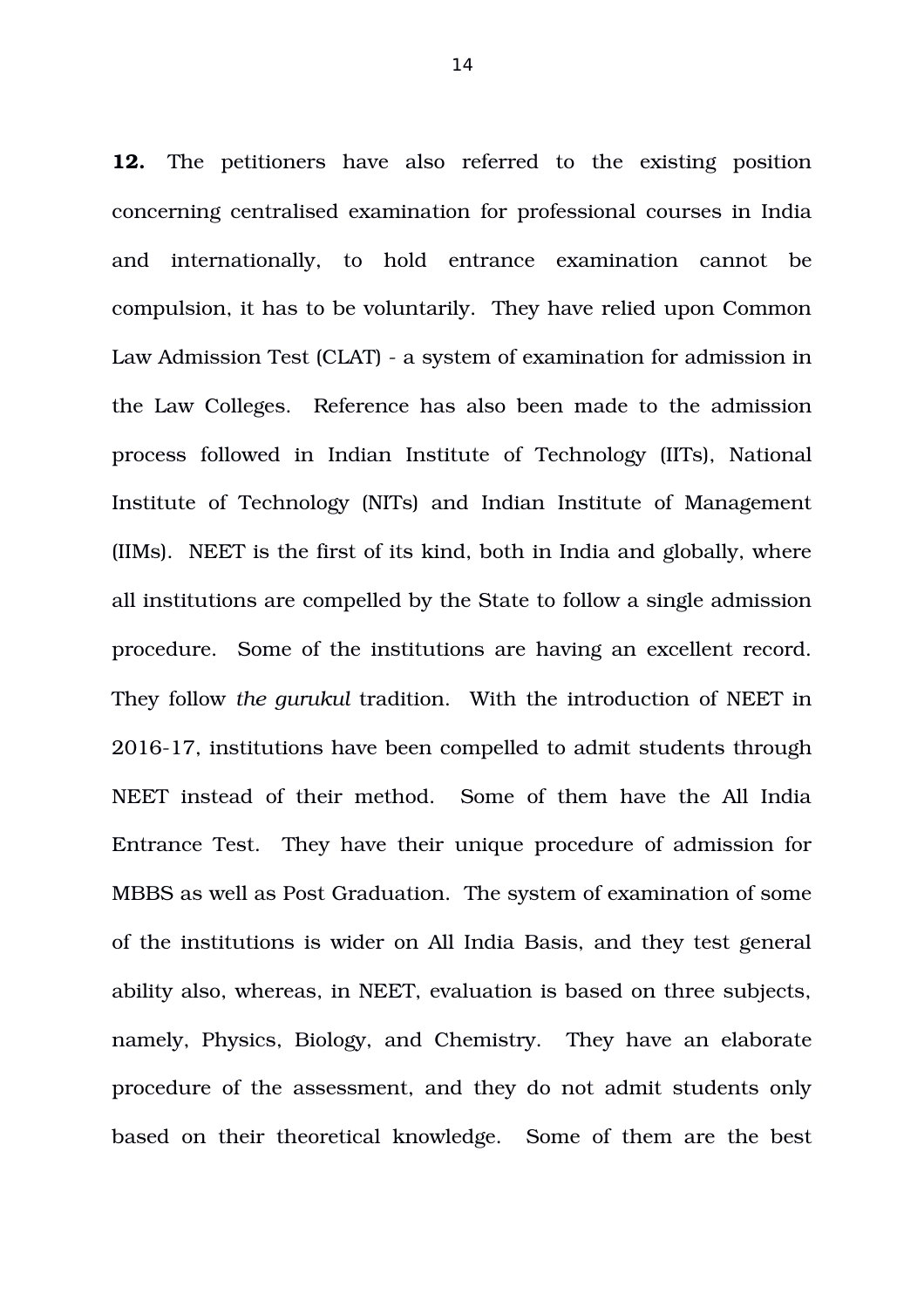medical educational institutions in the country. There is not even a single allegation of maladministration against some of the reputed institutions. The principles, which govern the selection, are eligibility, suitability, and distributive justice. The selection of candidates is an important factor to the medical colleges to suit their requirements in a particular field.

**13.** There are various issues which have arisen according to the admission given for post-graduate examination after the introduction of NEET. Now, in some of the specialised institutions, they are not getting good doctors to take care of patients, for example, in the Oncology Department. Some of the candidates are not able to bear the burden of the procedure and have expressed their inability to go with very sick patients. Some of them were not able to undertake procedures in a sterile manner to avoid infections. Similar is the position in other super-speciality departments. There are complaints of lack of clinical competence among students admitted to speciality courses like general medicine.

**14.** The petitioners further submitted that they have a fundamental right to admit students of their own choice under Article 30 of the Constitution. It is submitted that the admission procedure adopted by them passes the triple test, i.e., fair, transparent, and non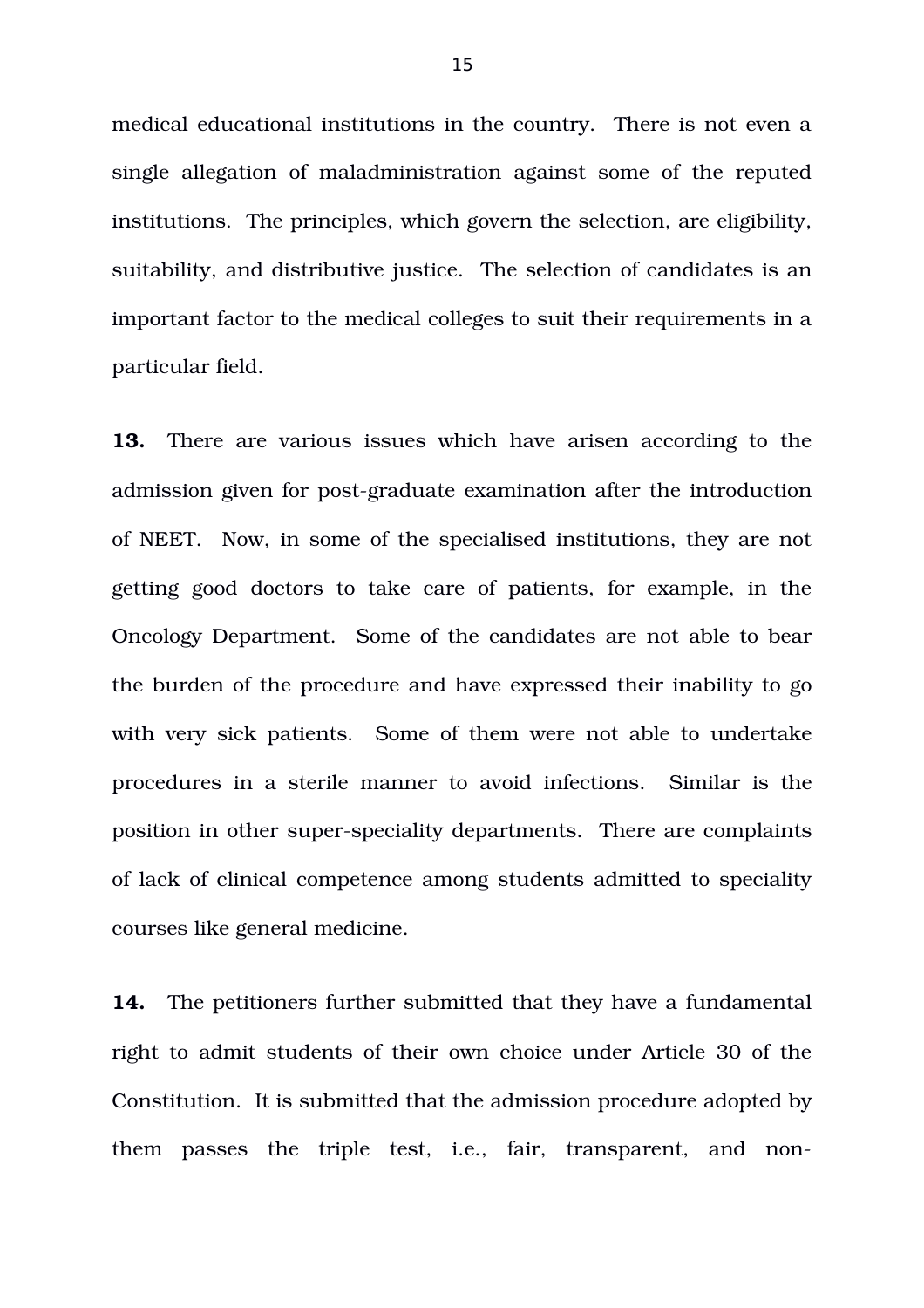exploitative. Various orders were passed by this Court recognising fair method adopted in individual institutions while admitting students through their admission procedure as apparent from interim orders passed in the years 1993, 1994, 1995, and 1998.

**15.** This Court on 28.4.2016 passed an order in *Sankalp Charitable Trust and Anr. v. Union of India and Ors.,* (Writ Petition (C) No.261 of 2016), in which it was clarified that order passed in the said matter shall not affect the hearing of the petitions. Most of petitions remained pending after recall of the order earlier passed by this Court. As per appellants, the ratio laid down in *Modern Dental College and Research Centre and Ors. v. State of Madhya Pradesh and Ors., (2016)* 7 SCC 353, is not applicable. While deciding the said case, this Court did not deal with the rights of unaided minority institutions. A Division Bench of Madras High Court held that the procedure of admission of some of the institutions is fair, transparent and nonexploitative. Reliance has been placed on *the T.M.A. Pai Foundation and Ors. v. State of Karnataka and Ors.,* (2002) 8 SCC 481 to contend that State have minimal interference and if possible, to be made only to maintain academic standards. The right to admit students is one of the fundamental rights recognized by this Court. The challenge in *Modern Dental College and Research Centre (supra)* was to the State level examination, i.e., the Common Entrance Test (CET). The holding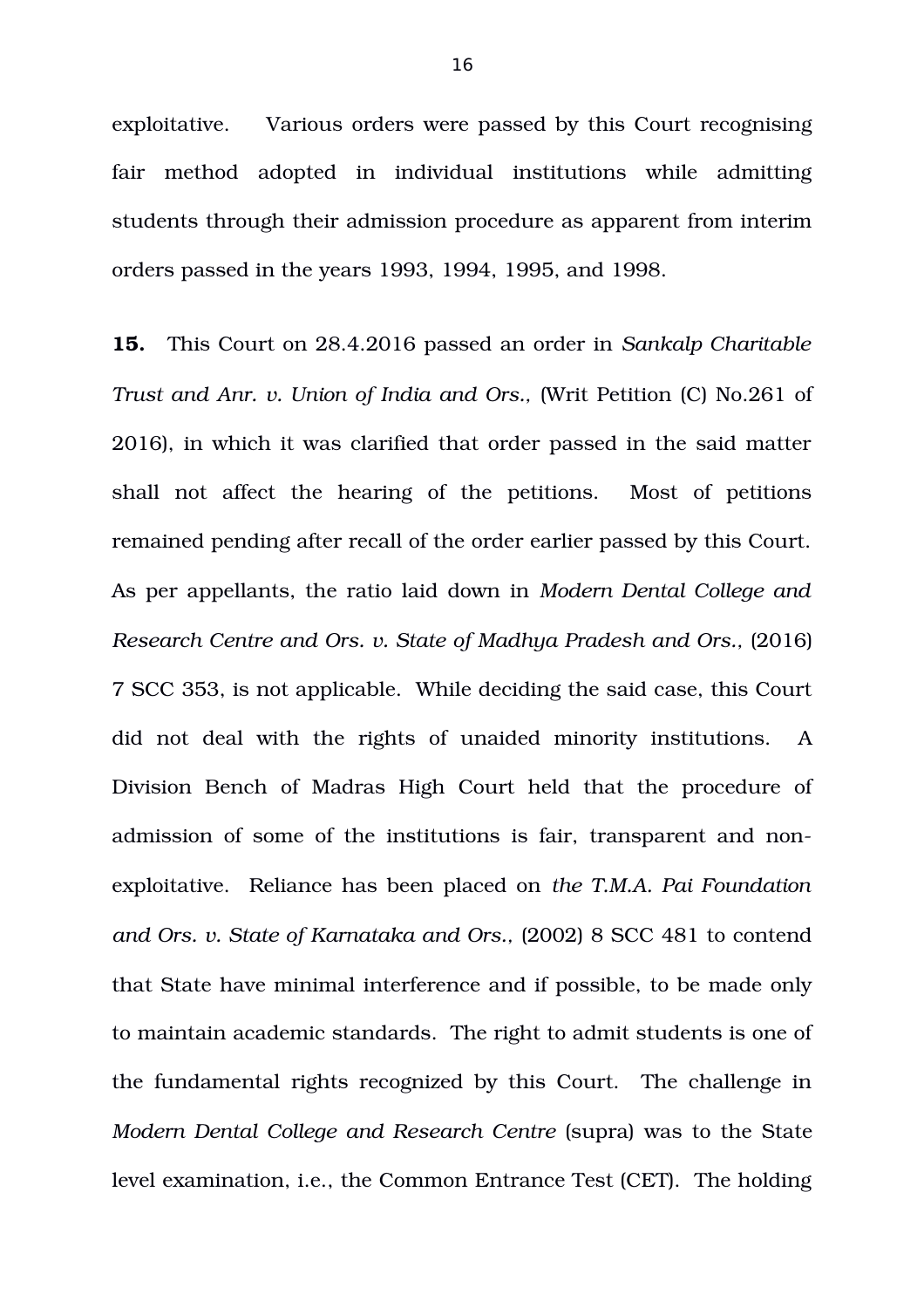of NEET would not be in the interest of the academic standard of premier medical institutions in the country. The change in admission procedure of students would result in a sharp decline in the current standards of excellence in education maintained at the institution, that would not be in public interest. The admission procedure followed by petitioners is head and shoulders above the NEET. The concept of limited government has also been relied upon by referring to the decisions in *Gobind v. State of Madhya Pradesh and Anr.,* (1975) 2 SCC 148 and *K.S. Puttaswamy v. Union of India,* (2017) 10 SCC 1. Reliance has also been placed on *the Islamic Academy of Education and Ors. v. State of Karnataka and Ors.,* (2003) 6 SCC 697 and *P.A. Inamdar and Ors. v. State of Maharashtra and Ors.,* (2005) 6 SCC 537.

**16.** It was argued that provisions of the MCI and DCI Acts and regulations which have been amended during the pendency of the petitions cannot take away the right of the institutions to admit their students under Article 30 of the Constitution of India. Thus, the prescription of NEET cannot be said to be permissible for the institutions in question.

**17.** On behalf of respondents, reliance has been placed on *Sankalp Charitable Trust and Anr. v. Union of India and Ors.,* (2016) 7 SCC 487, *Modern Dental College and Research Centre* (supra) and *P.A. Inamdar*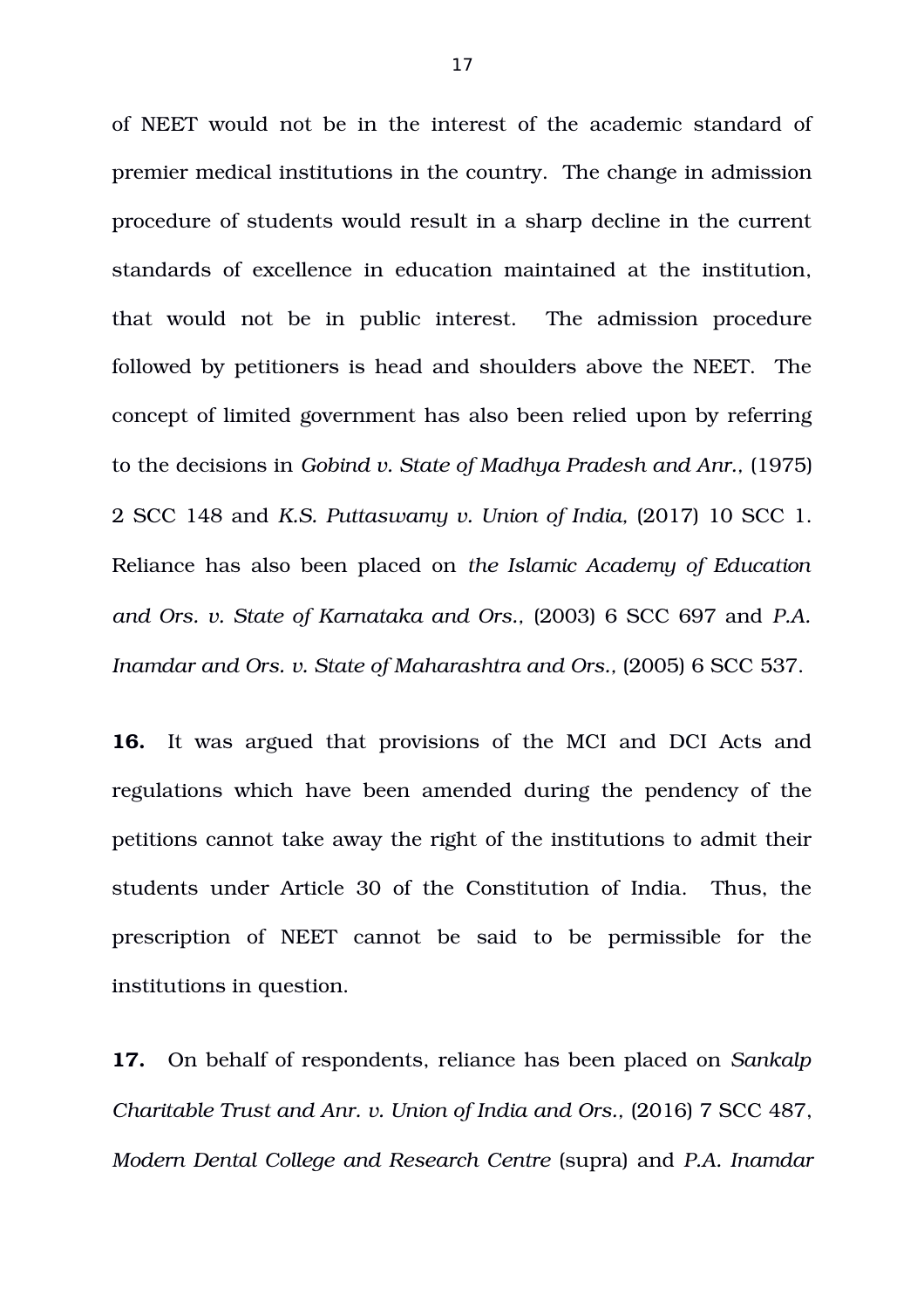(supra). It was also argued that Section 10D has been inserted in the Act of 1956 it provides that there shall be a uniform common entrance conducted by the designated authority. The main reasoning of this Court in *Christian Medical College Vellore v. Union of India,* (2014) 2 SCC 305, which decision has been recalled, was that uniform common entrance examination could not be introduced by way of subordinate legislation and under the Act of 1956 and MCI had no power to conduct the said examination. After the introduction of Section 10D, both the said lacunas have been plugged. The introduction of NEET is constitutionally valid. In *Modern Dental College and Research Centre* (supra), the Court considered the question of conduct of examination by private medical colleges in the State of Madhya Pradesh for admitting students in their colleges. In *State of Madhya Pradesh v. Jainarayan Chouksey and Ors.*, (2016) 9 SCC 412, while deciding the contempt petition it was observed that judgment dated 2.5.2016 passed in the case of *Modern Dental College and Research Centre* (supra), held that admission should be made through a centralised procedure to be conducted by the State Government. The Court again in the *State of Maharashtra v. D.Y. Patil Vidyapeeth and Ors.,* (2016) 9 SCC 401, decided on 28.9.2016 reiterated that the decision in *Modern Dental College and Research Centre (supra)* makes it unequivocally clear that centralised counselling is an adjunct and part of the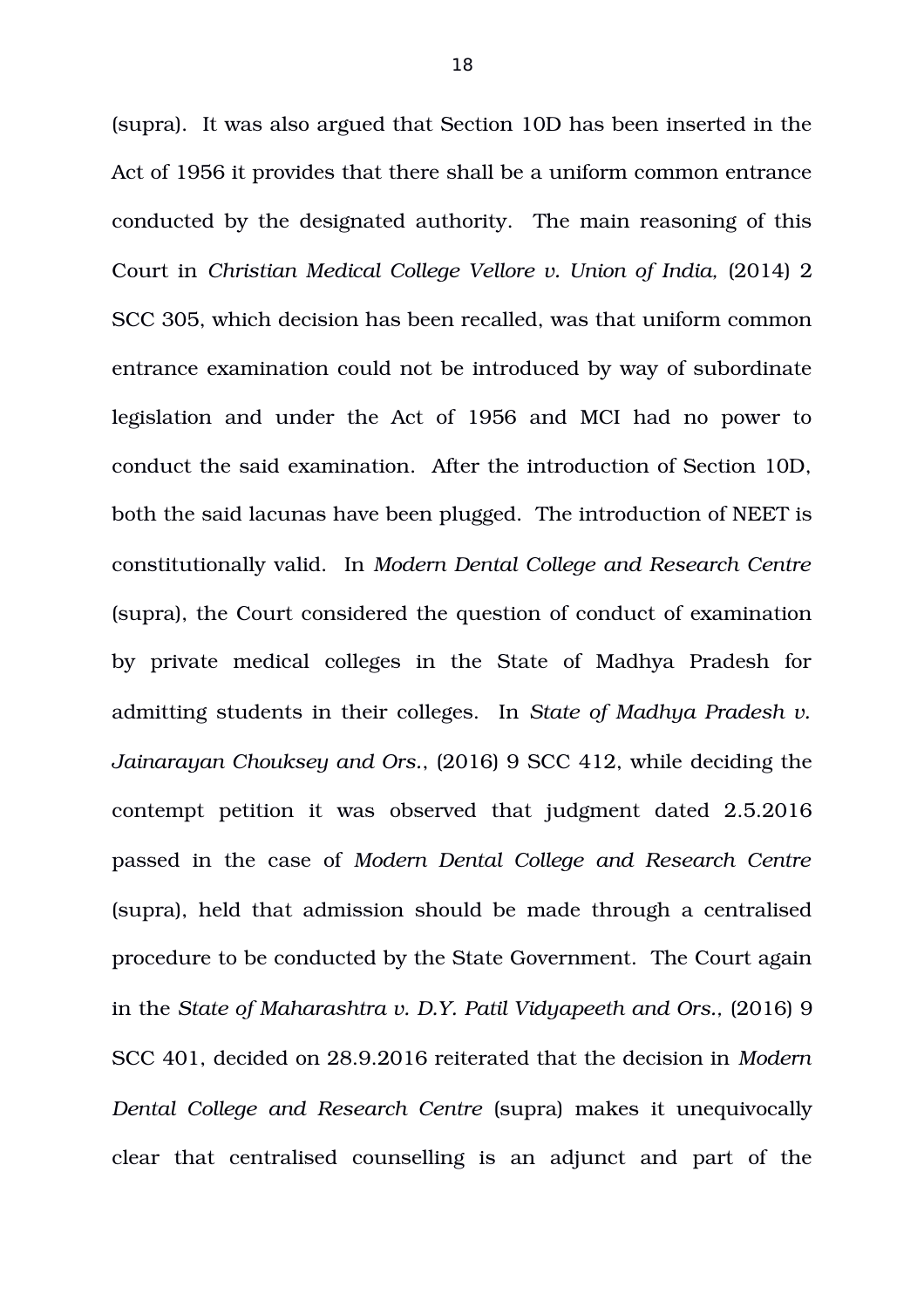uniform common entrance test. The notifications were also challenged by minority institutions, deemed Universities, and other private institutions by filing writ petitions in this Court. The Court in the judgment dated 9.5.2017 in *Dar-us-Salam Educational Trust and Ors. v. Medical Council of India and Ors.,* (Writ Petition (C) No.267 of 2017), observed that common counselling did not in any manner affect the right of minority institutions to admit students of their minority community. As such, their right to admit students of their community was fully protected. The institutions were entitled to fill students of minority quota in their respective medical colleges. NEET is a qualifying examination to determine merit and also ensure fair procedure and equality of opportunity that most meritorious candidates get admitted in the medicine and dental courses. Reliance has been placed on *Yatinkumar Jasubhai Patel and Ors. v. State of Gujarat and Ors.,* (2019) 10 SCC 1, in which the Court considered the question of institutional preference/reservation after introduction of NEET, and observed that introduction of NEET did not affect 50% State quota seats in PG medicine course. It may be filled based on institutional reservation.

**18.** The primary issue is whether by providing centralised examination system – NEET for admission to MBBS, PG, BDS and MDS by virtue of the provisions made in the Act and regulations, there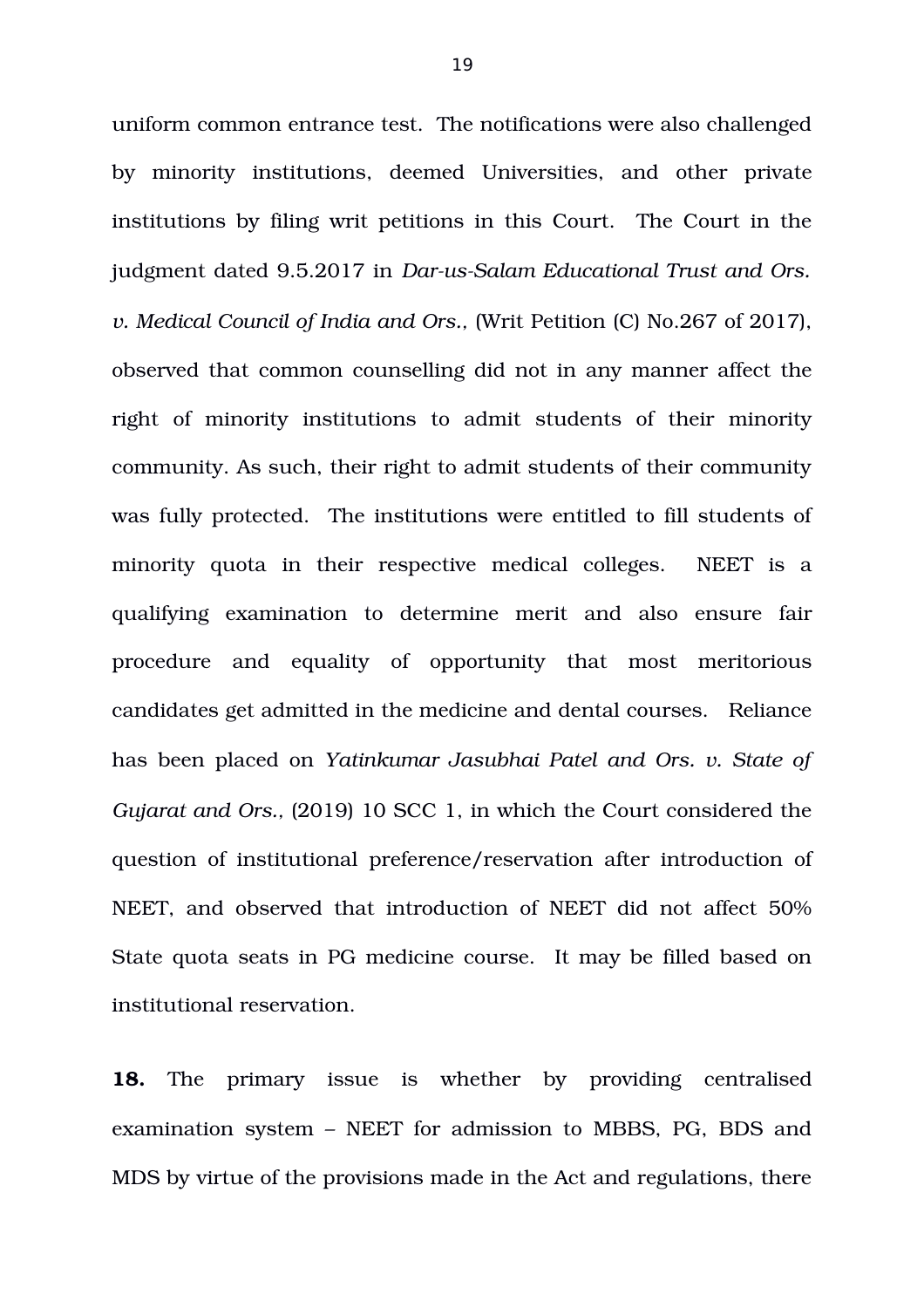is violation of fundamental rights guaranteed under Articles 19(1)(g), 25, 26, 29(1) and 30 of the Constitution of India.

**19.** We first advert to take note that various decisions rendered by this Court in respect of the right of minority as stated under Article 30 of the Constitution of India.

**20.** *In Re The Kerala Education Bill, 1957*, AIR 1958 SC 956, question arose concerning right of the Government to prescribe qualification to be possessed by the incumbents for appointment as teachers in aided or recognized schools. The State Public Service Commission was empowered to select candidates for appointment as teachers in Government and aided schools. The Court opined that minority cannot ask for the aid or recognition for an educational institution without competent teachers and fair standards. The choice does not necessarily militate against the claim of the State to insist on reasonable regulations to ensure the excellence of the institutions to be aided or even recognized. The Court held thus:

> "(29) Their grievances are thus stated: The gist of the right of administration of a school is the power of appointment, control, and dismissal of teachers and other staff. But under the said Bill such power of management is practically taken away. Thus the manager must submit annual statements (Cl. 5). The fixed assets of the aided schools are frozen and cannot be dealt with except with the permission of the authorised officer (Cl. 6). No educational agency of an aided school can appoint a manager of its choice and the manager is completely under the control of the authorised officer, for he must keep accounts in the manner he is told to do and to give periodical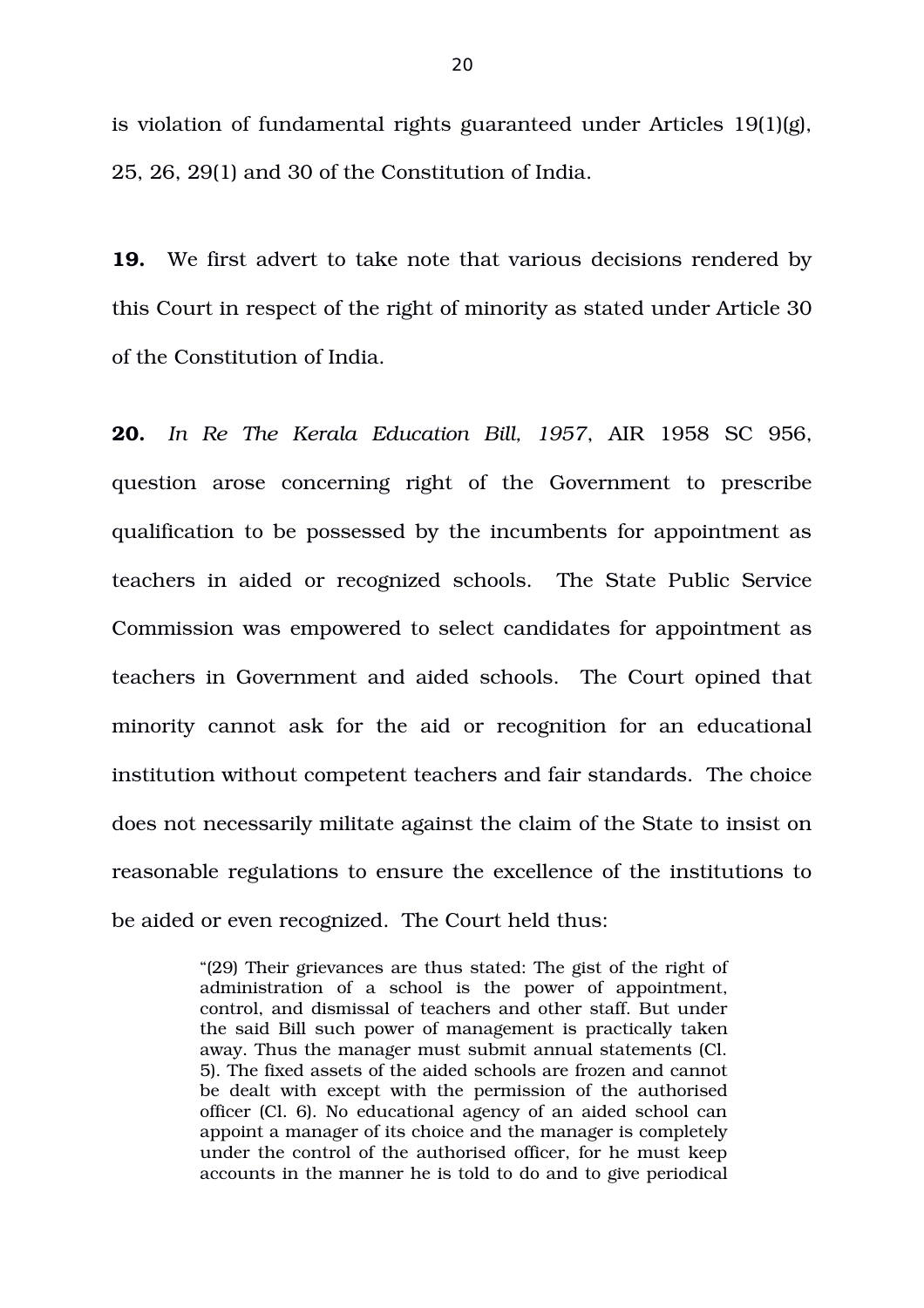inspection of them and on the closure of the school the accounts must be made over to the authorised officer (Cl. 7). All fees etc. collected will have to be made over to the Government (Cl. 8(3)). Government will take up the task of paying the teachers and the  $\pi$  non-teaching staff  $(Cl, 9)$ . Government will prescribe the qualification of teachers (Cl. 10). The school authorities cannot appoint a single teacher of their choice, but must appoint persons out of the panel settled by the Public Service Commission (Cl. 11). The school authorities must provide amenities to teachers and cannot dismiss, remove, reduce, or even suspend a teacher without the previous sanction of the authorised officer (Cl. 12). ……

(31) We are thus faced with a problem of considerable complexity apparently difficult of solution. There is, on the one hand the minority rights under Art. 30(1) to establish and administer educational institutions of their choice and the duty of the Government to promote education, there is, on the other side the obligation of the State under Art. 45 to endeavour to introduce free and compulsory education. We have to reconcile between these two conflicting interests and to give effect to both if that is possible and bring about a synthesis between the two. The directive principles cannot ignore or override the fundamental rights but must, as we have said, subserve the fundamental rights. We have already observed that Art. 30(1) gives two rights to the minorities, (1) to establish and (2) to administer educational institutions of their choice. The right to administer cannot obviously include the right to maladminister. The minority cannot surely ask for aid or recognition for an educational institution run by them in unhealthy surroundings, without any competent teachers, possessing any semblance of qualification, and which does not maintain even a fair standard of teaching or which teaches matters subversive of the welfare of the scholars. It stands to reason, then, that the constitutional right to administer an educational institution of their choice does not necessarily militate against the claim of the State to insist that in order to grant aid the State may prescribe reasonable regulations to ensure the excellence of the institutions to be aided. Learned Attorney-General concedes that reasonable regulations may certainly be imposed by the State as a condition for aid or even for recognition... ...Clauses 6, 7, 9, 10, 11, 12, 14, 15, and 20 relate to the management of aided schools. Some of these provisions, e.g., 7, 10, 11(1), 12(1)(2)(3) and (5) may easily be regarded as reasonable regulations or conditions for the grant of aid. Clauses 9, 11(2) and 12(4) are, however, objected to as going much beyond the permissible limit. It is said that by taking over the collections of fees etc., and by undertaking to pay the salaries of the teachers and other staff the Government is in reality confiscating the school fund and taking away the prestige of the school, for none will care for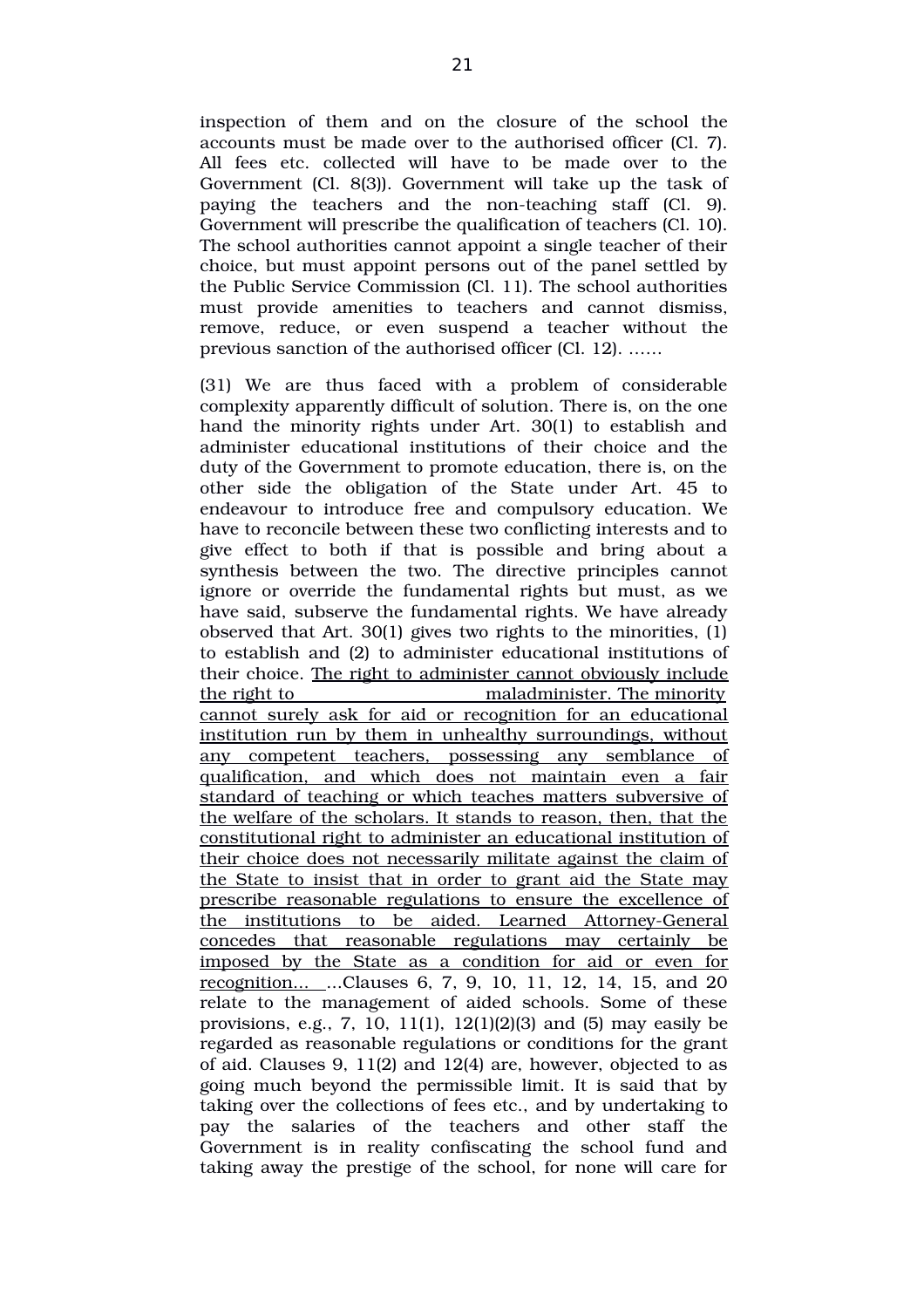the school authority. Likewise Cl. 11 takes away an obvious item of management, for the manager cannot appoint any teacher at all except out of the panel to be prepared by the Public Service Commission which, apart from the question of its power of taking up such duties, may not be qualified at all to select teachers who will be acceptable to religious denominations and in particular sub-cl. (2) of that clause is objectionable for it thrusts upon educational institutions of religious minorities teachers of Scheduled Castes who may have no knowledge of the tenets of their religion and may be otherwise weak educationally. Power of dismissal, removal, reduction in rank, or suspension is an index of the right of management, and that is taken away by Cl. 12(4). These are, no doubt, serious inroads on the right of administration and appear perilously near violating that right. But considering that those provisions are applicable to all educational institutions and that the impugned parts of Cls. 9, 11 and 12 are designed to give protection and security to the ill paid teachers who are engaged in rendering service to the nation and protect the backward classes, we are prepared, as at present advised, to treat these clauses 9, 11(2) and 12(4) as permissible regulations which the State may impose on the minorities as a condition for granting aid to their educational institutions. We, however, find it impossible to support Cls. 14 and 15 of the said Bill as mere Regulations. The provisions of those clauses may be totally destructive of the rights under Art. 30(1). It is true that the right to aid is not implicit in Art. 30(1) but the provisions of those clauses, if submitted to on account of their factual compulsion as condition of aid, may easily be violative of Art. 30(1) of the Constitution. Learned Counsel for the State of Kerala recognizes that Cls. 14 and 15 of the Bill may annihilate the minority communities' right to manage educational institutions of their choice but submits that the validity of those clauses is not the subject matter of question 2. But, as already explained, all newly established schools seeking aid or recognition are, by Cl. 3(5), made subject to all the provisions of the Act. Therefore, in a discussion as to the constitutional validity of Cl. 3(5) a discussion of the validity of the other clauses of the Bill becomes relevant, not as and by way of a separate item but in determining the validity of the provisions of Cl. 3(5). In our opinion, sub-cl. 3 of Cl. 8 and Cls. 9, 10, 11, 12 and 13 being merely regulatory do not offend Art. 30(1), but the provisions of sub-cl.  $(5)$  of cl. 3 by making the aided educational institutions subject to Cls. 14 and 15 as conditions for the grant of aid do offend against Art. 30(1) of the Constitution."

(emphasis supplied)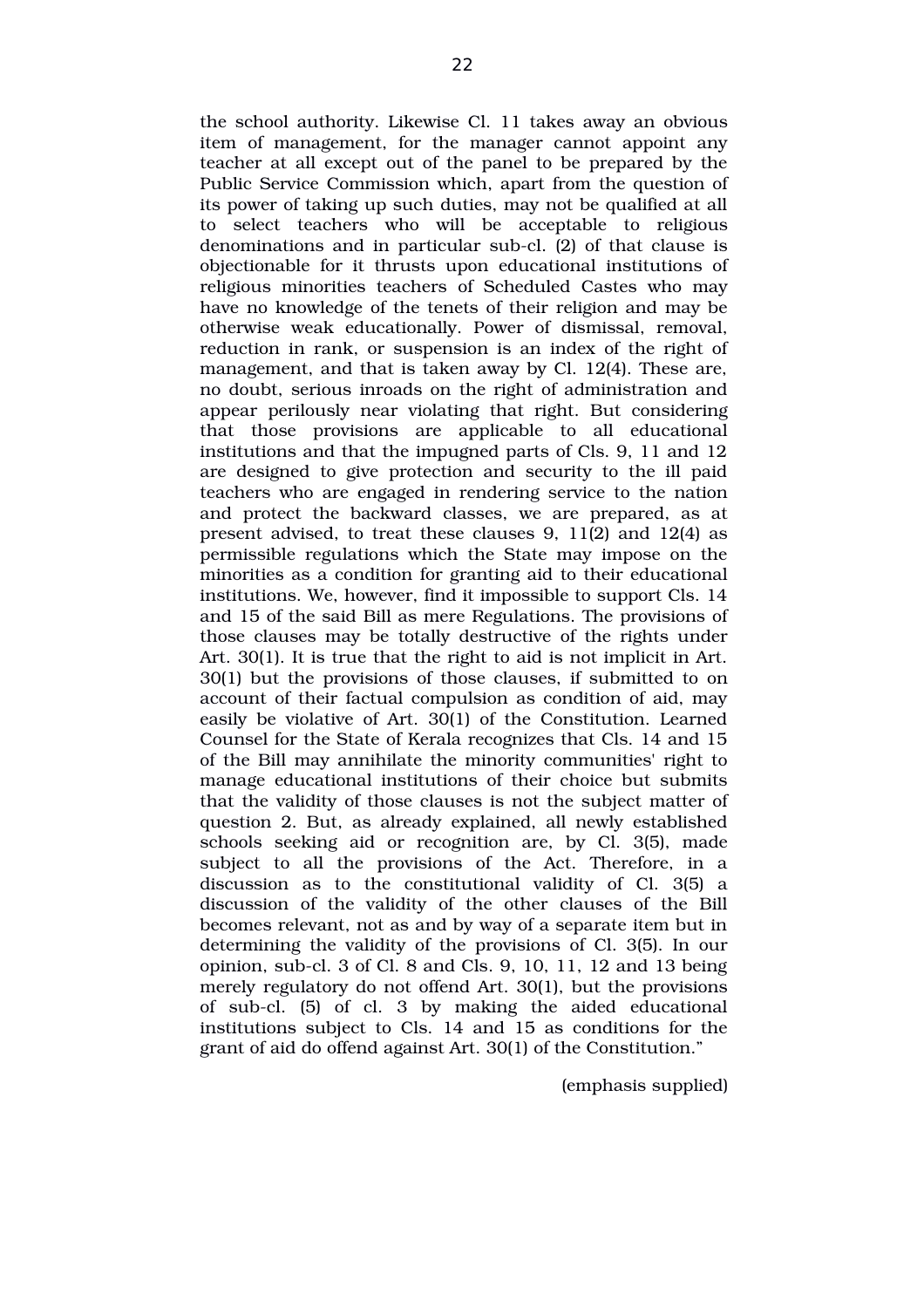**21.** In *Rev. Sidhajbhai Sabhai and Ors. v. State of Bombay and Anr.,* (1963) 3 SCR 837, the Court again considered the matter and observed that educational institutions cater to the needs of the citizens or section thereof. Regulation made in the real interests of efficiency of instruction, discipline, health, sanitation, morality, public order, and the like may undoubtedly be imposed. Such regulations are not restrictive on the substance of the right, which is guaranteed, they secure the proper functioning of the institution in the matter of education. It was also observed that regulation must satisfy a dual test - the test of reasonableness and that it is regulative of the educational character of the institution and is conducive to making the institution a capable vehicle of education for the minority community or other persons who resort to it. In *Rev. Father W. Proost and Ors. v. State of Bihar and Ors.,* AIR 1969 SC 465, the Court observed thus:

> "**8.** In our opinion, the width of Article 30(1) cannot be cut down by introducing in it considerations on which Article 29(1) is based. The latter article is a general protection which is given to minorities to conserve their language, script, or culture. The former is a special right to minorities to establish educational institutions of their choice. This choice is not limited to institution seeking to conserve language, script, or culture, and the choice is not taken away if the minority community having established an educational institution of its choice also admits members of other communities. That is a circumstance irrelevant for the application of Article  $30(1)$ since no such limitation is expressed and none can be implied. The two articles create two separate rights, although it is possible that they may meet in a given case."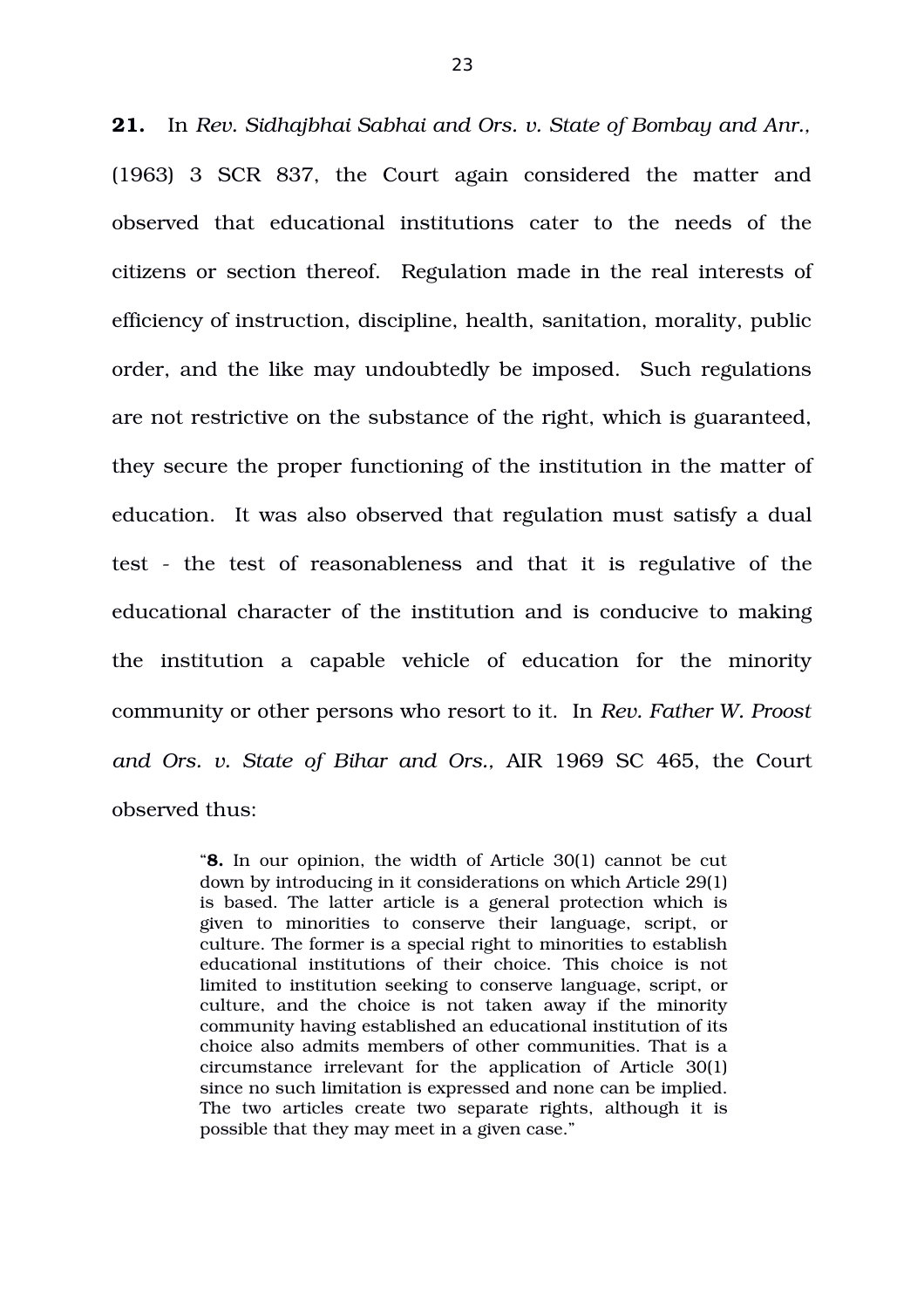**22.** In *Ahmedabad St. Xavier's College Society and Anr. v. State of Gujarat and Anr.,* (1974) 1 SCC 717, a college was run by the minority. A Bench of 9-Judges of this Court considered the question whether Sections 40 and 41 of the Gujarat University Act, 1949 violated Section 30, which provided all colleges within the University area would be governed by the statutes of the University which may provide for minimum educational qualifications for teachers and tutorial staff. The University may approve the appointments of teachers to coordinate and regulate the facilities provided and expenditure incurred. The Court opined that regulation which serves the interests of the teachers are of paramount importance in good administration, education should be a great cohesive force in developing integrity of the nation, thus:

> **"19**. The entire controversy centres round the extent of the right of the religious and linguistic minorities to administer their educational institutions. The right to administer is said to consist of four principal matters. First is the right to choose its managing or governing body. It is said that the founders of the minority institution have faith and confidence in their own committee or body consisting of persons elected by them. Second is the right to choose its teachers. It is said that minority institutions want teachers to have compatibility with the ideals, aims, and aspirations of the institution. Third is the right not to be compelled to refuse admission to students. In other words, the minority institutions want to have the right to admit students of their choice subject to reasonable regulations about academic qualifications. Fourth is the right to use its properties and assets for the benefit of its own institution.

> **20**. The right conferred on the religious and linguistic minorities to administer educational institutions of their choice is not an absolute right. This right is not free from regulation. Just as regulatory measures are necessary for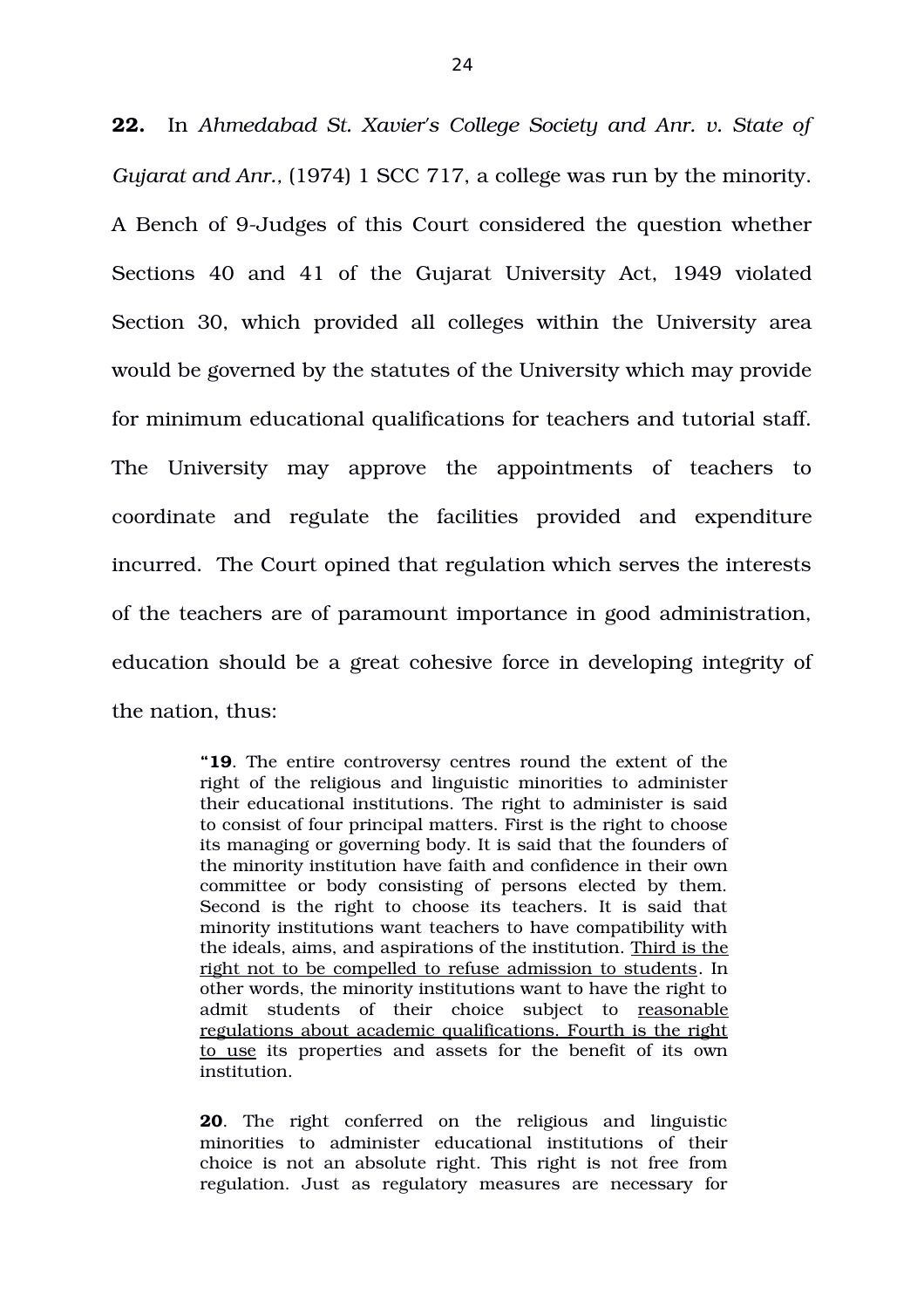maintaining the educational character and content of minority institutions, similarly, regulatory measures are necessary for ensuring orderly, efficient, and sound administration. Das, C.J., in the *Kerala Education Bill case* (supra) 1959 SCR 995: AIR 1958 SC 956, summed up in one sentence the true meaning of the right to administer by saying that the right to administer is not the right to mal-administer.

**30**. Educational institutions are temples of learning. The virtues of human intelligence are mastered and harmonised by education. Where there is complete harmony between the teacher and the taught, where the teacher imparts and the student receives, where there is complete dedication of the teacher and the taught in learning, where there is discipline between the teacher and the taught, where both are worshippers of learning, no discord or challenge will arise. An educational institution runs smoothly when the teacher and the taught are engaged in the common ideal of pursuit of knowledge. It is, therefore, manifest that the appointment of teachers is an important part in educational institutions. The qualifications and the character of the teachers are really important. The minority institutions have the right to administer institutions. This right implies the obligation and duty of the minority institutions to render the very best to the students. In the right of administration, checks, and balances in the shape of regulatory measures are required to ensure the appointment of good teachers and their conditions of service. The right to administer is to be tempered with regulatory measures to facilitate smooth administration. The best administration will reveal no trace or colour of minority. A minority institution should shine in exemplary eclectism in the administration of the institution. The best compliment that can be paid to a minority institution is that it does not rest on or proclaim its minority character.

**31**. Regulations which will serve the interests of the students, regulations which will serve the interests of the teachers are of paramount importance in good administration. Regulations in the interest of efficiency of teachers, discipline, and fairness in administration are necessary for preserving harmony among affiliated institutions.

**46**. The ultimate goal of a minority institution too imparting general secular education is advancement of learning. This Court has consistently held that it is not only permissible but also desirable to regulate everything in educational and academic matters for achieving excellence and uniformity in standards of education.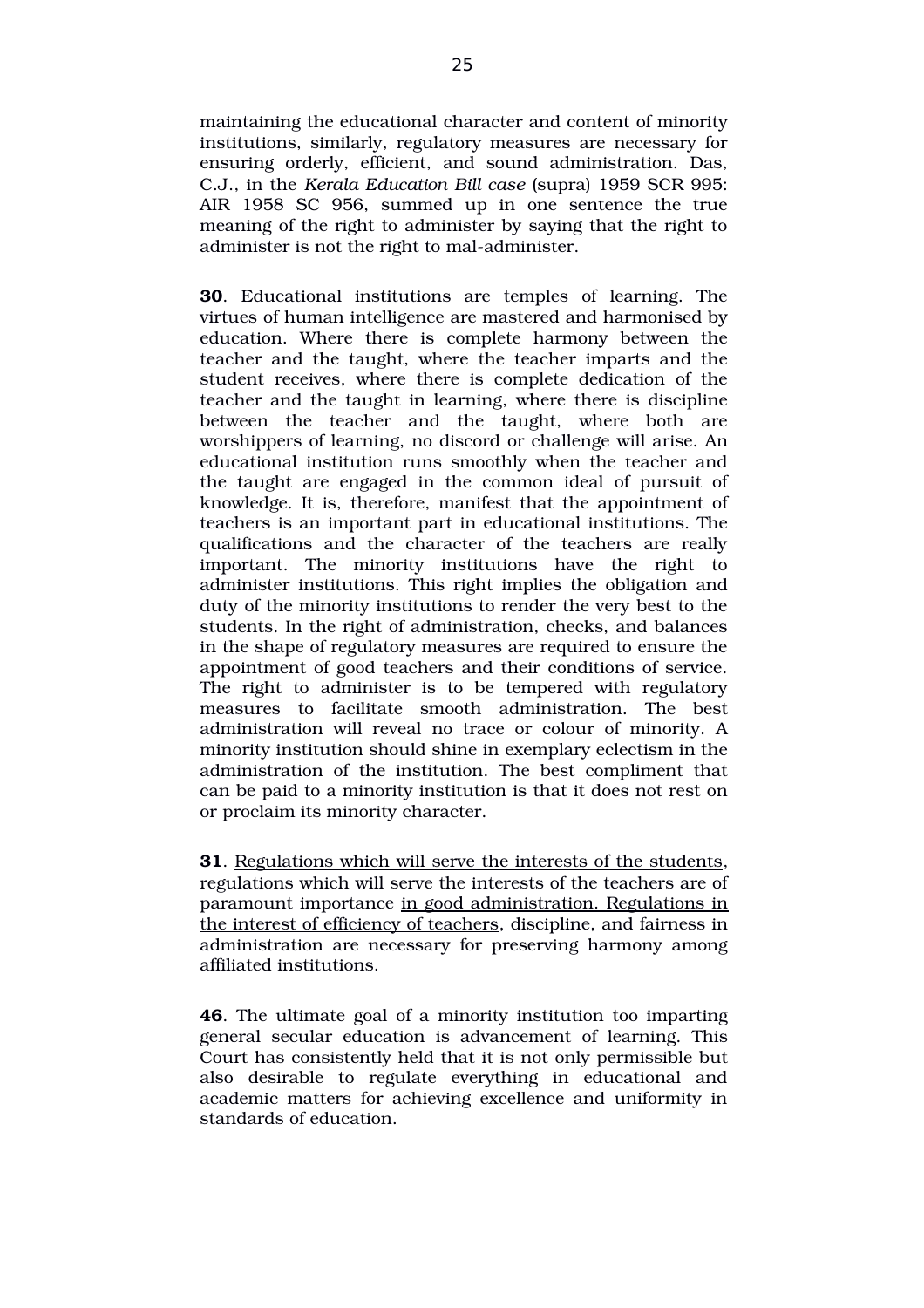**90**. We may now deal with the scope and ambit of the right guaranteed by clause (1) of Article 30. The clause confers a right on all minorities, whether they are based on religion or language, to establish and administer educational instructions of their choice. The right conferred by the clause is in absolute terms and is not subject to restrictions, as in the case of rights conferred by Article 19 of the Constitution. The right of the minorities to administer educational institutions does not, however, prevent the making of reasonable regulations in respect of those institutions. The regulations have necessarily to be made in the interest of the institution as a minority educational institution. They have to be so designed as to make it an effective vehicle for imparting education. The right to administer educational institutions can plainly not include the right to maladminister. Regulations can be made to prevent the housing of an educational institution in unhealthy surroundings as also to prevent the setting up or continuation of an educational institution without qualified teachers. The State can prescribe regulations to ensure the excellence of the institution. Prescription of standards for educational institutions does not militate against the right of the minority to administer the institutions. Regulations made in the true interests of efficiency of instruction, discipline, health, sanitation, morality, public order, and the like may undoubtedly be imposed. Such regulations are not restrictions on the substance of the right, which is guaranteed: they secure the proper functioning of the institution, in matters educational [see observations of Shah, J. in *Rev. Sidhajbhai Sabhai* (supra), [(1963 3 SCR 837] p. 850]. Further, as observed by Hidyatullah, C.J. in the case of *Very Rev. Mother Provincial* (supra) [(1971) 1 SCR 734], the standards concern the body politic and are dictated by considerations of the advancement of the country and its people. Therefore, if universities establish syllabi for examinations, they must be followed, subject, however, to special subjects which the institutions may seek to teach, and to a certain extent, the State may also regulate the conditions of employment of teachers and the health and hygiene of students. Such regulations do not bear directly upon management as such, although they may indirectly affect it. Yet the right of the State to regulate education, educational standards, and allied matters cannot be denied. The minority institutions cannot be allowed to fall below the standards of excellence expected of

**<sup>47</sup>**. In the field of administration it is not reasonable to claim that minority institutions will have complete autonomy. Checks on the administration may be necessary in order to ensure that the administration is efficient and sound and will serve the academic needs of the institution. The right of a minority to administer its educational institution involves, as part of it, a correlative duty of good administration.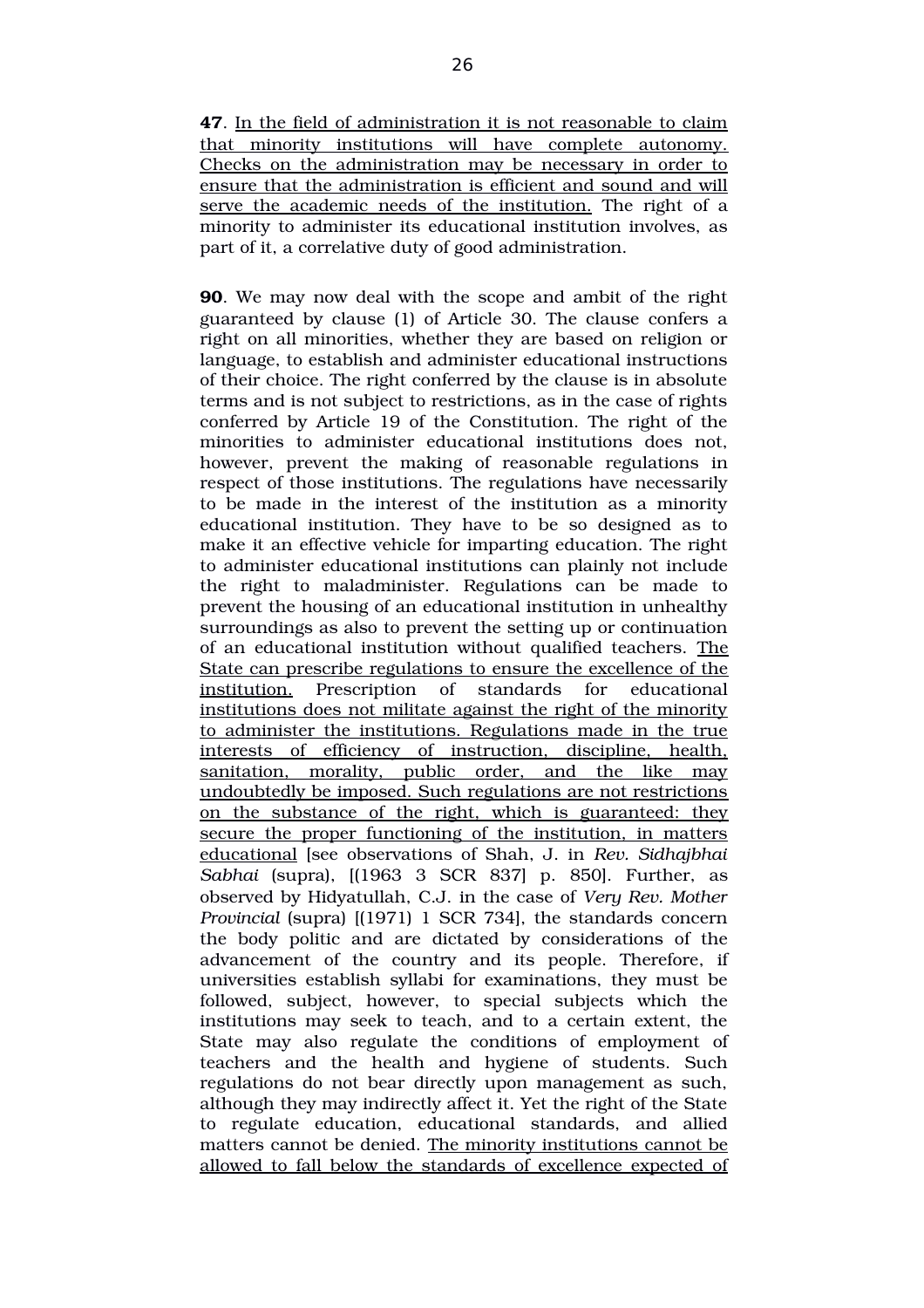educational institutions, or under the guise of exclusive right of management, to decline to follow the general pattern. While the management must be left to them, they may be compelled to keep in step with others.

**92.** A regulation which is designed to prevent maladministration of an educational institution cannot be said to offend Clause (1) of Article 30. At the same time, it has to be ensured that under the power of making regulations, nothing is done as would detract from the character of the institution as a minority educational institution or which would impinge upon the rights of the minorities to establish and administer educational institutions of their choice. The right conferred by Article 30(1) is intended to be real and effective and not a mere pious and abstract sentiment; it is a promise of reality and not a teasing illusion. Such a right cannot be allowed to be whittled down by any measure masquerading as a regulation. As observed by this Court in the case of *Rev. Sidhajbhai Sabhai* (supra) [(1963 3 SCR 837], regulations which may lawfully be imposed either by legislative or executive action as a condition of receiving grant or of recognition must be directed to making the institution while retaining its character as minority institution effective as an educational institution. Such regulation must satisfy a dual  $test -$  the test of reasonableness, and the test that it is regulative of the educational character of the institution and is conducive to making the institution an effective vehicle of education for the minority community or other persons who resort to it.

**94**. If a request is made for the affiliation or recognition of an educational institution, it is implicit in the request that the educational institution would abide by the regulations which are made by the authority granting affiliation or recognition. The said authority can always prescribe regulations and insist that they should be complied with before it would grant affiliation or recognition to an educational institution. To deny the power of making regulations to the authority concerned would result in robbing the concept of affiliation or recognition of its real essence. No institution can claim affiliation or recognition until it conforms to a certain standard. The fact that the institution is of the prescribed standard indeed inheres in the very concept of affiliation or recognition. It is, therefore, permissible for the authority concerned to prescribe regulations which must be complied with before an institution can seek and retain affiliation and recognition. Question then arises whether there is any limitation on the prescription of regulations for minority educational institutions. So far as this aspect is concerned, the authority prescribing the regulations must bear in mind that the Constitution has guaranteed a fundamental right to the minorities for establishing and administering their educational institutions. Regulations made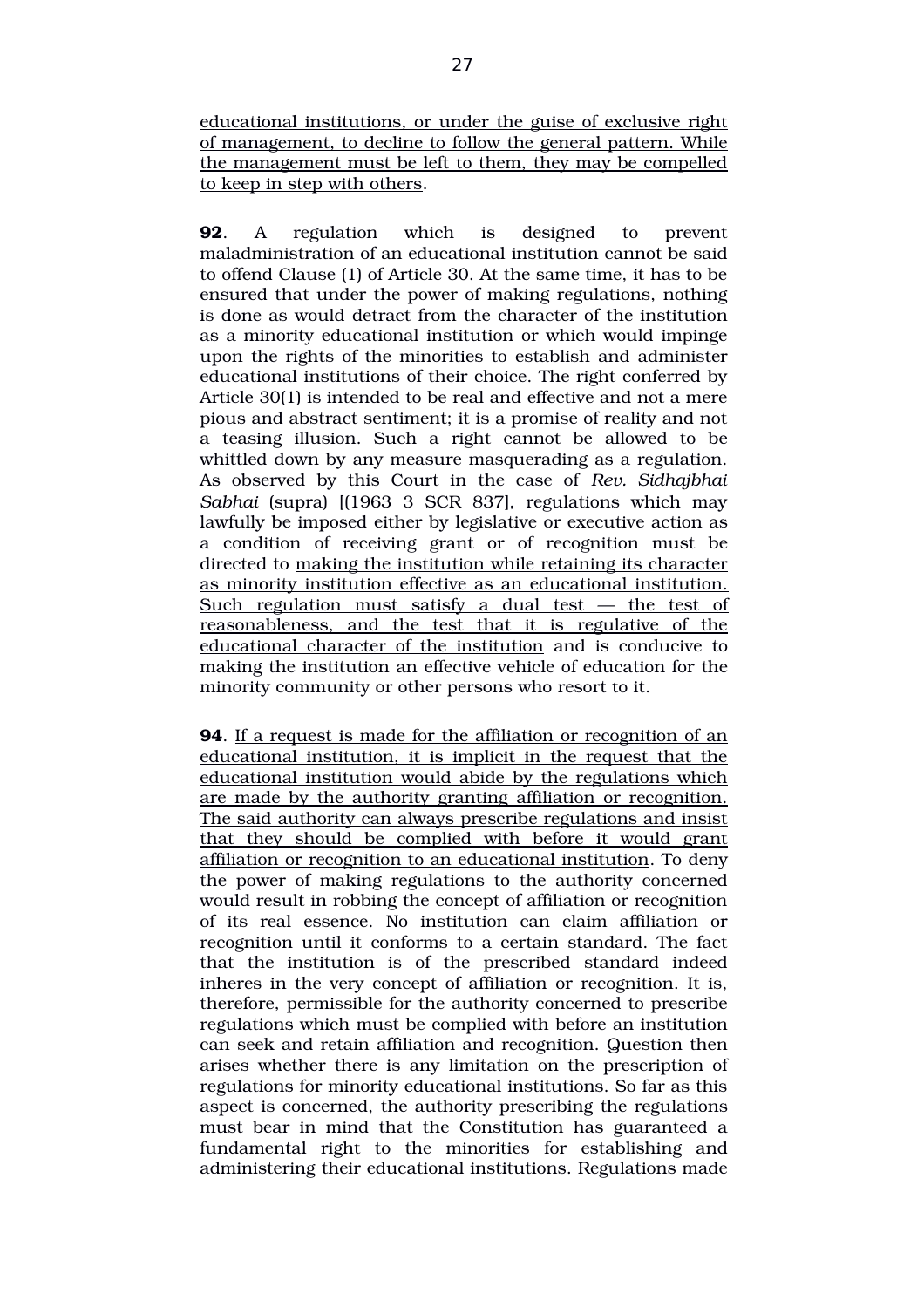by the authority concerned should not impinge upon that right. Balance has, therefore, to be kept between the two objectives, that of ensuring the standard of excellence of the institution and that of preserving the right of the minorities to establish and administer their educational institutions. Regulations which embrace and reconcile the two objectives can be considered to be reasonable."

(emphasis supplied)

The Court held that it is permissible for the State to prescribe

qualifications for teachers. It observed:

**"176**. Recognition or affiliation is granted on the basis of the excellence of an educational institution, namely, that it has reached the educational standard set up by the university. Recognition or affiliation is sought for the purpose of enabling the students in an educational institution to sit for an examination to be conducted by the university and to obtain a degree conferred by the university. For that purpose, the students should have to be coached in such a manner so as to attain the standard of education prescribed by the university. Recognition or affiliation creates an interest in the university to ensure that the educational institution is maintained for the purpose intended and any regulation which will subserve or advance that purpose will be reasonable and no educational institution established and administered by a religious or linguistic minority can claim recognition or affiliation without submitting to those regulations. That is the price of recognition or affiliation: but this does not mean that it should submit to a regulation stipulating for surrender of a right or freedom guaranteed by the Constitution, which is unrelated to the purpose of recognition or affiliation. In other words, recognition or affiliation is a facility which the university grants to an educational institution, for the purpose of enabling the students there to sit for an examination to be conducted by the university in the prescribed subjects and to obtain the degree conferred by the university, and therefore, it stands to reason to hold that no regulation which is unrelated to the purpose can be imposed. If besides recognition or affiliation, an educational institution conducted by a religious minority is granted aid, further regulations for ensuring that the aid is utilized for the purpose for which it is granted will be permissible. The heart of the matter is that no educational institution established by a religious or linguistic minority can claim total immunity from regulations by the legislature or the university if it wants affiliation or recognition, but the character of the permissible regulations must depend upon their purpose. As we said, such regulations will be permissible if they are relevant to the purpose of securing or promoting the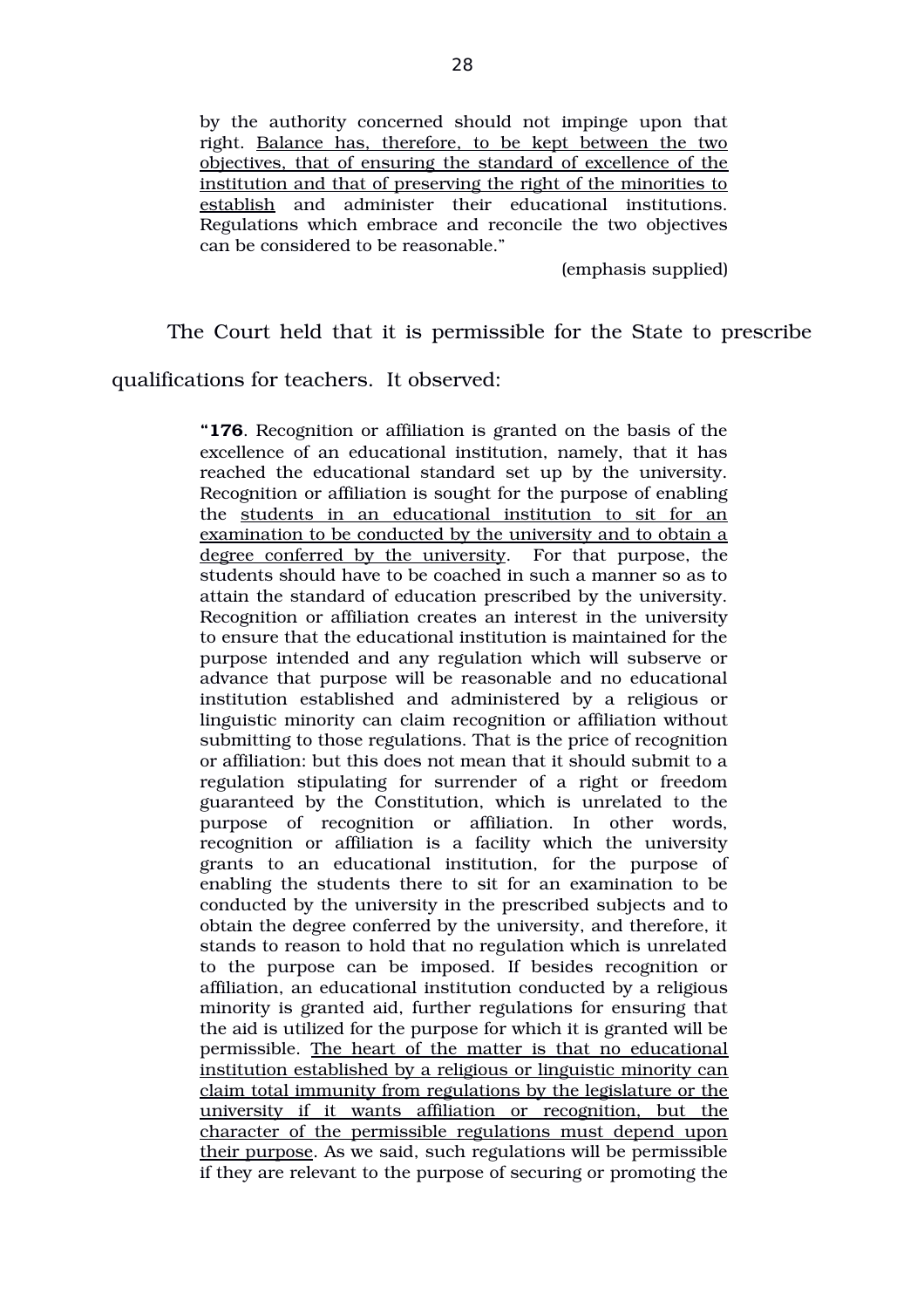object of recognition or affiliation. There will be borderline cases where it is difficult to decide whether a regulation really subserves the purpose of recognition or affiliation. But that does not affect the question of principle. In every case, when the reasonableness of a regulation comes up for consideration before the Court, the question to be asked and answered is whether the regulation is calculated to subserve or will in effect subserve the purpose of recognition or affiliation, namely, the excellence of the institution as a vehicle for general secular education to the minority community and to other persons who resort to it. The question whether a regulation is in the general interest of the public has no relevance if it does not advance the excellence of the institution as a vehicle for general secular education as, ex-hypothesi, the only permissible regulations are those which secure the effectiveness of the purpose of the facility, namely, the excellence of the educational institutions in respect of their educational standards. This is the reason why this Court has time and again said that the question whether a particular regulation is calculated to advance the general public interest is of no consequence if it is not conducive to the interests of the minority community and those persons who resort to it.

**197**. On the second question, I have nothing significant to add to what has fallen from My Lord the Chief Justice. I am in entire agreement with the view that, although, Articles 29 and 30 may supplement each other so far as certain rights of minorities are concerned, yet, Article 29 of the Constitution does not, in any way, impose a limit on the kind or character of education which a minority may choose to impart through its Institution to the children of its own members or to those of others who may choose to send their children to its schools. In other words, it has a right to impart a general secular education. I would, however, like to point out that, as rights and duties are correlative, it follows, from the extent of this wider right of a minority under Article 30(1) to impart even general or non-denominational secular education to those who may not follow its culture or subscribe to its beliefs, that, when a minority Institution decides to enter this wider educational sphere of national education, it, by reason of this free choice itself, could be deemed to opt to adhere to the needs of the general pattern of such education in the country, at least whenever that choice is made in accordance with statutory provisions. Its choice to impart an education intended to give a secular orientation or character to its education necessarily entails its assent to the imperative needs of the choice made by the State about the kind of "secular" education which promotes national integration or the elevating objectives set out in the preamble to our Constitution, and the best way of giving it. If it is part of a minority's rights to make such a choice, it should also be part of its obligations, which necessarily follow from the choice to adhere to the general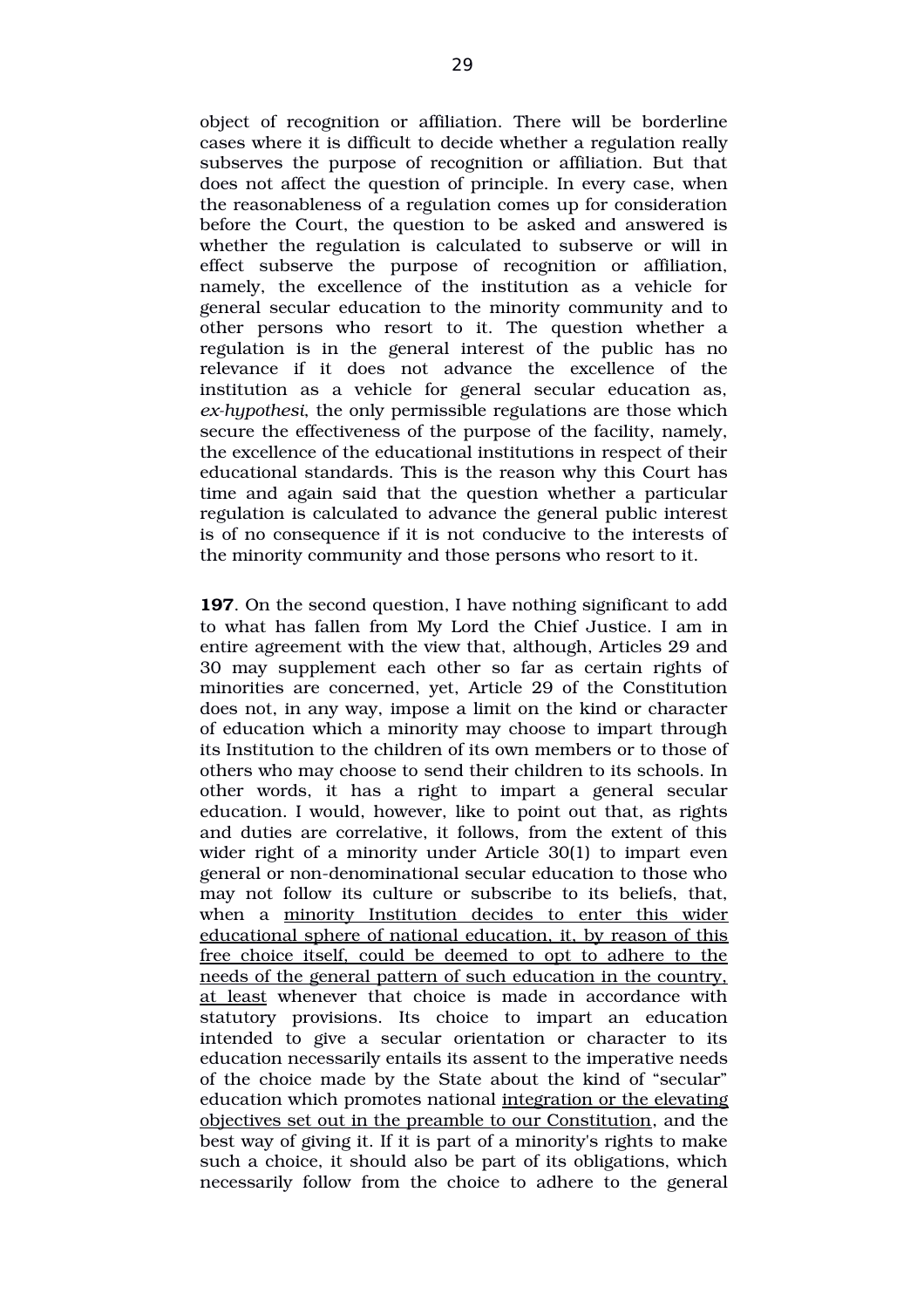pattern. The logical basis of such a choice is that the particular minority Institution, which chooses to impart such general secular education, prefers that higher range of freedom where, according to the poet Rabindranath Tagore, "the narrow domestic walls" which constitute barriers between various sections of the nation will crumble and fall. It may refuse to accept the choice made by the State of the kind of secular education the State wants or of the way in which it should be given. But, in that event, should it not be prepared to forego the benefits of recognition by the State? The State is bound to permit and protect the choice of the minority Institution, whatever that might be. But, can it be compelled to give it a treatment different from that given to other Institutions making such a choice?

**221**. Evidently, what was meant was that the right to exclusive management of the institution is separable from the right to determine the character of education and its standards. This may explain why "standards" of education were spoken as "not part of management" at all. It meant that the right to manage, having been conferred in absolute terms, could not be interfered with at all although the object of that management could be determined by a general pattern to be laid down by the State, which could prescribe the syllabi and standards of education. Speaking for myself, I find it very difficult to separate the objects and standards of teaching from a right to determine who should teach and what their qualifications should be. Moreover, if the "standards of education" are not part of management, it is difficult to see how they are exceptions to the principle of freedom of management from control. Again, if what is aimed at directly is to be distinguished from an indirect effect of it, the security of tenure of teachers and provisions intended to ensure fair and equitable treatment for them by the management of an institution would also not be directly aimed at interference with its management. They could more properly be viewed as designed to improve and ensure the excellence of teachers available at the institution, and, therefore, to raise the general standard of education. I think that it is enough for us to distinguish this case on the ground that the provisions to be interpreted by us are different, although, speaking for myself, I feel bound to say, with great respect, that I am unable to accept every proposition found stated there as correct. In that case, the provisions of the Kerala University Act 9 of 1969, considered there were inescapable for the minority institutions which claimed the right to be free from their operation. As I have already observed, in the case before us, Section 38-B of the Act provides the petitioning College before us with a practically certain mode of escape from the compulsiveness of provisions other than Sections 5, 40, and 41 of the Act if claims made on its behalf are correct.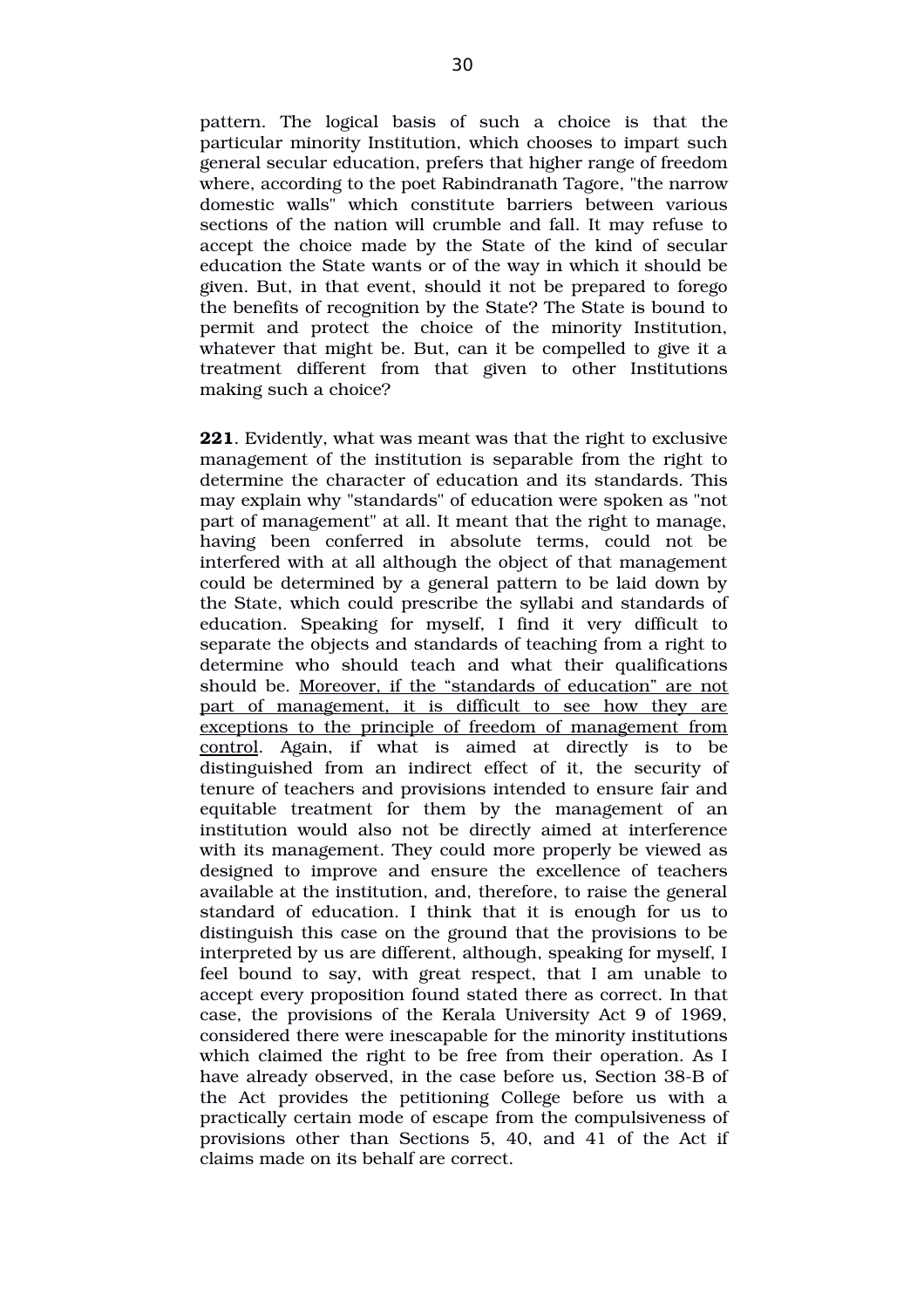**232**. Even if Article 30(1) of the Constitution is held to confer absolute and unfettered rights of management upon minority institutions, subject only to absolutely minimal and negative controls in the interests of health and law and order, it could not be meant to exclude a greater degree of regulation and control when a minority institution enters the wider sphere of general secular and non-denominational education, largely employs teachers who are not members of the particular minority concerned, and when it derives large parts of its income from the fees paid by those who are not members of the particular minority in question. Such greater degree of control could be justified by the need to secure the interests of those who are affected by the management of the minority institution and the education it imparts but who are not members of the minority in management. In other words, the degree of reasonably permissible control must vary from situation to situation. For the reasons already given above, I think that, apart from Sections 5, 40 and 41 of the Act, which directly and unreasonably impinge upon the rights of the petitioning minority managed college, protected by Article 30(1) of the Constitution, I do not think that the other provisions have that effect. On the situation under consideration before us, the minority institution affected by the enactment has, upon the claims put forward on its behalf, a means of escape from the impugned provisions other than Sections 5, 40 and 41 of the Act by resorting to Section 38B of the Act."

(emphasis supplied)

**23.** In *The Gandhi Faiz-e-am College, Shahjahanpur v. University of* Agra and Anr., (1975) 2 SCC 283, the Court considered whether statute framed by University of Agra infringed fundamental rights of the minority community and observed thus:

> **"16.** The discussion throws us back to a closer study of Statute 14A to see if it cuts into the flesh of the management's right or merely tones up its health and habits. The two requirements the University asks for are that the managing body (whatever its name) must take in (*a*) the Principal of the College; (b) its seniormost teacher. Is this desideratum dismissible as biting into the autonomy of management or tenable as ensuring the excellence of the institution without injuring the essence of the right? On a careful reflection and conscious of the constitutional dilemma, we are inclined to the view that this case falls on the valid side of the delicate line. Regulation which restricts is bad, but regulation which facilitates is good. Where does this fine distinction lie? No rigid formula is possible, but a flexible test is feasible. Where the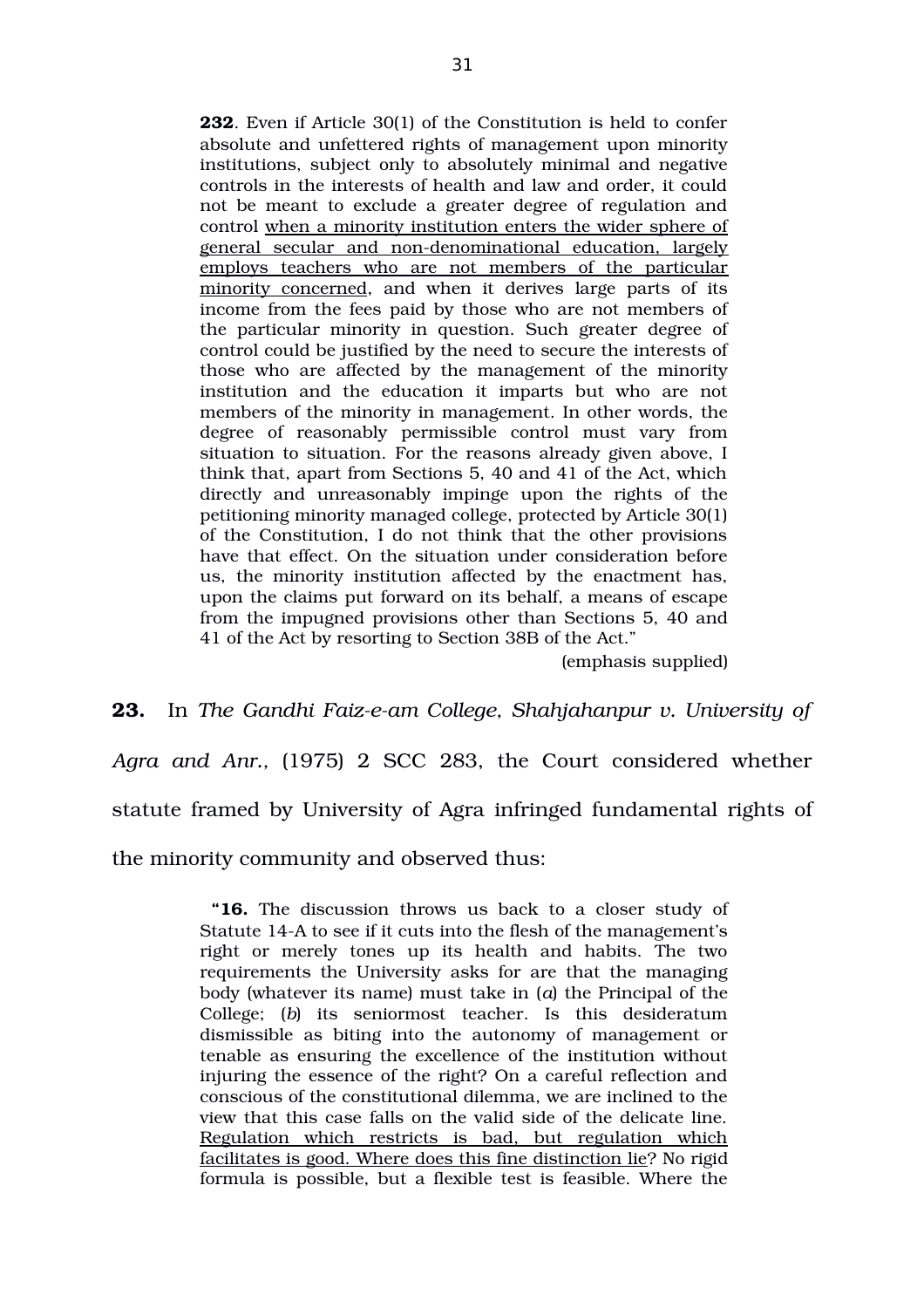object and effect is to improve the tone and temper of the administration without forcing on it a stranger, however superb his virtues be, where the directive is not to restructure the governing body but to better its performance by a marginal catalytic induction, where no external authority's fiat or approval or outside nominee is made compulsory to validate the Management Board but inclusion of an internal key functionary appointed by the autonomous management alone is asked for, the provision is salutary and saved, being not a diktat eroding the freedom of the freedom."

(emphasis supplied)

The majority negated the challenge. It was held that regulation

which restricts is bad, but provision which facilitates is good.

**24.** In *Frank Anthony Public School Employees' Association v. Union of India and others*, (1986) 4 SCC 707, question arose whether teachers and other employees working in an unaided school were entitled to same pay-scale, allowances, and benefits. The Court allowed the petition and opined thus:

> "16. The excellence of the instruction provided by an institution would depend directly on the excellence of the teaching staff, and in turn, that would depend on the quality and the contentment of the teachers. Conditions of service pertaining to minimum qualifications of teachers, their salaries, allowances and other conditions of service which ensure security, contentment and decent living standards to teachers and which will consequently enable them to render better service to the institution and the pupils cannot surely be said to be violative of the fundamental right guaranteed by Article 30(1) of the Constitution. The management of a minority Educational Institution cannot be permitted under the guise of the fundamental right guaranteed by Article 30(1) of the Constitution, to oppress or exploit its employees any more than any other private employee. Oppression or exploitation of the teaching staff of an educational institution is bound to lead, inevitably, to discontent and deterioration of the standard of instruction imparted in the institution affecting adversely the object of making the institution an effective vehicle of education for the minority community or other persons who resort to it. The management of minority institution cannot complain of invasion of the fundamental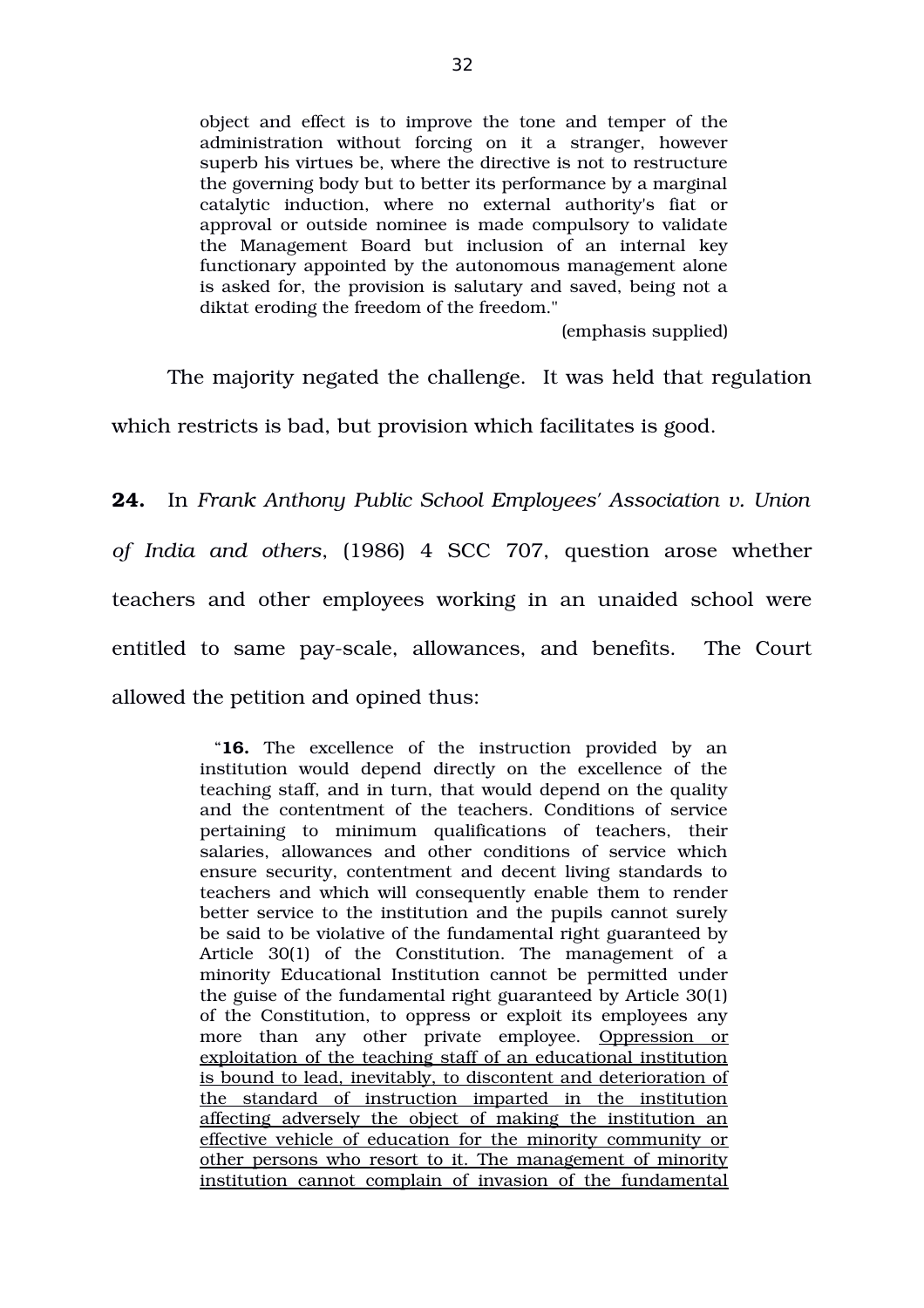right to administer the institution when it denies the members of its staff the opportunity to achieve the very object of Article 30(1) which is to make the institution an effective vehicle of education."

(emphasis supplied)

**25.** In *Bihar State Madarasa Education Board, Patna v. Madarasa Hanfia Arabic College, Jamalia and others*, (1990) 1 SCC 428, the Court held that minorities have the right to establish and administer educational institution of their own choice. Still, they have no right to maladminister, and the State has the power to regulate the management and administration of such institutions in the interest of educational need and discipline of the institution. The Court held thus:

> "**6.** The question which arises for consideration is whether Section 7(2)(*n*) which confers power on the Board to dissolve the Managing Committee of an aided and recognised Madarasa institution violates the minorities constitutional right to administer its educational institution according to their choice. This Court has all along held that though the minorities have right to establish and administer educational institution of their own choice but they have no right to maladminister and the State has power to regulate management and administration of such institutions in the interest of educational need and discipline of the institution. Such regulation may have indirect effect on the absolute right of minorities but that would not violate Article 30(1) of the Constitution as it is the duty of the State to ensure efficiency in educational institutions. The State has, however, no power to completely take over the management of a minority institution. Under the guise of regulating the educational standards to secure efficiency in institution, the State is not entitled to frame rules or regulations compelling the management to surrender its right of administration. In *State of Kerala* v. *Very Rev. Mother Provincial*, (1970) 2 SCC 417, Section 63(1) of the Kerala University Act, 1969 which conferred power on the government to take over the management of a minority institution on its default in carrying out the directions of the State Government was declared ultra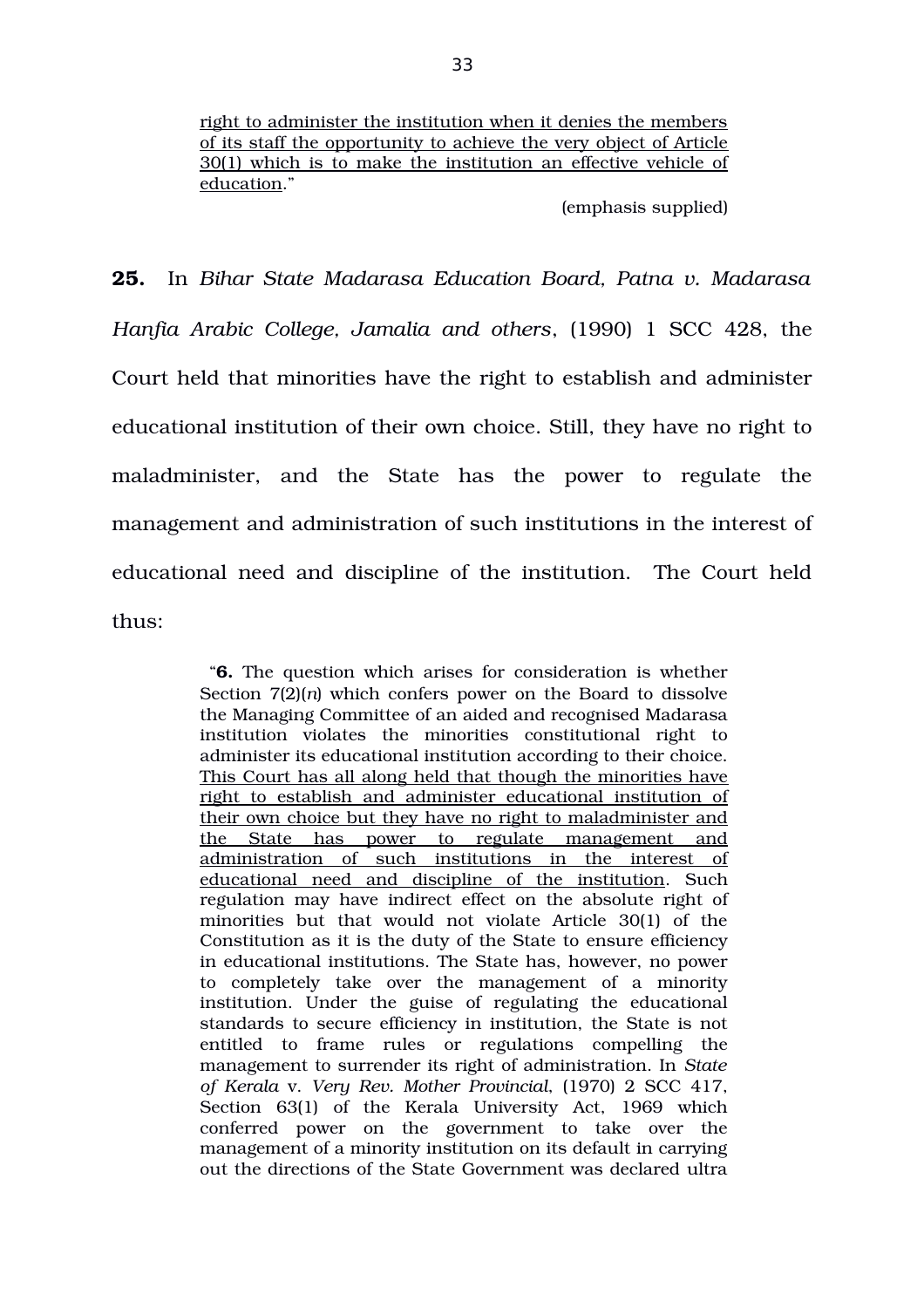vires on the ground that the provisions interfered with the constitutional right of a minority to administer its institution. Minority institutions cannot be allowed to fall below the standard of excellence on the pretext of their exclusive right of management but at the same time their constitutional right to administer their institutions cannot be completely taken away by superseding or dissolving Managing Committee or by appointing ad hoc committees in place thereof. In the instant case Section 7(2)(*n*) is clearly violative of constitutional right of minorities under Article 30(1) of the Constitution insofar as it provides for dissolution of Managing Committee of a Madarasa. We agree with the view taken by the High Court."

(emphasis supplied)

# **26.** In *St. Stephen's College v. University of Delhi,* (1992) 1 SCC 558,

concerning admission process adopted by aided minority institutions,

various questions were raised thus:

"**41.** It was contended that St. Stephen's College after being affiliated to the Delhi University has lost its minority character. The argument was based on some of the provisions in the Delhi University Act and the Ordinances made thereunder. It was said that the students are admitted to the University and not to the College as such. But we find no substance in the contention. In the first place, it may be stated that the State or any instrumentality of the State cannot deprive the character of the institution, founded by a minority community by compulsory affiliation since Article 30(1) is a special right to minorities to establish educational institutions of their choice. The minority institution has a distinct identity and the right to administer with continuance of such identity cannot be denied by coercive action. Any such coercive action would be void being contrary to the constitutional guarantee. The right to administer is the right to conduct and manage the affairs of the institution. This right is exercised by a body of persons in whom the founders have faith and confidence. Such a management body of the institution cannot be displaced or reorganised if the right is to be recognised and maintained. Reasonable regulations however, are permissible but regulations should be of regulatory nature and not of abridgment of the right guaranteed under Article 30(1).

**60.** The right to select students for admission is a part of administration. It is indeed an important facet of administration. This power also could be regulated but the regulation must be reasonable just like any other regulation. It should be conducive to the welfare of the minority institution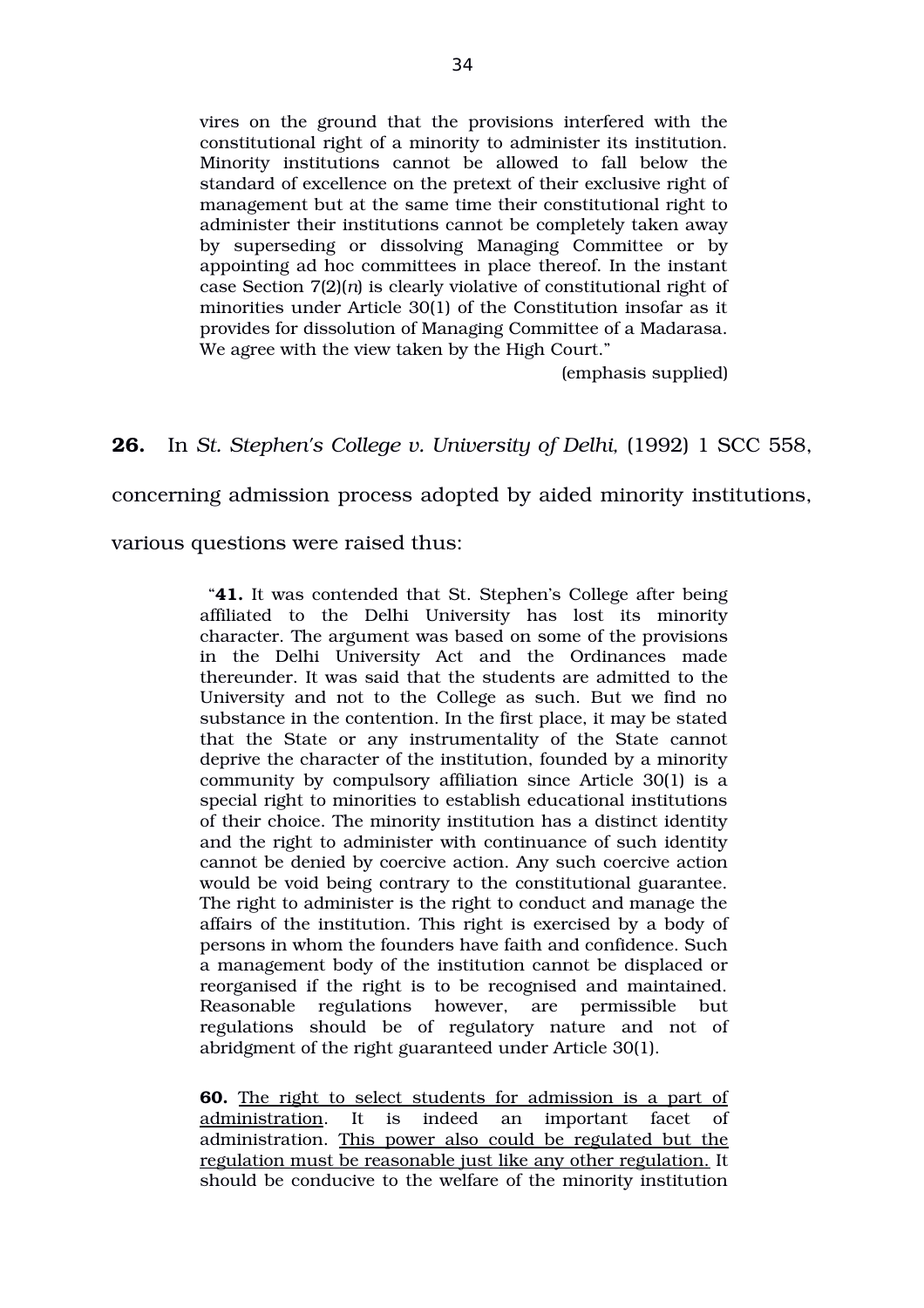or for the betterment of those who resort to it. The Bombay Government order which prevented the schools using English as the medium of instruction from admitting students who have a mother tongue other than English was held to be invalid since it restricted the admission pattern of the schools [*State of Bombay v. Bombay Education Society,* (1955) 1 SCR 568]. The Gujarat Government direction to the minority run college to reserve 80 per cent of seats for government selected candidates with a threat to withdraw the grant-in-aid and recognition was struck down as infringing the fundamental right guaranteed to minorities under Article 30(1) of the Constitution [*Sidhajbhai Sabhai v. State of Bombay,* (1963) 3 SCR 837]. In *Rt. Rev. Magr. Mark Netto* v. *State of Kerala*, (1979) 1 SCC 23, the denial of permission to the management of a minority school to admit girl students was held to be bad. The Regional Deputy Director in that case refused to give sanction for admission of girl students on two grounds: (*i*) that the school was not opened as a mixed school and that the school has been run purely as a boys school for 25 years; and (*ii*) that there was facility for the education of girls of the locality in a nearby girls school which was established by the Muslims and was also a minority institution. This Court noted that the Christian community in the locality wanted their girls also to receive education in the school maintained specially by their own community. They did not think it in their interest to send their children to the Muslim girls school run by the other minority community. The withholding of permission for admission of girl students in the boys minority school was violative of Article 30(1). It was also observed that the rule sanctioning such refusal of permission crosses the barrier of regulatory measures and comes in the region of interference with the administration of the institution, a right which is guaranteed to the minority under Article 30(1). The Court restricted the operation of the rule and made it inapplicable to the minority educational institution. In *Director of School Education, Government of T.N.* v. *Rev. Brother G. Arogiasamy*, AIR 1971 Mad 440, the Madras High Court had an occasion to consider the validity of an uniform procedure prescribed by the State Government for admission of candidates to the aided training schools. The government directed that the candidates should be selected by the school authorities by interviewing every candidate eligible for admission and assessing and awarding marks in the interview. The marks awarded to each candidate in the interview will be added to the marks secured by the candidate in the SSLC public examination. On the basis of the aggregate of marks in the SSLC examination and those obtained at the interview the selection was to be made without any further discretion. The High Court held that the method of selection placed serious restrictions on the freedom of the minority institution to admit their own students. It was found that the students of the minority community could not compete with the students belonging to other communities.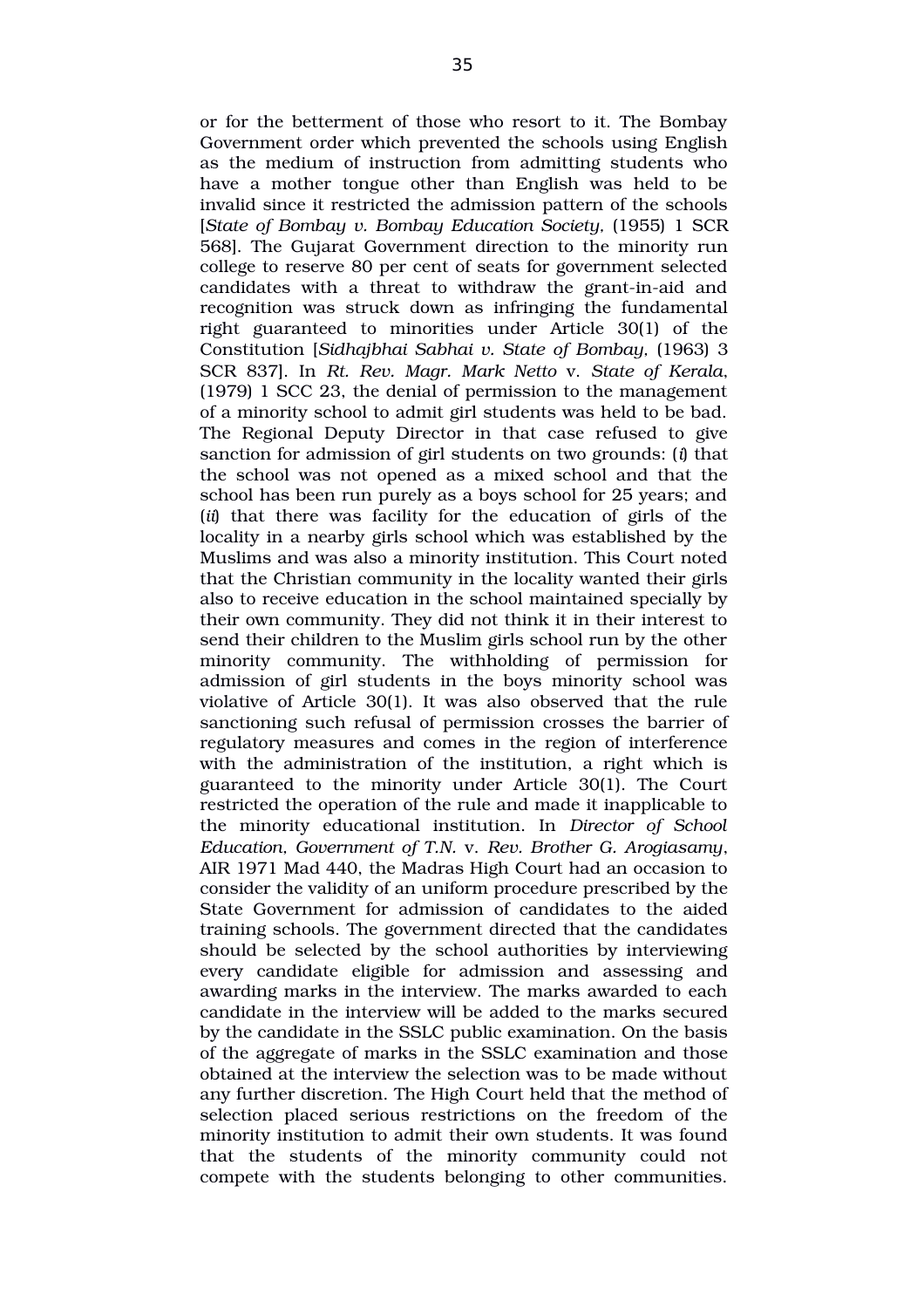The applications of students from other communities could not be restricted under law. The result was that the students of minority community for whose benefit the institution was founded, had little chance of getting admission. The High Court held that the government order prescribing the uniform method of selection could not be applied to minority institutions.

**78.** Having set the scene, we can deal with the provisions of Articles 29(1) and 30(1) relatively quickly. Under Article 29(1) every section of the citizens having a distinct language, script or culture of its own has the right to conserve the same. Under Article 29(1), the minorities — religious or linguistic — are entitled to establish and administer educational institutions to conserve their distinct language, script or culture. However, it has been consistently held by the courts that the right to establish an educational institution is not confined to purposes of conservation of language, script or culture. The rights in Article 30(1) are of wider amplitude. The width of Article 30(1) cannot be cut down by the considerations on which Article 29(1) is based. The words "of their choice" in Article 30(1) leave vast options to the minorities in selecting the type of educational institutions which they wish to establish. They can establish institutions to conserve their distinct language, script or culture or for imparting general secular education or for both the purposes. (See: *Father W. Proost* v. *State of Bihar,* (1969) 2 SCR 73, *Ahmedabad St. Xavier's College* v. *State of Gujarat*, (1974) 1 SCC 717; and *Kerala Education Bill case*, 1959 SCR 995.)"

(emphasis supplied)

The decision in *St. Stephen's College* (supra) has been analysed

by my esteemed brother Lalit, J. in *Sk. Md. Rafique v. Managing*

*Committee, Contai Rahamania High Madrasah and Ors.,* 2020 (1)

SCALE 345, thus:

"**28.** In *St. Stephen's College vs. University of Delhi*, (1992) 1 SCC 558 a Bench of five Judges of this Court had an occasion to consider the admission process adopted by two aided minority institutions viz. St. Stephen's College at Delhi and Allahabad Agricultural Institute at Naini. The factual context as summed-up in the majority judgment authored by Shetty, J., was as under:

"68. It is not in dispute that St. Stephen's College and Allahabad Agricultural Institute are receiving grant-in-aid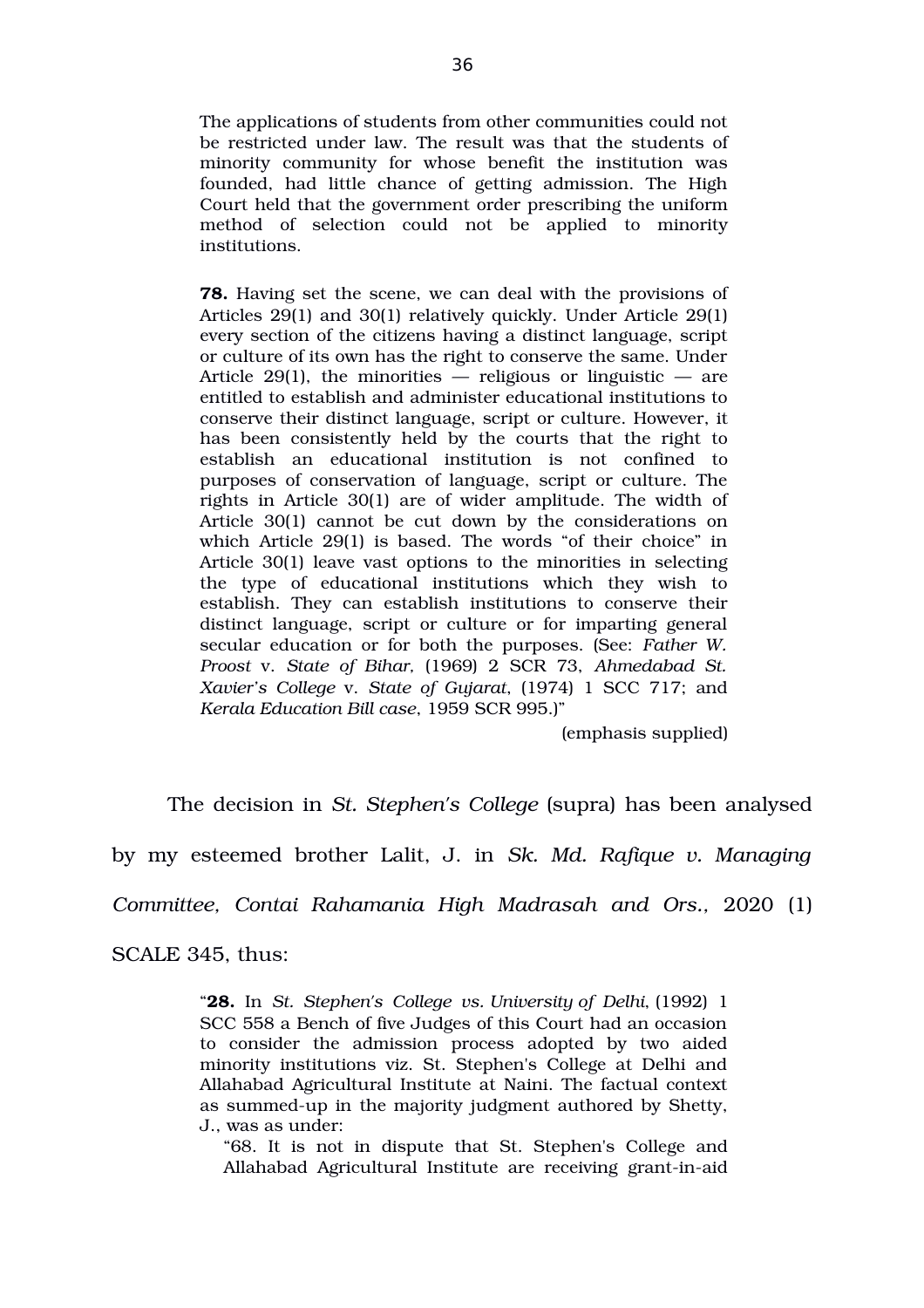from the government. St. Stephen's College gives preference to Christian students. The Allahabad Agricultural Institute reserves 50 per cent of the seats for Christian students. The Christian students admitted by preference or against the quota reserved are having less merit in the qualifying examination than the other candidates. The other candidates with more merit are denied admission on the ground that they are not Christians.

69. It was argued for the University and the Students Union that since both the institutions are receiving State aid, the institutional preference for admission based on religion is violative of Article 29(2) of the Constitution. The institutions shall not prefer or deny admission to candidates on ground of religion. For institutions, on the other hand, it was claimed that any preference given to the religious minority candidates in their own institutions cannot be a discrimination falling under Article 29(2). The institutions are established for the benefit of their community and if they are prevented from admitting their community candidates, the purpose of establishing the institutions would be defeated. The minorities are entitled to admit their candidates by preference or by reservation. They are also entitled to admit them to the exclusion of all others and that right flows from the right to establish and administer educational institutions guaranteed under Article 30(1)."

**28.1.** The majority judgment dealt with the submissions raised by the institution as under:

"80. Equally, it would be difficult to accept the second submission that the minorities are entitled to establish and administer educational institutions for their exclusive benefit. The choice of institution provided in Article 30(1) does not mean that the minorities could establish educational institution for the benefit of their own community people. Indeed, they cannot. It was pointed out in *Re, Kerala Education Bill* that the minorities cannot establish educational institution only for the benefit of their community. If such was the aim, Article 30(1) would have been differently worded and it would have contained the words "for their own community". In the absence of such words it is legally impermissible to construe the article as conferring the right on the minorities to establish educational institution for their own benefit.

81. Even in practice, such claims are likely to be met with considerable hostility. It may not be conducive to have a relatively homogeneous society. It may lead to religious bigotry which is the bane of mankind. In the nation building with secular character sectarian schools or colleges, segregated faculties or universities for imparting general secular education are undesirable and they may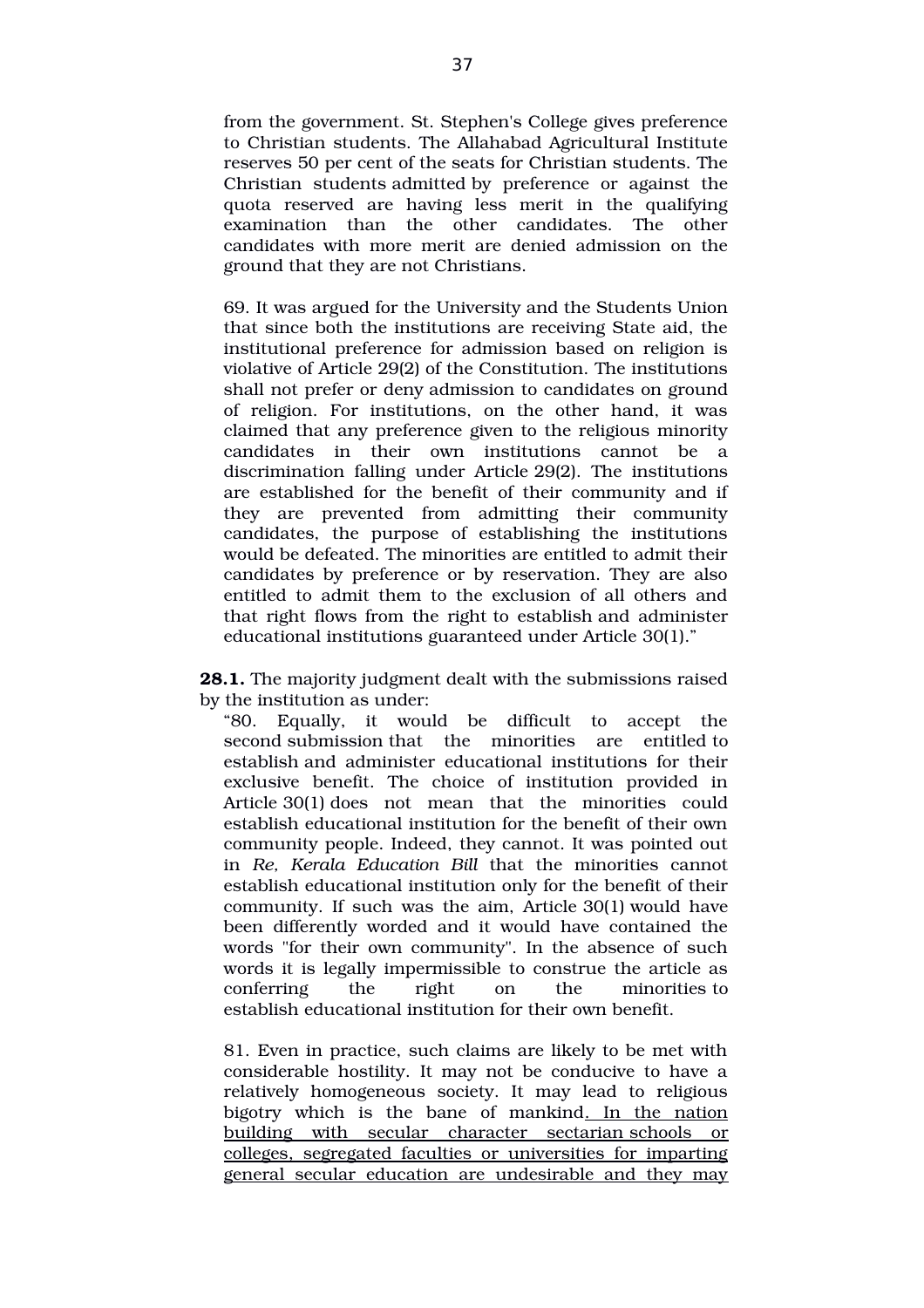undermine secular democracy. They would be inconsistent with the central concept of secularism and equality embedded in the Constitution. Every educational institution irrespective of community to which it belongs is a 'melting pot' in our national life. The students and teachers are the critical ingredients. It is there they develop respect for, and tolerance of, the cultures and beliefs of others. It is essential therefore, that there should be proper mix of students of different communities in all educational institutions."

\*\*\*

28.3. The majority Judgment, then, considered the matter from the perspective of *"Rights of Minorities and Balancing Interest"* and observed:

"101. Laws carving out the rights of minorities in Article 30(1) however, must not be arbitrary, invidious or unjustified; they must have a reasonable relation between the aim and the means employed. The individual rights will necessarily have to be balanced with competing minority interests. In *Sidhajbhai case* (1963) 3 SCR 837 the government order directing the minority run college to reserve 80 per cent of seats for government nominees and permitting only 20 per cent of seats for the management with a threat to withhold the grant-in-aid and recognition was struck down by the Court as infringing the fundamental freedom guaranteed by Article 30(1). Attention may also be drawn to Article 337 of the Constitution which provided a special concession to Anglo-Indian community for ten years from the commencement of the Constitution. Unlike Article 30(2) it conferred a positive right on the Anglo-Indian community to get grants from the government for their educational institutions, but subject to the condition that at least 40 per cent of annual admission were made available to members of other communities.

102. In the light of all these principles and factors, and in view of the importance which the Constitution attaches to protective measures to minorities under Article 30(1), the minority aided educational institutions are entitled to prefer their community candidates to maintain the minority character of the institutions subject of course to conformity with the University standard. The State may regulate the intake in this category with due regard to the need of the community in the area which the institution is intended to serve. But in no case such intake shall exceed 50 per cent of the annual admission. The minority institutions shall make available at least 50 per cent of the annual admission to members of communities other than the minority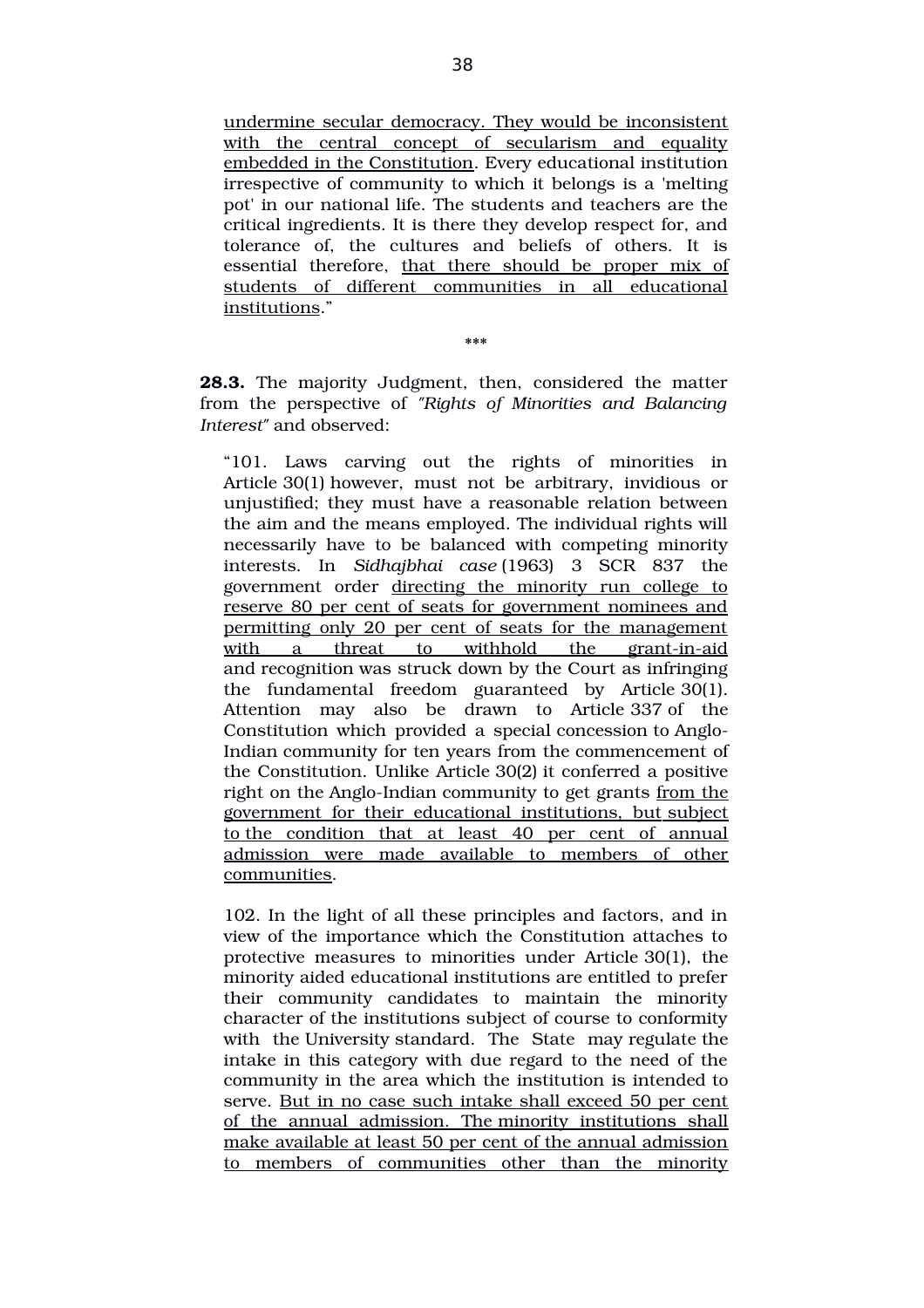community. The admission of other community candidates shall be done purely on the basis of merit."

**28.4.** It was also observed that regulations which serve the interest of students and teachers and preserve the uniformity in standards of education amongst the affiliated institutions could validly be made. The relevant discussion in para 59 was as under:

"59. The need for a detailed study on this aspect is indeed not necessary. The right to minorities whether religious or linguistic, to administer educational institutions and the power of the State to regulate academic matters and management is now fairly well settled. The right to administer does not include the right to maladminister. The State being the controlling authority has right and duty to regulate all academic matters. Regulations which will serve the interests of students and teachers, and to preserve the uniformity in standards of education among the affiliated institutions could be made. The minority institutions cannot claim immunity against such general pattern and standard or against general laws such as laws relating to law and order, health, hygiene, labour relations, social welfare legislations, contracts, torts etc. which are applicable to all communities. So long as the basic right of minorities to manage educational institution is not taken away, the State is competent to make regulatory legislation. Regulations, however, shall not have the effect of depriving the right of minorities to educate their children in their own institution. That is a privilege which is implied in the right conferred by Article 30(1)."

**28.5.** The dissenting opinion of Kasliwal, J. quoted a passage from the Constituent Assembly Debates (CAD) touching upon the matter in issue as under:

"137. These were Articles 23(1) on the one hand and 23(3)(a) and 23(3)(b) on the other hand in the Draft Constitution. Firstly, Dr. B.R. Ambedkar said in relation to draft Article 23(2) corresponding to the present Article 28 of the Constitution that even in relation to Articles 30 and 29 the State was completely free to give or not to give aid to the educational institutions of the religious or linguistic minorities. He said:

> "Now, with regard to the second clause I think it has not been sufficiently well understood. We have tried to reconcile the claim of a community which has started educational institutions for the advancement of its own children either in education or in cultural matters, to permit to give religious instruction in such institutions; notwithstanding the fact that it receives certain aid from the State. The State, of course, is free to give aid, is free not to give aid; the only limitation we have placed is this, that the State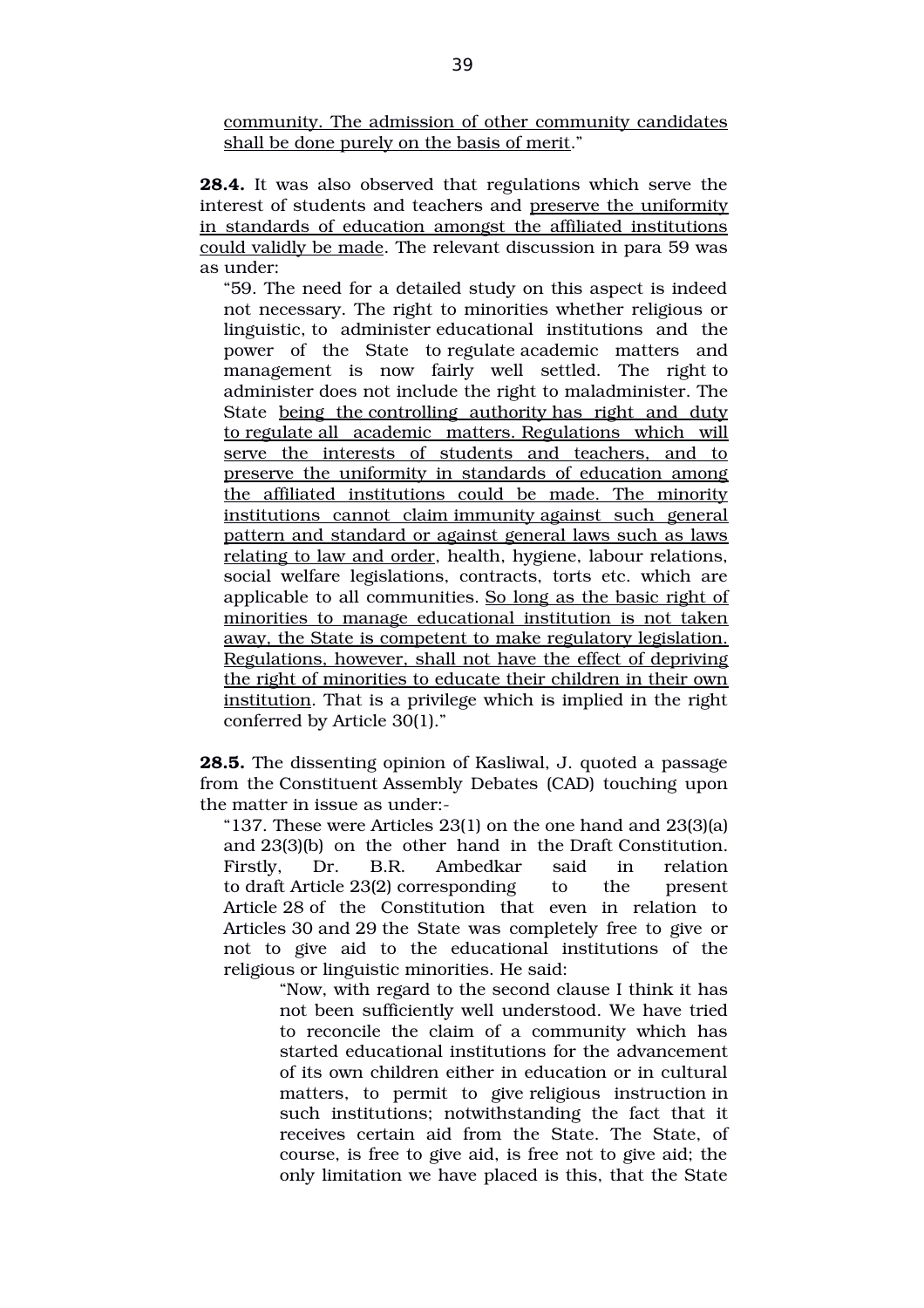shall not debar the institution from claiming aid under its grant-in-aid code merely on the ground that it is run and maintained by a community and not maintained by a public body. We have there provided also a further qualification, that while it is free to give religious instruction in the institution and the grant made by the State shall not be a bar to the giving of such instruction, it shall not give instruction to, or make it compulsory upon, the children belonging to other communities unless and until they obtain the consent of the parents of these children. That, I think, is a salutary provision. It performs two functions...

Shri *H.V. Kamath*: On a point of clarification what about institutions and schools run by a community or a minority for its own pupils  $-$  not a school where all communities are mixed but a school run by the community for its own pupils?

*The Hon'ble Dr. B.R. Ambedkar*: If my friend, Mr. Kamath will read the other article he will see that once an institution, whether maintained by the community or not, gets a grant, the condition is that it shall keep the school open to all communities. That provision he has not read."

138. He reaffirmed the freedom of the State to give or not to give aid to these schools when directly referring to draft Article 23 which is the precursor of the present Articles 29 and 30 as follows (VII CAD 923):

"I think another thing which has to be borne in reading Article 23 is that it does not impose any obligation or burden upon the State. It does not say that, when for instance the Madras people come to Bombay, the Bombay Government shall be required by law to finance any project of giving education either in Tamil language or in Andhra language or any other language. There is no burden cast upon the State. The only limitation that is imposed by Article 23 is that if there is a cultural minority which wants to preserve its language, its script and its culture, the State shall not by law impose upon it any other culture which may be either local or otherwise."

And, went on to observe that once an institution was receiving aid, "it must abide by the rigor of Article 29(2) in the matter of admission of students in the college" and "as already held by me, St. Stephen's College and Allahabad Agricultural Institute are not entitled to claim any preferential right or reservation in favour of students of Christian community as they are getting grant-in-aid and as such I do not consider it necessary to labour any more on the question of deciding as to what percentage can be considered as reasonable."

(emphasis supplied)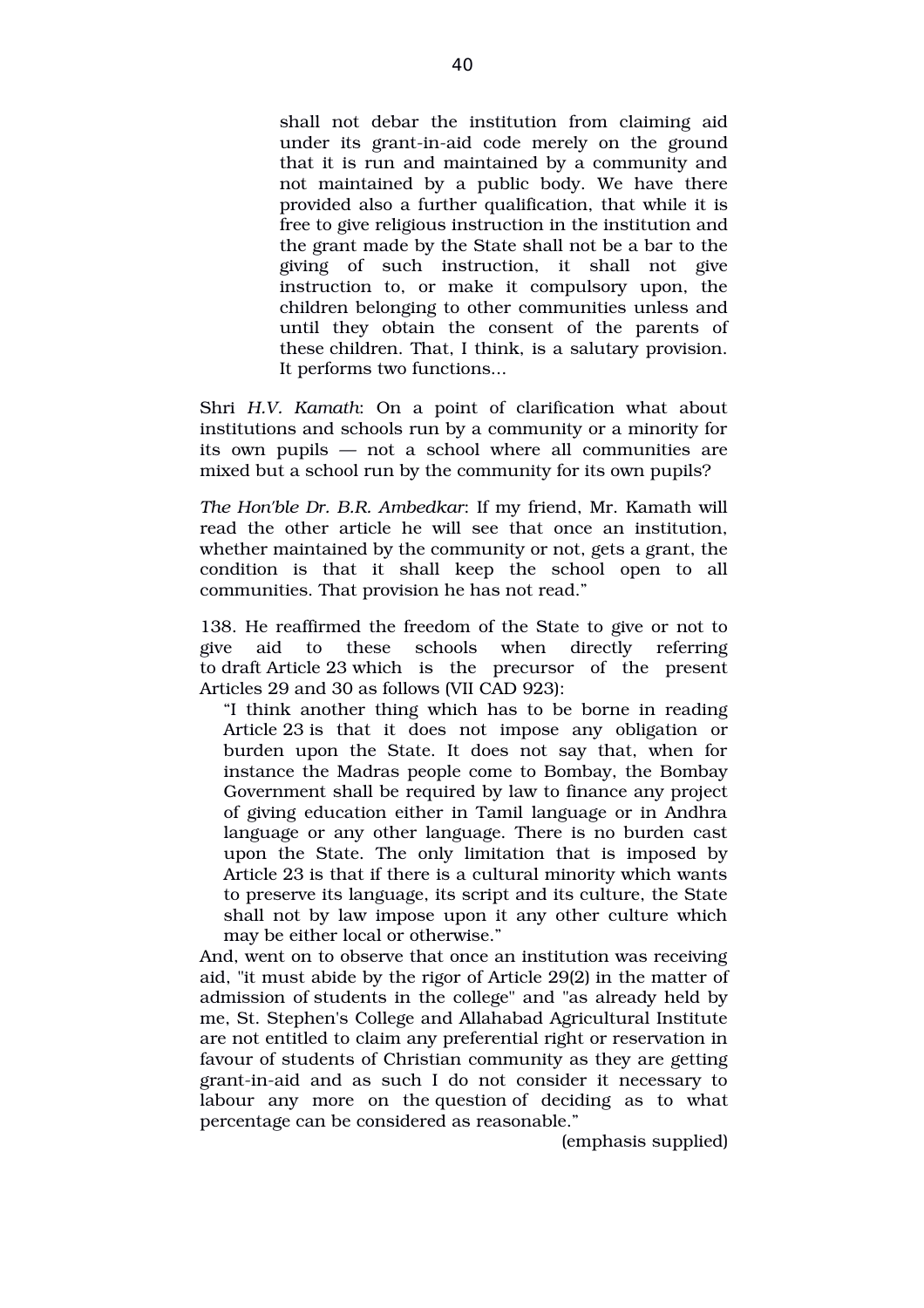The Court held that the choice of institution does not mean that the minorities could establish educational institution for the benefit of their own community people. *In Re The Kerala Education Bill* (supra), it was considered and observed that the minorities cannot establish educational institution only for the benefit of their community. Every educational institution, irrespective of community to which it belongs, is a 'melting pot' in our national life and that there should be mixing up of students of different communities in all educational institutions. The intake for the community cannot exceed 50% of the annual admission, which is to be provided to other than the minority community. The admission should be made purely on the basis of merit.

**27.** In *T.M.A. Pai Foundation* (supra), decided by Bench of 11 Judges of the Court, on consideration of the rights under Article 30 of the Constitution of India, held thus:

> **3.** The hearing of these cases has had a chequered history. Writ Petition No. 350 of 1993 filed by the Islamic Academy of Education and connected petitions were placed before a Bench of five Judges. As the Bench was prima facie of the opinion that Article 30 did not clothe a minority educational institution with the power to adopt its own method of selection and the correctness of the decision of this Court in *St. Stephen's College v. University of Delhi*, (1992) 1 SCC 558, was doubted, it was directed that the questions that arose should be authoritatively answered by a larger Bench. These cases were then placed before a Bench of seven Judges. The questions framed were recast and on 6-2-1997, the Court directed that the matter be placed before a Bench of at least eleven Judges, as it was felt that in view of the Forty-second Amendment to the Constitution, whereby "education" had been included in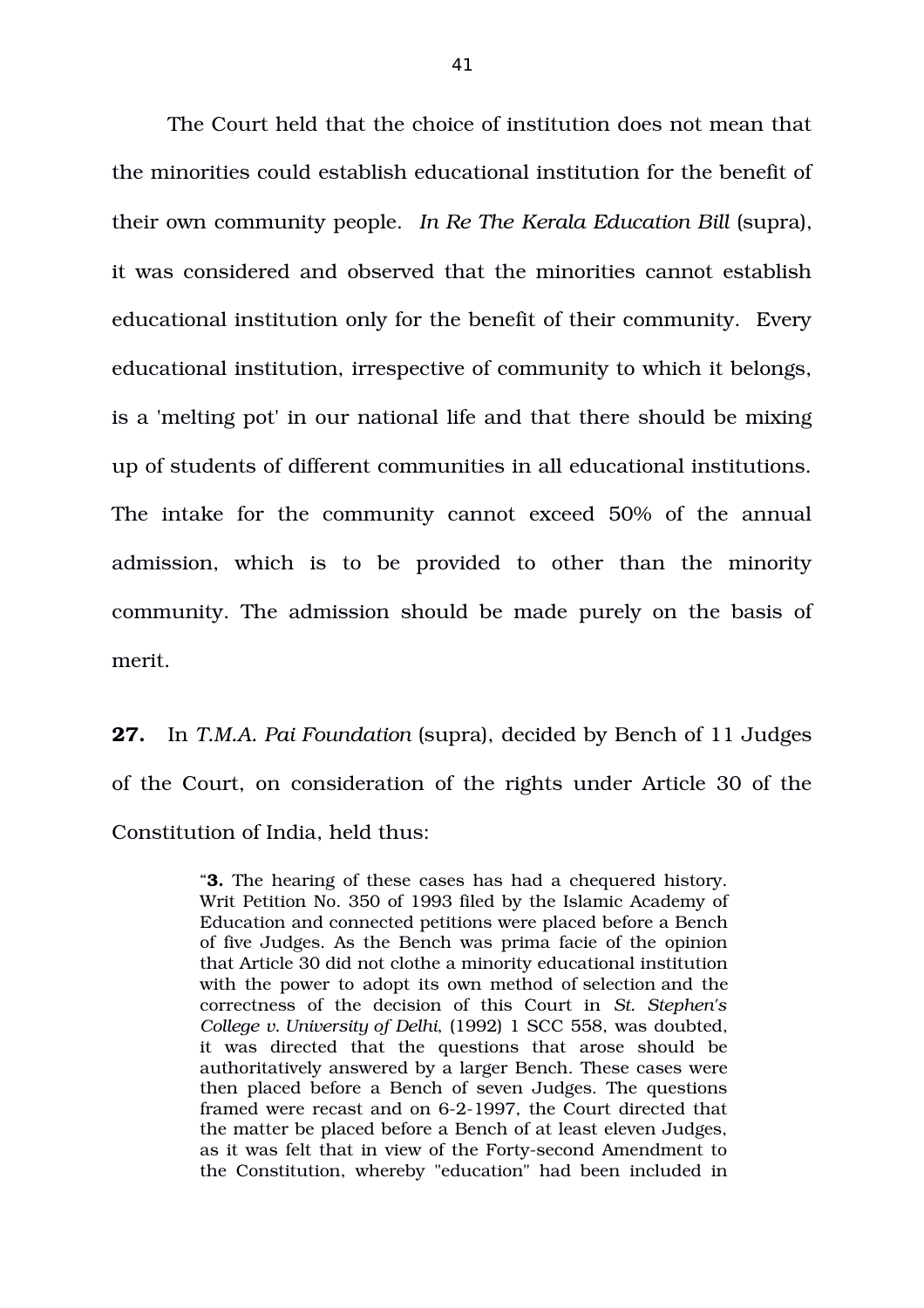Entry 25 of List III of Seventh Schedule, the question of who would be regarded as a "minority" was required to be considered because the earlier case-law related to the preamendment era, when education was only in the State List. When the cases came up for hearing before an eleven-Judge Bench, during the course of hearing on 19-3-1997, the following order was passed:

> "Since a doubt has arisen during the course of our arguments as to whether this Bench would feel itself bound by the ratio propounded in — *Kerala Education Bill, 1957, In Re*, AIR 1958 SC 956 and *Ahmedabad St. Xavier's College Society v. State of Gujarat,* (1974) 1 SCC 717 it is clarified that this sized Bench would not feel itself inhibited by the views expressed in those cases since the present endeavour is to discern the true scope and interpretation of Article  $30(1)$  of the Constitution, which being the dominant question would require examination in its pristine purity. The factum is recorded.""

**38.** The scheme in *Unni Krishnan case*, (1993) 1 SCC 645 has the effect of nationalizing education in respect of important features viz. the right of a private unaided institution to give admission and to fix the fee. By framing this scheme, which has led to the State Governments legislating in conformity with the scheme, the private institutions are indistinguishable from the government institutions; curtailing all the essential features of the right of administration of a private unaided educational institution can neither be called fair nor reasonable. Even in the decision in *Unni Krishnan case* it has been observed by Jeevan Reddy, J., at p. 749, para 194, as follows:

"194. The hard reality that emerges is that private educational institutions are a necessity in the present-day context. It is not possible to do without them because the governments are in no position to meet the demand  $$ particularly in the sector of medical and technical education which call for substantial outlays. While education is one of the most important functions of the Indian State it has no monopoly therein. Private educational institutions including minority educational institutions — too have a role to play."

**40.** Any system of student selection would be unreasonable if it deprives the private unaided institution of the right of rational selection, which it devised for itself, subject to the minimum qualification that may be prescribed and to some system of computing the equivalence between different kinds of qualifications, like a common entrance test. Such a system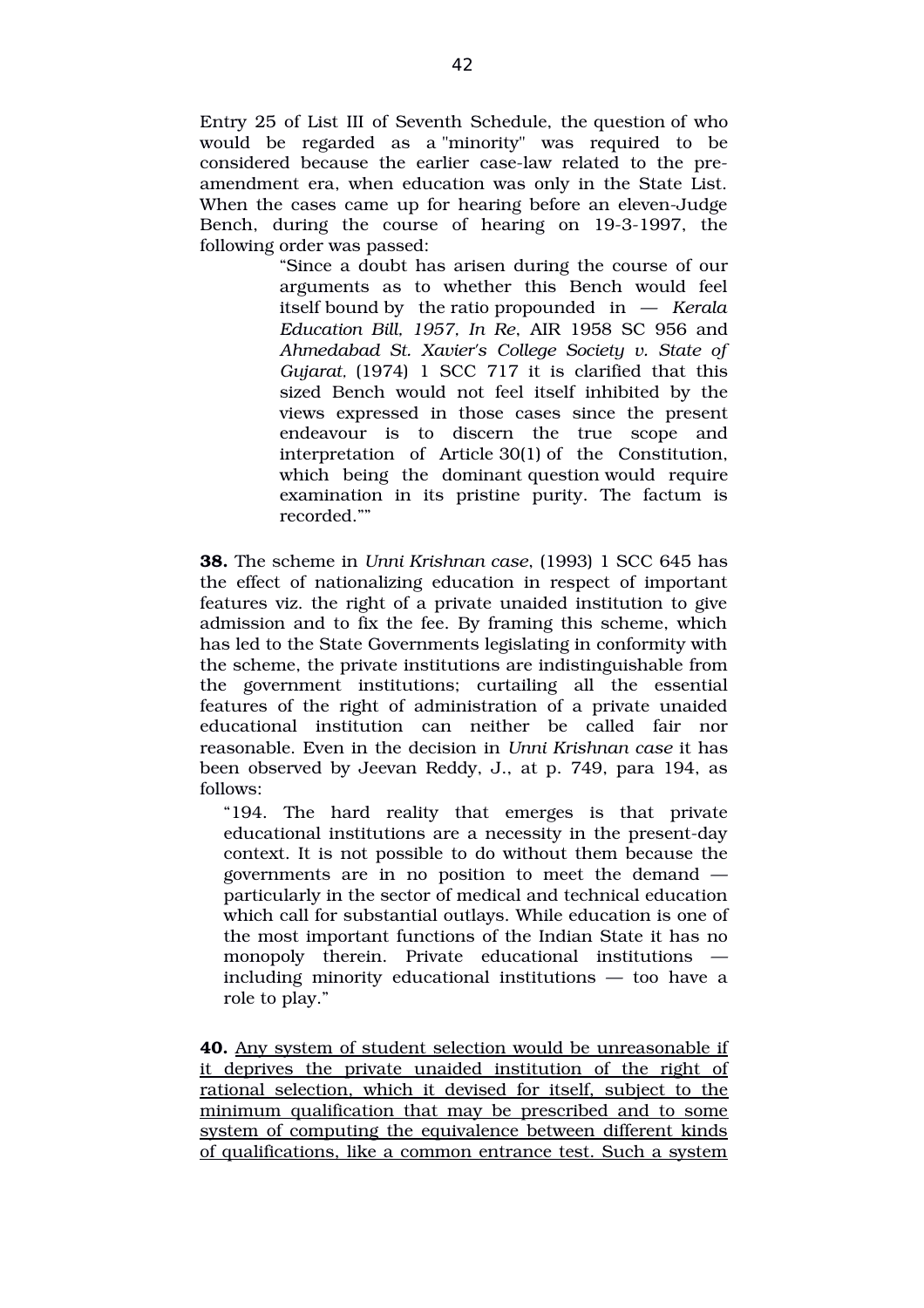of selection can involve both written and oral tests for selection, based on principle of fairness.

**45.** In view of the discussion hereinabove, we hold that the decision in *Unni Krishnan case*, (1993) 1 SCC 645 insofar as it framed the scheme relating to the grant of admission and the fixing of the fee, was not correct, and to that extent, the said decision and the consequent directions given to UGC, AICTE, the Medical Council of India, the Central and State Governments etc. are overruled.

**50.** The right to establish and administer broadly comprises the following rights:

(a) to admit students;

(b) to set up a reasonable fee structure;

- (c) to constitute a governing body;
- (d) to appoint staff (teaching and non-teaching); and

(e) to take action if there is dereliction of duty on the part of any employees.

**53.** With regard to the core components of the rights under Articles 19 and 26(a), it must be held that while the State has the right to prescribe qualifications necessary for admission, private unaided colleges have the right to admit students of their choice, subject to an objective and rational procedure of selection and the compliance with conditions, if any, requiring admission of a small percentage of students belonging to weaker sections of the society by granting them freeships or scholarships, if not granted by the Government. Furthermore, in setting up a reasonable fee structure, the element of profiteering is not as yet accepted in Indian conditions. The fee structure must take into consideration the need to generate funds to be utilized for the betterment and growth of the educational institution, the betterment of education in that institution and to provide facilities necessary for the benefit of the students. In any event, a private institution will have the right to constitute its own governing body, for which qualifications may be prescribed by the State or the university concerned. It will, however, be objectionable if the State retains the power to nominate specific individuals on governing bodies. Nomination by the State, which could be on a political basis, will be an inhibiting factor for private enterprise to embark upon the occupation of establishing and administering educational institutions. For the same reasons, nomination of teachers either directly by the department or through a service commission will be an unreasonable inroad and an unreasonable restriction on the autonomy of the private unaided educational institution.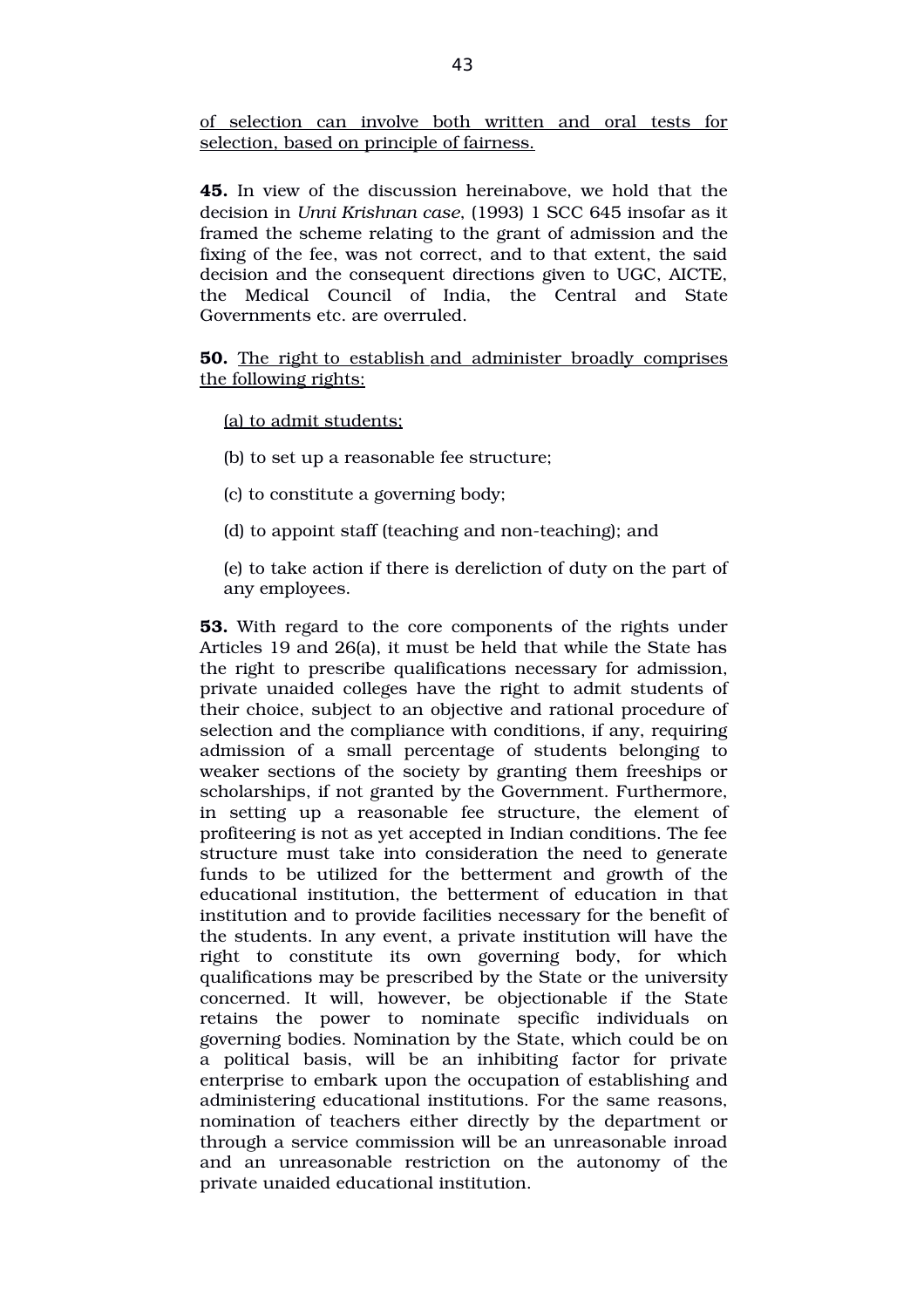**68.** It would be unfair to apply the same rules and regulations regulating admission to both aided and unaided professional institutions. It must be borne in mind that unaided professional institutions are entitled to autonomy in their administration while, at the same time, they do not forego or discard the principle of merit. It would, therefore, be permissible for the university or the Government, at the time of granting recognition, to require a private unaided institution to provide for merit-based selection while, at the same time, giving the management sufficient discretion in admitting students. This can be done through various methods. For instance, a certain percentage of the seats can be reserved for admission by the management out of those students who have passed the common entrance test held by itself or by the State/university and have applied to the college concerned for admission, while the rest of the seats may be filled up on the basis of counselling by the State agency. This will incidentally take care of poorer and backward sections of the society. The prescription of percentage for this purpose has to be done by the Government according to the local needs and different percentages can be fixed for minority unaided and nonminority unaided and professional colleges. The same principles may be applied to other non-professional but unaided educational institutions viz. graduation and postgraduation non-professional colleges or institutes.

**71.** While giving aid to professional institutions, it would be permissible for the authority giving aid to prescribe by rules or regulations, the conditions on the basis of which admission will be granted to different aided colleges by virtue of merit, coupled with the reservation policy of the State. The merit may be determined either through a common entrance test conducted by the university or the Government followed by counselling, or on the basis of an entrance test conducted by individual institutions — the method to be followed is for the university or the Government to decide. The authority may also devise other means to ensure that admission is granted to an aided professional institution on the basis of merit. In the case of such institutions, it will be permissible for the Government or the university to provide that consideration should be shown to the weaker sections of the society.

**90**. In the exercise of this right to conserve the language, script or culture, that section of the society can set up educational institutions. The right to establish and maintain educational institutions of its choice is a necessary concomitant to the right conferred by Article 30. The right under Article 30 is not absolute. Article 29(2) provides that, where any educational institution is maintained by the State or receives aid out of State funds, no citizen shall be denied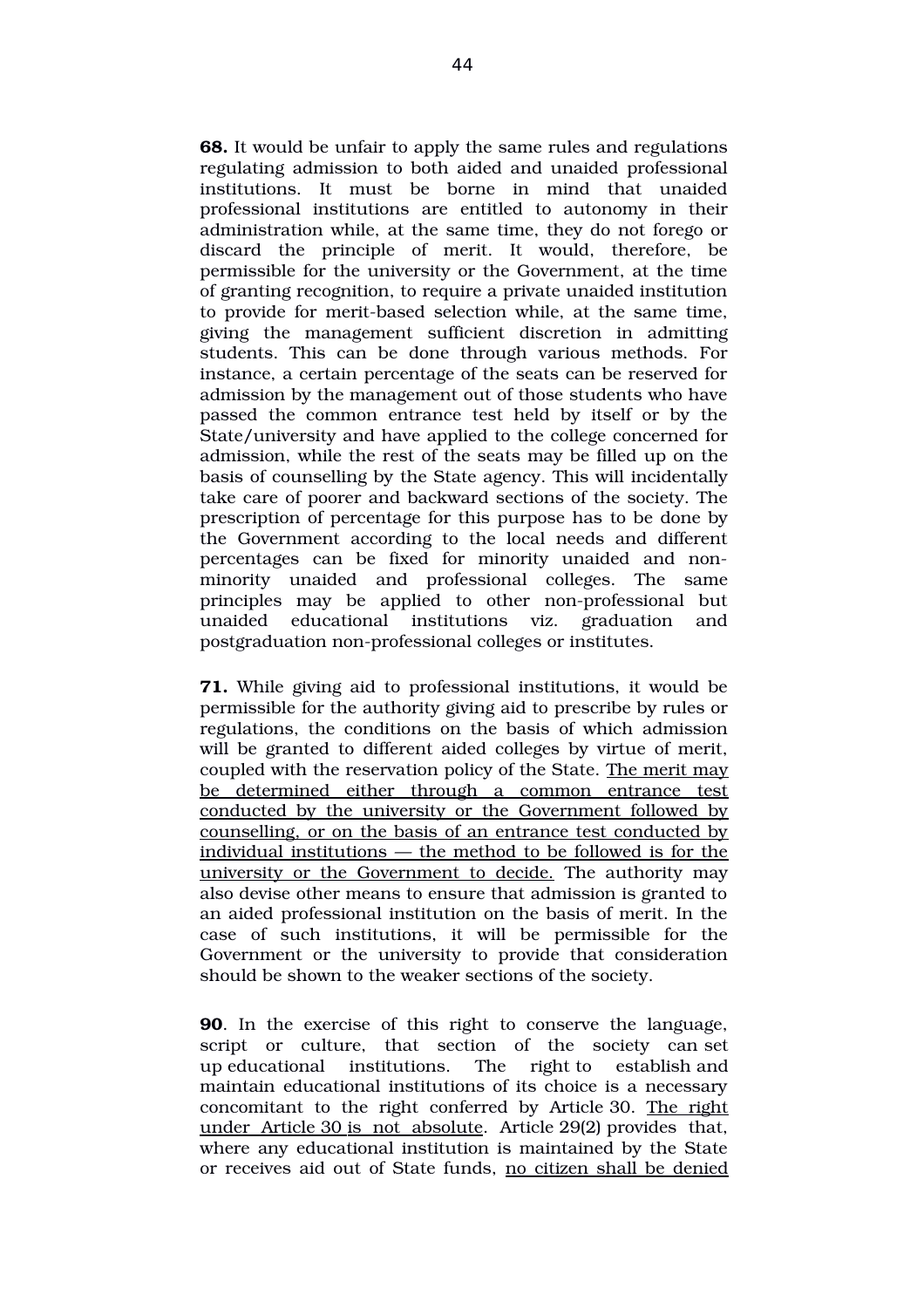admission on the grounds only of religion, race, caste, language or any of them. The use of the expression "any educational institution" in Article 29(2) would (sic not) refer to any educational institution established by anyone, but which is maintained by the State or receives aid out of State funds. In other words, on a plain reading, State-maintained or aided educational institutions, whether established by the Government or the majority or a minority community cannot deny admission to a citizen on the grounds only of religion, race, caste or language.

**93**. Can Article 30(1) be so read as to mean that it contains an absolute right of the minorities, whether based on religion or language, to establish and administer educational institutions in any manner they desire, and without being obliged to comply with the provisions of any law? Does Article 30(1) give the religious or linguistic minorities a right to establish an educational institution that propagates religious or racial bigotry or ill will amongst the people? Can the right under Article 30(1) be so exercised that it is opposed to public morality or health? In the exercise of its right, would the minority while establishing educational institutions not be bound by town planning rules and regulations? Can they construct and maintain buildings in any manner they desire without complying with the provisions of the building bye-laws or health regulations?

**105**. In *Rev. Sidhajbhai Sabhai* v. *State of Bombay*, (1963) 3 SCR 837, this Court had to consider the validity of an order issued by the Government of Bombay whereby from the academic year 1955-56, 80% of the seats in the training colleges for teachers in non-government training colleges were to be reserved for the teachers nominated by the Government. The petitioners, who belonged to the minority community, were, *inter alia*, running a training college for teachers, as also primary schools. The said primary schools and college were conducted for the benefit of the religious denomination of the United Church of Northern India and Indian Christians generally, though admission was not denied to students belonging to other communities. The petitioners challenged the government order requiring 80% of the seats to be filled by nominees of the Government, *inter alia*, on the ground that the petitioners were members of a religious denomination and that they constituted a religious minority, and that the educational institutions had been established primarily for the benefit of the Christian community. It was the case of the petitioners that the decision of the Government violated their fundamental rights guaranteed by Articles 30(1), 26(a), (*b*), (*c*) and (*d*), and  $19(1)(f)$  and  $(g)$ . While interpreting Article 30, it was observed by this Court at SCR pp. 849-50 as under: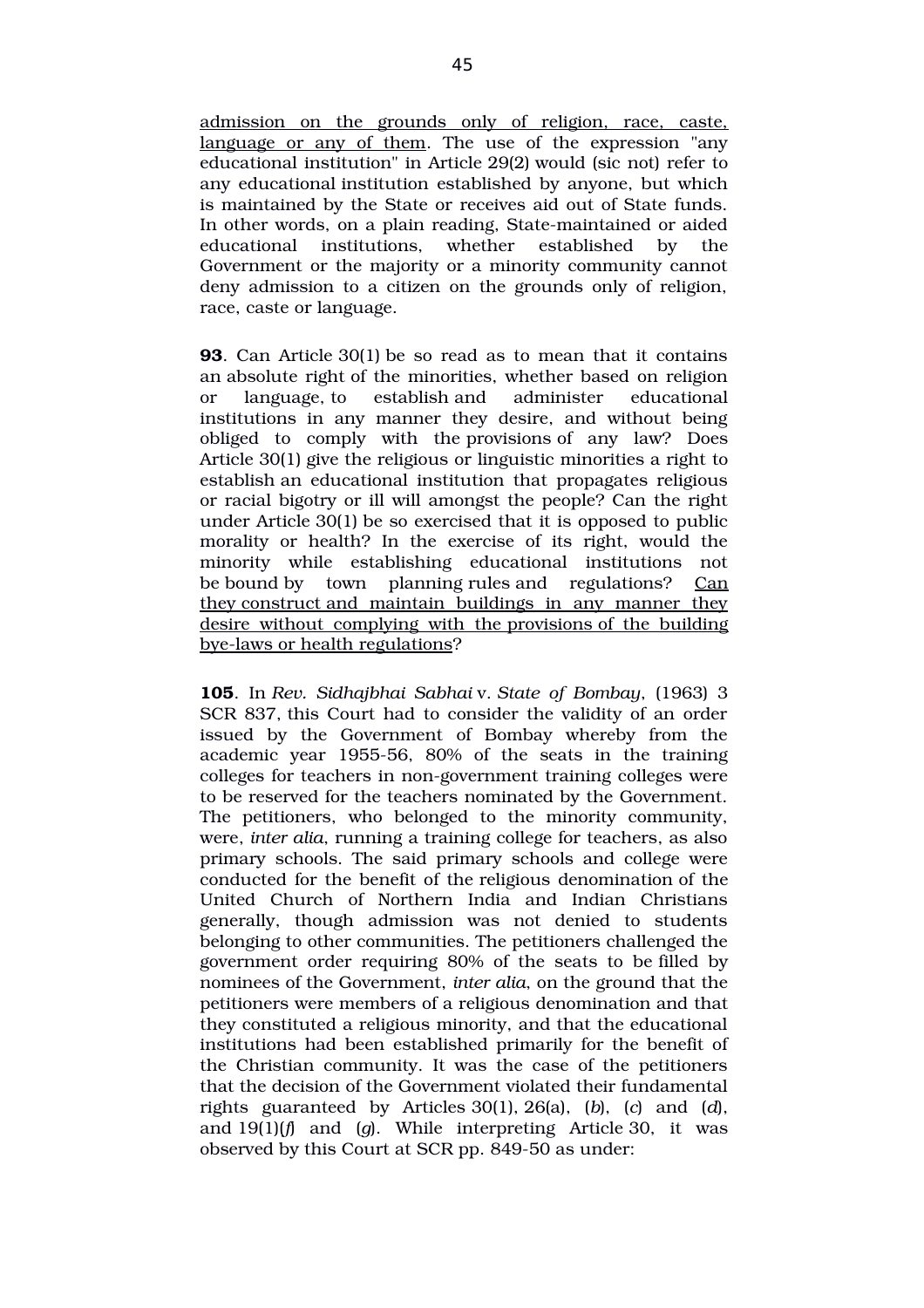"All minorities, linguistic or religious have by Article 30(1) an absolute right to establish and administer educational institutions of their choice; and any law or executive direction which seeks to infringe the substance of that right under Article 30(1) would to that extent be void. This, however, is not to say that it is not open to the State to impose regulations upon the exercise of this right. The fundamental freedom is to establish and to administer educational institutions: it is a right to establish and administer what are in truth educational institutions, institutions which cater to the educational needs of the citizens, or sections thereof. Regulation made in the true interests of efficiency of instruction, discipline, health, sanitation, morality, public order and the like may undoubtedly be imposed. Such Regulations are not restrictions on the substance of the right which is guaranteed: they secure the proper functioning of the institution, in matters educational."

**106**. While coming to the conclusion that the right of the private training colleges to admit students of their choice was severely restricted, this Court referred to the opinion in *Kerala Education Bill, 1957 case*, 1959 SCR 995, but distinguished it by observing that the Court did not, in that case, lay down any test of reasonableness of the regulation. No general principle on which the reasonableness of a regulation may be tested was sought to be laid down in *Kerala Education Bill, 1957 case,* 1959 SCR 995 and, therefore, it was held in *Sidhajbhai Sabhai case,* (1963) 3 SCR 837 that the opinion in that case was not an authority for the proposition that all regulative measures, which were not destructive or annihilative of the character of the institution established by the minority, provided the regulations were in the national or public interest, were valid. In this connection it was further held at SCR pp. 856 57, as follows:

> "The right established by Article 30(1) is a fundamental right declared in terms absolute. Unlike the fundamental freedoms guaranteed by Article 19, it is not subject to reasonable restrictions. It is intended to be a real right for the protection of the minorities in the matter of setting up of educational institutions of their own choice. The right is intended to be effective and is not to be whittled down by so-called regulative measures conceived in the interest not of the minority educational institution, but of the public or the nation as a whole. If every order which while maintaining the formal character of a minority institution destroys the power of administration is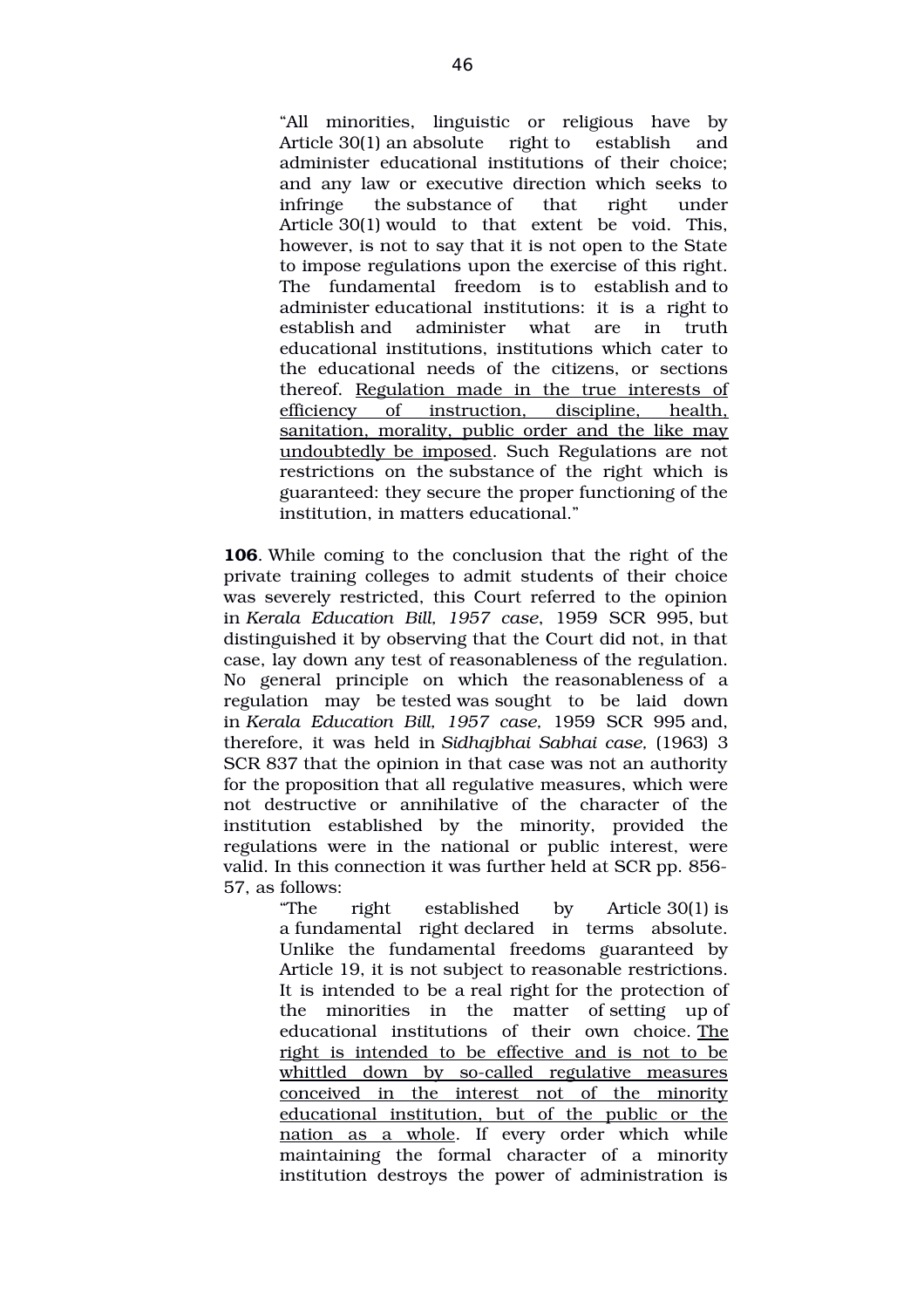held justifiable because it is in the public or national interest, though not in its interest as an educational institution, the right guaranteed by Article 30(1) will be but a 'teasing illusion', a promise of unreality. Regulations which may lawfully be imposed either by legislative or executive action as a condition of receiving grant or of recognition must be directed to making the institution while retaining its character as a minority institution effective as an educational institution. Such regulation must satisfy a dual test -- the test of reasonableness, and the test that it is regulative of the educational character of the institution and is conducive to making the institution an effective vehicle of education for the minority community or other persons who resort to it."

**107**. The aforesaid decision does indicate that the right under Article  $30(1)$  is not so absolute as to prevent the Government from making any regulation whatsoever. As already noted hereinabove, in *Sidhajbhai Sabhai case,* (1963) 3 SCR 837, it was laid down that regulations made in the true interests of efficiency of instruction, discipline, health, sanitation, morality and public order could be imposed.If this is so, it is difficult to appreciate how the Government can be prevented from framing regulations that are in the national interest, as it seems to be indicated in the passage quoted hereinabove. Any regulation framed in the national interest must necessarily apply to all educational institutions, whether run by the majority or the minority. Such a limitation must necessarily be read into Article 30. The right under Article 30(1) cannot be such as to override the national interest or to prevent the Government from framing regulations in that behalf. It is, of course, true that government regulations cannot destroy the minority character of the institution or make the right to establish and administer a mere illusion; but the right under Article 30 is not so absolute as to be above the law. It will further be seen that in *Sidhajbhai Sabhai case,* (1963) 3 SCR 837, no reference was made to Article 29(2) of the Constitution. This decision, therefore, cannot be an authority for the proposition canvassed before us.

**119.** In a concurrent judgment, while noting (at SCC p. 770, para 73) that "clause (2) of Article 29 forbids the denial of admission to citizens into any educational institution maintained by the State or receiving aid out of State funds on grounds only of religion, race, caste, language or any of them", Khanna, J. then examined Article 30, and observed at SCR p. 222, as follows: (SCC p. 770, para 74)

> *"74.* Clause (1) of Article 30 gives right to all minorities, whether based on religion or language, to establish and administer educational institutions of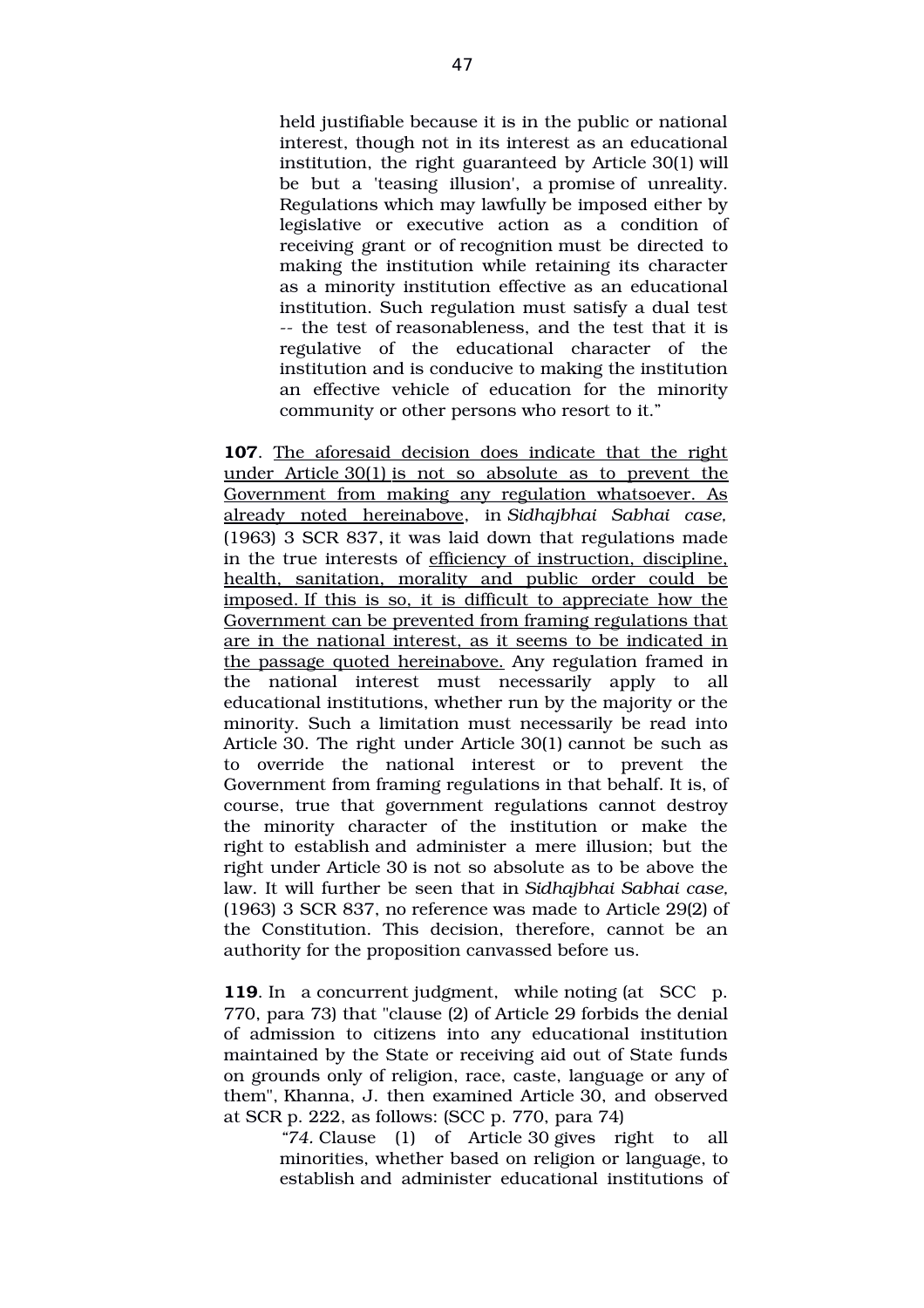their choice. Analysing that clause it would follow that the right which has been conferred by the clause is on two types of minorities. Those minorities may be based either on religion or on language. The right conferred upon the said minorities is to establish and administer educational institutions of their choice. The word 'establish' indicates the right to bring into existence, while the right to administer an institution means the right to effectively manage and conduct the affairs of the institution. Administration connotes management of the affairs of the institution. The management must be free of control so that the founders or their nominees can mould the institution as they think fit and in accordance with their ideas of how the interest of the community in general and the institution in particular will be best served. The words 'of their choice' qualify the educational institutions and show that the educational institutions established and administered by the minorities need not be of some particular class; the minorities have the right and freedom to establish and administer such educational institutions as they choose. Clause (2) of Article 30 prevents the State from making discrimination in the matter of grant of aid to any educational institution on the ground that the institution is under the management of a minority, whether based on religion or language."

**120.** Explaining the rationale behind Article 30, it was observed at SCR p. 224, as follows: (SCC p. 772, para 77)

> "77. The idea of giving some special rights to the minorities is not to have a kind of a privileged or pampered section of the population but to give to the minorities a sense of security and a feeling of confidence. The great leaders of India since time immemorial had preached the doctrine of tolerance and catholicity of outlook. Those noble ideas were enshrined in the Constitution. Special rights for minorities were designed not to create inequality. Their real effect was to bring about equality by ensuring the preservation of the minority institutions and by guaranteeing to the minorities autonomy in the matter of the administration of those institutions. The differential treatment for the minorities by giving them special rights is intended to bring about an equilibrium, so that the ideal of equality may not be reduced to a mere abstract idea but should become a living reality and result in true, genuine equality, an equality not merely in theory but also in fact."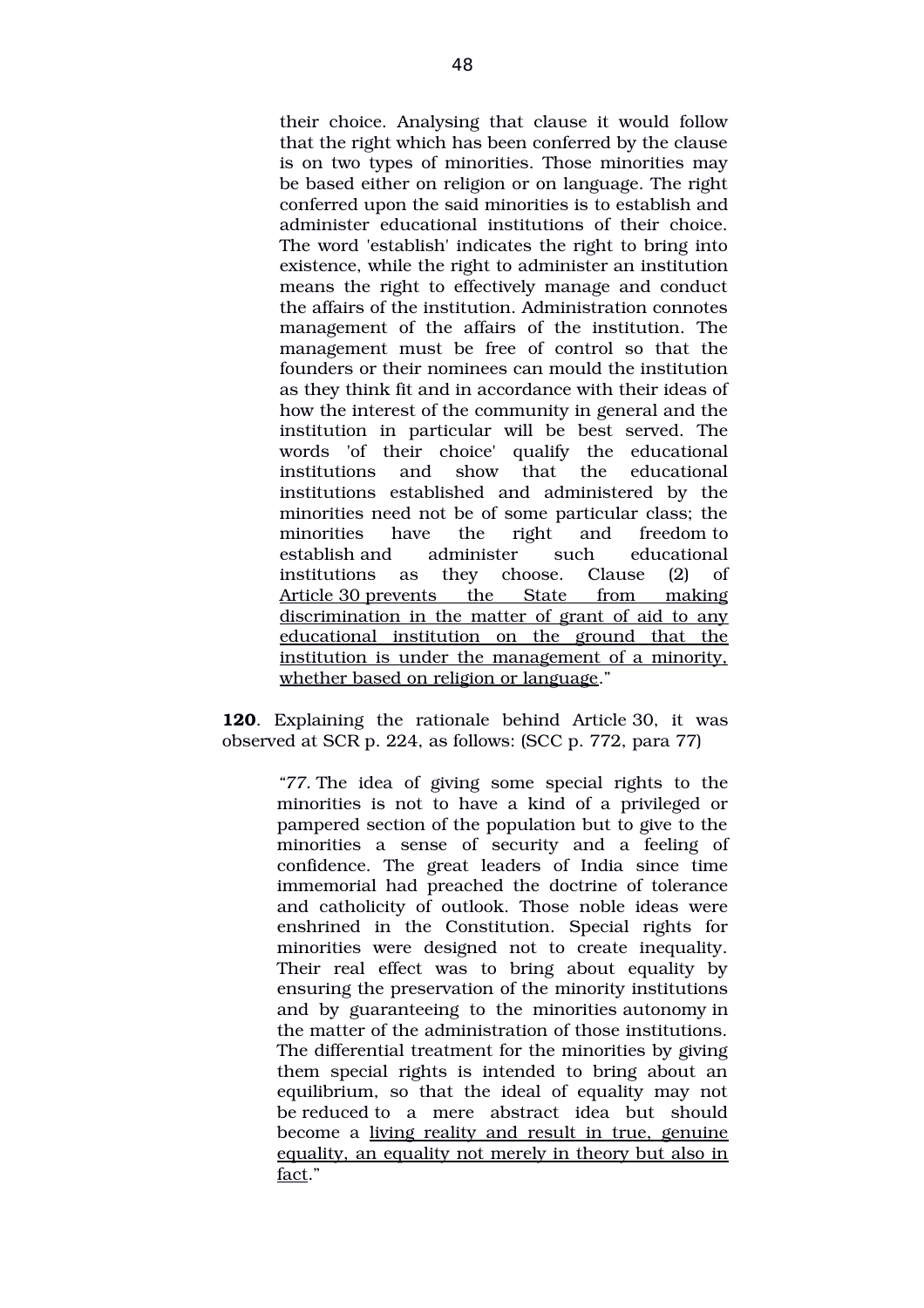**121**. While advocating that provisions of the Constitution should be construed according to the liberal, generous and sympathetic approach, and after considering the principles which could be discerned by him from the earlier decisions of this Court, Khanna, J., observed at SCR p. 234, as follows: (SCC p. 781, para 89)

> "The minorities are as much children of the soil as the majority and the approach has been to ensure that nothing should be done as might deprive the minorities of a sense of belonging, of a feeling of security, of a consciousness of equality and of the awareness that the conservation of their religion. culture, language and script as also the protection of their educational institutions is a fundamental right enshrined in the Constitution. The same generous, liberal and sympathetic approach should weigh with the courts in construing Articles 29 and 30 as marked the deliberations of the Constitution-makers in drafting those articles and making them part of the fundamental rights. The safeguarding of the interest of the minorities amongst sections of population is as important as the protection of the interest amongst individuals of persons who are below the age of majority or are otherwise suffering from some kind of infirmity. The Constitution and the laws made by civilized nations, therefore, generally contain provisions for the protection of those interests. It can, indeed, be said to be an index of the level of civilization and catholicity of a nation as to how far their minorities feel secure and are not subject to any discrimination or suppression."

**122**. The learned Judge then observed that the right of the minorities to administer educational institutions did not prevent the making of reasonable regulations in respect of these institutions. Recognizing that the right to administer educational institutions could not include the right to maladminister, it was held that regulations could be lawfully imposed, for the receiving of grants and recognition, while permitting the institution to retain its character as a minority institution. The regulation "must" satisfy a dual test  $-$  the test of reasonableness, and the test that it is regulative of the educational character of the institution and is conducive to making the institution an effective vehicle of education for the minority community or other persons who resort to it". (SCC p. 783, para 92) It was permissible for the authorities to prescribe regulations, which must be complied with, before a minority institution could seek or retain affiliation and recognition. But it was also stated that the regulations made by the authority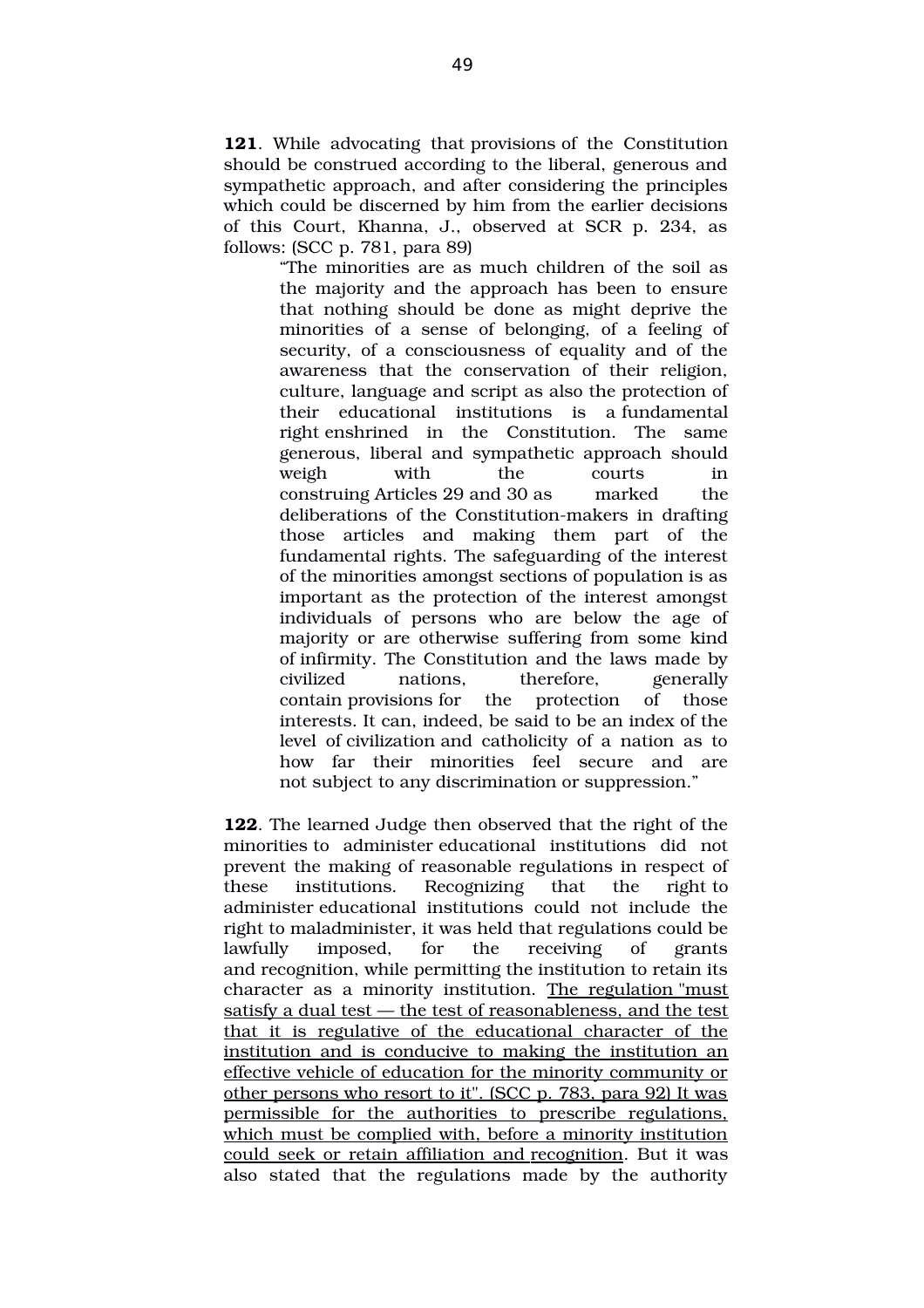should not impinge upon the minority character of the institution. Therefore, a balance has to be kept between the two objectives — that of ensuring the standard of excellence of the institution, and that of preserving the right of the minorities to establish and administer their educational institutions. Regulations that embraced and reconciled the two objectives could be considered to be reasonable. This, in our view, is the correct approach to the problem.

**123**. After referring to the earlier cases in relation to the appointment of teachers, it was noted by Khanna, J., that the conclusion which followed was that a law which interfered with a minority's choice of qualified teachers, or its disciplinary control over teachers and other members of the staff of the institution, was void, as it was violative of Article 30(1). While it was permissible for the State and its educational authorities to prescribe the qualifications of teachers, it was held that once the teachers possessing the requisite qualifications were selected by the minorities for their educational institutions, the State would have no right to veto the selection of those teachers. The selection and appointment of teachers for an educational institution was regarded as one of the essential ingredients under Article 30(1). The Court's attention was drawn to the fact that in *Kerala Education Bill, 1957 case*, 1959 SCR 995, this Court had opined that clauses 11 and 12 made it obligatory for all aided schools to select teachers from a panel selected from each district by the Public Service Commission and that no teacher of an aided school could be dismissed, removed or reduced in rank without the previous sanction of the authorized officer. At SCR p.245, Khanna, J., observed that in cases subsequent to the opinion in *Kerala Education Bill, 1957* case, (1959) SCR 995 this Court had held similar provisions as clause 11 and clause  $12$  to be violative of Article 30(1) of the minority institutions. He then observed as follows: (SCC p. 792, para 109).

> "The opinion expressed by this Court in *Re Kerala Education Bill, 1957*, 1959 SCR 995, was of an advisory character and though great weight should be attached to it because of its persuasive value, the said opinion cannot override the opinion subsequently expressed by this Court in contested cases. It is the law declared by this Court in the subsequent contested cases which would have a binding effect. The words 'as at present advised' as well as the preceding sentence indicate that the view expressed by this Court in *Re Kerala Education Bill, 1957* in this respect was hesitant and tentative and not a final view in the matter."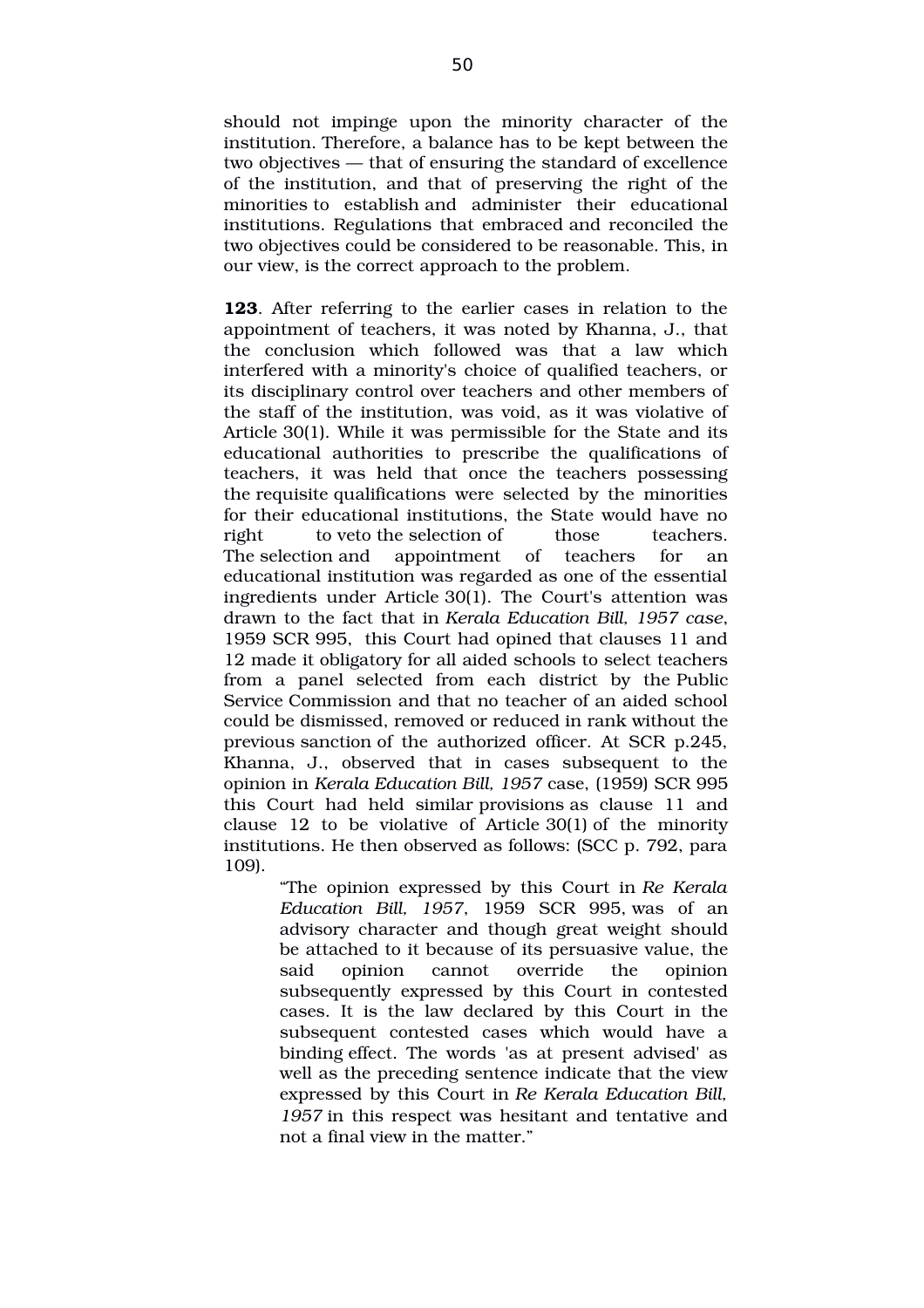**135.** We agree with the contention of the learned Solicitor-General that the Constitution in Part III does not contain or give any absolute right. All rights conferred in Part III of the Constitution are subject to at least other provisions of the said Part. It is difficult to comprehend that the framers of the Constitution would have given such an absolute right to the religious or linguistic minorities, which would enable them to establish and administer educational institutions in a manner so as to be in conflict with the other Parts of the Constitution. We find it difficult to accept that in the establishment and administration of educational institutions by the religious and linguistic minorities, no law of the land, even the Constitution, is to apply to them.

**136.** Decisions of this Court have held that the right to administer does not include the right to maladminister. It has also been held that the right to administer is not absolute, but must be subject to reasonable regulations for the benefit of the institutions as the vehicle of education, consistent with national interest. General laws of the land applicable to all persons have been held to be applicable to the minority institutions also — for example, laws relating to taxation, sanitation, social welfare, economic regulation, public order and morality.

**137.** It follows from the aforesaid decisions that even though the words of Article 30(1) are unqualified, this Court has held that at least certain other laws of the land pertaining to health, morality and standards of education apply. The right under Article 30(1) has, therefore, not been held to be absolute or above other provisions of the law, and we reiterate the same. By the same analogy, there is no reason why regulations or conditions concerning, generally, the welfare of students and teachers should not be made applicable in order to provide a proper academic atmosphere, as such provisions do not in any way interfere with the right of administration or management under Article 30(1).

**138**. As we look at it, Article 30(1) is a sort of guarantee or assurance to the linguistic and religious minority institutions of their right to establish and administer educational institutions of their choice. Secularism and equality being two of the basic features of the Constitution, Article 30(1) ensures protection to the linguistic and religious minorities, thereby preserving the secularism of the country. Furthermore, the principles of equality must necessarily apply to the enjoyment of such rights. No law can be framed that will discriminate against such minorities with regard to the establishment and administration of educational institutions vis-a-vis other educational institutions. Any law or rule or regulation that would put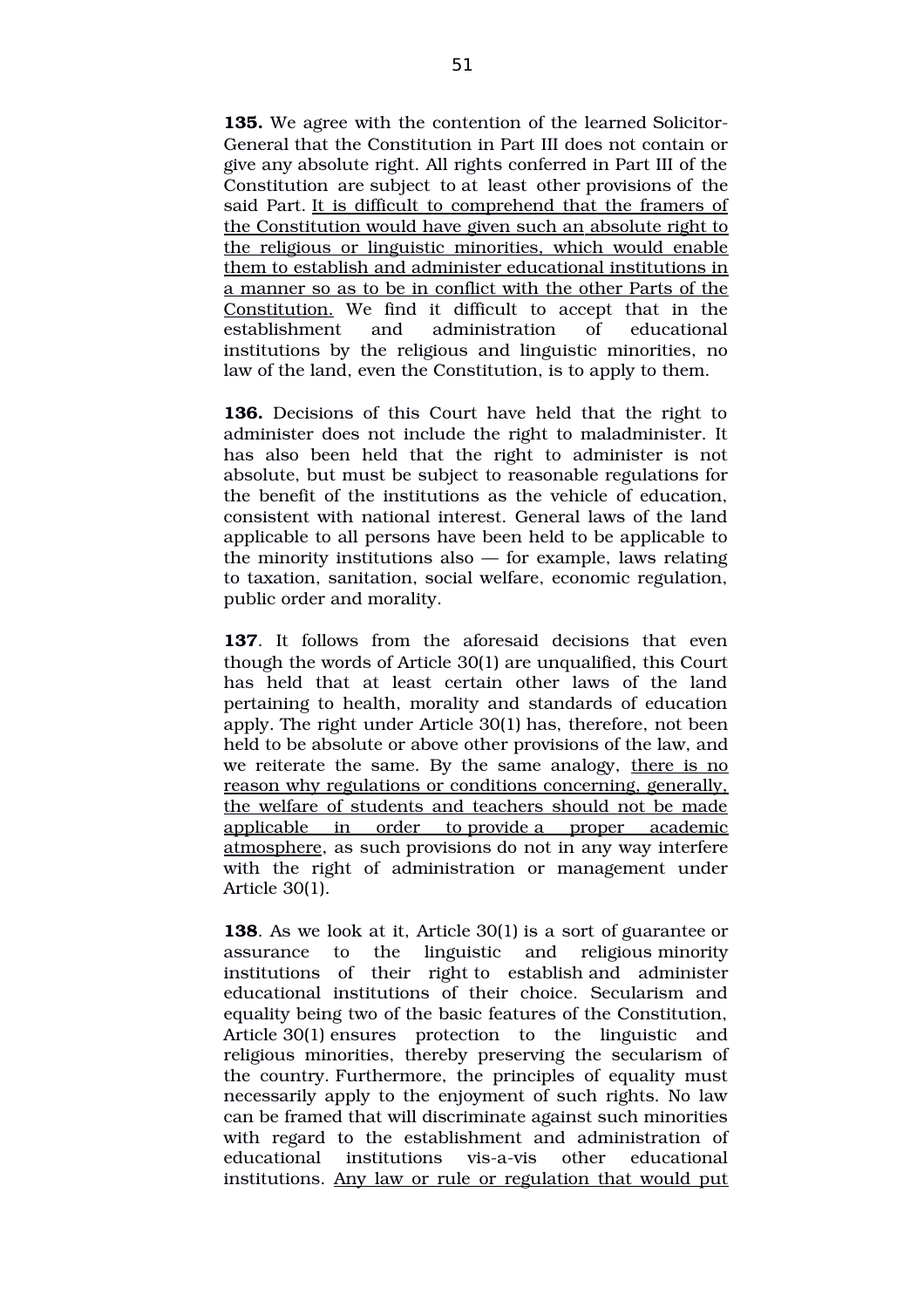the educational institutions run by the minorities at a disadvantage when compared to the institutions run by the others will have to be struck down.At the same time, there also cannot be any reverse discrimination. It was observed in *St. Xavier's College case*, (1975) 1 SCR 173 at SCR p. 192 that: (SCC p. 743, para 9)

> "The whole object of conferring the right on minorities under Article 30 is to ensure that there will be equality between the majority and the minority. If the minorities do not have such special protection they will be denied equality."

In other words, the essence of Article  $30(1)$  is to ensure equal treatment between the majority and the minority institutions. No one type or category of institution should be disfavoured or, for that matter, receive more favourable treatment than another. Laws of the land, including rules and regulations, must apply equally to the majority institutions as well as to the minority institutions. The minority institutions must be allowed to do what the non-minority institutions are permitted to do.

**139**. Like any other private unaided institutions, similar unaided educational institutions administered by linguistic or religious minorities are assured maximum autonomy in relation thereto; e.g. method of recruitment of teachers, charging of fees and admission of students. They will have to comply with the conditions of recognition, which cannot be such as to whittle down the right under Article 30.

**144**. It cannot be argued that no conditions can be imposed while giving aid to a minority institution. Whether it is an institution run by the majority or the minority, all conditions that have relevance to the proper utilization of the grant-in-aid by an educational institution can be imposed. All that Article 30(2) states is that on the ground that an institution is under the management of a minority, whether based on religion or language, grant of aid to that educational institution cannot be discriminated against, if other educational institutions are entitled to receive aid. The conditions for grant or non-grant of aid to educational institutions have to be uniformly applied, whether it is a majority-run institution or a minority-run institution. As in the case of a majority-run institution, the moment a minority institution obtains a grant of aid, Article 28 of the Constitution comes into play. When an educational institution is maintained out of State funds, no religious instruction can be provided therein. Article 28(1) does not state that it applies only to educational institutions that are not established or maintained by religious or linguistic minorities. Furthermore, upon the receipt of aid, the provisions of Article 28(3) would apply to all educational institutions whether run by the minorities or the non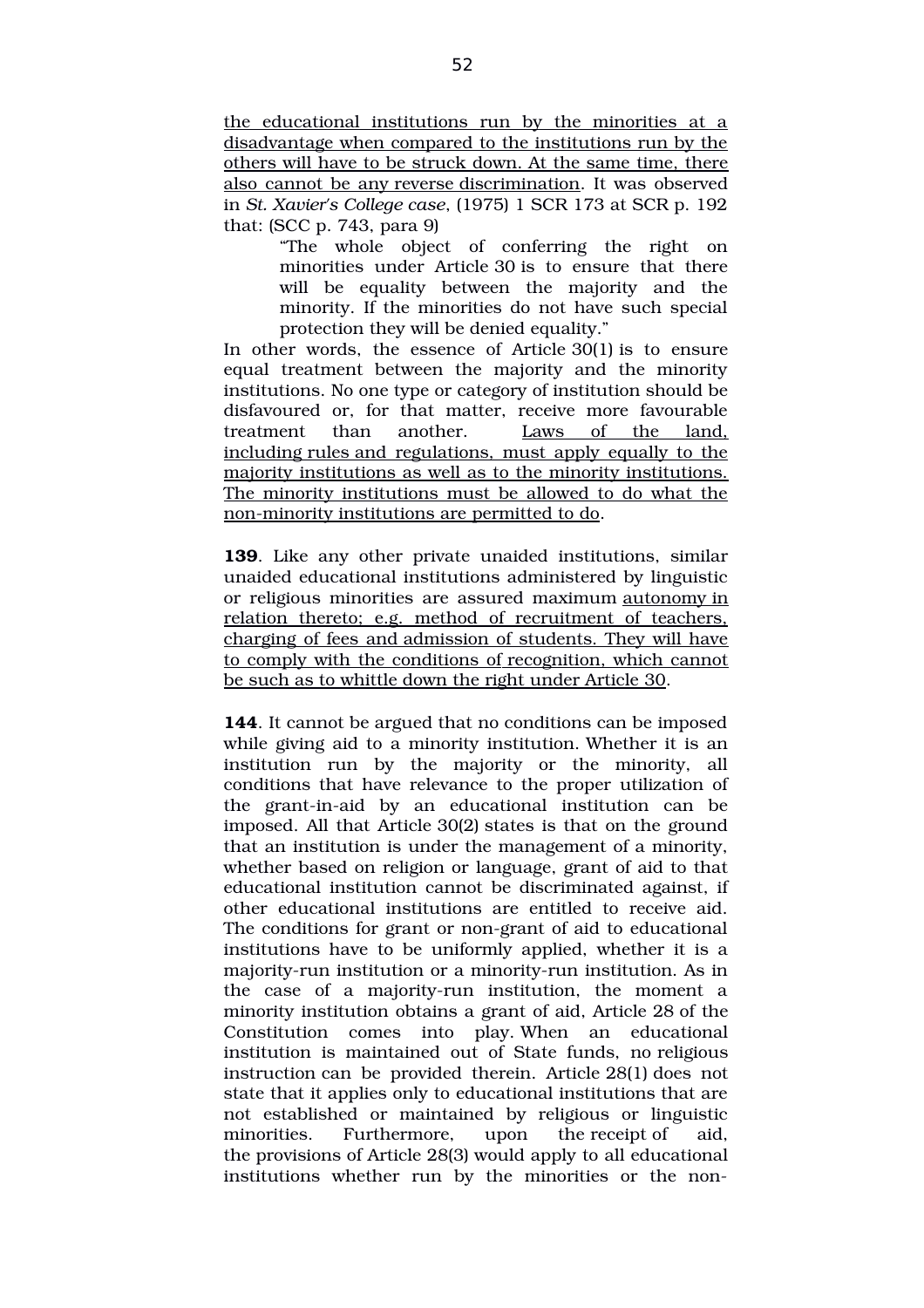minorities. Article 28(3) is the right of a person studying in a State-recognized institution or in an educational institution receiving aid from State funds, not to take part in any religious instruction, if imparted by such institution, without his/her consent (or his/her guardian's consent if such a person is a minor). Just as Articles 28(1) and (3) become applicable the moment any educational institution takes aid, likewise, Article 29(2) would also be attracted and become applicable to an educational institution maintained by the State or receiving aid out of State funds. It was strenuously contended that the right to give admission is one of the essential ingredients of the right to administer conferred on the religious or linguistic minority, and that this right should not be curtailed in any manner. It is difficult to accept this contention. If Articles 28(1) and (3) apply to a minority institution that receives aid out of State funds, there is nothing in the language of Article 30 that would make the provisions of Article 29(2) inapplicable. Like Article 28(1) and Article 28(3), Article 29(2) refers to "any educational institution maintained by the State or receiving aid out of State funds". A minority institution would fall within the ambit of Article 29(2) in the same manner in which Article  $28(1)$  and Article  $28(3)$  would be applicable to an aided minority institution. It is true that one of the rights to administer an educational institution is to grant admission to the students. As long as an educational institution, whether belonging to the minority or the majority community, does not receive aid, it would, in our opinion, be its right and discretion to grant admission to such students as it chooses or selects subject to what has been clarified before. Out of the various rights that the minority institution has in the administration of the institution, Article 29(2) curtails the right to grant admission to a certain extent. By virtue of Article 29(2), no citizen can be denied admission by an aided minority institution on the grounds only of religion, race, caste, language or any of them. It is no doubt true that Article 29(2) does curtail one of the powers of the minority institution, but on receiving aid, some of the rights that an unaided minority institution has, are also curtailed by Articles  $28(1)$  and  $28(3)$ . A minority educational institution has a right to impart religious instruction  $-$  this right is taken away by Article 28(1), if that minority institution is maintained wholly out of State funds. Similarly on receiving aid out of State funds or on being recognized by the State, the absolute right of a minority institution requiring a student to attend religious instruction is curtailed by Article 28(3). If the curtailment of the right to administer a minority institution on receiving aid or being wholly maintained out of State funds as provided by Article 28 is valid, there is no reason why Article 29(2) should not be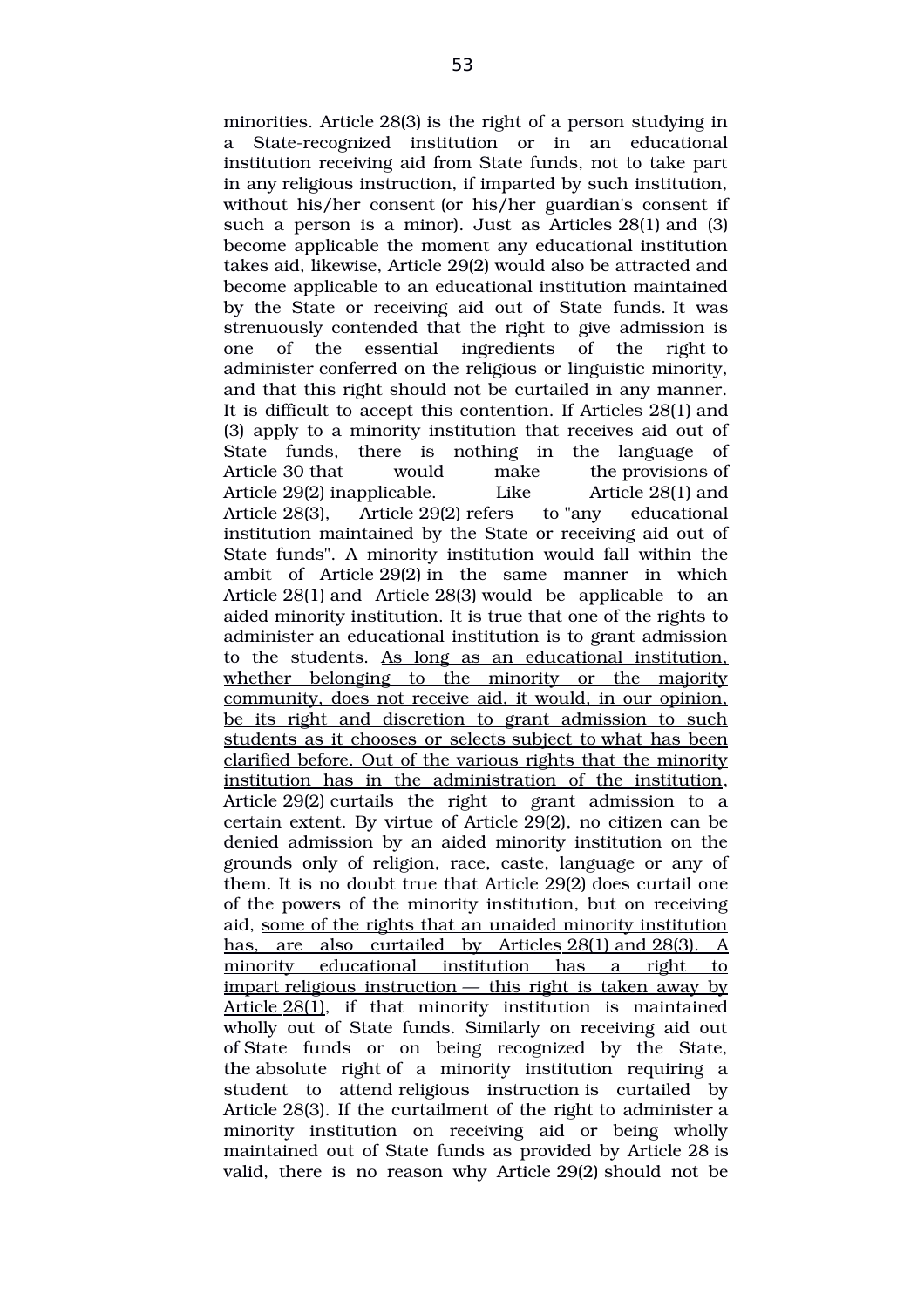held to be applicable. There is nothing in the language of Articles 28(1) and (3), Article 29(2) and Article 30 to suggest that, on receiving aid, Articles 28(1) and (3) will apply, but Article 29(2) will not. Therefore, the contention that the institutions covered by Article 30 are outside the injunction of Article 29(2) cannot be accepted.

**151**. The right of the aided minority institution to preferably admit students of its community, when Article 29(2) was applicable, has been clarified by this Court over a decade ago in *St. Stephen's College case*, (1992) 1 SCC 558. While upholding the procedure for admitting students, this Court also held that aided minority educational institutions were entitled to preferably admit their community candidates so as to maintain the minority character of the institution, and that the State may regulate the intake in this category with due regard to the area that the institution was intended to serve, but that this intake should not be more than 50% in any case. Thus, *St. Stephen's* endeavoured to strike a balance between the two articles. Though we accept the ratio of *St. Stephen's* which has held the field for over a decade, we have compelling reservations in accepting the rigid percentage stipulated therein. As Article 29 and Article 30 apply not only to institutions of higher education but also to schools, a ceiling of 50% would not be proper. It will be more appropriate that, depending upon the level of the institution, whether it be a primary or secondary or high school or a college, professional or otherwise, and on the population and educational needs of the area in which the institution is to be located, the State properly balances the interests of all by providing for such a percentage of students of the minority community to be admitted, so as to adequately serve the interest of the community for which the institution was established.

**152**. At the same time, the admissions to aided institutions, whether awarded to minority or non-minority students, cannot be at the absolute sweet will and pleasure of the management of minority educational institutions. As the regulations to promote academic excellence and standards do not encroach upon the guaranteed rights Under Article 30, the aided minority educational institutions can be required to observe *inter se* merit amongst the eligible minority applicants and passage of common entrance test by the candidates, where there is one, with regard to admissions in professional and non-professional colleges. If there is no such test, a rational method of assessing comparative merit has to be evolved. As regards the nonminority segment, admission may be on the basis of the common entrance test and counselling by a State agency. In the courses for which such a test and counselling are not in vogue, admission can be on the basis of relevant criteria for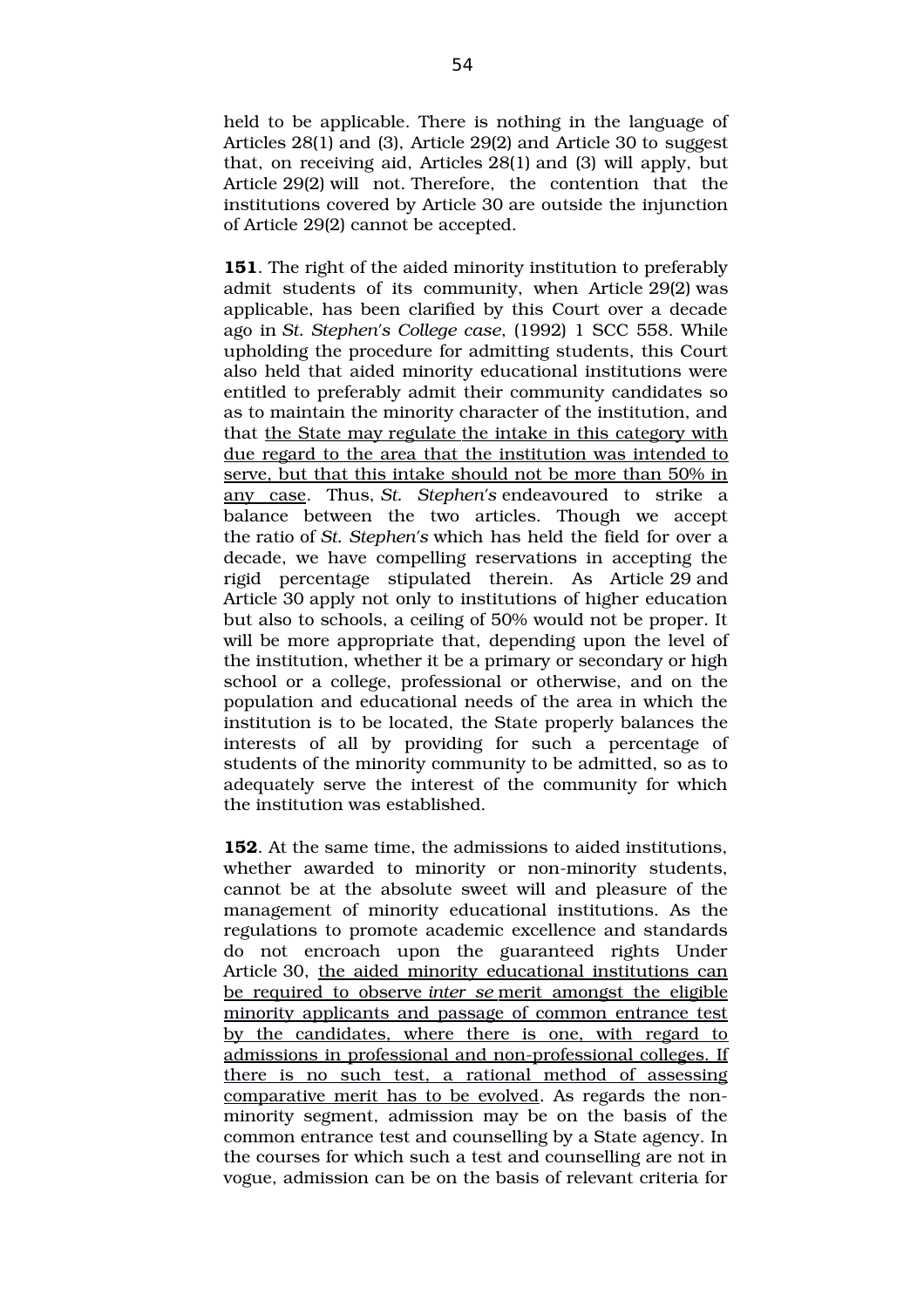the determination of merit. It would be open to the State authorities to insist on allocating a certain percentage of seats to those belonging to weaker sections of society, from amongst the non-minority seats.

#### *Answers to eleven questions*

*Q. 1***.** \*\*\* *A.* \*\*\* *Q. 2***.** \*\*\* *A***.** \*\*\* *Q. 3***. (***a***)** \*\*\* *A.* \*\*\*

…

*Q. 3***. (***b*) To what extent can professional education be treated as a matter coming under minorities' rights under Article 30?

*A.* Article 30(1) gives religious and linguistic minorities the right to establish and administer educational institutions of their choice. The use of the words "of their choice" indicates that even professional educational institutions would be covered by Article 30.

*Q. 4***.** Whether the admission of students to minority educational institution, whether aided or unaided, can be regulated by the State Government or by the university to which the institution is affiliated?

*A.* Admission of students to unaided minority educational institutions viz. schools and undergraduate colleges where the scope for merit-based selection is practically nil, cannot be regulated by the State or university concerned, except for providing the qualifications and minimum conditions of eligibility in the interest of academic standards.

The right to admit students being an essential facet of the right to administer educational institutions of their choice, as contemplated under Article 30 of the Constitution, the State Government or the university may not be entitled to interfere with that right, so long as the admission to the unaided educational institutions is on a transparent basis and the merit is adequately taken care of. The right to administer, not being absolute, there could be regulatory measures for ensuring educational standards and maintaining excellence thereof, and it is more so in the matter of admissions to professional institutions.

*Q.5***. (***a***)** Whether the minorities's rights to establish and administer educational institutions of their choice will include the procedure and method of admission and selection of students?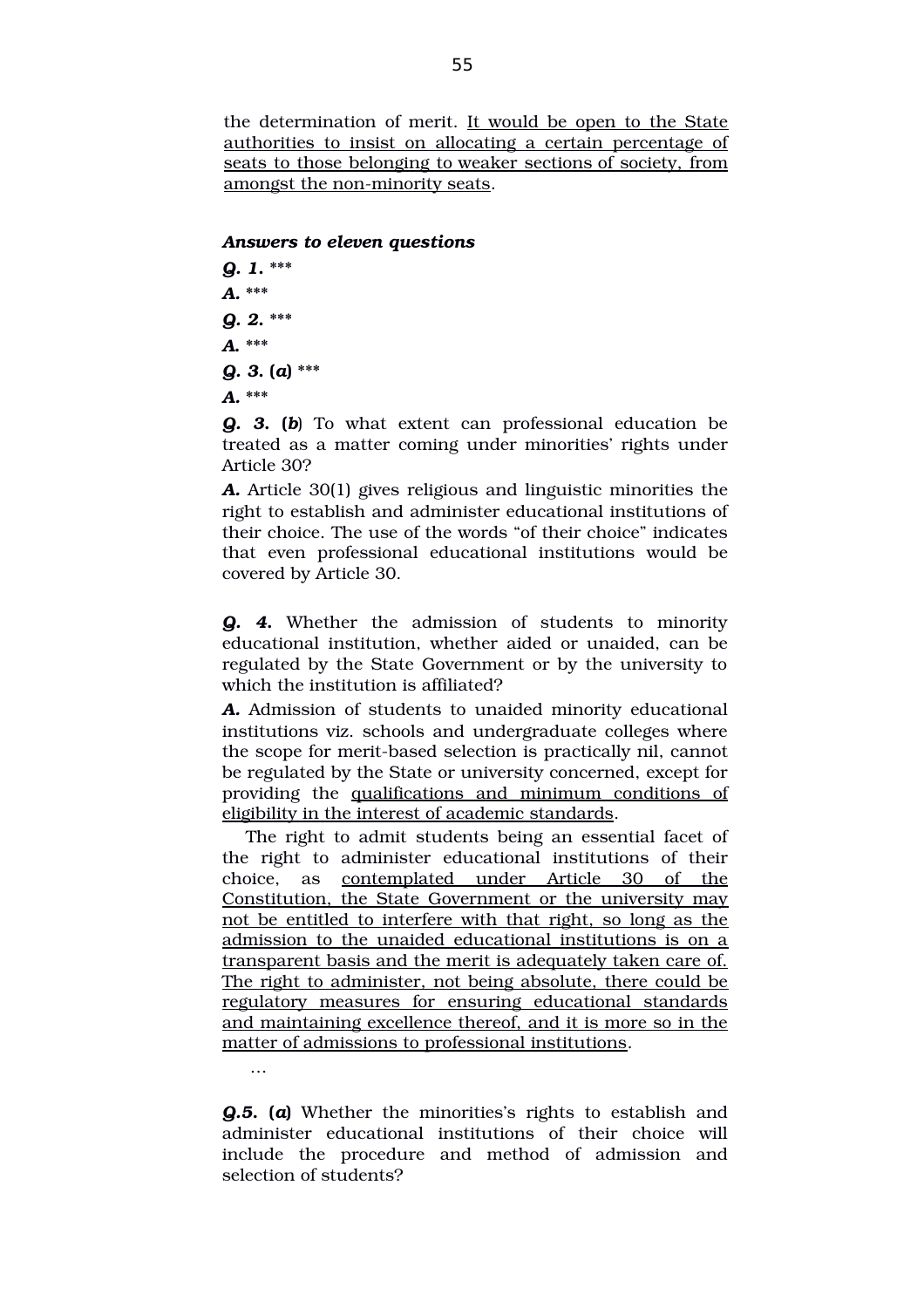*A.* A minority institution may have its own procedure and method of admission as well as selection of students, but such a procedure must be fair and transparent, and the selection of students in professional and higher education colleges should be on the basis of merit. The procedure adopted or selection made should not be tantamount to maladministration. Even an unaided minority institution ought not to ignore the merit of the students for admission, while exercising its right to admit students to the colleges aforesaid, as in that event, the institution will fail to achieve excellence.

*Q.5.(b) \*\*\**

*A. \*\*\**

*Q.5. (c)* Whether the statutory provisions which regulate the facets of administration like control over educational agencies, control over governing bodies, conditions of affiliation including recognition/withdrawal thereof, and appointment of staff, employees, teachers and principals including their service conditions and regulation of fees, etc. would interfere with the right of administration of minorities?

**A.** So far as the statutory provisions regulating the facets of administration are concerned, in case of an unaided minority educational institution, the regulatory measure of control should be minimal and the conditions of recognition as well as the conditions of affiliation to a university or board have to be complied with, but in the matter of day-to-day management, like the appointment of staff, teaching and non-teaching, and administrative control over them, the management should have the freedom and there should not be any external controlling agency. However, a rational procedure for the selection of teaching staff and for taking disciplinary action has to be evolved by the management itself.

For redressing the grievances of employees of aided and unaided institutions who are subjected to punishment or termination from service, a mechanism will have to be evolved, and in our opinion, appropriate tribunals could be constituted, and till then, such tribunals could be presided over by a judicial officer of the rank of District Judge.

The State or other controlling authorities, however, can always prescribe the minimum qualification, experience and other conditions bearing on the merit of an individual for being appointed as a teacher or a principal of any educational institution.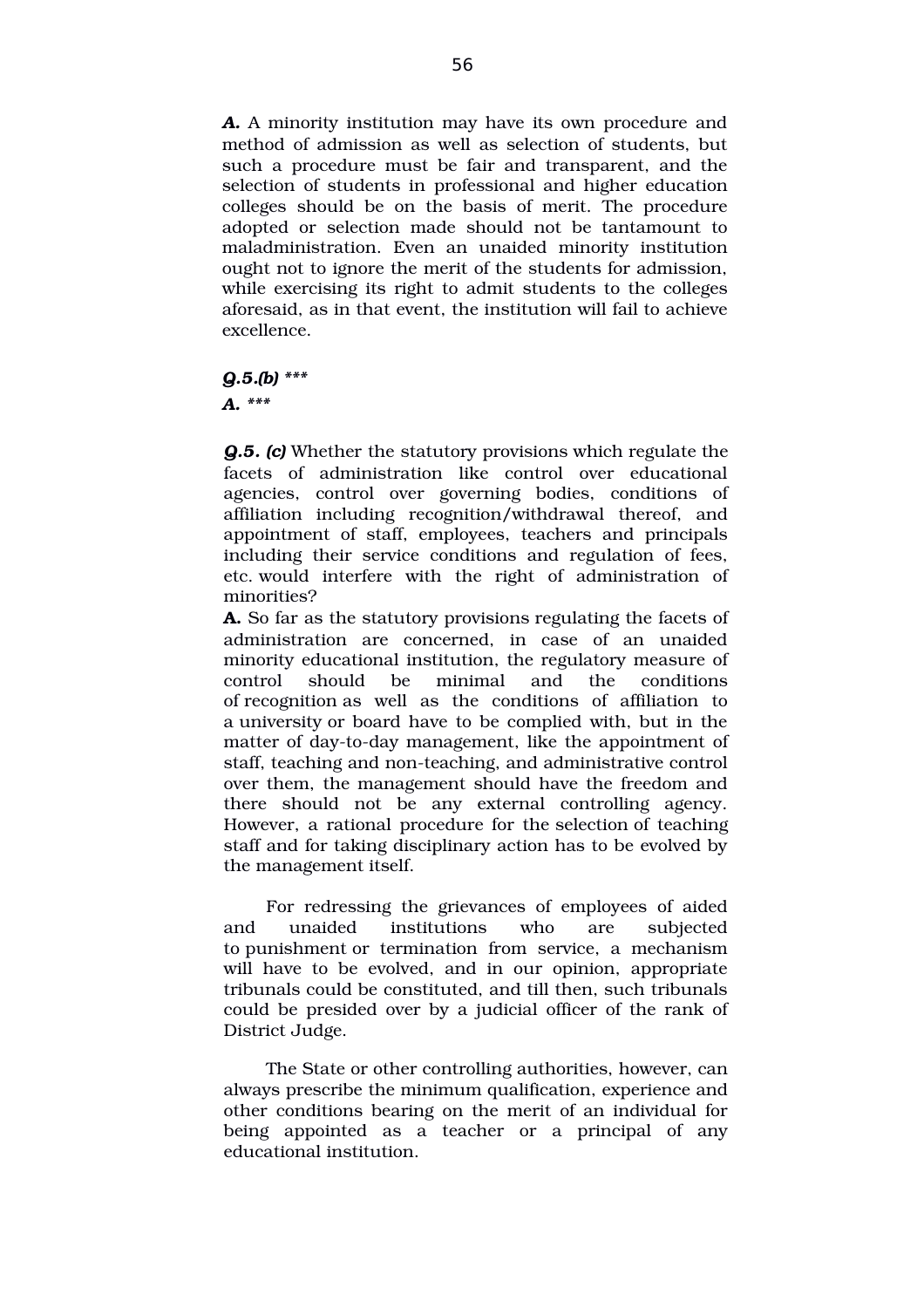Regulations can be framed governing service conditions for teaching and other staff for whom aid is provided by the State, without interfering with the overall administrative control of the management over the staff.

Fees to be charged by unaided institutions cannot be regulated but no institution should charge capitation fee."

(emphasis supplied)

In *T.M.A. Pai Foundation* (supra), the Court held that some system of computing equivalence between different kinds of qualifications like a common entrance test, would not be in violation of the rights conferred. The unaided minority institutions under Article 30(1) of the Constitution of India have the right to admit students, but the merit may be determined by common entrance test and the rights under Article 30(1) is not absolute so as to prevent the Government from making any regulations. The Government cannot be prevented from framing regulations that are in national interest. However, the safeguard is that the Government cannot discriminate any minority institution and put them in a disadvantageous position vis-à-vis to other educational institutions and has to maintain the concept of equality in real sense. The minority institutions must be allowed to do what non-minority institutions are permitted. It is open to State/concerned bodies to frame regulations with respect to affiliation and recognition, to provide a proper academic atmosphere. While answering question no.4, it was held that the Government or the University can lay down the regulatory measures ensuring educational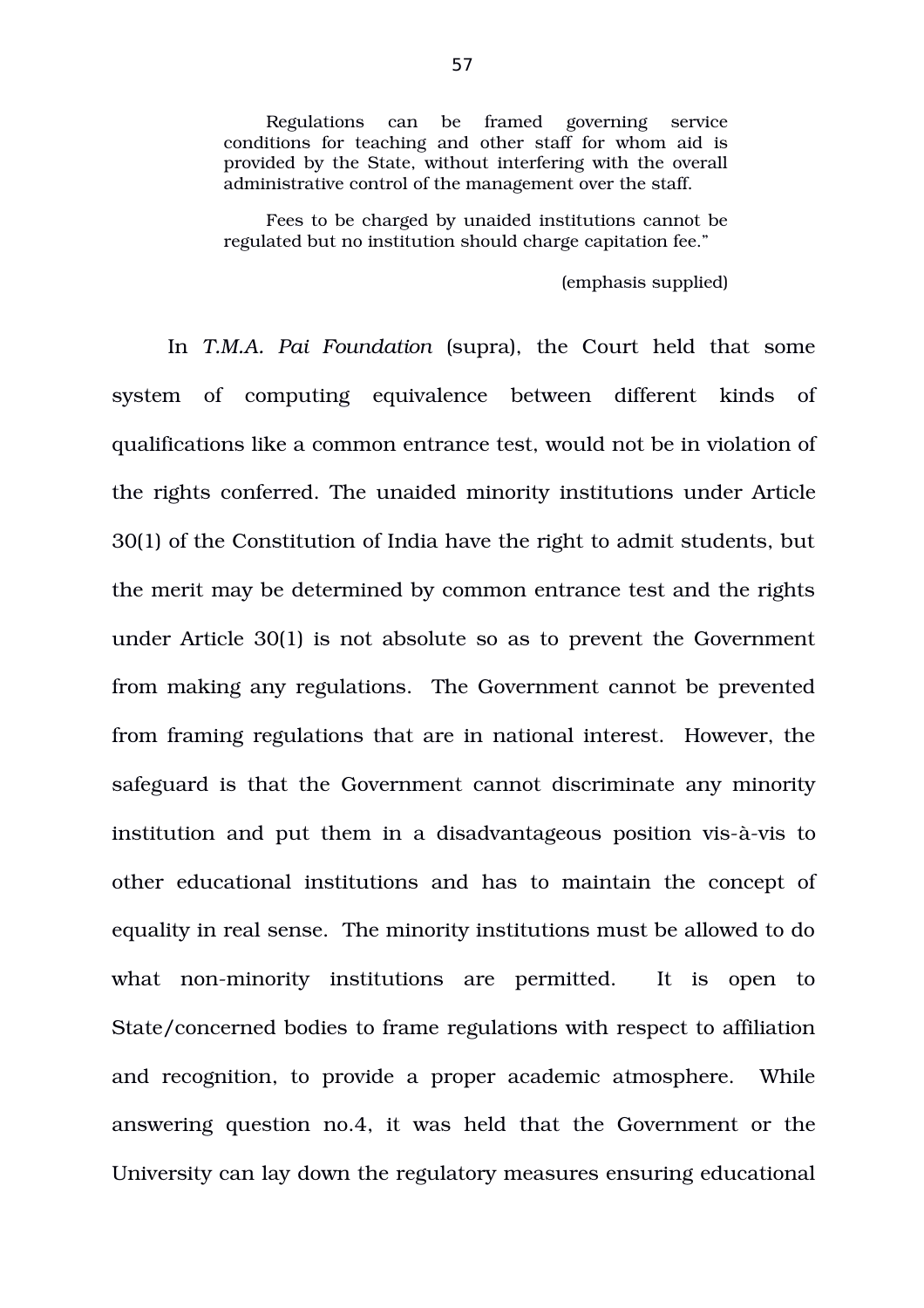standards and maintaining excellence and more so, in the matter of admission to the professional institutions. It may not interfere with the rights so long as the admissions to the unaided minority institutions are on transparent basis and the merit is adequately taken care of.

**28.** In *Brahmo Samaj Education Society v. State of West Bengal,* (2004) 6 SCC 224, the Court opined that State can impose such conditions as are necessary for the proper maintenance of standards of education and to check maladministration. The decision of *T.M.A. Pai Foundation* (supra) was followed in which it was observed that the State could regulate the method of selection and appointment of teachers after prescribing requisite qualifications for the same. In *Brahmo Samaj Education Society* (supra), it was further opined that the State could very well provide the basic qualification for teachers. The equal standard of teachers has been maintained by the NET / SLET.

**29.** This Court in *P.A. Inamdar* (supra) also considered the difference between professional and non-professional educational institutions, thus:

> "**104.** Article 30(1) speaks of "educational institutions" generally and so does Article 29(2). These articles do not draw any distinction between an educational institution dispensing theological education or professional or non-professional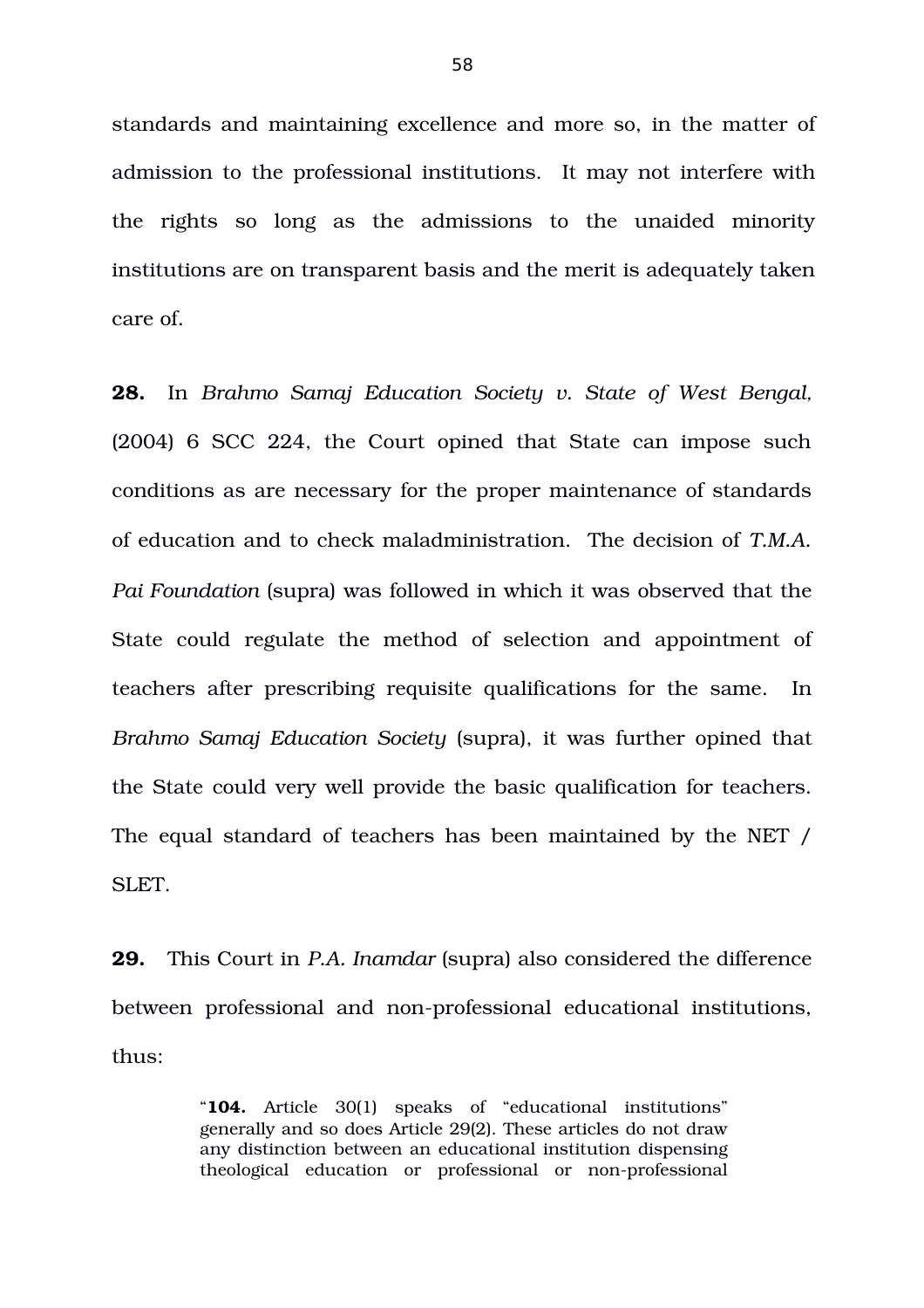education. However, the terrain of thought as has developed through successive judicial pronouncements culminating in Pai Foundation, (2002) 8 SCC 481, is that looking at the concept of education, in the backdrop of the constitutional provisions, professional educational institutions constitute a class by themselves as distinguished from educational institutions imparting non-professional education. It is not necessary for us to go deep into this aspect of the issue posed before us inasmuch as *Pai Foundation,* (2002) 8 SCC 481, has clarified that merit and excellence assume special significance in the context of professional studies. Though merit and excellence are not anathema to non-professional education, yet at that level and due to the nature of education which is more general, the need for merit and excellence therein is not of the degree as is called for in the context of professional education.

**105.** Dealing with unaided minority educational institutions, *Pai Foundation,* (2002) 8 SCC 481, holds that Article 30 does not come in the way of the State stepping in for the purpose of securing transparency and recognition of merit in the matter of admissions. Regulatory measures for ensuring educational standards and maintaining excellence thereof are no anathema to the protection conferred by Article 30(1). However, a distinction is to be drawn between unaided minority educational institution of the level of schools and undergraduate colleges on the one side and institutions of higher education, in particular, those imparting professional education, on the other side. In the former, the scope for merit-based selection is practically nil and hence may not call for regulation. But in the case of the latter, transparency and merit have to be unavoidably taken care of and cannot be compromised. There could be regulatory measures for ensuring educational standards and maintaining excellence thereof. (See para 161, answer to Question 4, in *Pai Foundation,* (2002) 8 SCC 481.) The source of this distinction between two types of educational institutions referred to hereinabove is to be found in the principle that right to administer does not include a right to maladminister.

**106.** S.B. Sinha, J. has, in his separate opinion in *Islamic Academy*, (2003) 6 SCC 697, described (in para 199) the situation as a pyramid-like situation and suggested the right of minority to be read along with the fundamental duty. Higher the level of education, lesser are the seats and higher weighs the consideration for merit. It will, necessarily, call for more State intervention and lesser say for the minority.

**107.** Educational institutions imparting higher education i.e. graduate level and above and in particular specialised education such as technical or professional, constitute a separate class. While embarking upon resolving issues of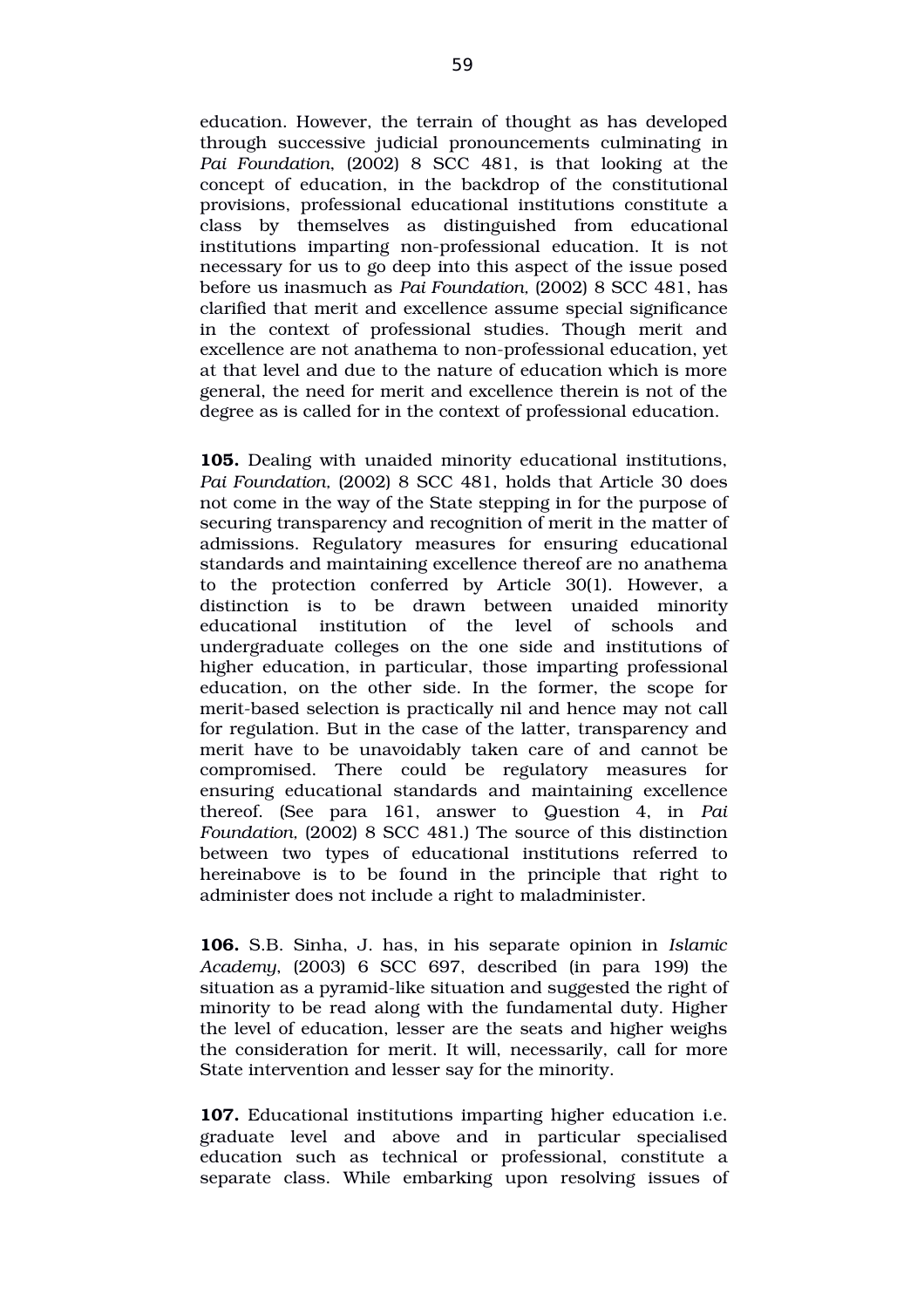constitutional significance, where the letter of the Constitution is not clear, we have to keep in view the spirit of the Constitution, as spelt out by its entire scheme. Education aimed at imparting professional or technical qualifications stands on a different footing from other educational instruction. Apart from other provisions, Article 19(6) is a clear indicator and so are clauses (h) and (j) of Article 51-A. Education up to the undergraduate level aims at imparting knowledge just to enrich the mind and shape the personality of a student. Graduate-level study is a doorway to admissions in educational institutions imparting professional or technical or other higher education and, therefore, at that level, the considerations akin to those relevant for professional or technical educational institutions step in and become relevant. This is in the national interest and strengthening the national wealth, education included. Education up to the undergraduate level on the one hand and education at the graduate and postgraduate levels and in professional and technical institutions on the other are to be treated on different levels inviting not identical considerations, is a proposition not open to any more debate after *Pai Foundation,* (2002) 8 SCC 481. A number of legislations occupying the field of education whose constitutional validity has been tested and accepted suggest that while recognition or affiliation may not be a must for education up to undergraduate level or, even if required, may be granted as a matter of routine, recognition or affiliation is a must and subject to rigorous scrutiny when it comes to educational institutions awarding degrees, graduate or postgraduate, postgraduate diplomas and degrees in technical or professional disciplines. Some such legislations are found referred in paras 81 and 82 of S.B. Sinha, J.'s opinion in *Islamic Academy*, (2003) 6 SCC 697."

Dealing with unaided minority educational institutions in *T.M.A. Pai Foundation (supra), the court observed that Article 30 does not* come in the way of the State stepping in to secure transparency and recognition of merit in the matter of admissions. Regulatory measures for ensuring educational standards can be framed. In the case of professional education, transparency and merit have to be unavoidably taken care of and cannot be compromised.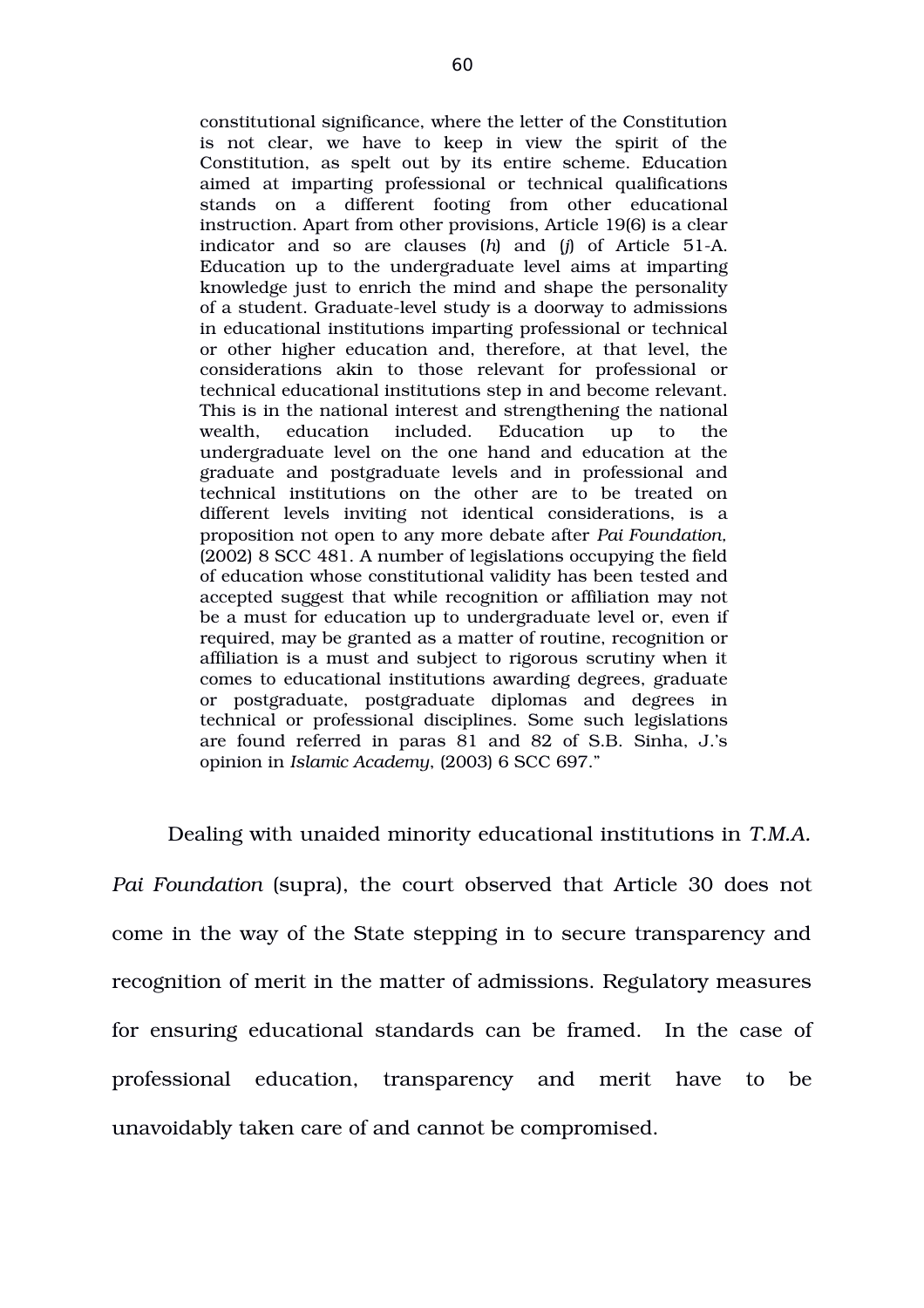**30.** In *Sindhi Education Society and Anr. v. Chief Secretary, Government of NCT of Delhi and Ors.,* (2010) 8 SCC 49, the Court opined that measures to regulate the courses of study, qualifications, and appointment of teachers, the conditions of employment are germane to the affiliation of minority institutions. The Court held thus:

> **"47.** Still another seven-Judge Bench of this Court, in *Ahmedabad St. Xavier's College Society,* (1974) 1 SCC 717, was primarily concerned with the scope of Articles 29 and 30 of the Constitution, relating to the rights of minorities to impart general education and applicability of the concept of affiliation to such institutions. Of course, the Court held that there was no fundamental right of a minority institution to get affiliation from a university. When a minority institution applies to a university to be affiliated, it expresses its choice to participate in the system of general education and courses of instructions prescribed by that university, and it agrees to follow the uniform courses of study. Therefore, measures which will regulate the courses of study, the qualifications and appointment of teachers, the conditions of employment of teachers, the health, hygiene of students and the other facilities are germane to affiliation of minority institutions.

> **55.** The respondents have placed reliance upon the law stated by the Bench that any regulation framed in the national interest must necessarily apply to all educational institutions, whether run by majority or the minority. Such a limitation must be read into Article 30. The rule under Article 30(1) cannot be such as to override the national interest or to prevent the Government from framing regulations in that behalf. It is, of course, true that government regulations cannot destroy the minority character of the institution or make a right to establish and administer a mere illusion; but the right under Article 30 is not so absolute as to be above the law.

> **56.** The appellant also seeks to derive benefit from the view that the courts have also held that the right to administer is not absolute and is subject to reasonable regulations for the benefit of the institutions as the vehicle of education consistent with the national interest. Such general laws of the land would also be applicable to the minority institutions as well. There is no reason why regulations or conditions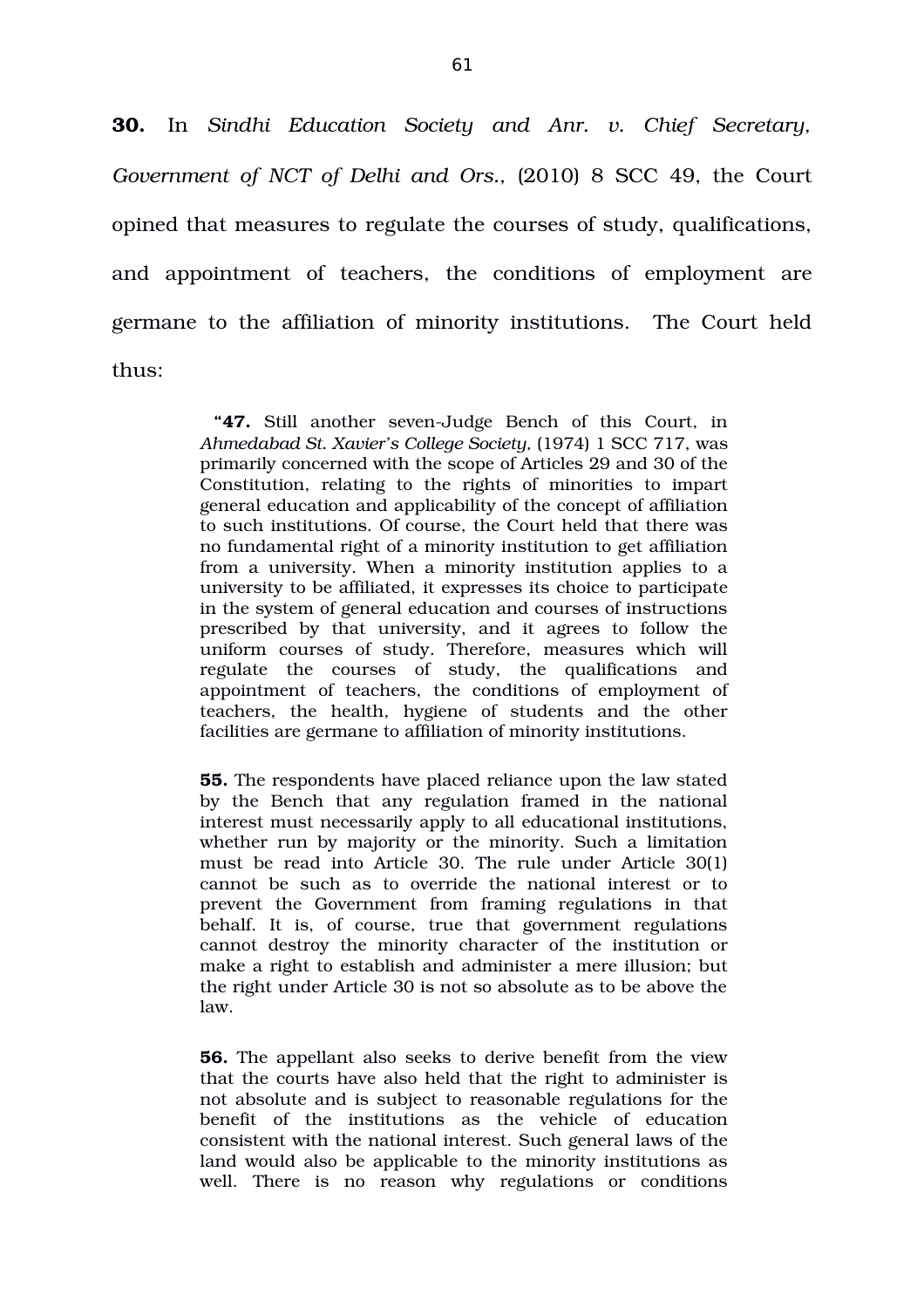concerning generally the welfare of the students and teachers should not be made applicable in order to provide a proper academic atmosphere. As such, the provisions do not, in any way, interfere with the right of administration or management under Article 30(1). Any law, rule or regulation, that would put the educational institutions run by the minorities at a disadvantage, when compared to the institutions run by the others, will have to be struck down. At the same time, there may not be any reverse discrimination.

**92.** The right under clause (1) of Article 30 is not absolute but subject to reasonable restrictions which, inter alia, may be framed having regard to the public interest and national interest of the country. Regulation can also be framed to prevent maladministration as well as for laying down standards of education, teaching, maintenance of discipline, public order, health, morality, etc. It is also well settled that a minority institution does not cease to be so, the moment grant-in-aid is received by the institution. An aided minority educational institution, therefore, would be entitled to have the right of admission of students belonging to the minority group and, at the same time, would be required to admit a reasonable extent of non-minority students, to the extent, that the right in Article 30(1) is not substantially impaired and further, the citizen's right under Article 29(2) is not infringed."

In *Chandana Das (Malakar) v. State of West Bengal and Ors.,*

(2015) 12 SCC 140, the Court observed that the Government can frame the conditions of eligibility for appointment of such teachers, thus:

> **"21.** It is unnecessary to multiply decisions on the subject for the legal position is well settled. Linguistic institution and religious are entitled to establish and administer their institutions. Such right of administration includes the right of appointing teachers of its choice but does not denude the State of its power to frame regulations that may prescribe the conditions of eligibility for appointment of such teachers. The regulations can also prescribe measures to ensure that the institution is run efficiently for the right to administer does not include the right to maladministration. While grant-in-aid is not included in the guarantee contained in the Constitution to linguistic and religious minorities for establishing and running their educational institutions, such grant cannot be denied to such institutions only because the institutions are established by linguistic or religious minority. Grant of aid cannot, however, be made subservient to conditions which deprive the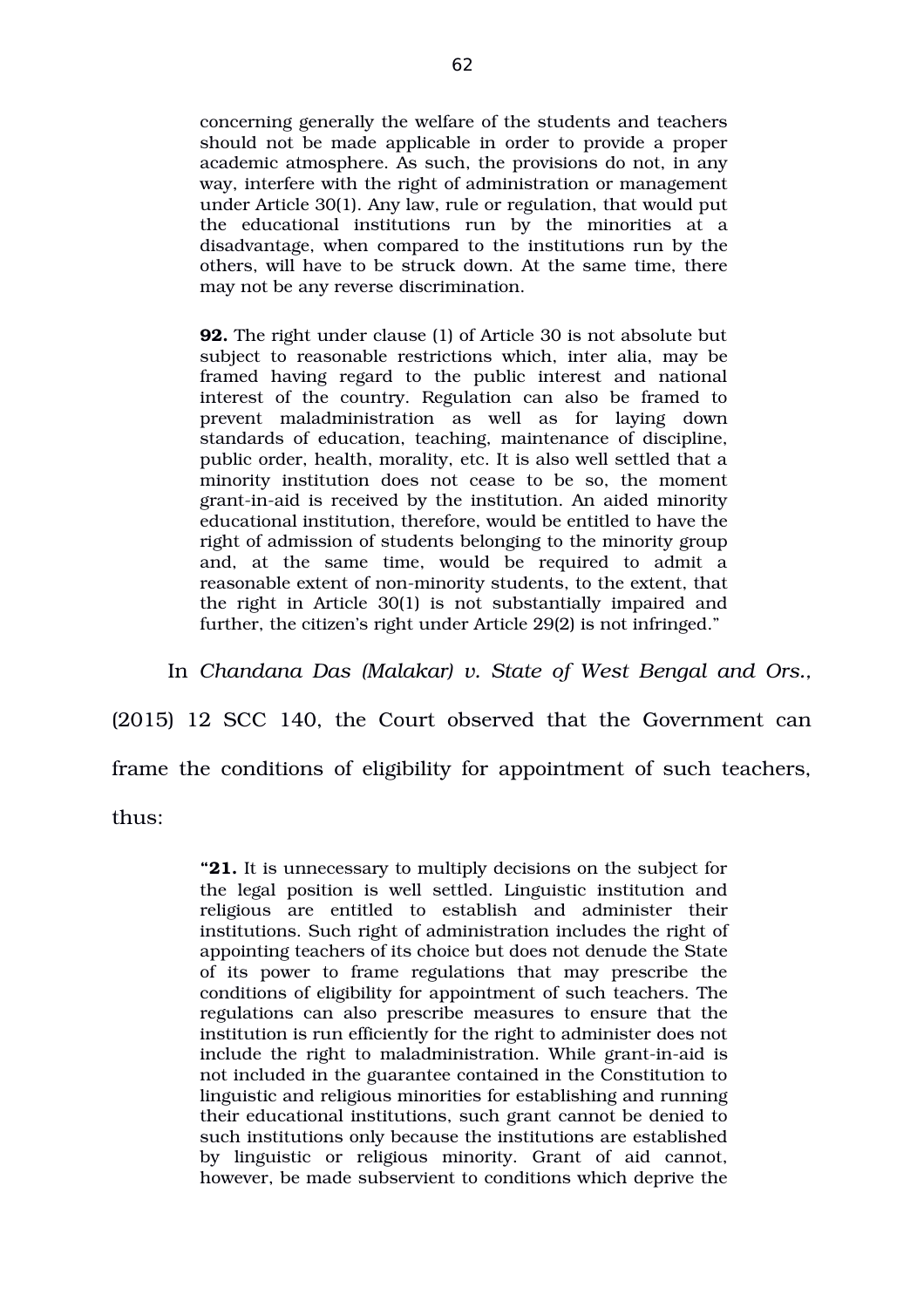institution of their substantive right of administering such institutions. Suffice it to say that once Respondent 4 Institution is held to be a minority institution entitled to the protection of Articles 26 and 30 of the Constitution of India the right to appoint teachers of its choice who satisfy the conditions of eligibility prescribed for such appointments under the relevant rules is implicit in their rights to administer such institutions. Such rights cannot then be diluted by the State or its functionaries insisting that the appointment should be made only with the approval of the Director or by following the mechanism generally prescribed for institutions that do not enjoy the minority status."

**31.** In Modern Dental College and Research Centre (supra), the Constitution Bench of this Court considered the provisions of Articles  $19(1)(g)$ ,  $19(6)$ ,  $26$  and  $30$  in relation to the right to freedom of occupation of private unaided minority and non-minority educational institutions. This Court observed that the activity of education is neither trade nor profession, *i.e.*, commercialisation and profiteering cannot be permitted. It is open to impose reasonable restrictions in the interest of general public. The education cannot be allowed to be a purely economic activity; it is a welfare activity aimed at achieving more egalitarian and prosperous society to bring out social transformation and upliftment of the nation.

(a) This Court further opined that private unaided minority and non-minority institutions have a right to occupation under Article  $19(1)$ , the said right is not absolute and subject to reasonable restriction in larger public interest of students community to promote merit, achieve excellence and curb malpractices by holding common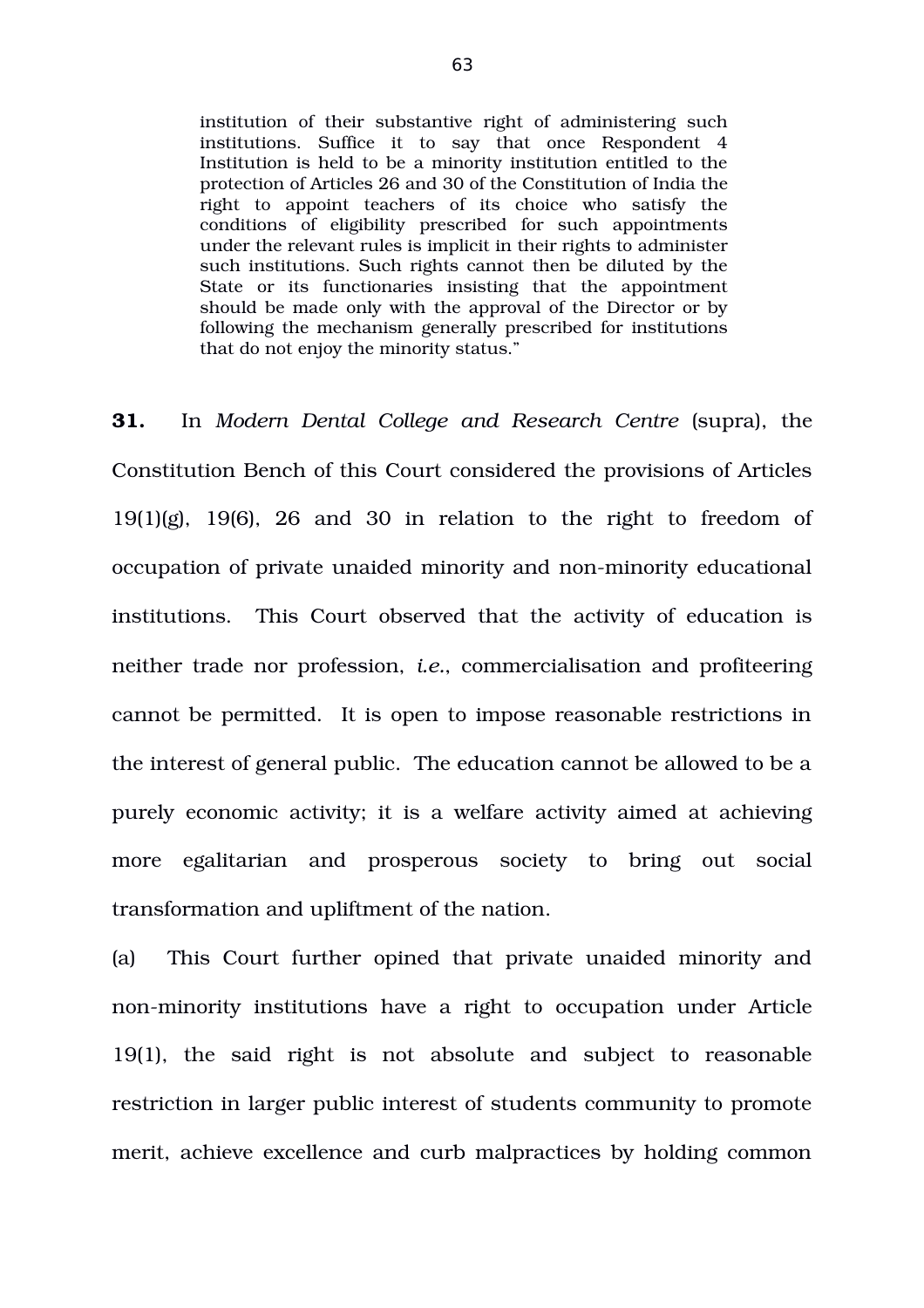entrance test for admission and fee structure can undoubtedly be regulated in such institutions.

(b) This Court in *Modern Dental College and Research Centre* (supra) also held that unless the admission procedure and fixation of fees are regulated and controlled at the initial stage, the evil of unfair practice of granting admission on available seats guided by the paying capacity of the candidates would be impossible to curb. The Court also noted the menace of the fee prevailing in the various educational professional institutions and in the context of Articles 19(1)(g), 19(6), 30, 41 and 47, and considering the Schedule VII, Entry 25 of List III and Entry 63-66 of List I, this Court held that concerning "professional unaided minority" and "non-minority institutions", common entrance test has to be conducted by the State and regulation of the fee structure by it is permissible. The Court took note of the large-scale malpractices, exploitation of students, profiteering, and commercialisation and entrance examination held by various institutions failing the triple test of having fair, transparent, and non-exploitative process. The Court held that reasonable restriction can be imposed to regulate admission and fee structure. The Court also observed about statutory functioning of the healthcare system in the country and the poor functioning of the MCI.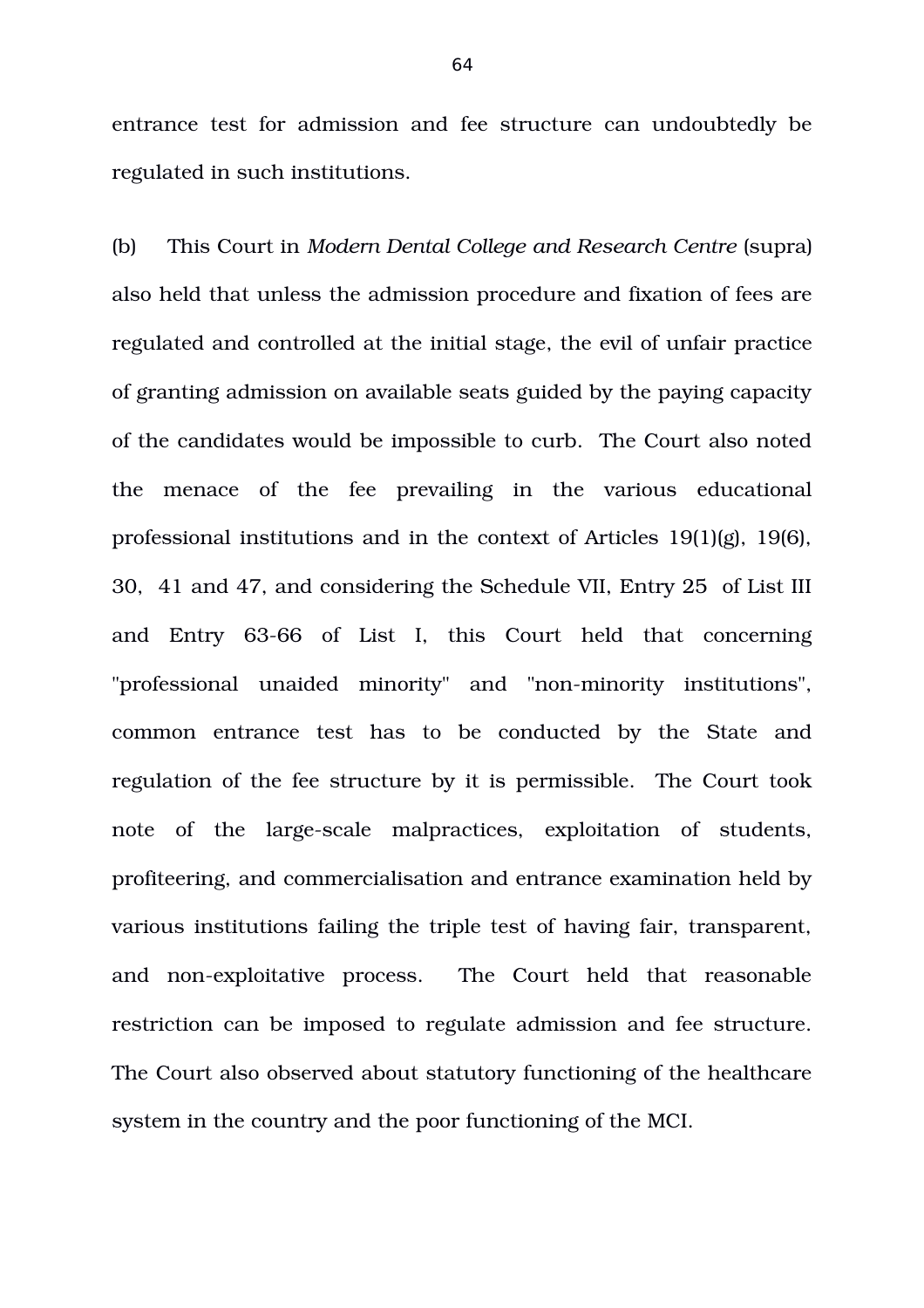(c) The Court further considered the criteria of proportionality and emphasised for proper balance between the two facets viz. the rights and limitations imposed upon it by a statute. The concept of proportionality is an appropriate criterion. The law imposing restrictions will be treated as proportional if it is meant to achieve a proper purpose. If the measures taken to achieve such a goal are rationally connected to the object, such steps are necessary. The Court considered the concept of proportionality thus:

> **"57.** It is well settled that the right under Article 19(1)(*g*) is not absolute in terms but is subject to reasonable restrictions under clause (6). Reasonableness has to be determined having regard to the nature of right alleged to be infringed, purpose of the restriction, extent of restriction and other relevant factors. In applying these factors, one cannot lose sight of the directive principles of State policy. The Court has to try to strike a just balance between the fundamental rights and the larger interest of the society. The Court interferes with a statute if it clearly violates the fundamental rights. The Court proceeds on the footing that the legislature understands the needs of the people. The Constitution is primarily for the common man. Larger interest and welfare of student community to promote merit, achieve excellence and curb malpractices, fee and admissions can certainly be regulated.

> **58.** Let us carry out this discussion in some more detail as this is the central issue raised by the appellants.

#### *Doctrine of proportionality explained and applied*

**59.** Undoubtedly, the right to establish and manage the educational institutions is a fundamental right recognised under Article 19(1)(*g*) of the Act. It also cannot be denied that this right is not "absolute" and is subject to limitations i.e. "reasonable restrictions" that can be imposed by law on the exercise of the rights that are conferred under clause (1) of Article 19. Those restrictions, however, have to be reasonable. Further, such restrictions should be "in the interest of general public", which conditions are stipulated in clause (6) of Article 19, as under:

"**19. (6)** Nothing in sub-clause (g) of the said clause shall affect the operation of any existing law insofar as it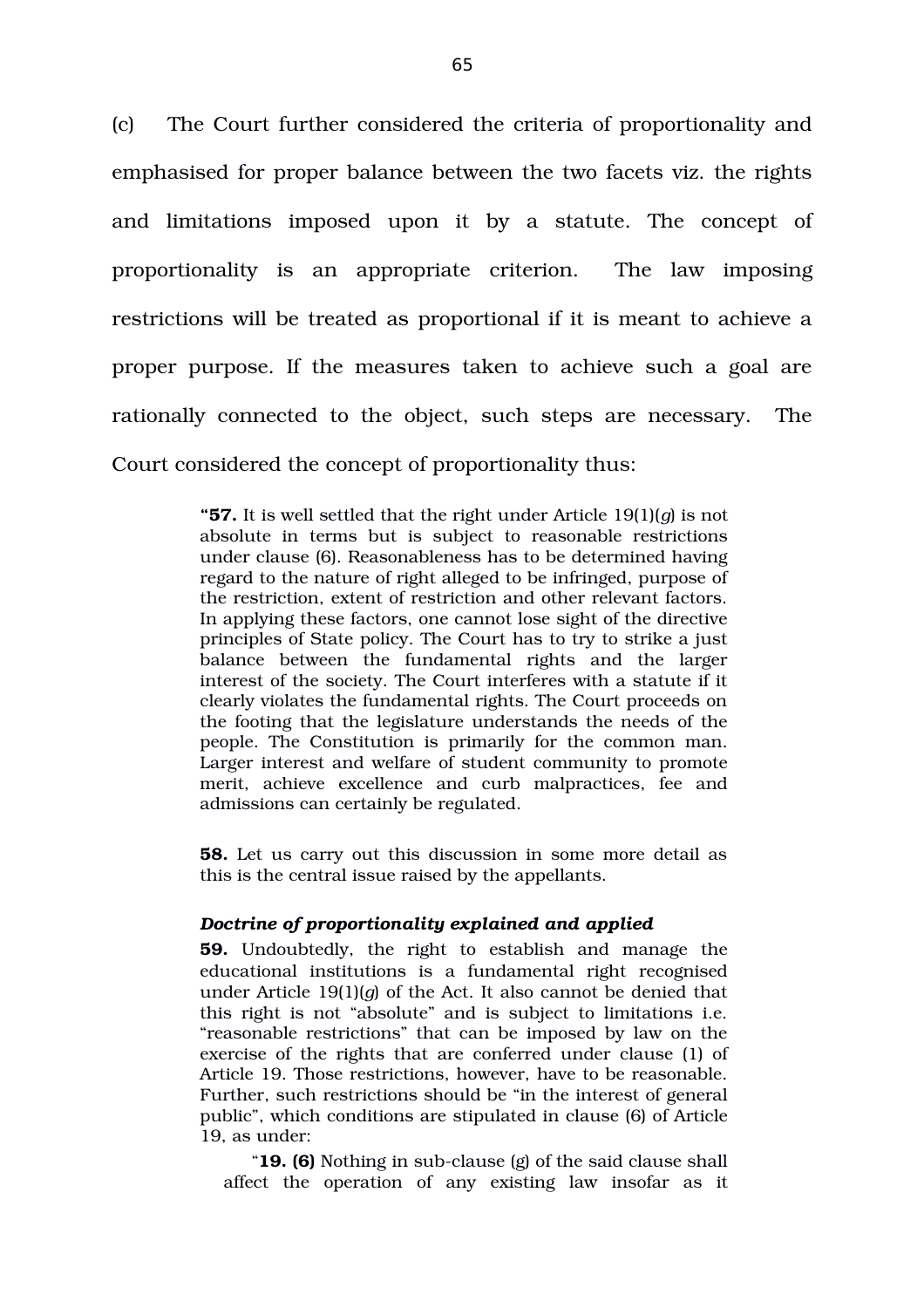imposes, or prevent the State from making any law imposing, in the interests of the general public, reasonable restrictions on the exercise of the right conferred by the said sub-clause, and, in particular, nothing in the said subclause shall affect the operation of any existing law insofar as it relates to, or prevent the State from making any law relating to—

(*i*) the professional or technical qualifications necessary for practising any profession or carrying on any occupation, trade or business, or

(*ii*) the carrying on by the State, or by a corporation owned or controlled by the State, of any trade, business, industry or service, whether to the exclusion, complete or partial, of citizens or otherwise."

**60.** Another significant feature which can be noticed from the reading of the aforesaid clause is that the State is empowered to make any law relating to the professional or technical qualifications necessary for practising any profession or carrying on any occupation or trade or business. Thus, while examining as to whether the impugned provisions of the statute and rules amount to reasonable restrictions and are brought out in the interest of the general public, the exercise that is required to be undertaken is the balancing of fundamental right to carry on occupation on the one hand and the restrictions imposed on the other hand. This is what is known as "doctrine of proportionality". Jurisprudentially, "proportionality" can be defined as the set of rules determining the necessary and sufficient conditions for limitation of a constitutionally protected right by a law to be constitutionally permissible. According to Aharon Barak (former Chief Justice, Supreme Court of Israel), there are four sub-components of proportionality which need to be satisfied [Aharon Barak, Proportionality: Constitutional Rights and Their Limitation (Cambridge University Press 2012)], a limitation of a constitutional right will be constitutionally permissible if:

(i) it is designated for a proper purpose;

(ii) the measures undertaken to effectuate such a limitation are rationally connected to the fulfilment of that purpose;

(iii) the measures undertaken are necessary in that there are no alternative measures that may similarly achieve that same purpose with a lesser degree of limitation; and finally

(iv) there needs to be a proper relation ("proportionality stricto sensu" or "balancing") between the importance of achieving the proper purpose and the social importance of preventing the limitation on the constitutional right.

**61.** Modern theory of constitutional rights draws a fundamental distinction between the scope of the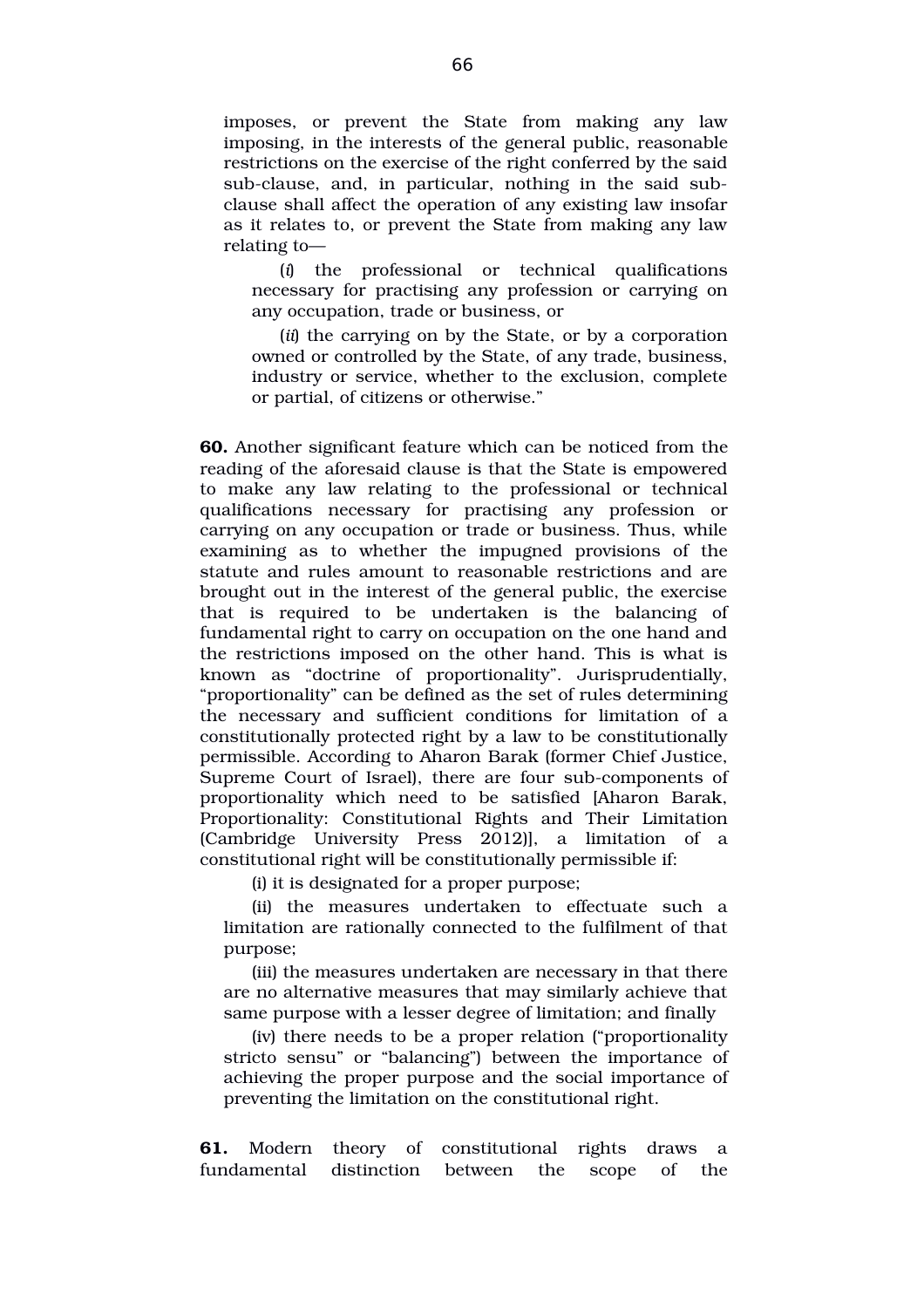constitutional rights, and the extent of its protection. Insofar as the scope of constitutional rights is concerned, it marks the outer boundaries of the said rights and defines its contents. The extent of its protection prescribes the limitations on the exercises of the rights within its scope. In that sense, it defines the justification for limitations that can be imposed on such a right.

**62.** It is now almost accepted that there are no absolute constitutional rights and all such rights are related. As per the analysis of Aharon Barak, two key elements in developing the modern constitutional theory of recognising positive constitutional rights along with its limitations are the notions of democracy and the rule of law. Thus, the requirement of proportional limitations of constitutional rights by a subconstitutional law i.e. the statute, is derived from an interpretation of the notion of democracy itself. Insofar as the Indian Constitution is concerned, democracy is treated as the basic feature of the Constitution and is specifically accorded a constitutional status that is recognised in the Preamble of the Constitution itself. It is also unerringly accepted that this notion of democracy includes human rights which is the cornerstone of Indian democracy. Once we accept the aforesaid theory (and there cannot be any denial thereof), as a fortiori, it has also to be accepted that democracy is based on a balance between constitutional rights and the public interests. In fact, such a provision in Article 19 itself on the one hand guarantees some certain freedoms in clause (1) of Article 19 and at the same time empowers the State to impose reasonable restrictions on those freedoms in public interest. This notion accepts the modern constitutional theory that the constitutional rights are related. This relativity means that a constitutional licence to limit those rights is granted where such a limitation will be justified to protect public interest or the rights of others. This phenomenon—of both the right and its limitation in the Constitution—exemplifies the inherent tension between democracy's two fundamental elements. On the one hand is the right's element, which constitutes a fundamental component of substantive democracy; on the other hand is the people element, limiting those very rights through their representatives. These two constitute a fundamental component of the notion of democracy, though this time in its formal aspect. How can this tension be resolved? The answer is that this tension is not resolved by eliminating the "losing" facet from the Constitution. Rather, the tension is resolved by way of a proper balancing of the competing principles. This is one of the expressions of the multi-faceted nature of democracy. Indeed, the inherent tension between democracy's different facets is a "constructive tension". It enables each facet to develop while harmoniously coexisting with the others. The best way to achieve this peaceful coexistence is through balancing between the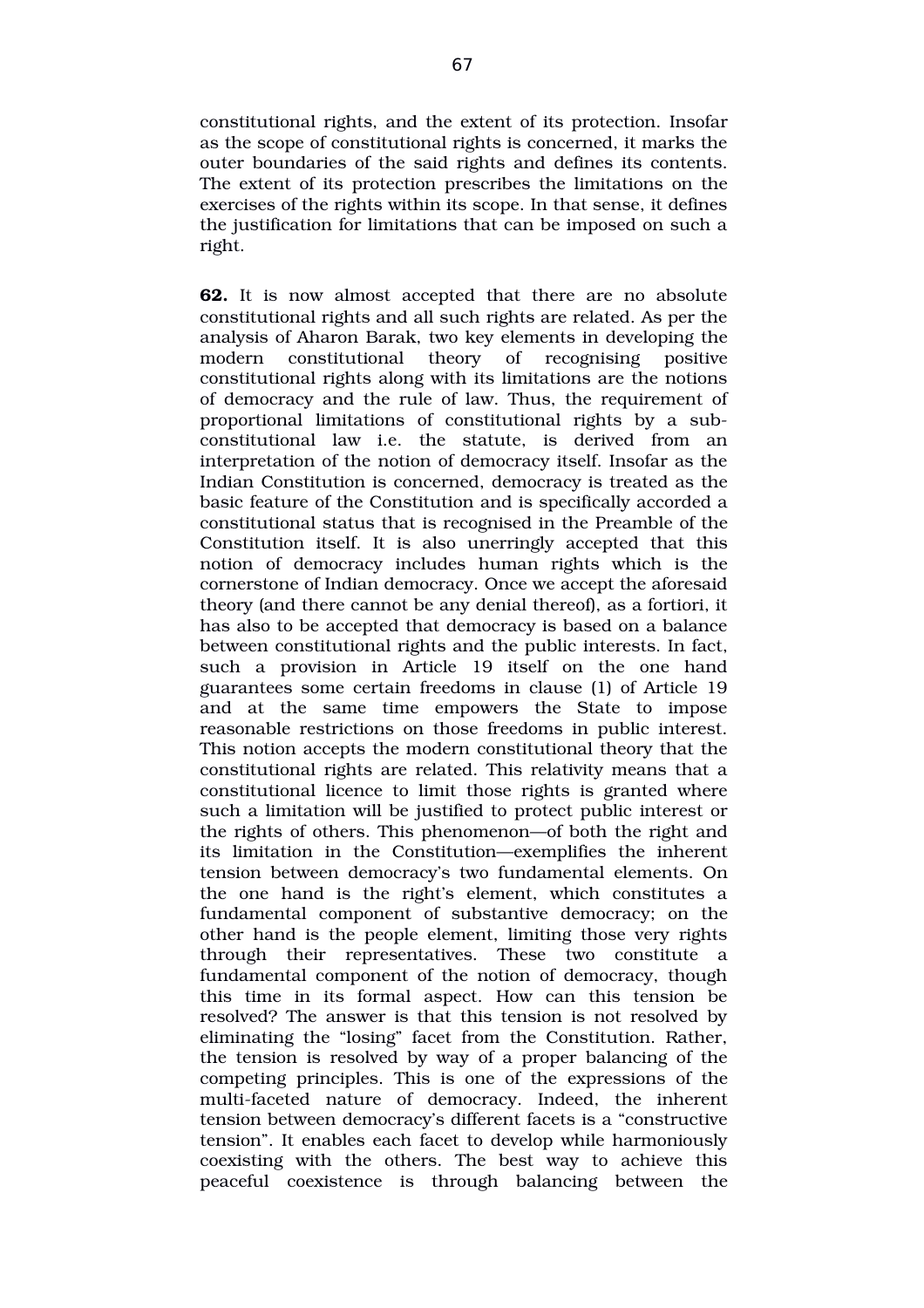competing interests. Such balancing enables each facet to develop alongside the other facets, not in their place. This tension between the two fundamental aspects—rights on the one hand and its limitation on the other hand—is to be resolved by balancing the two so that they harmoniously coexist with each other. This balancing is to be done keeping in mind the relative social values of each competitive aspects when considered in proper context.

**63.** In this direction, the next question that arises is as to what criteria is to be adopted for a proper balance between the two facets viz. the rights and limitations imposed upon it by a statute. Here comes the concept of "*proportionality*", which is a proper criterion. To put it pithily, when a law limits a constitutional right, such a limitation is constitutional if it is proportional. The law imposing restrictions will be treated as proportional if it is meant to achieve a proper purpose, and if the measures taken to achieve such a purpose are rationally connected to the purpose, and such measures are necessary. This essence of doctrine of proportionality is beautifully captured by Dickson, C.J. of Canada in *R.* v. *Oakes*, (1986) 1 SCR 103 (Can SC) in the following words (at p. 138):

"To establish that a limit is reasonable and demonstrably justified in a free and democratic society, two central criteria must be satisfied. First, the objective, which the measures, responsible for a limit on a Charter right or freedom are designed to serve, must be "of" sufficient importance to warrant overriding a constitutional protected right or freedom … Second … the party invoking Section 1 must show that the means chosen are reasonable and demonstrably justified. This involves "a form of proportionality test…" Although the nature of the proportionality test will vary depending on the circumstances, in each case courts will be required to balance the interests of society with those of individuals and groups. There are, in my view, three important components of a proportionality test. First, the measures adopted must be … rationally connected to the objective. Second, the means … should impair "as little as possible" the right or freedom in question … Third, there must be a proportionality between the effects of the measures which are responsible for limiting the Charter right or freedom, and the objective which has been identified as of "sufficient importance". The more severe the deleterious effects of a measure, the more important the objective must be if the measure is to be reasonable and demonstrably justified in a free and democratic society."

**64.** The exercise which, therefore, is to be taken is to find out as to whether the limitation of constitutional rights is for a purpose that is reasonable and necessary in a democratic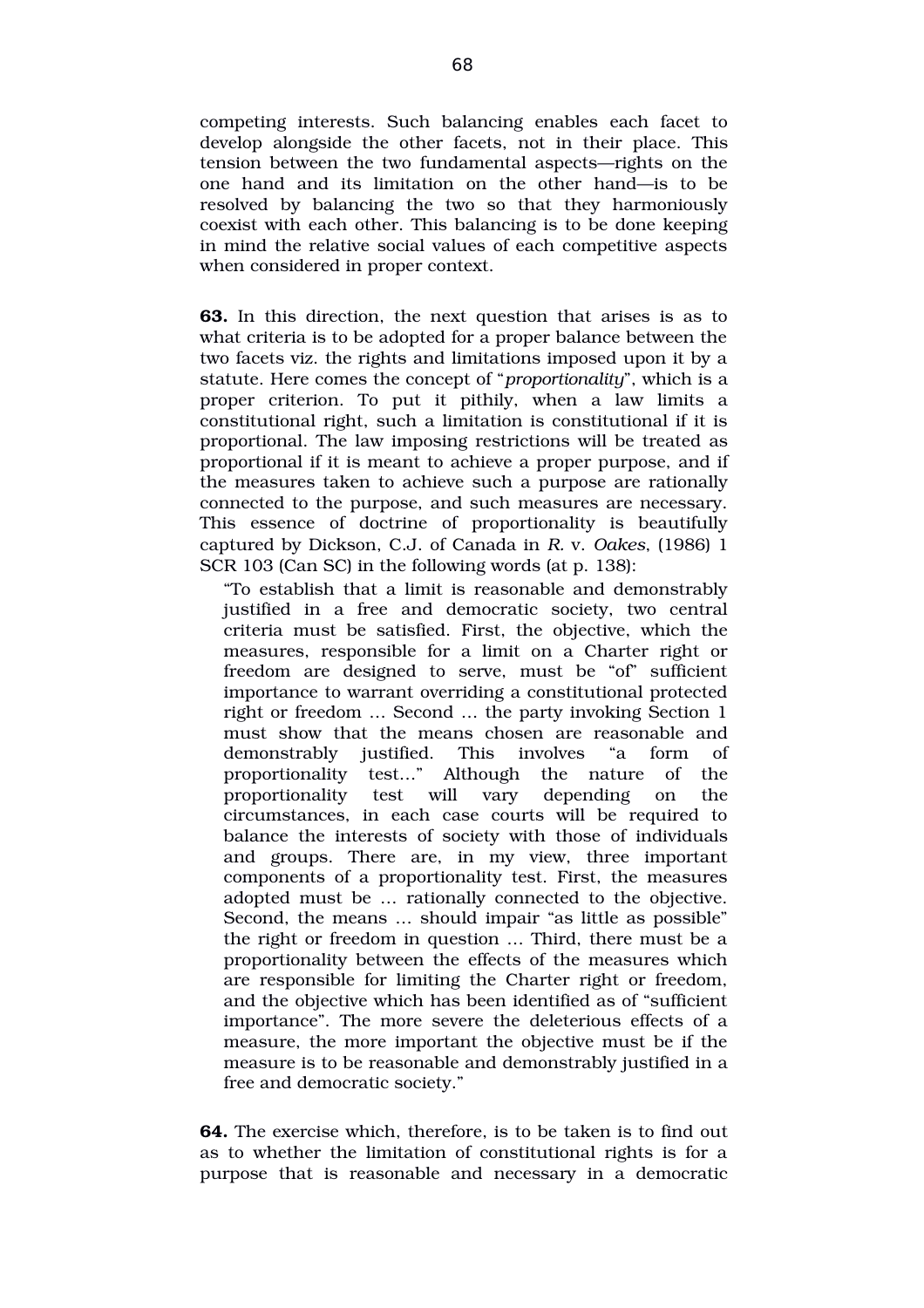society and such an exercise involves the weighing up of competitive values, and ultimately an assessment based on proportionality i.e. balancing of different interests."

## (d) In *Modern Dental College and Research Centre* (supra), the Court,

while dealing with reasonable restriction on rights under Article 19

observed:

"**65.** We may unhesitatingly remark that this doctrine of proportionality, explained hereinabove in brief, is enshrined in Article 19 itself when we read clause (1) along with clause (6) thereof. While defining as to what constitutes a reasonable restriction, this Court in a plethora of judgments has held that the expression "*reasonable restriction*" seeks to strike a balance between the freedom guaranteed by any of the subclauses of clause (1) of Article 19 and the social control permitted by any of the clauses (2) to (6). It is held that the expression "*reasonable*" connotes that the limitation imposed on a person in the enjoyment of the right should not be arbitrary or of an excessive nature beyond what is required in the interests of public. Further, in order to be reasonable, the restriction must have a reasonable relation to the object which the legislation seeks to achieve, and must not go in excess of that object (see *P.P. Enterprises* v. *Union of India,* (1982) 2 SCC 33). At the same time, reasonableness of a restriction has to be determined in an objective manner and from the standpoint of the interests of the general public and not from the point of view of the persons upon whom the restrictions are imposed or upon abstract considerations (see *Mohd. Hanif Quareshi* v. *State of Bihar*, AIR 1958 SC 731). In *M.R.F. Ltd.* v. *State of Kerala*, (1998) 8 SCC 227, this Court held that in examining the reasonableness of a statutory provision one has to keep in mind the following factors:

(1) The directive principles of State policy.

(2) Restrictions must not be arbitrary or of an excessive nature so as to go beyond the requirement of the interest of the general public.

(3) In order to judge the reasonableness of the restrictions, no abstract or general pattern or a fixed principle can be laid down so as to be of universal application and the same will vary from case to case as also with regard to changing conditions, values of human life, social philosophy of the Constitution, prevailing conditions and the surrounding circumstances.

(4) A just balance has to be struck between the restrictions imposed and the social control envisaged by Article 19(6).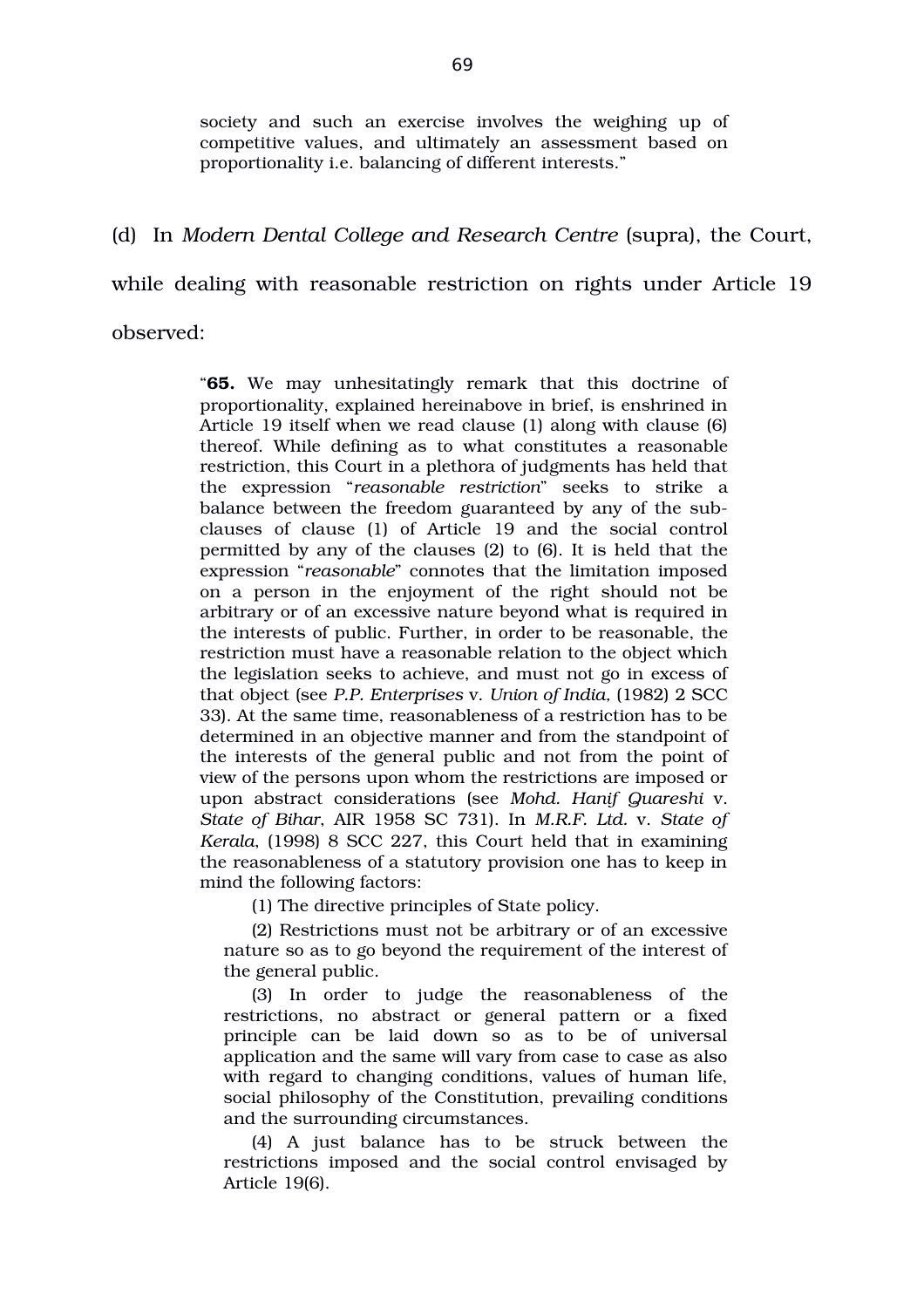(5) Prevailing social values as also social needs which are intended to be satisfied by the restrictions.

(6) There must be a direct and proximate nexus or reasonable connection between the restrictions imposed and the object sought to be achieved. If there is a direct nexus between the restrictions, and the object of the Act, then a strong presumption in favour of the constitutionality of the Act will naturally arise."

### (e) Concerning necessity of regulatory framework, the Court opined:

 "**85.** No doubt, we have entered into an era of liberalisation of the economy, famously termed as "globalisation" as well. In such an economy, private players are undoubtedly given much more freedom in economic activities, as the recognition has drawn to the realities that the economic activities, including profession, business, occupation, etc. are not normal forte of the State and the State should have minimal role therein. It is for this reason, many sectors which were hitherto State monopolies, like telecom, power, insurance, civil aviation, etc. have now opened up for private enterprise. Even in the field of education the State/Government was playing a dominant role inasmuch as it was thought desirable that in a welfare State it is the fundamental duty, as a component of directive principles, to impart education to the masses and commoners as well as weaker sections of the society, at affordable rates. It was almost treated as solemn duty of the Government to establish adequate number of educational institutions at all levels i.e. from primary level to higher education and in all fields including technical, scientific and professional, to cater to the varied sections of the society, particularly, when onethird of the population of the country is poverty-stricken with large percentage as illiterate. With liberalisation, the Government has encouraged establishments of privately managed institutions. It is done with the hope that the private sector will play vital role in the field of education with philanthropic approach/ideals in mind as this activity is not to be taken for the purpose of profiteering, but more as a societal welfare.

**86.** It is, therefore, to be borne in mind that the occupation of education cannot be treated on a par with other economic activities. In this field, the State cannot remain a mute spectator and has to necessarily step in in order to prevent exploitation, privatisation and commercialisation by the private sector. It would be pertinent to mention that even in respect of those economic activities which are undertaken by the private sector essentially with the objective of profitmaking (and there is nothing bad about it), while throwing open such kind of business activities in the hands of private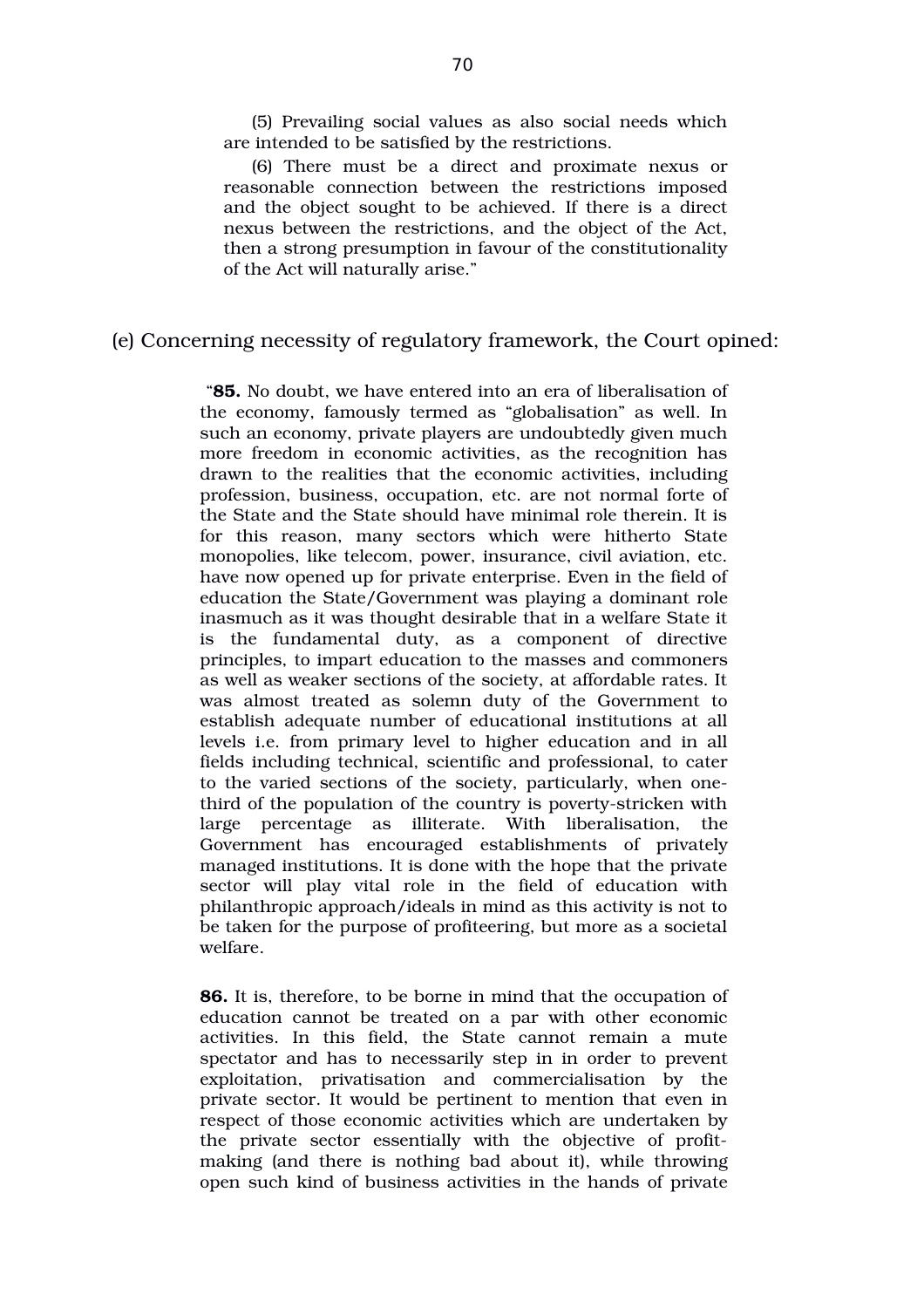sector, the State has introduced regulatory regime as well by providing regulations under the relevant statutes.

**89.** With the advent of globalisation and liberalisation, though the market economy is restored, at the same time, it is also felt that market economies should not exist in pure form. Some regulation of the various industries is required rather than allowing self-regulation by market forces. This intervention through regulatory bodies, particularly in pricing, is considered necessary for the welfare of the society and the economists point out that such regulatory economy does not rob the character of a market economy which still remains a market economy. Justification for regulatory bodies even in such industries managed by private sector lies in the welfare of people. Regulatory measures are felt necessary to promote basic well being for individuals in need. It is because of this reason that we find regulatory bodies in all vital industries like, insurance, electricity and power, telecommunications, etc.

**90.** Thus, it is felt that in any welfare economy, even for private industries, there is a need for regulatory body and such a regulatory framework for education sector becomes all the more necessary. It would be more so when, unlike other industries, commercialisation of education is not permitted as mandated by the Constitution of India, backed by various judgments of this Court to the effect that profiteering in the education is to be avoided."

(f) The Court held that the regulatory mechanism for centralised examination is legal and constitutional and does not infringe on the fundamental rights of the minority or non-minority to establish and administer educational institutions. It observed:

> **"57.** It is well settled that the right under Article 19(1)(*g*) is not absolute in terms but is subject to reasonable restrictions under clause (6). Reasonableness has to be determined having regard to the nature of right alleged to be infringed, purpose of the restriction, extent of restriction and other relevant factors. In applying these factors, one cannot lose sight of the directive principles of State policy. The Court has to try to strike a just balance between the fundamental rights and the larger interest of the society. The Court interferes with a statute if it clearly violates the fundamental rights. The Court proceeds on the footing that the legislature understands the needs of the people. The Constitution is primarily for the common man.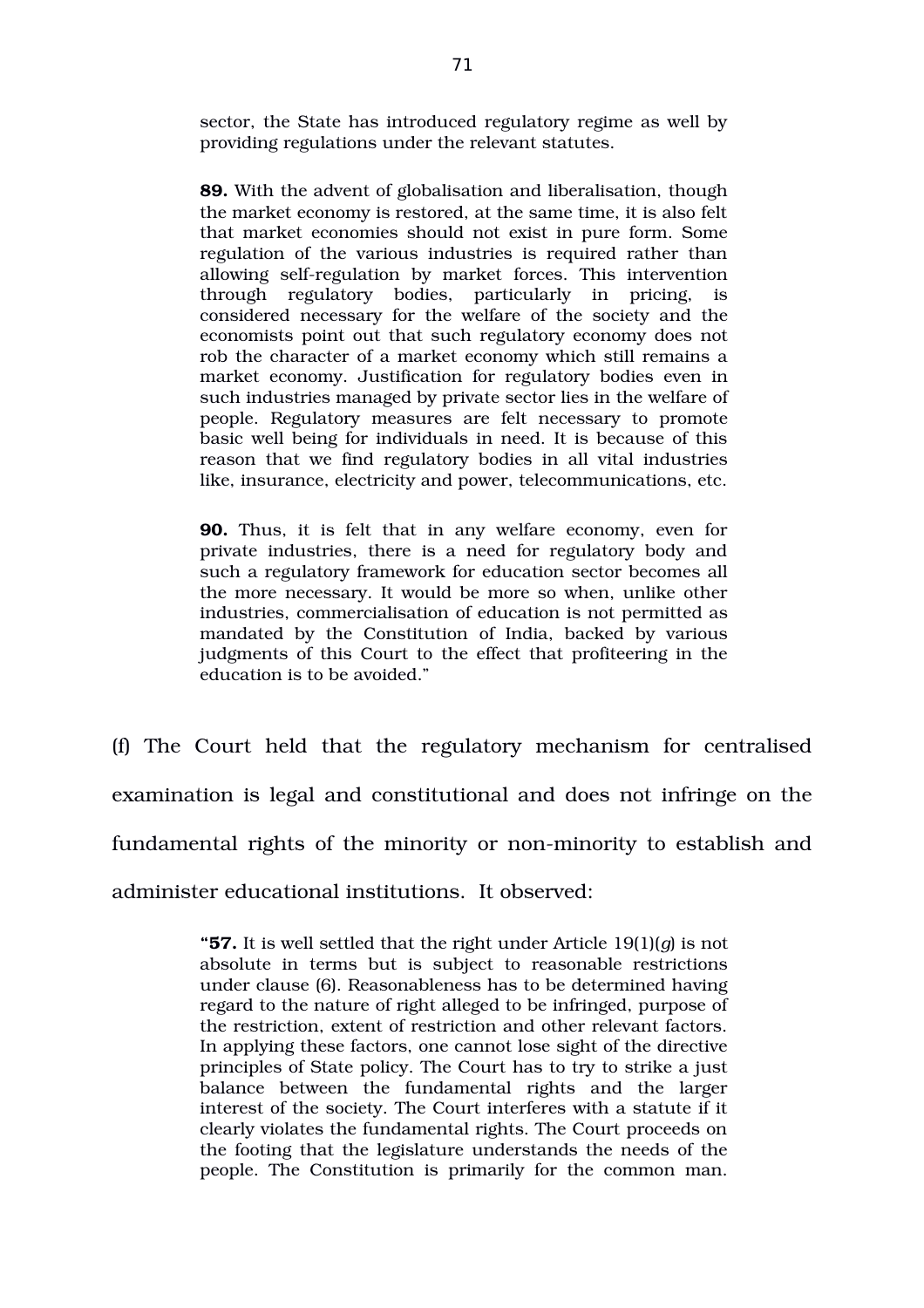Larger interest and welfare of student community to promote merit, achieve excellence and curb malpractices, fee and admissions can certainly be regulated.

"**97.** The very object of setting up institutions for the State is a welfare function, for the purpose of excelling in educational standards. On the other hand, the primary motivation for private parties is profit motive or philanthropy. When the primary motivation for institutions is profit motive, it is natural that many means to achieve the same shall be adopted by the private institutions which leads to a large degree of secrecy and corruption. As such, the mechanism of regulations as envisaged under the impugned laws is legal, constitutional, fair, transparent and uphold the primary criteria of merit. The same does not infringe on the fundamental rights of either the minorities or the nonminorities to establish and administer educational institutions and must as such be upheld as valid."

# (g) The Court also took note of prevailing situation of corruption in

the field of education and commercialisation of education thus:

 "**68.** We are of the view that the larger public interest warrants such a measure. Having regard to the malpractices which are noticed in the CET conducted by such private institutions themselves, for which plethora of material is produced, it is, undoubtedly, in the larger interest and welfare of the student community to promote merit, add excellence and curb malpractices. The extent of restriction has to be viewed keeping in view all these factors and, therefore, we feel that the impugned provisions which may amount to "restrictions" on the right of the appellants to carry on their "occupation", are clearly "reasonable" and satisfied the test of proportionality."

**86.** It is, therefore, to be borne in mind that the occupation of education cannot be treated on a par with other economic activities. In this field, the State cannot remain a mute spectator and has to necessarily step in in order to prevent exploitation, privatisation and commercialisation by the private sector. It would be pertinent to mention that even in respect of those economic activities which are undertaken by the private sector essentially with the objective of profitmaking (and there is nothing bad about it), while throwing open such kind of business activities in the hands of private sector, the State has introduced regulatory regime as well by providing regulations under the relevant statutes.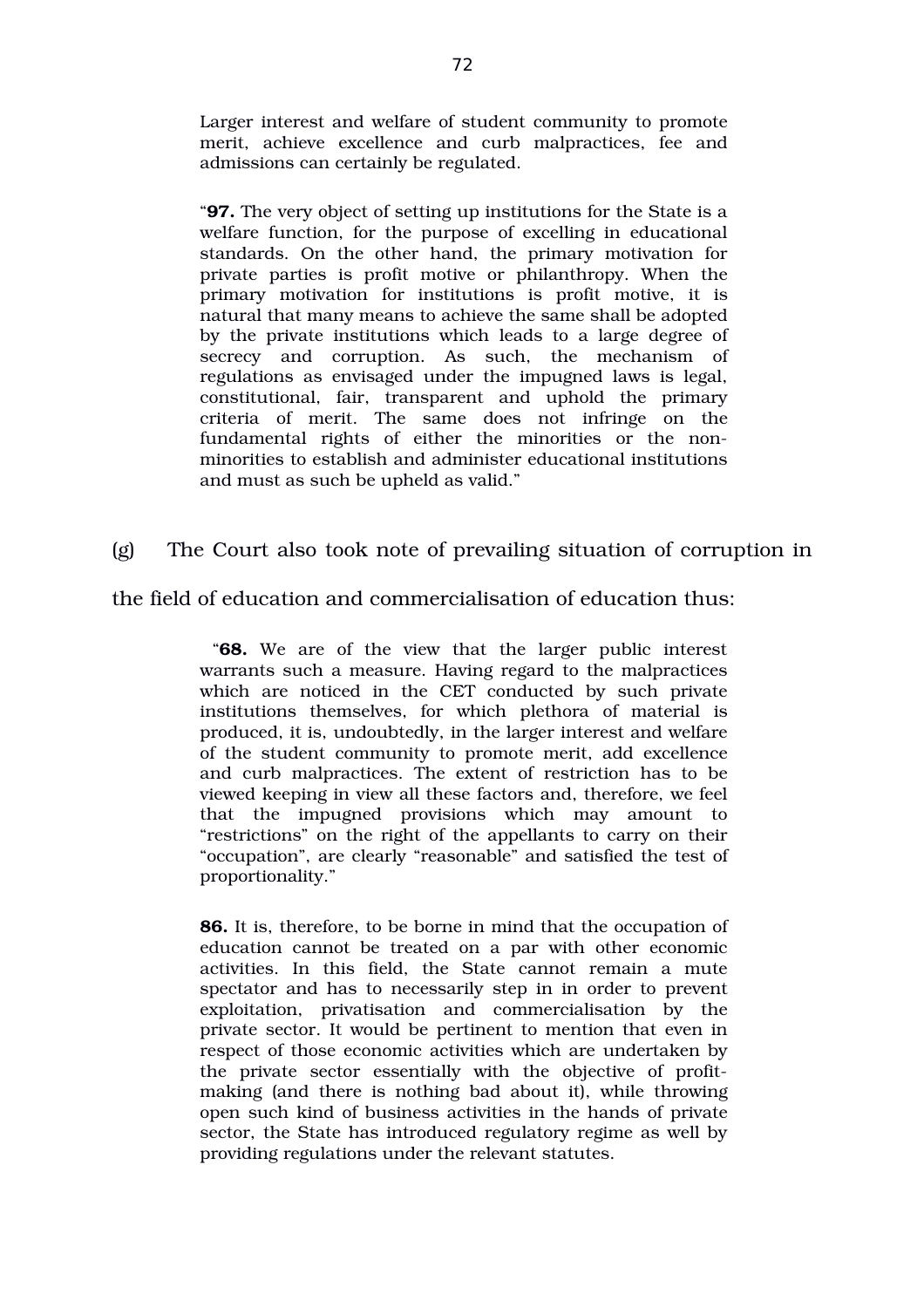**96.** As is evident from the facts mentioned by the State of Madhya Pradesh in its reply filed in IA No. 83 of 2015, the Association of Private Colleges has failed to hold their CETs in a fair, transparent and rational manner. The accountability and transparency in State actions is much higher than in private actions. It is needless to say that the incidents of corruption in the State machinery were brought in the public eye immediately and have been addressed expeditiously. The same could never have been done in case of private actions. Even on a keel of comparative efficiency, it is more than evident that the State process is far more transparent and fair than one that is devised by the private colleges which have no mechanism of any checks and balances. The State agencies are subject to the Right to Information Act, audit, State Legislature, anti-corruption agencies, Lokayukta, etc.

**172.** Maintenance and improvement of public health and to provide health care and medical services is the constitutional obligation of the State. To discharge this constitutional obligation, the State must have the doctors with professional excellence and commitment who are ready to give medical advice and services to the public at large. The State can satisfactorily discharge its constitutional obligation only when the aspiring students enter into the profession based on merit. None of these lofty ideals can be achieved without having good and committed medical professionals.

**190.** For the foregoing discussion, I hold that the State has the legislative competence to enact the impugned legislation—the 2007 Act to hold common entrance test for admission to professional educational institutions and to determine the fee and the High Court has rightly upheld the validity of the impugned legislation. Regulations sought to be imposed by the impugned legislation on admission by common entrance test conducted by the State and determination of fee are in compliance of the directions and observations in *T.M.A. Pai*, (2002) 8 SCC 481, *Islamic Academy of Education*, (2003) 6 SCC 697 and *P.A. Inamdar*, (2005) 6 SCC 537. Regulations on admission process are necessary in the larger public interest and welfare of the student community to ensure fairness and transparency in the admission and to promote merit and excellence. Regulation on fixation of fee is to protect the rights of the students in having access to higher education without being subjected to exploitation in the form of profiteering. With the above reasonings, I concur with the majority view in upholding the validity of the impugned legislation and affirm the well-merited decision of the High Court."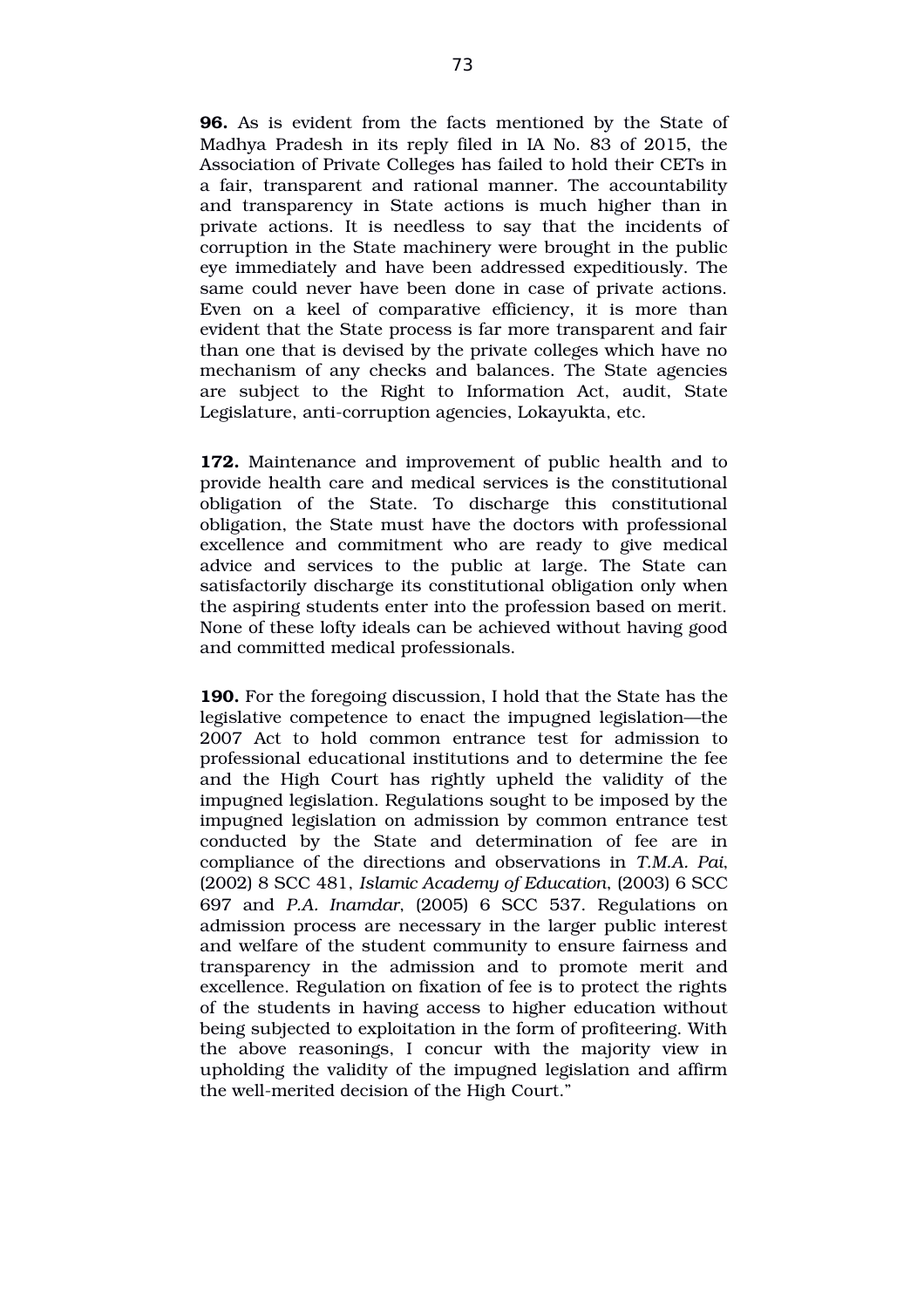(h) The Court in *Modern Dental College and Research Centre* (supra) while considering the decision in *T.M.A. Pai Foundation* (supra) opined that Court did not give complete freedom to admit the students and also as to fixation of fee. Admission has to be based on merit, particularly in professional educational institutions. This Court observed thus:

> "**34.** In the modern age, therefore, particularly after the policy of liberalisation adopted by the State, educational institutions by private bodies are allowed to be established. There is a paradigm shift over from the era of complete government control over education (like other economic and commercial activities) to a situation where private players are allowed to mushroom. But at the same time, regulatory mechanism is provided thereby ensuring that such private institutions work within such regulatory regime. When it comes to education, it is expected that unaided private institutions provide quality education and at the same time they are given "freedom in joints" with minimal Government interference, except what comes under regulatory regime. Though education is now treated as an "occupation" and, thus, has become a fundamental right guaranteed under Article  $19(1)(g)$  of the Constitution, at the same time shackles are put insofar as this particular occupation is concerned which is termed as "noble". Therefore, profiteering and commercialisation are not permitted and no capitation fee can be charged. The admission of students has to be on merit and not at the whims and fancies of the educational institutions. Merit can be tested by adopting some methodology and few such methods are suggested in *T.M.A. Pai Foundation*, (2002) 8 SCC 481, which includes holding of CET. It is to be ensured that this admission process meets the triple test of transparency, fairness and non-exploitativeness.

> **37.** Insofar as the first part of the question is concerned, it does not pose any problem and the answer goes in favour of the appellants. We may recapitulate here that Article 26 of the Constitution gives freedom to every religious denomination or any section thereof by conferring certain rights which include right to establish and maintain institutions for religious and charitable purposes. Thus, insofar as religious denominations or any section thereof are concerned, they were given right to establish and maintain institutions for religious and charitable purposes making it a fundamental right. Likewise, Article 30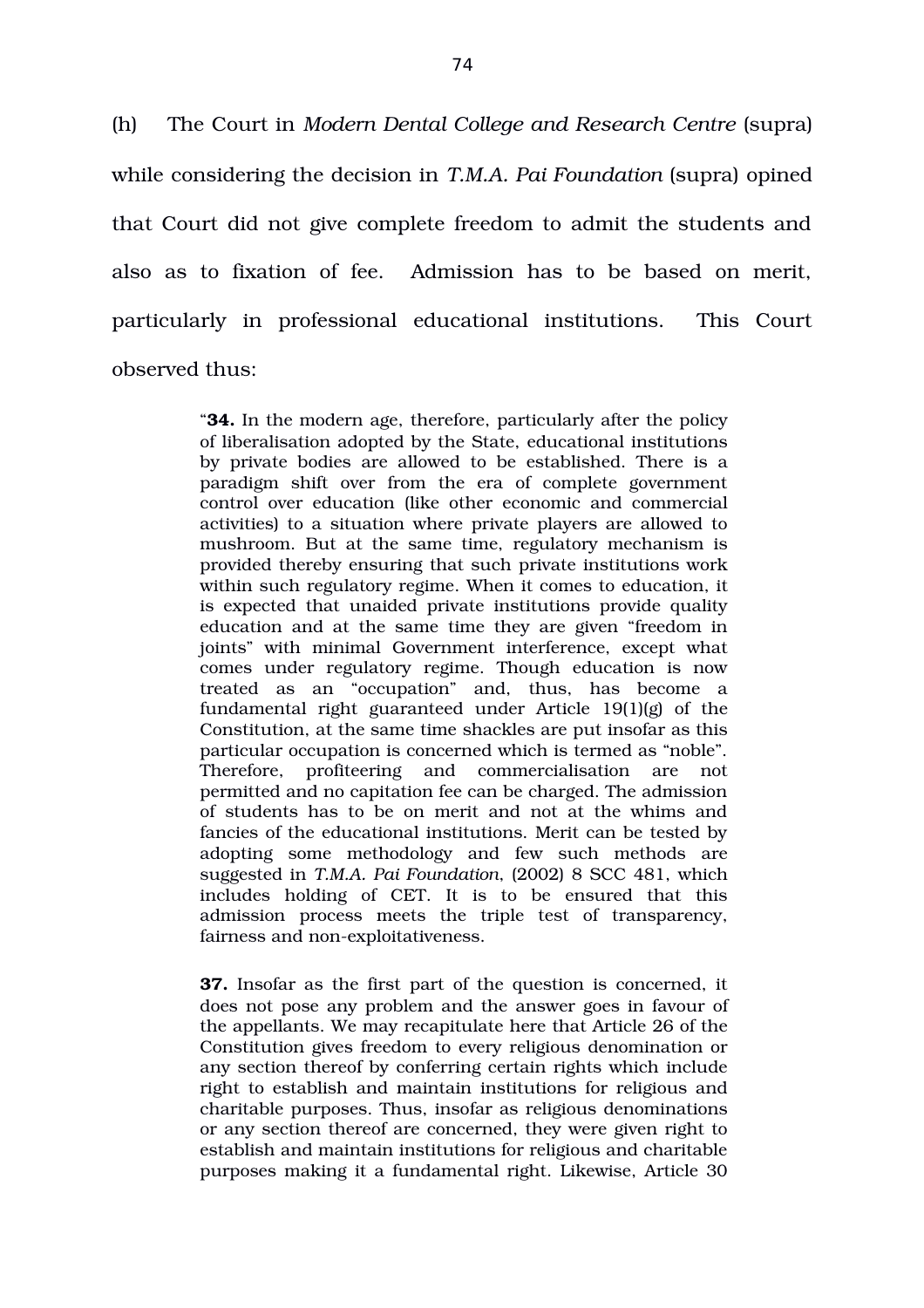confers upon minorities fundamental right to establish and administer educational institutions. Insofar as Article 26 is concerned, it comes under the caption "*Right to Freedom of Religion*". As far as Article 30 is concerned, it is under the heading "*Cultural and Educational Rights*". Thus, rights of the minorities to establish and administer educational institutions were always recognised as fundamental rights. Further, the right of private unaided professional institutions to establish and manage educational institutions was not clearly recognised as a fundamental right covered under Article 19(1) (*g*) and categorically rejected by the Constitution Bench of this Court comprising of five Judges in *Unni Krishnan,* (1993) 1 SCC 645. It was held in para 198 of the judgment that: (SCC p. 752)

"*198*. [w]e are, therefore, of the opinion, adopting the line of reasoning in *State of Bombay* v. *R.M.D. Chamarbaugwala*, AIR 1957 SC 699, that imparting education cannot be treated as a trade or business. Education cannot be allowed to be converted into commerce nor can petitioners seek to obtain the said result by relying upon the wider meaning of "occupation"."

**38.** In *Unni Krishnan case*, (1993) 1 SCC 645, this Court also rejected the argument that the said activity could be classified as a "*profession*". However, the right of professional institutions to establish and manage educational institutions was finally regarded as an "*occupation*" befitting the recognition of this right as a fundamental right under Article 19(1)(*g*) in *T.M.A. Pai Foundation,* (2002) 8 SCC 481, in the following words: (SCC p. 535, para 25)

"*25*. The establishment and running of an educational institution where a large number of persons are employed as teachers or administrative staff, and an activity is carried on that results in the imparting of knowledge to the students, must necessarily be regarded as an occupation, even if there is no element of profit generation. It is difficult to comprehend that education, per se, will not fall under any of the four expressions in Article 19(1)(*g*). "Occupation" would be an activity of a person undertaken as a means of livelihood or a mission in life. The abovequoted observations in *Sodan Singh case*, (1989) 4 SCC 155, correctly interpret the expression "occupation" in Article 19(1)(*g*)."

**40.** It becomes necessary to point out that while treating the managing of educational institution as an "*occupation*", the Court was categorical that this activity could not be treated as "*business*" or "*profession*". This right to carry on the occupation that education is, the same is not put on a par with other occupations or business activities or even other professions. It is a category apart which was carved out by this Court in *T.M.A. Pai Foundation*, (2002) 8 SCC 481. There was a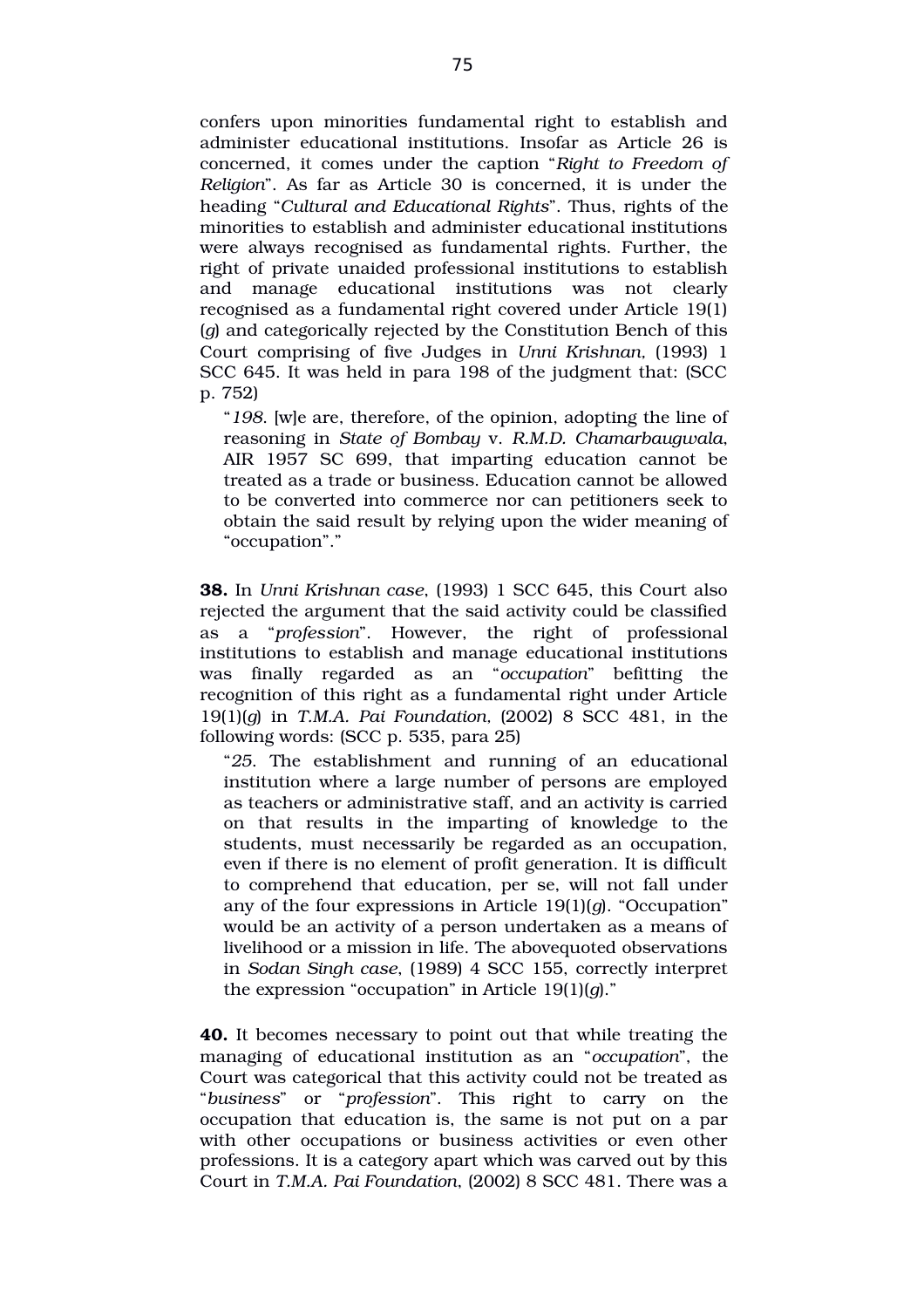specific purpose for not doing so. Education is treated as a noble "*occupation*" on "*no profit no loss*" basis. Thus, those who establish and are managing the educational institutions are not expected to indulge in profiteering or commercialising this noble activity. Keeping this objective in mind, the Court did not give complete freedom to the educational institutions in respect of right to admit the students and also with regard to fixation of fee. As far as admission of students is concerned, the Court was categorical that such admissions have to be on the basis of merit when it comes to higher education, particularly in professional institutions."

(i) In *Modern Dental College and Research Centre* (supra), the Court

considered decision in *T.M.A. Pai Foundation* (supra), and observed

that Government is permitted to frame regulations for unaided private

professional educational institutions, thus:

"**42.** In order to see that merit is adjudged suitably and appropriately, the Court candidly laid down that the procedure for admission should be so devised which satisfies the triple test of being fair, transparent and non-exploitative. The next question was as to how the aforesaid objective could be achieved? For determining such merit, the Court showed the path in para 59 by observing that such merit should be determined either by the marks that students obtained at qualifying examination or at CET conducted by the institutions or in the case of professional colleges, by government agencies. Para 59 suggesting these modes reads as under: (*T.M.A. Pai Foundation case*, (2002) 8 SCC 481, SCC p. 546)

"*59*. Merit is usually determined, for admission to professional and higher education colleges, by either the marks that the student obtains at the qualifying examination or school leaving certificate stage followed by the interview, or by a common entrance test conducted by the institution, or in the case of professional colleges, by government agencies."

This paragraph very specifically authorises CET to be conducted by government agencies in the case of professional colleges.

**43.** In order to ensure that the said CET is fair, transparent and merit-based, T.M.A. Pai Foundation, (2002) 8 SCC 481, also permitted the Government to frame regulations for unaided private professional educational institutions. Paras 67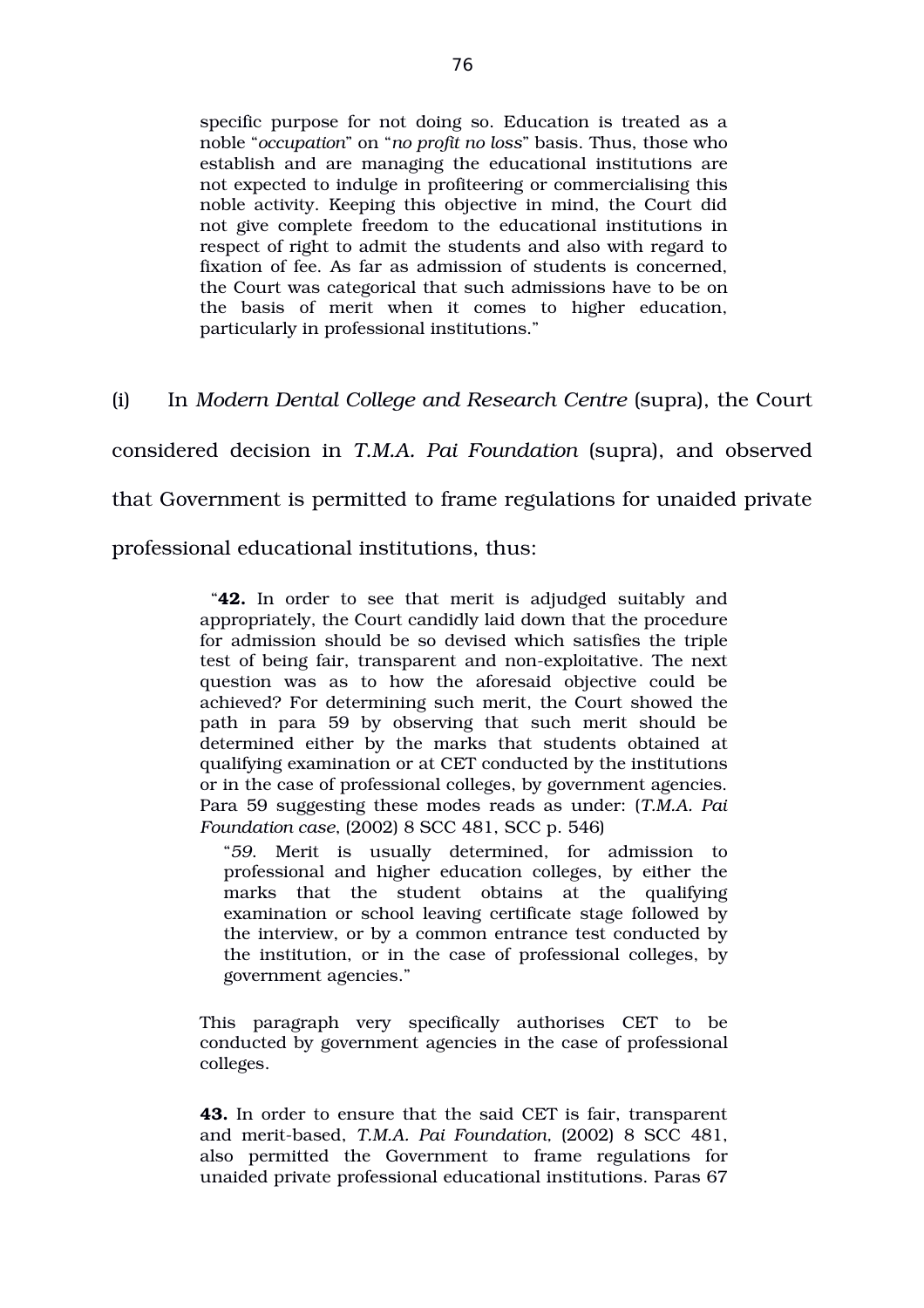and 68 which permit framing of such regulations are reproduced below: (SCC p. 549)

"*67*. We now come to the regulations that can be framed relating to private unaided professional institutions.

*68*. It would be unfair to apply the same rules and regulations regulating admission to both aided and unaided professional institutions. It must be borne in mind that unaided professional institutions are entitled to autonomy in their administration while, at the same time, they do not forego or discard the principle of merit. It would, therefore, be permissible for the university or the Government, at the time of granting recognition, to require a private unaided institution to provide for merit-based selection while, at the same time, giving the management sufficient discretion in admitting students. This can be done through various methods. For instance, a certain percentage of the seats can be reserved for admission by the management out of those students who have passed the common entrance test held by itself or by the State/university and have applied to the college concerned for admission, while the rest of the seats may be filled up on the basis of counselling by the State agency. This will incidentally take care of poorer and backward sections of the society. The prescription of percentage for this purpose has to be done by the Government according to the local needs and different percentages can be fixed for minority unaided and nonminority unaided and professional colleges. The same principles may be applied to other non-professional but unaided educational institutions viz. graduation and postgraduation non-professional colleges or institutes."

**44.** A plea was raised by the appellants that by exercising the power to frame regulations, the State could not usurp the very function of conducting this admission test by the educational institutions. It was argued that it only meant that such a CET is to be conducted by the educational institutions themselves and the Government could only frame the regulations to regulate such admission tests to be conducted by the educational institutions and could not take away the function of holding CET.

**45.** This argument has to be rejected in view of the unambiguous and categorical interpretation given by the Supreme Court in *P.A. Inamdar*, (2005) 6 SCC 537, with respect to certain observations, particularly in para 68 in *T.M.A. Pai Foundation, (2002) 8 SCC 481. In this behalf, we* would like to recapitulate that in *T.M.A. Pai Foundation*, (2002) 8 SCC 481, a Bench of eleven Judges dealt with the issues of scope of right to set up educational institutions by private aided or unaided, minority or non-minority institutions and the extent of government regulation of the said right. It was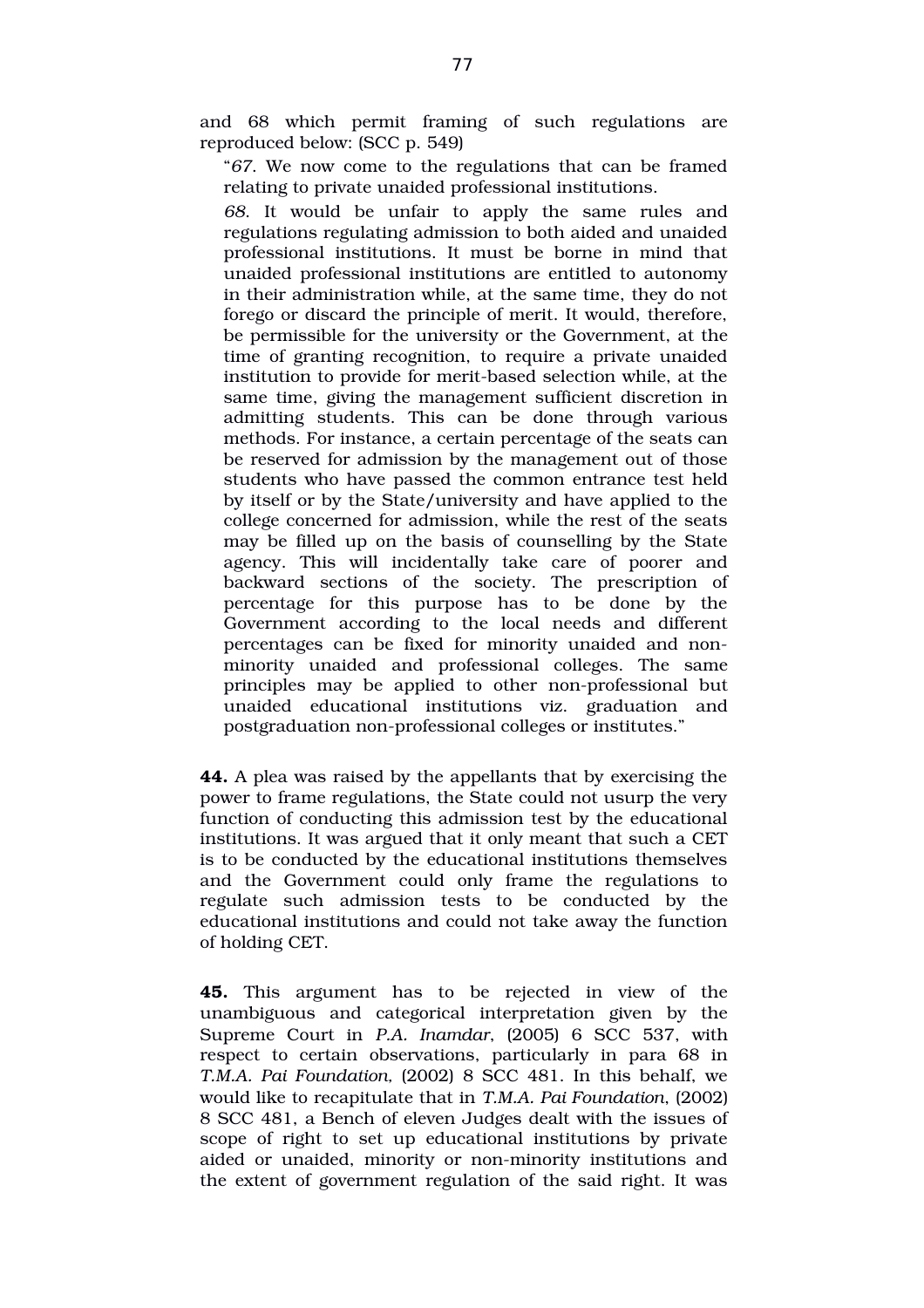held that the right to establish and administer an institution included the right to admit students and to set up a reasonable fee structure. But the said right could be regulated to ensure maintenance of proper academic standards, atmosphere and infrastructure. Fixing of rigid fee structure, dictating the formation and composition of a governing body, compulsory nomination of teachers and staff for appointment or nominating students for admissions would be unacceptable restrictions. However, occupation of education was not business but profession involving charitable activity. The State can forbid charging of capitation fee and profiteering. The object of setting up educational institution is not to make profit. There could, however, be a reasonable revenue surplus for development of education. For admission, merit must play an important role. The State or the University could require private unaided institution to provide for merit-based selection while giving sufficient discretion in admitting students. Certain percentage of seats could be reserved for admission by management out of students who have passed CET held by the institution or by the State/University. Interpretation of certain observations in para 68 of the judgment in *T.M.A. Pai Foundation*, (2002) 8 SCC 481, has been a matter of debate to which we will advert to in detail hereinafter.

**48.** The matter was then considered by a larger Bench of seven Judges in *P.A. Inamdar,* (2005) 6 SCC 537. It was held that the two committees for monitoring admission procedure and determining fee structure as per the judgment in *Islamic Academy of Education*, (2003) 6 SCC 697, were permissible as regulatory measures aimed at protecting the student community as a whole as also the minority themselves in maintaining required standards of professional education on nonexploitative terms. This did not violate Article 30(1) or Article 19(1)(*g*). It was observed that: (*P.A. Inamdar case*, (2005) 6 SCC 537, SCC p. 607, para 145)

"*145*. … *Unless the admission procedure and fixation of fees is regulated and controlled at the initial stage, the evil of unfair practice of granting admission on available seats guided by the paying capacity of the candidates would be impossible to curb*."

(emphasis supplied)

On this ground, suggestion of the institutions to achieve the purpose for which committees had been set up by post-audit checks after the institutions adopted their own admission procedure and fee structure was rejected. The committees were, thus, allowed to continue for regulating the admissions and the fee structure until a suitable legislation or regulations were framed by the States. It was left to the Central Government and the State Governments to come out with a detailed well-thought out legislation setting up a suitable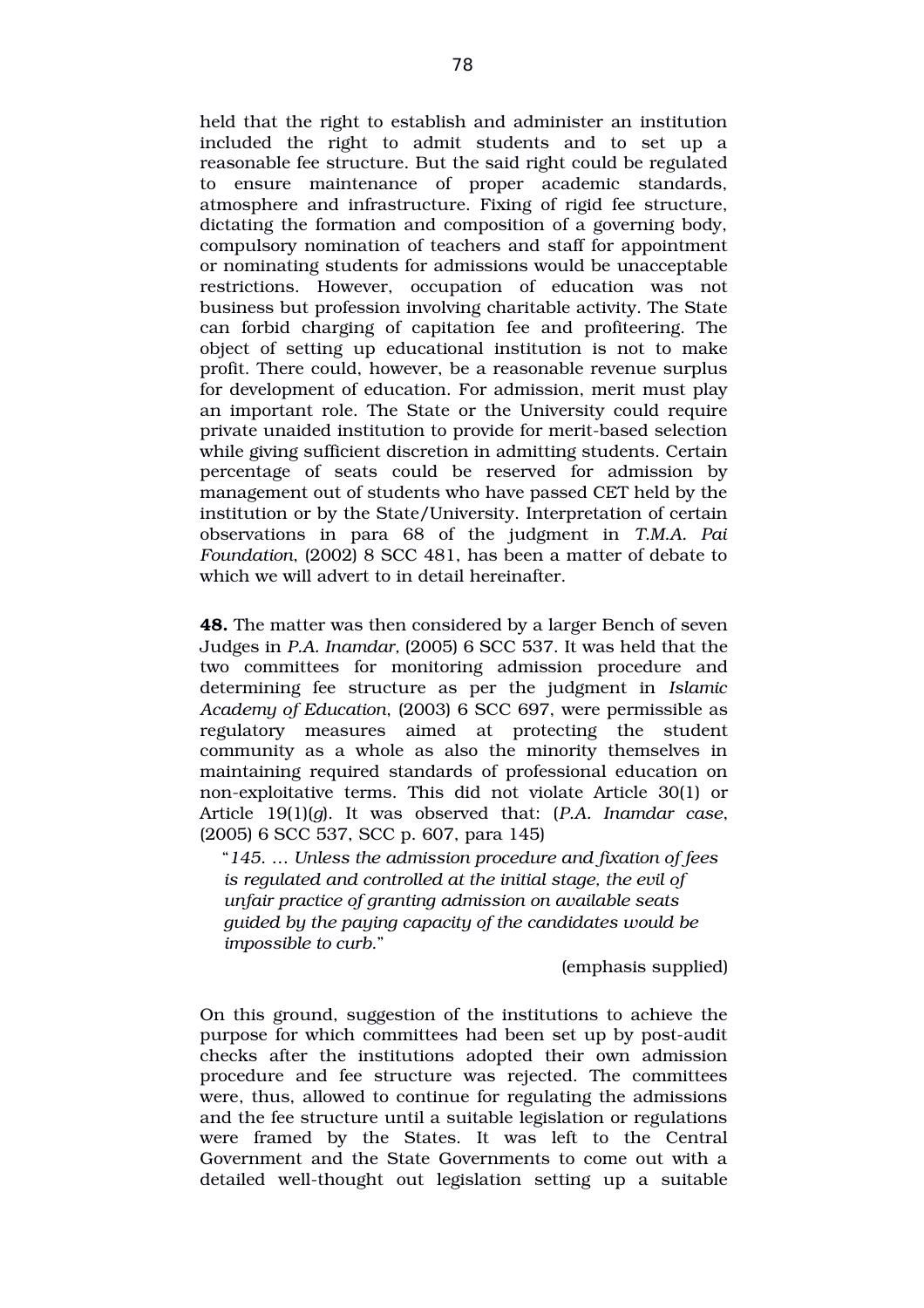mechanism for regulating admission procedure and fee structure. Para 68 in *T.M.A. Pai Foundation case*, (2002) 8 SCC 481, was explained by stating that observations permitting the management to reserve certain seats were meant for poorer and backward sections as per local needs. It did not mean to ignore the merit. It was also held that CET could be held, otherwise, merit becomes a casualty. There is, thus, no bar to CET being held by a State agency when the law so provides."

(j) The Court held that entrance examination is a regulatory measure

and does not infringe on the rights of the institutions. It opined:

"**49.** Thus, the contention raised on behalf of the appellants that the private medical colleges had absolute right to make admissions or to fix fee is not consistent with the earlier decisions of this Court. Neither merit could be compromised in admissions to professional institutions nor capitation fee could be permitted. To achieve these objects it is open to the State to introduce regulatory measures. We are unable to accept the submission that the State could intervene only after proving that merit was compromised or capitation fee was being charged. As observed in the earlier decisions of this Court, post-audit measures would not meet the regulatory requirements. Control was required at the initial stage itself. Therefore, our answer to the first question is that though "occupation" is a fundamental right, which gives right to the educational institutions to admit the students and also fix the fee, at the same time, scope of such rights has been discussed and limitations imposed thereupon by the aforesaid judgments themselves explaining the nature of limitations on these rights.

**55.** It would be necessary to clarify the position in respect of educational institutions run by minorities. Having regard to the pronouncement in *T.M.A. Pai Foundation*, (2002) 8 SCC 481, with lucid clarifications to the said judgment given by this Court in *P.A. Inamdar*, (2005) 6 SCC 537, it becomes clear that insofar as such regulatory measures are concerned, the same can be adopted by the State in respect of minority-run institutions as well. Reliance placed by the appellants in *St. Stephen's College* v. *University of Delhi*, (1992) 1 SCC 558, may not be of much help as that case did not concern with professional educational institutions.

**67.** Undoubtedly, right to establish and administer educational institutions is treated as a fundamental right as it is termed "*occupation*", which is one of the freedoms guaranteed under Article 19(1)(*g*). It was so recognised for the first time in *T.M.A. Pai Foundation*, (2002) 8 SCC 481. Even while doing so, this right came with certain clutches and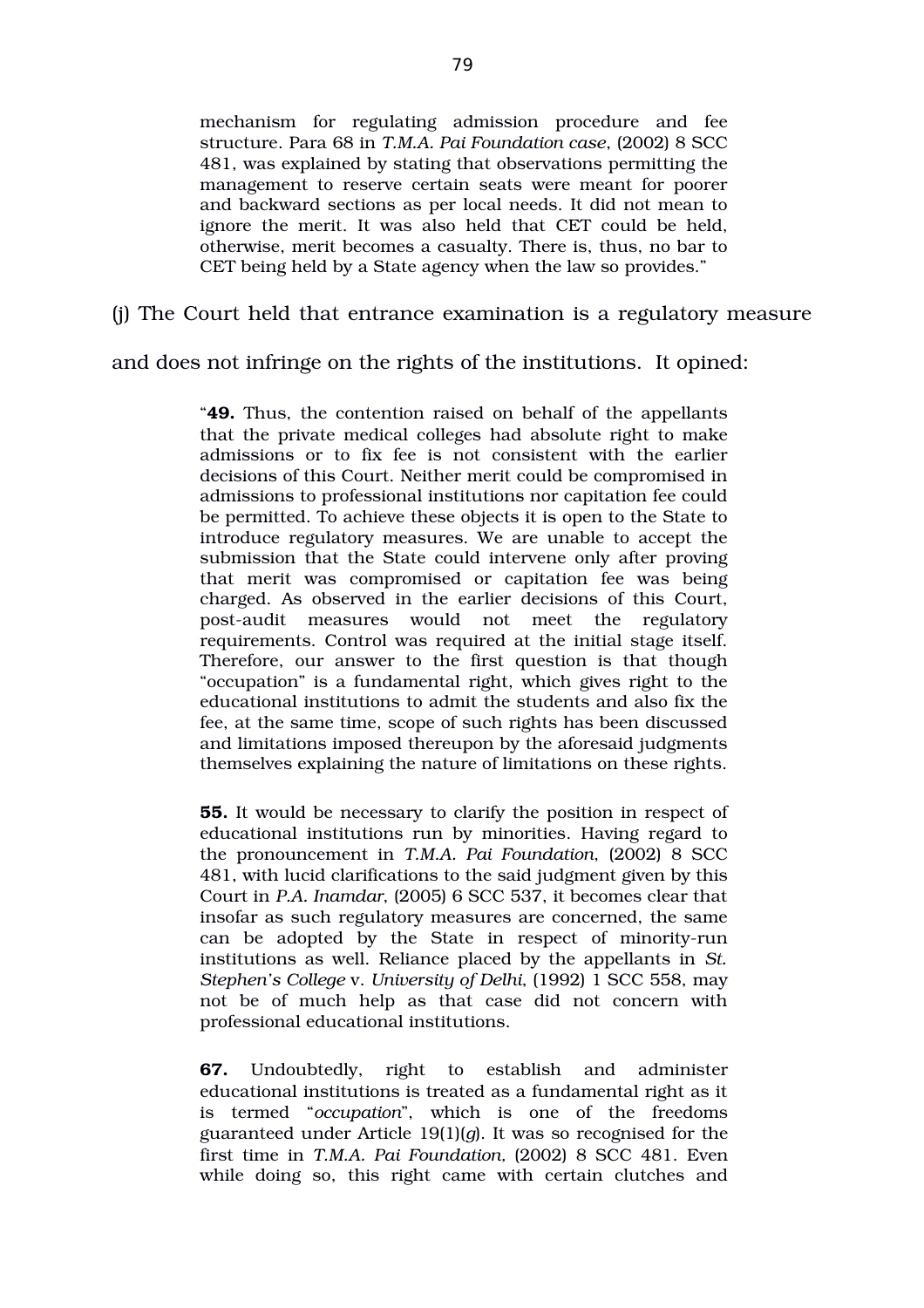shackles. The Court made it clear that it is a noble occupation which would not permit commercialisation or profiteering and, therefore, such educational institutions are to be run on "*no profit no loss basis*". While explaining the scope of this right, right to admit students and right to fix fee was accepted as facets of this right, the Court again added caution thereto by mandating that admissions to the educational institutions imparting higher education, and in particular professional education, have to admit the students based on merit. For judging the merit, the Court indicated that there can be a CET. While doing so, it also specifically stated that in case of admission to professional courses such a CET can be conducted by the State. If such a power is exercised by the State assuming the function of CET, this was so recognised in *T.M.A. Pai Foundation,* (2002) 8 SCC 481 itself, as a measure of "*reasonable restriction on the said right*". *Islamic Academy of Education, (2003) 6 SCC 697, further clarified the contour of* such function of the State while interpreting T.M.A. Pai *Foundation,* (2002) 8 SCC 481, itself wherein it was held that there can be committees constituted to supervise conducting of such CET. This process of interpretative balancing and constitutional balancing was remarkably achieved in *P.A. Inamdar,* (2005) 6 SCC 537, by not only giving its premature to deholding (*sic* imprimatur to the holding) of CET but it went further to hold that agency conducting the CET must be the one which enjoys the utmost credibility and expertise in the matter to achieve fulfilment of twin objectives of transparency and merit and for that purpose it permitted the State to provide a procedure of holding a CET in the interest of securing fair and merit-based admissions and preventing maladministration."

This Court also considered the balancing of rights even if there is

a violation of fundamental rights of the appellants to admit students

by Central Examination Test by State. It held as under:

"**92.** In this sense, when imparting of quality education to crosssection of the society, particularly, the weaker section and when such private educational institutions are to rub shoulders with the State managed educational institution to meet the challenge of the implementing ambitious constitutional promises, the matter is to be examined in a different hue. It is this spirit which we have kept in mind while balancing the right of these educational institutions given to them under Article 19(1)(*g*) on the one hand and reasonableness of the restrictions which have been imposed by the impugned legislation. The right to admission or right to fix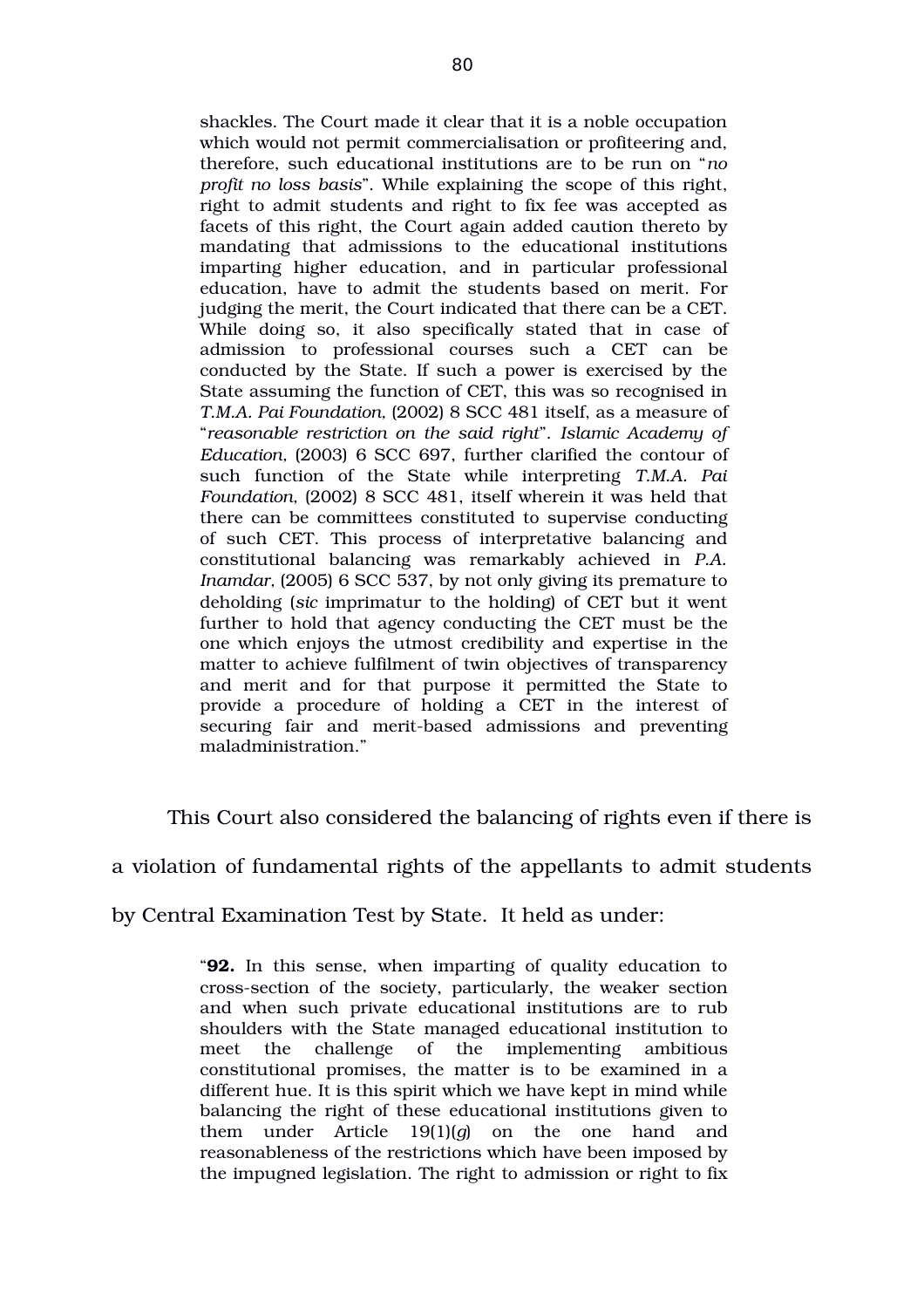the fee guaranteed to these appellants is not taken away completely, as feared. *T.M.A. Pai Foundation,* (2002) 8 SCC 481, gives autonomy to such institutions which remains intact. Holding of CET under the control of the State does not impinge on this autonomy. Admission is still in the hands of these institutions. Once it is even conceded by the appellants that in admission of students "*triple test*" is to be met, the impugned legislation aims at that. After all, the sole purpose of holding CET is to adjudge merit and to ensure that admissions which are done by the educational institutions, are strictly on merit. This is again to ensure larger public interest. It is beyond comprehension that merely by assuming the power to hold CET, fundamental right of the appellants to admit the students is taken away. Likewise, when it comes to fixation of fee, as already dealt with in detail, the main purpose is that the State acts as a regulator and satisfies itself that the fee which is proposed by the educational institution does not have the element of profiteering and also that no capitation fee, etc. is charged. In fact, this dual function of regulatory nature is going to advance the public interest inasmuch as those students who are otherwise meritorious but are not in a position to meet unreasonable demands of capitation fee, etc. are not deprived of getting admissions. The impugned provisions, therefore, are aimed at seeking laudable objectives in larger public interest. Law is not static, it has to change with changing times and changing social/societal conditions."

## (k) The Court held that MCI Act and the rules prescribed reasonable

restrictions under Article 19(6), thus:

"**53.** After referring to paras 136 and 137 in *P.A. Inamdar*, (2005) 6 SCC 537, it was observed: (*Assn. of Private Dental case*, 2009 SCC OnLine MP 760, SCC OnLine MP paras 34 & 37)

"*34*. It will be thus clear from paras 136 and 137 of the judgment in *P.A. Inamdar*, (2005) 6 SCC 537, quoted above, that admissions to private unaided professional educational institutions can be made on the basis of merit of candidates determined in the common entrance test followed by centralised counselling by the institutions imparting same or similar professional education together or by the State or by an agency which must enjoy utmost credibility and expertise and that the common entrance test followed by centralised counselling must satisfy the triple test of being fair, transparent and non-exploitative. Thus, the judgments of the Supreme Court in *T.M.A. Pai Foundation*, (2002) 8 SCC 481 and *P.A. Inamdar*, (2005) 6 SCC 537, permit holding of a common entrance test for determination of merit for admission to private unaided professional educational institutions by the State as well as any agency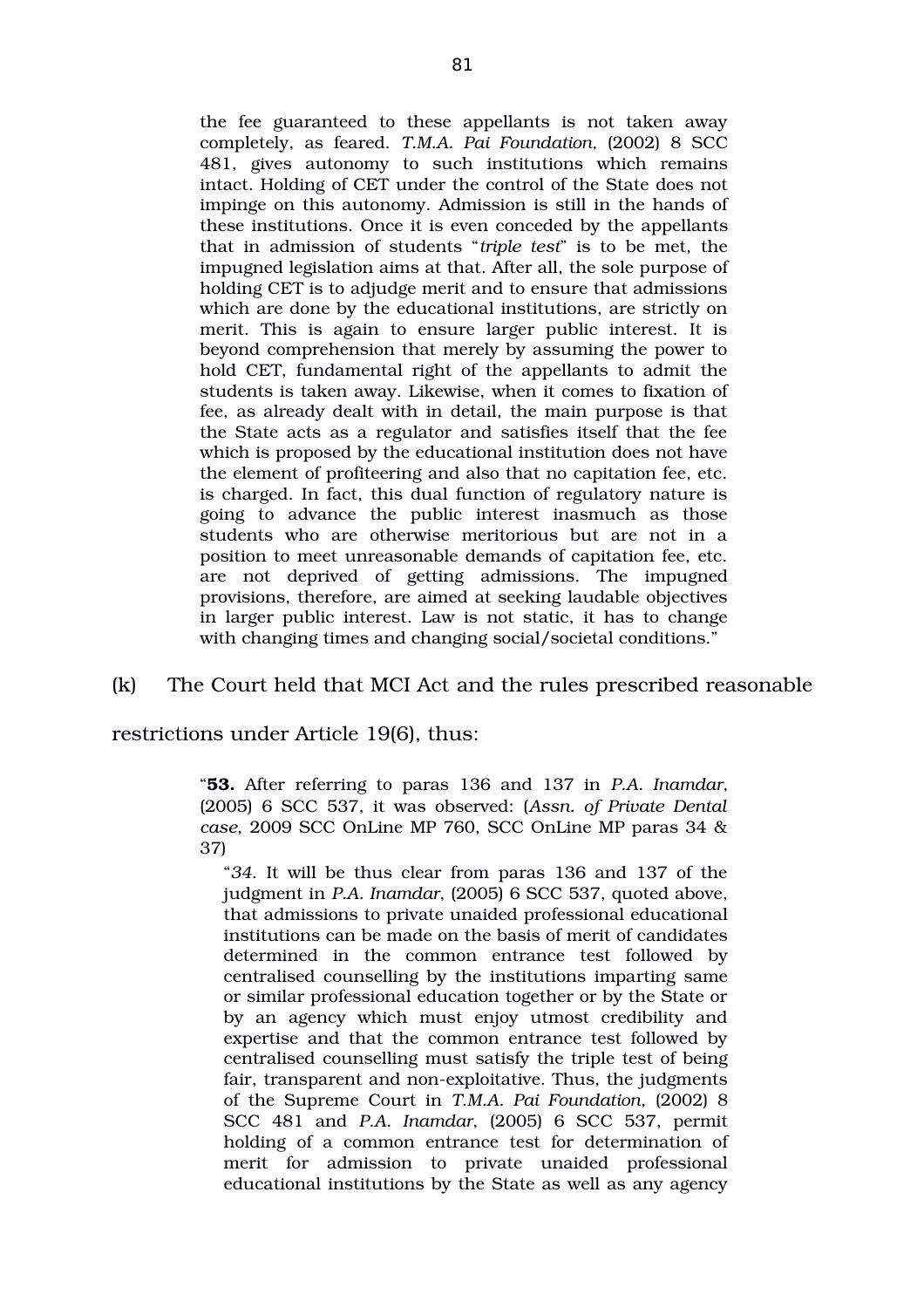which enjoy utmost credibility and expertise in the matter and which should ensure transparency in merit.

## \* \* \*

*37*. Sections 3(*d*), 6 and 7 of the 2007 Act by providing that the common entrance test for determining merit for admissions in the private unaided professional educational institutions by a common entrance test to be conducted by the State or by an agency authorised by the State do not interfere with the autonomy of private unaided professional educational institutions, as such private professional educational institutions are entitled to collect the fees from the students admitted to the institutions on the basis of merit, appoint their own staff (teaching and non-teaching), discipline and remove the staff, provide infrastructure and other facilities for students and do all such other things as are necessary to impart professional education to the students. Sections 3(*d*), 6 and 7 of the 2007 Act, therefore, do not impinge on the fundamental right to carry on the occupation of establishing and administering professional educational institutions as an occupation. The only purpose of Sections 3(*d*), 6 and 7 of the 2007 Act is to ensure that students of excellence are selected on the basis of a common entrance test conducted by the State or an agency authorised by the State and that students without excellence and merit do not make entry into these professional educational institutions through malpractices and influence. As has been held both in the judgments in *T.M.A. Pai Foundation,* (2002) 8 SCC 481 and *P.A. Inamdar*, (2005) 6 SCC 537, the right of private unaided professional educational institutions to admit students of their choice is subject to selection of students on the basis of their merit through a transparent, fair and non-exploitative procedure. In our considered opinion therefore, Sections 3(*d*), 6 and 7 of the 2007 Act do not in any way violate the fundamental right of citizens guaranteed under Article 19(1)(*g*) of the Constitution. In view of this conclusion, it is not necessary for us to decide whether the provisions of Sections 3(*d*), 6 and 7 of the 2007 Act are saved by Article 15(5) of the Constitution or by the second limb of Article 19(6) of the Constitution relating to the power of the State to make a law for creation of monopoly in its favour in respect of any service.""

**32.** In Sankalp Charitable Trust (supra), various orders passed by this Court on different dates have been reported. This Court noted that NEET has been restored by judgment dated 11.4.2016 by which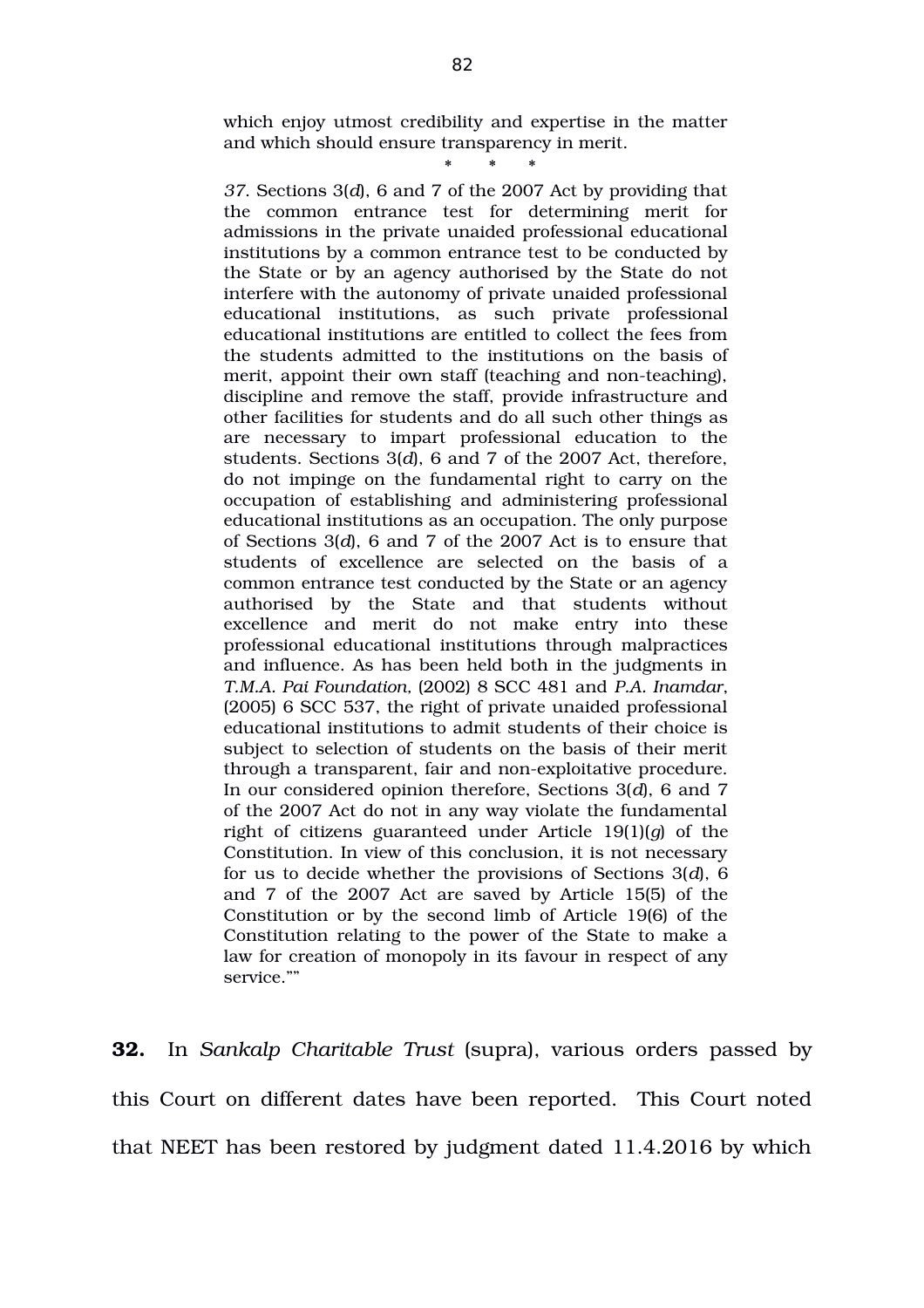the judgment and order in *Christian Medical College, Vellore and others* was recalled. The respondents were directed to hold examination for admission to MBBS and BDS courses for the academic year 2016-17. The Court passed following order dated  $28.4.2016$ 

> "**10.** In view of the submissions made on behalf of the respondents, we record that NEET shall be held as stated by the respondents. We further clarify that notwithstanding any order passed by any court earlier with regard to not holding NEET, this order shall operate. Therefore, no further order is required to be passed at this stage.

> 11. It may be mentioned here that some learned counsel representing those who are not parties to this petition have made submissions that in view of the judgment passed in *Christian Medical College, Vellore* v. *Union of India*, it would not be proper to hold NEET and this order should not affect pending matters.

> **12.** We do not agree with the first submission for the reason that the said judgment has already been recalled on  $11-4-2016$ and therefore, the Notifications dated 21-12-2010 are in operation as on today."

On 6.5.2016, the Court directed that no examination shall be

permitted to be held for admission to MBBS or BDS studies by any

private college or association or any private/deemed university.

Relevant portion is extracted hereunder:

"23. In view of the request made by the learned Solicitor General, hearing is adjourned to 9-5-2016. However, it is clarified that no examination shall be permitted to be held for admission to MBBS or BDS studies by any private college or association or any private/deemed university.

**24.** The issue with regard to those students, who had appeared or who are due to appear in examinations conducted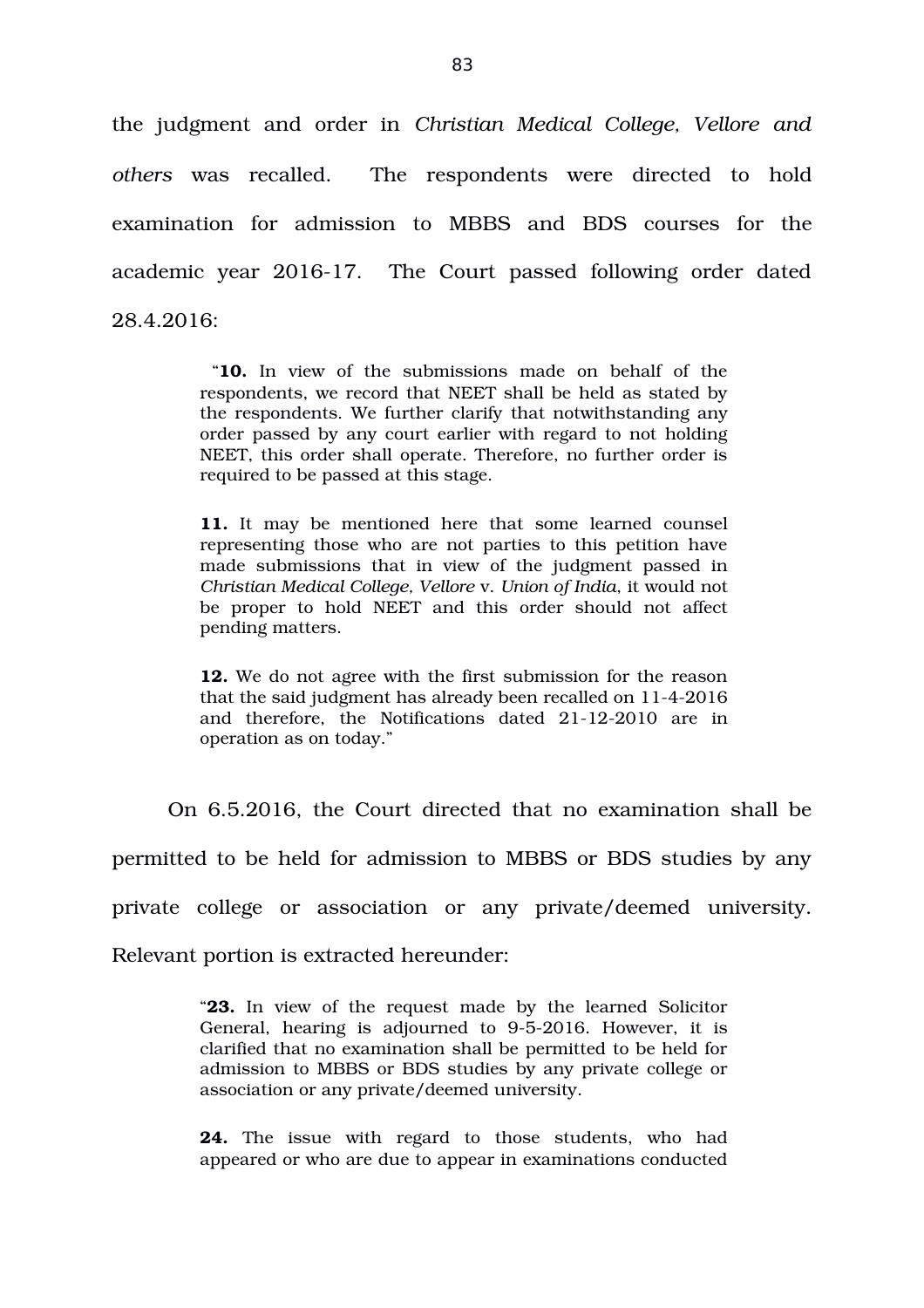by the States in accordance with their State laws, shall be decided after hearing the learned Solicitor General."

On 9.5.2016, in the aforesaid matter, the Court considered various applications filed by private medical colleges seeking clarification of order dated 28.4.2016. This Court directed as under:

> "**29.** Medical Council of India (MCI) and Dental Council of India (DCI) issued Notifications dated 21-12-2010, amending the existing statutory regulations to provide for a single National Eligibility-cum-Entrance Test (NEET) for admission to the MBBS/BDS course. The said Notifications were struck down in *Christian Medical College, Vellore* v. *Union of India*, (2014) 2 SCC 305. The said judgment stands recalled vide order dated 1142016 in *Medical Council of India* v. *Christian Medical College, Vellore*, (2016) 4 SCC 342.

> **32.** In a recent Constitution Bench judgment dated 2-5-2016, in *Modern Dental College & Research Centre* v. *State of M.P.*, (2016) 7 SCC 353, the stand of the private medical colleges (including minorities) that conducting of entrance test by the State violated the right of autonomy of the said colleges, has been rejected. The State law providing for conducting of entrance test was upheld, rejecting the contention that the State had no legislative competence on the subject. At the same time, it was held that the admission involved two aspects. First, the adoption of setting up of minimum standards of education and coordination of such standards which aspect was covered exclusively by List I Entry 66. The second aspect is with regard to implementation of the said standards which was covered by List III Entry 25. On the said aspect, the State could also legislate. The two entries overlap to some extent and to that extent List I Entry 66 prevailed over the subject covered by Entry 25.

> **33.** Prima facie, we do not find any infirmity in the NEET regulation on the ground that it affects the rights of the States or the private institutions. Special provisions for reservation of any category are not subject-matter of NEET nor are the rights of minority in any manner affected by NEET. NEET only provides for conducting entrance test for eligibility for admission to the MBBS/BDS course.

> **34.** We thus, do not find any merit in the applications seeking modification of the order dated 28-4-2016."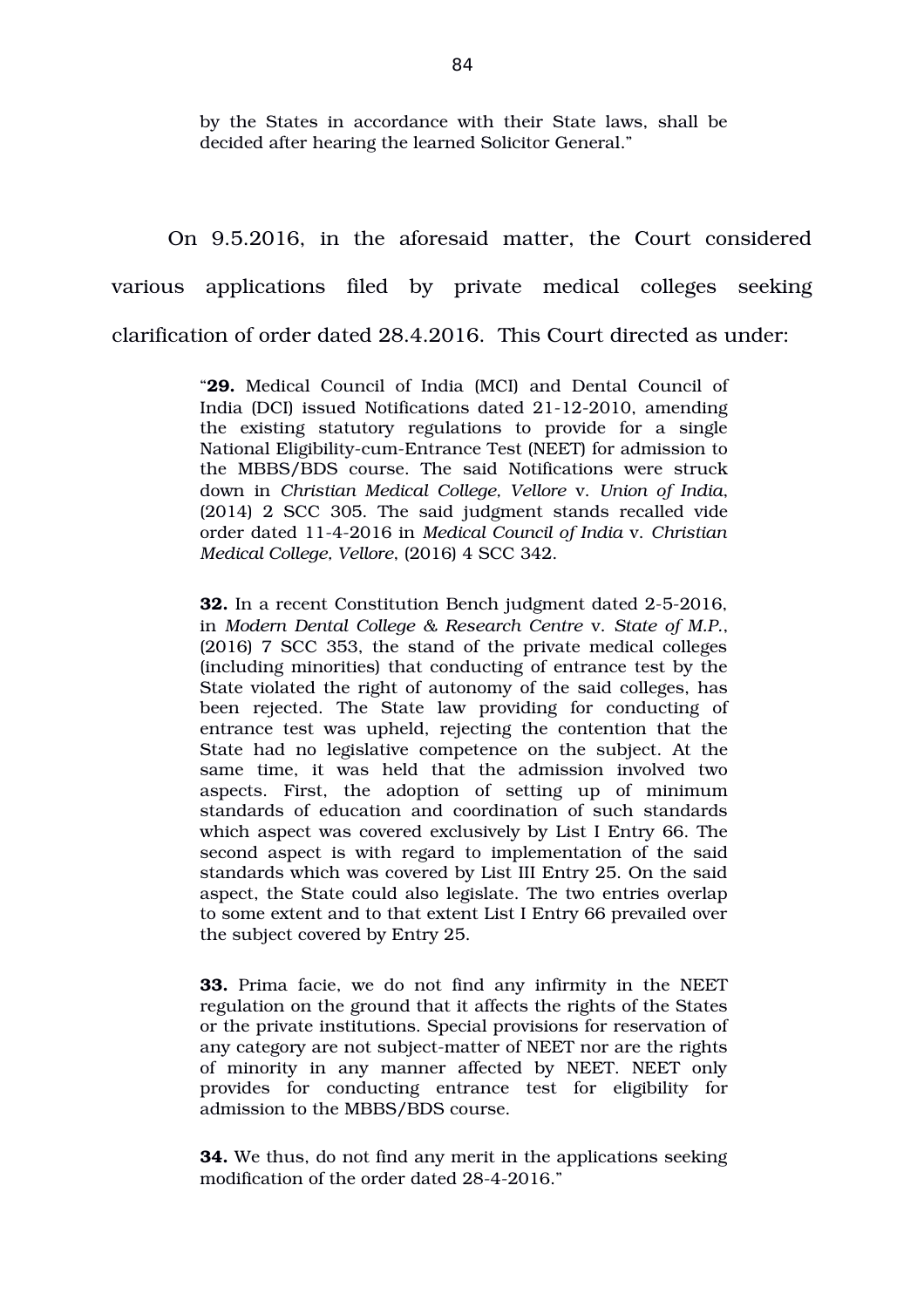**33.** In *Jainarayan Chouksey* (supra), the Court followed the decision in *Modern Dental College and Research Centre* (supra) and opined that the said decision encompasses not only the State-conducted centralised test but also State-conducted centralised counselling. This Court issued a mandate for both the purposes, i.e., examination as well as counselling and held:

> "**5.** We have heard the learned counsel for the parties at length. We observe that mandate of our judgment was to hold centralised entrance test followed by centralised State counselling by the State to make it a one composite process. We, therefore, direct that admission to all medical seats shall be conducted by centralised counselling only by the State Government and none else.

> **6.** If any counselling has been done by any college or university and any admission to any medical seat has been given so far, such admission shall stand cancelled forthwith and admission shall be given only as per centralised counselling done by the State Government."

**34.** In D.Y. Patil Vidyapeeth (supra), the Court again clarified that the decision in *Modern Dental College and Research Centre* (supra) encompasses not only centralised State-conducted test but also centralised State-conducted counselling.

**35.** The MCI amended vide notification dated 10.3.2017 the Regulation on Graduate Medical Education, 1997 and Post Graduate Medical Education Regulations, 2000 providing for common counselling for admission to MBBS and post-graduate medicine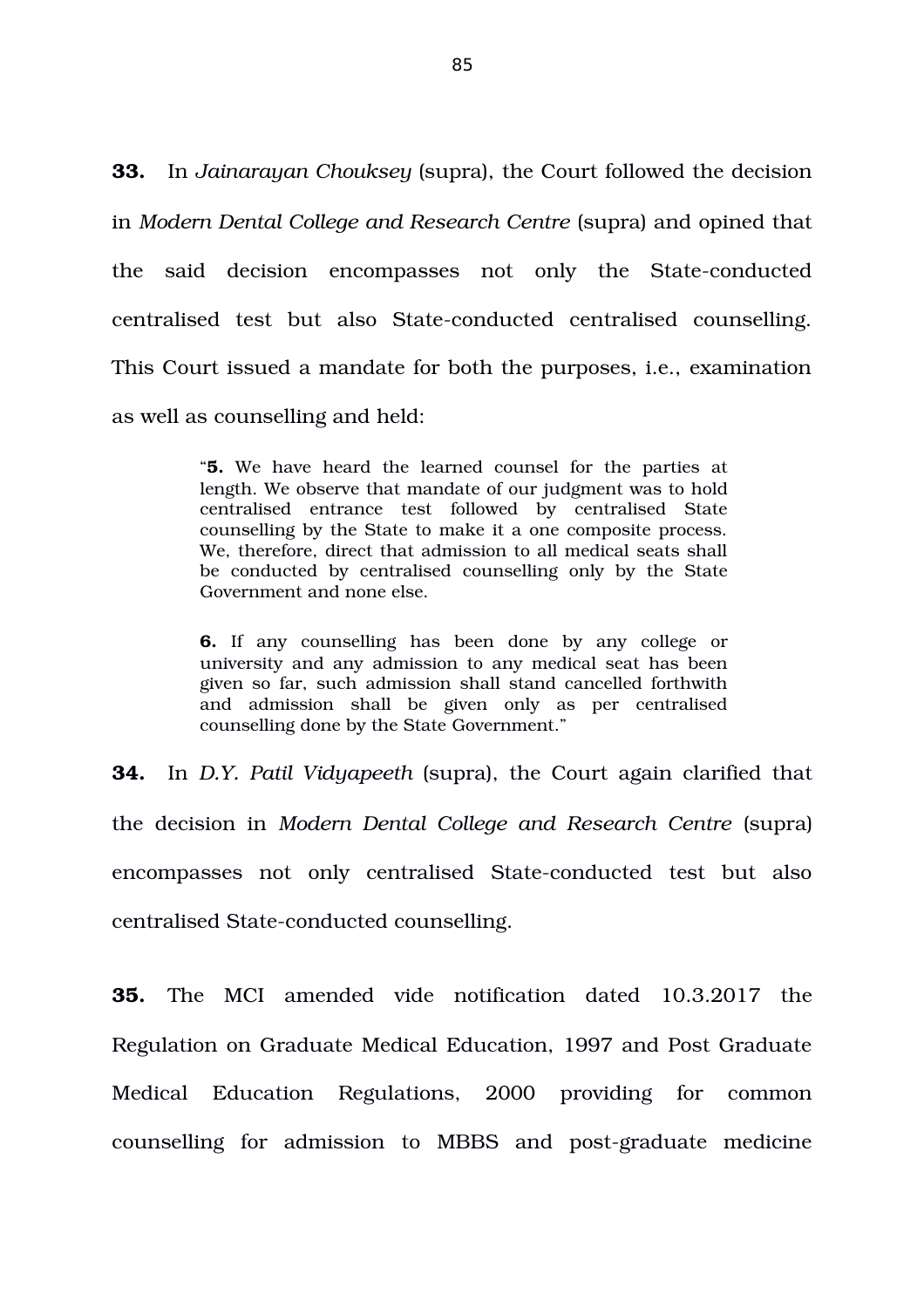courses on the basis of NEET. The said notifications were challenged by minority institutions, deemed universities, and other private institutions by filing a writ petition before this Court. The Court vide order dated 9.5.2017 in *Dar-us-Salam Educational Trust and Ors. v. Medical Council of India and Ors.,* (Writ Petition (C) No.267 of 2017) opined that common counselling does not in any manner affect the right of minority institutions to admit students of their own minority community. The Court held thus:

> "10. Common counselling conducted by the DGHS/State Government will not in any manner affect the rights of minority institutions to admit students of their respective minority community. The minority quota seats, if any, in institutions run by minorities will be filled up by minority students only. Therefore, the rights of minority institutions are fully protected. Needless to say this arrangement will not apply to the States of Andhra Pradesh, Telangana and Jammu & Kashmir. As far as the other States are concerned, needless to say, this arrangement shall apply to all the colleges unless this Court has passed any different or separate order."

**36.** In *Yatinkumar Jasubhai Patel* (supra), the Court held that introduction of NEET does not affect the 50% State quota seat in PG medicine course. The Court also considered Section 10D of the Act of 1956 and regulations as amended by MCI. It opined as under:

> "**9.4.** However, it is the case on behalf of the petitioners that in view of the introduction of the NEET Scheme and in view of Section 10-D of the MCI Act, by which admissions are to be given on the basis of merit in the NEET, such an "institutional preference" would not be permissible. It is required to be noted that introduction of the NEET has, as such, nothing to do with any preference/institutional preference, more particularly the "institutional preference" as approved by this Court time and again. The purpose and object of the introduction of NEET was to conduct a uniform entrance examination for all medical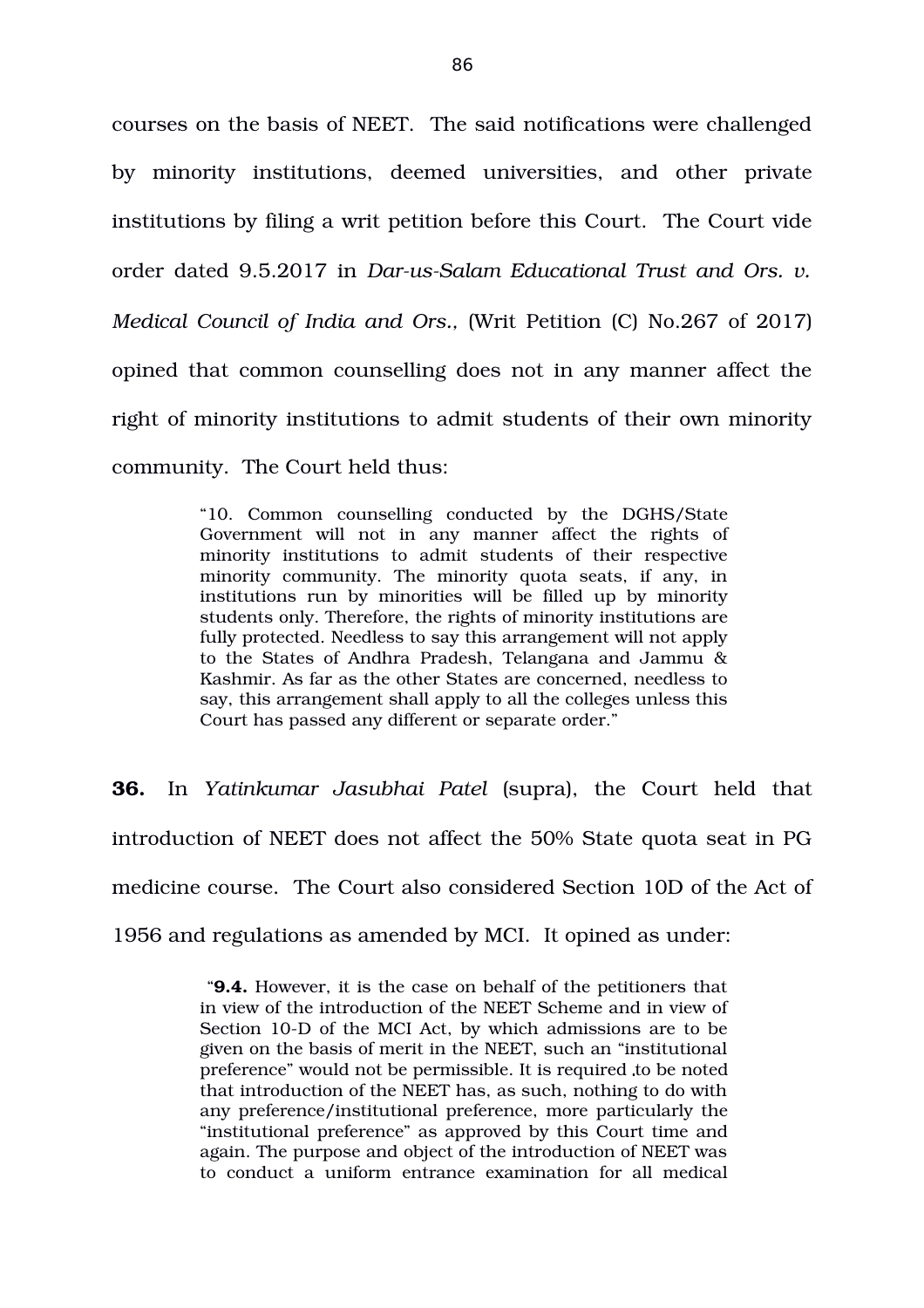educational institutions at the undergraduate level or postgraduate level and admissions at the undergraduate level and postgraduate level are to be given solely on the basis of the merits and/or marks obtained in the NEET examination only. It is required to be noted that earlier the respective universities including Gujarat University used to hold examination for postgraduate admission to medical courses and now instead of such tests by Gujarat University/universities concerned, merit is to be determined on the basis of the NEET examination results only and admissions are required to be given on the basis of such merits or marks obtained in NEET. The only obligation by virtue of introduction of NEET is that, once centralised admission test is conducted, the State, its agencies, universities and institutions cannot hold any separate test for the purpose of admission to postgraduate and PG and diploma courses and such seats are to be filled up by the State agencies, universities/institutions for preparing merit list as per the score obtained by the applicants in NEET examination and therefore by introduction of NEET, Section 10-D of the MCI Act has been amended, consequently amendment to the Post-Graduate Education Regulations, 2000, admission to postgraduate courses are made providing for solely on the basis of the score secured by the candidates seeking admission based on centralised examination i.e. NEET.

**9.5.** Even while giving admissions in the State quota/institutional reservation quota, still the admissions are required to be given on the basis of the merits determined on the basis of the NEET examination results. Under the circumstances, introduction of the NEET Scheme, as such, has nothing to do with the "institutional preference". Therefore, the change by introduction of the NEET Scheme shall not affect the institutional preference/reservation as approved by this Court from time to time in a catena of decisions, more particularly the decisions referred to hereinabove. Under the guise of introduction of the NEET Scheme, the petitioners cannot be permitted to re-agitate and/or reopen the issue with respect to institutional preference which has been approved and settled by this Court in a catena of decisions, more particularly the decisions referred to hereinabove."

**37.** The notifications, which are questioned in the matters and the amendment made to Section 10D as introduced in the Act of 1956 and regulations as amended by the MCI and similar provisions inserted in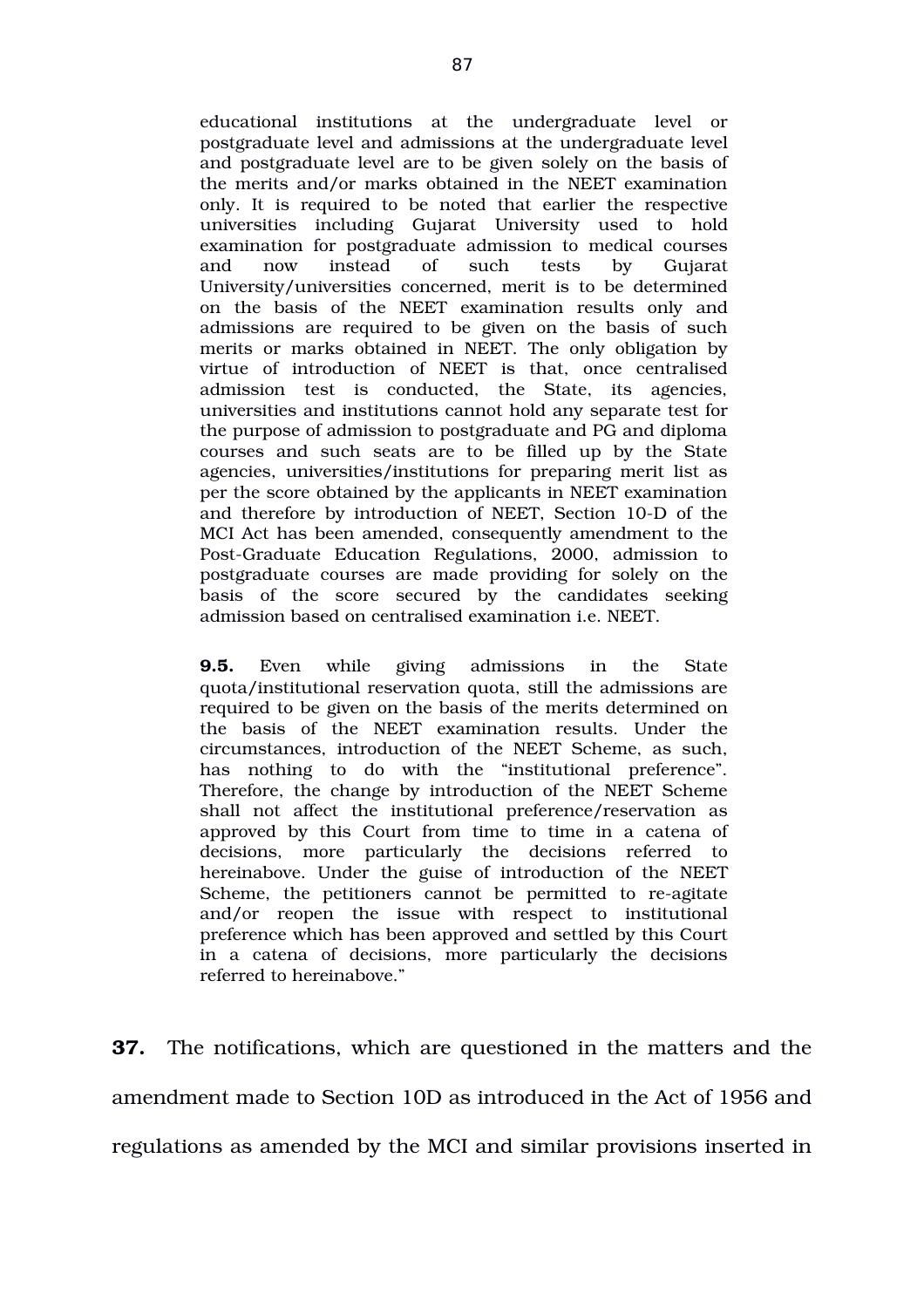the Dentists Act & Regulations, cannot be said to be taking away the rights of the unaided minority institutions or private institutions of making admission in any manner as it is permissible to provide regulatory mechanism at the national level and the entrance test applies even to All India Institute of Medical Science (AIIMS) – the most reputed Institute of India. It is open to provide the regulatory mechanism for admission for such courses as held in *T.M.A. Pai Foundation* (supra) the qualification and conditions of eligibility in the interest of academic standards can be provided, and there could be regulatory measures for ensuring educational standards and maintaining excellence in the matter of professional institution. Thus, the decision in *T.M.A. Pai Foundation* [supra] rendered by 11-Judge Bench is juxtaposed to the submission raised on behalf of petitioners.

**38.** In *P.A. Inamdar* (supra), the Court laid down the triple test of a fair, transparent and non-exploitative mechanism and if the admission procedure adopted by private institution does not satisfy all or any of the triple tests, it held that the admission procedure can be taken over by the State substituting its process. This aspect was gauged in *Modern Dental College and Research Centre* (supra) in a broader perspective considering prevailing situation of capitation fee and education becoming saleable commodity. A decision has been taken to regulate admission in professional colleges on national basis so as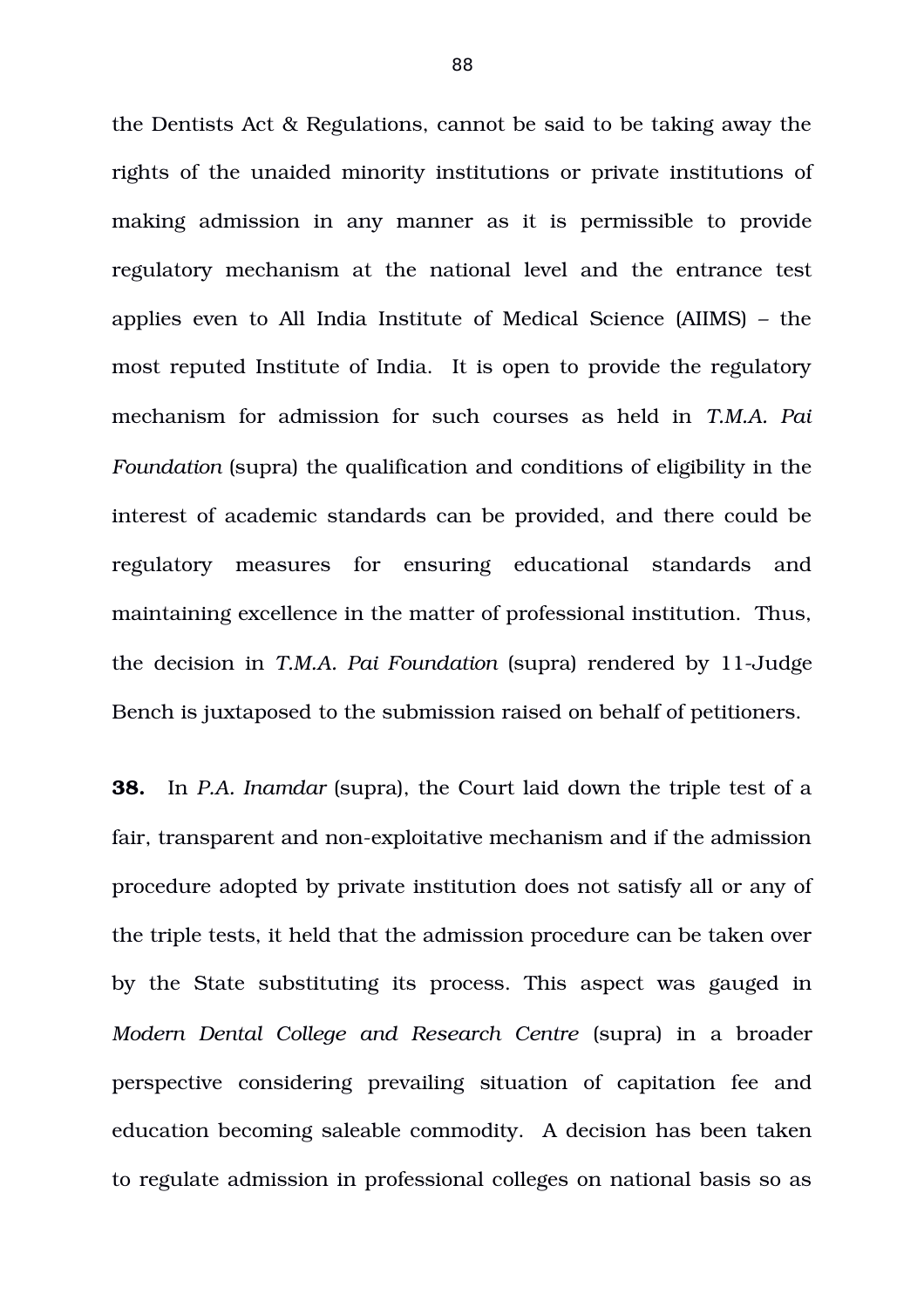to wipe out the corruption and various evils from the system. Even, the NEET has been made applicable to such premier institution like All India Institute of Medical Sciences (AIIMS) and so many others. The decision has been taken considering the overall national scenario, there cannot be any exemption, otherwise, there would be no end to such claims and multiple examinations. It would not be possible to eradicate evils. We cannot restore overall derogatory situation which prevailed before introduction of NEET. Still, there are several loopholes, which are to be plugged in the admission procedure. Unscrupulous practices are being adopted by private colleges of not admitting students sponsored by centralised counselling committee. The minority and private institutions have to admit students based on merit in the permissible category, based on NEET as per procedure prescribed under the Act and Regulations.

**39.** In *Faculty Association of All India Institute of Medical Sciences v. Union of India and Ors., (2013) 11 SCC 246, concerning issue of* reservation in super-speciality, the Court opined:

> "**22.** Although the matter has been argued at some length, the main issue raised regarding reservation at the superspeciality level has already been considered in *Indra Sawhney case*, 1992 Supp (3) SCC 217, by a nine-Judge Bench of this Court. Having regard to such decision, we are not inclined to take any view other than the view expressed by the nine-Judge Bench on the issue. Apart from the decisions rendered by this Court in  *Jagadish Saran case* , (1980) 2 SCC 768 and *Pradeep Jain case*, (1984) 3 SCC 654, the issue also fell for consideration in Preeti Srivastava case, (1999) 7 SCC 120, which was also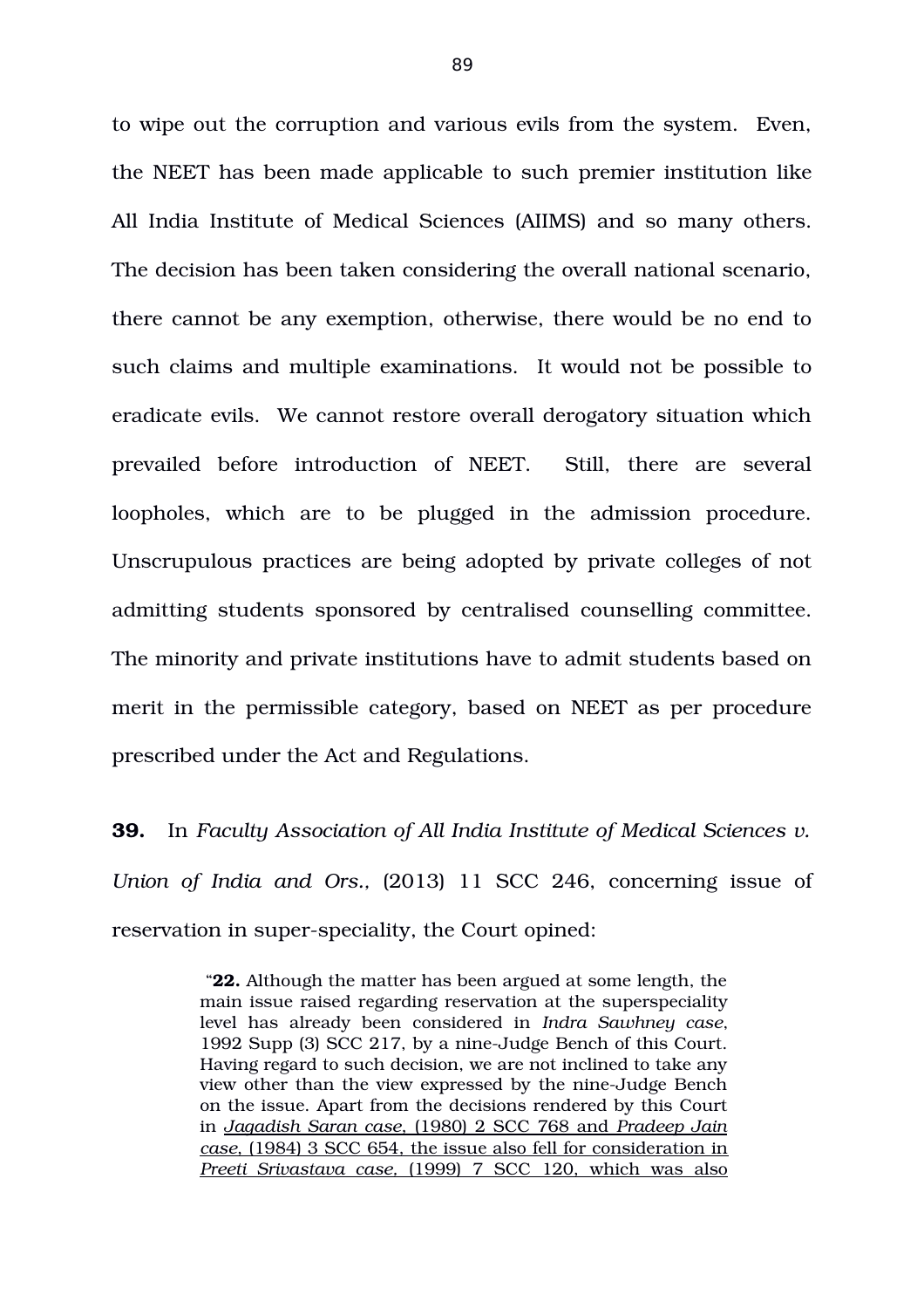decided by a Bench of five Judges. While in *Jagadish Saran case,*  (1980) 2 SCC 768 and in  *Pradeep Jain case,* (1984) 3 SCC 654, it was categorically held that there could be no compromise with merit at the superspeciality stage, the same sentiments were also expressed in *Preeti Srivastava case,* (1999) 7 SCC 120, as well.

**23.** In *Preeti Srivastava case*, (1999) 7 SCC 120, the Constitution Bench had an occasion to consider Regulation 27 of the Post Graduate Institute of Medical Education and Research, Chandigarh Regulations, 1967, whereby 20% of seats in every course of study in the institute was to be reserved for candidates belonging to the Scheduled Castes, Scheduled Tribes or other categories of persons, in accordance with the general rules of the Central Government promulgated from time to time. The Constitution Bench came to the conclusion that Regulation 27 could not have any application at the highest level of superspeciality as this would defeat the very object of imparting the best possible training to selected meritorious candidates, who could contribute to the advancement of knowledge in the field of medical research and its applications. Their Lordships ultimately went on to hold that there could not be any type of relaxation at the superspeciality level.

**24.** In para 836 of the judgment in *Indra Sawhney case*, 1992 Supp (3) SCC 217, it was observed that while the relevance and significance of merit at the stage of initial recruitment cannot be ignored, it cannot also be ignored that the same idea of reservation implies selection of a less meritorious person. It was also observed that at the same time such a price would have to be paid if the constitutional promise of social justice was to be redeemed. However, after making such suggestions, a note of caution was introduced in the very next paragraph in the light of Article 15 of the Constitution. A distinction was, however, made with regard to the provisions of Article 16 and it was held that Article 335 would be relevant and it would not be permissible not to prescribe any minimum standard at all. Of course, the said observation was made in the context of admission to medical colleges and reference was also made to the decision in *State of M.P.* v. *Nivedita Jain*, (1981) 4 SCC 296, where admission to medical courses was regulated by an entrance test. It was held that in the matter of appointment of medical officers, the Government or the Public Service Commission would not be entitled to say that there would not be minimum qualifying marks for Scheduled Castes/Scheduled Tribes candidates while prescribing a minimum for others. In the very next paragraph, the nine-Judge Bench while discussing the provisions of Article 335 also observed that there were certain services and posts where either on account of the nature of duties attached to them or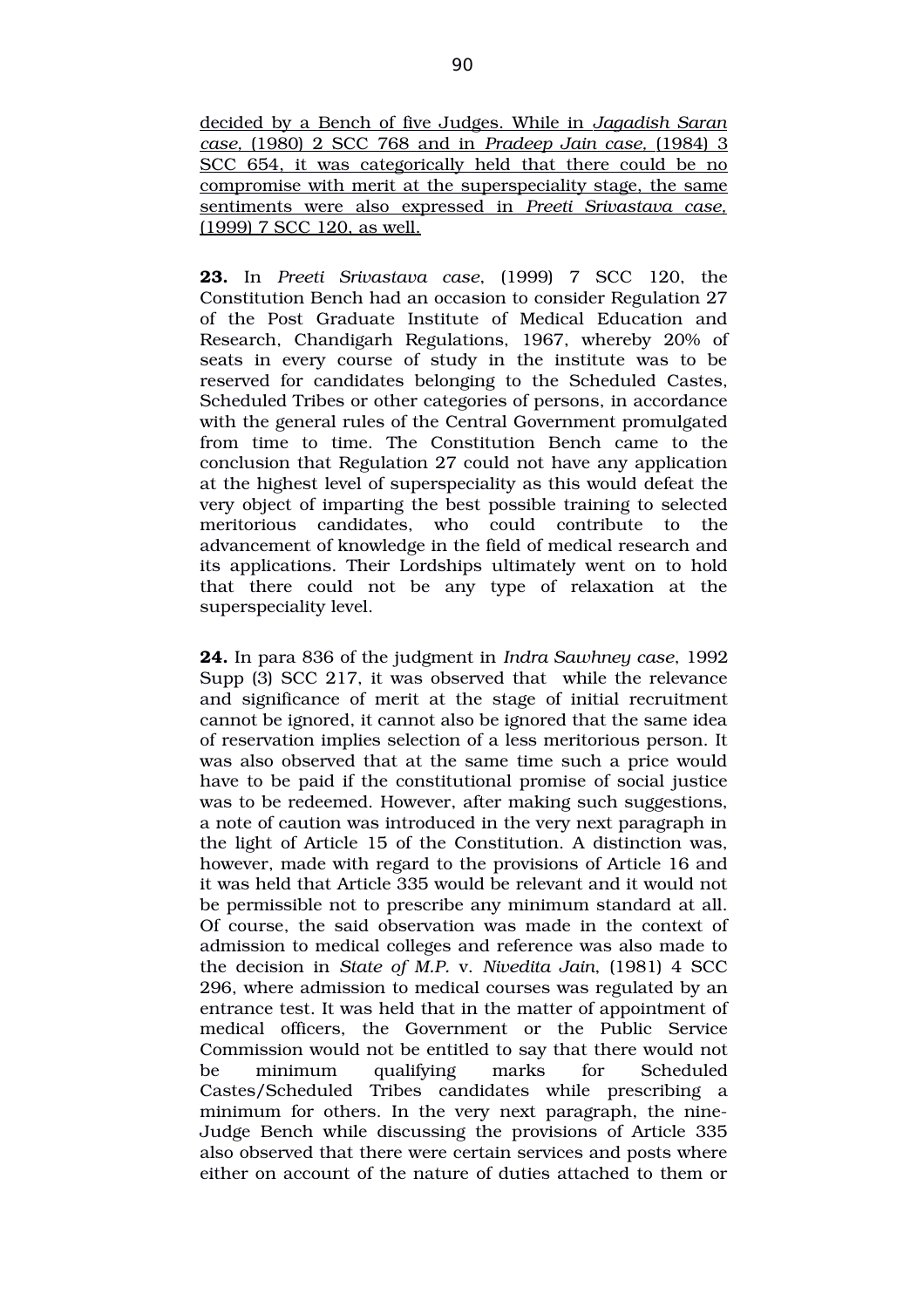the level in the hierarchy at which they stood, merit alone counts. In such situations, it cannot be advised to provide for reservations. In the paragraph following, the position was made even more clear when Their Lordships observed that they were of the opinion that in certain services in respect of certain posts, application of rule of reservation may not be advisable in regard to various technical posts including posts in superspeciality in medicine, engineering and other scientific and technical posts."

(emphasis supplied)

The Court directed the Union of India to take appropriate steps in accordance with views expressed in the case of *Dr. Preeti Srivastava and Anr. v. State of M.P. and Ors.* (1999) 7 SCC 120*.*

*40. In Re The Kerala Education Bill* (supra)*,* it was opined that minority could not ask for aid and recognition of educational institution, when such institutions are recognized it would be open to make the institution retaining its character as effective as an educational institution without destroying its minority character for the purpose as enshrined in Article 30. The institution has to be an effective vehicle of education for all concerned.

41. In *Gandhi Faiz-e-am College, Shahjahanpur* (supra), it was opined that regulation which imposes restrictions is bad; but regulation which facilitates is good. We find that in *Frank Anthony Public School Employees' Association* (supra) it has been observed that institution has to be an effective vehicle of education for the minority community or other persons who resort to it. There cannot be any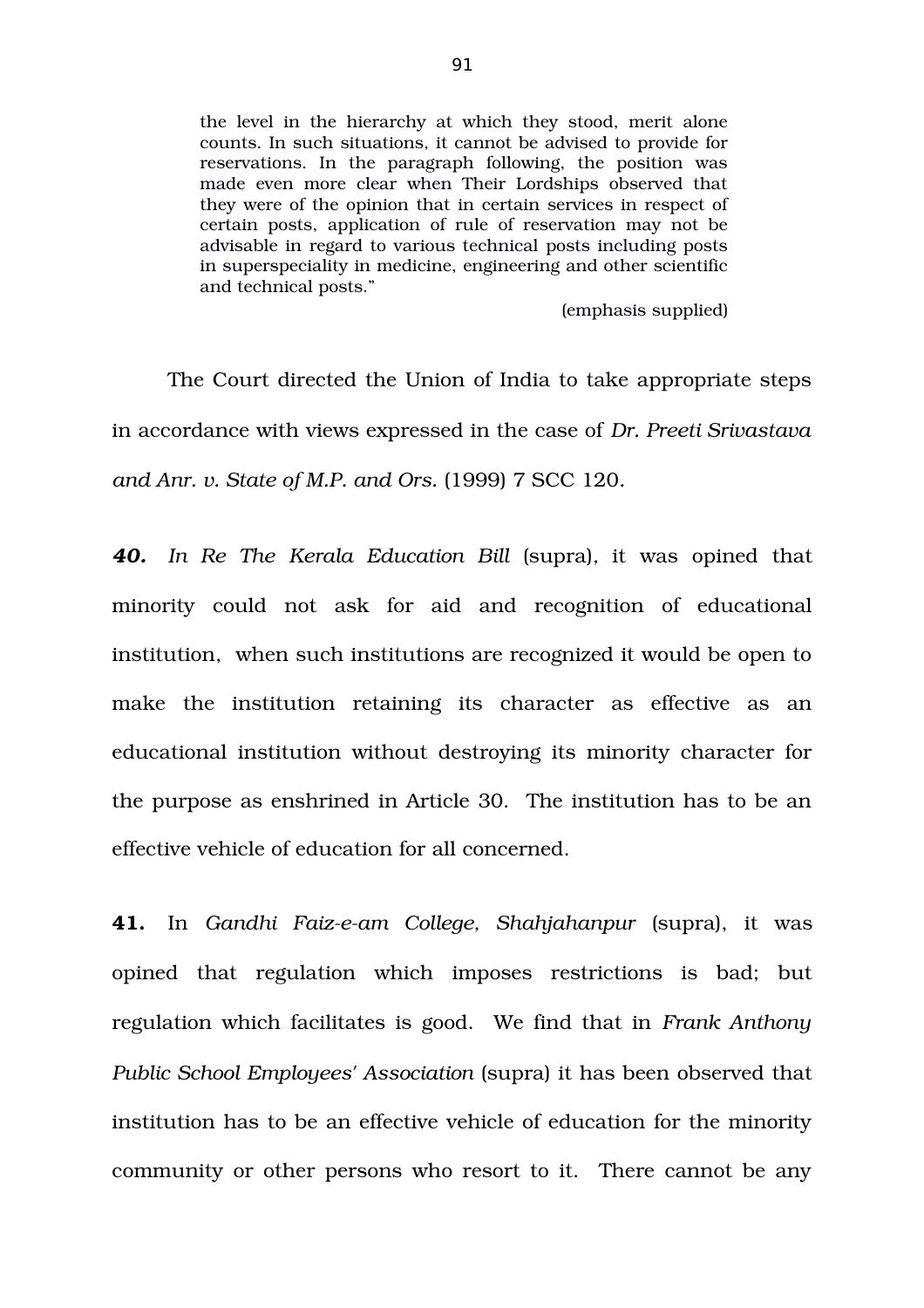complaint of invasion of the fundamental right to administer the institution when it denies the members of its staff the opportunity to achieve the very object. The Court observed that minorities have no right to maladminister. The notifications issued, amendment made to Section 10D of the Act of 1956 and regulations framed by MCI and similar provisions for dental courses providing for NEET cannot be said to be impinging upon the rights of the minority and the provisions of the Act and regulations framed by MCI under the Act of 1956, in DCI Act and regulations are required to be observed by each and every institution. The regulatory measures under the Act/ Regulations cannot be said to be averse to the interest of such institutions, and such reasonable measures can be carved out. They do not impinge upon the rights of institutions guaranteed under Articles 14, 19(1)(g), 25 and 30 of the Constitution of India.

**42.** In *T.M.A. Pai Foundation* (supra), this Court opined that State maintained or aided educational institutions, whether established by the Government or the majority or a minority community cannot deny admission to a citizen on the grounds only of religion, race, caste or language. While considering the issue *In Re The Kerala Education Bill* (supra), it was observed that the right of the private training colleges to admit students of their choice was severely restricted. It further observed that the right under Article 30(1) is not so absolute as to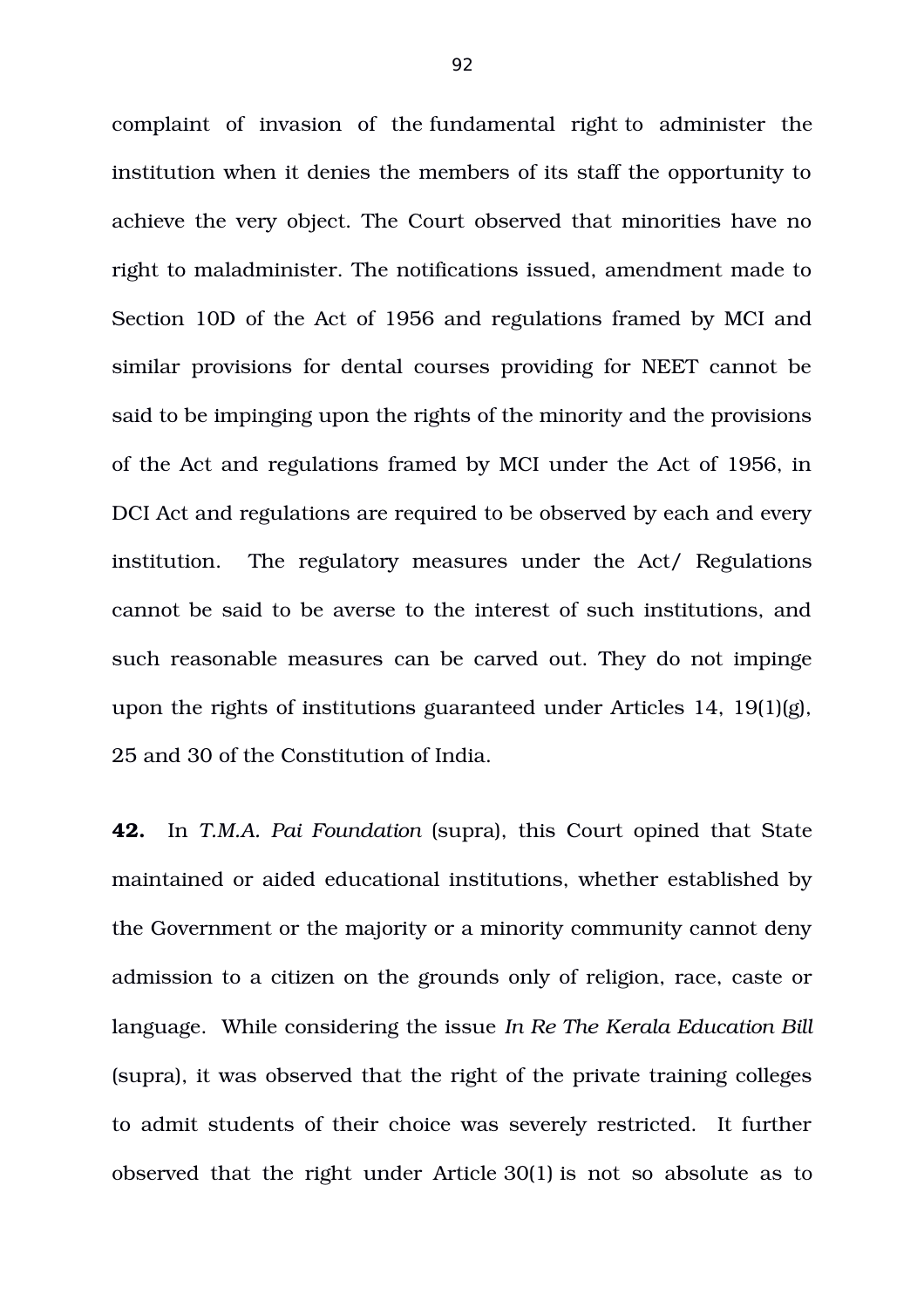prevent the State from making any regulation whatsoever. The Government cannot be prevented from framing regulations that are in the national interest. This Court observed that it is difficult to comprehend that right to the religious or linguistic minorities are given by the Constitution, which would enable them to establish and administer educational institutions in a manner to conflict with the other Parts of the Constitution. There is no reason why conditions for the welfare of students and teachers should not be made, but any law or rule or regulation that would put the educational institutions run by the minorities at a disadvantage when compared to the institutions run by the others will have to be struck down. The law of the land includes rules and regulations that must apply equally to the majority as well as minority institutions. The minority institutions must be allowed to do what non-minority is permitted to do. They have to comply with the conditions of recognition, which cannot be such as to whittle down the right guaranteed under Article 30 of the Constitution.

**43.** In *Brahmo Samaj Education Society* (supra), it was held that State could impose necessary conditions for proper maintenance of standards of education and to check maladministration.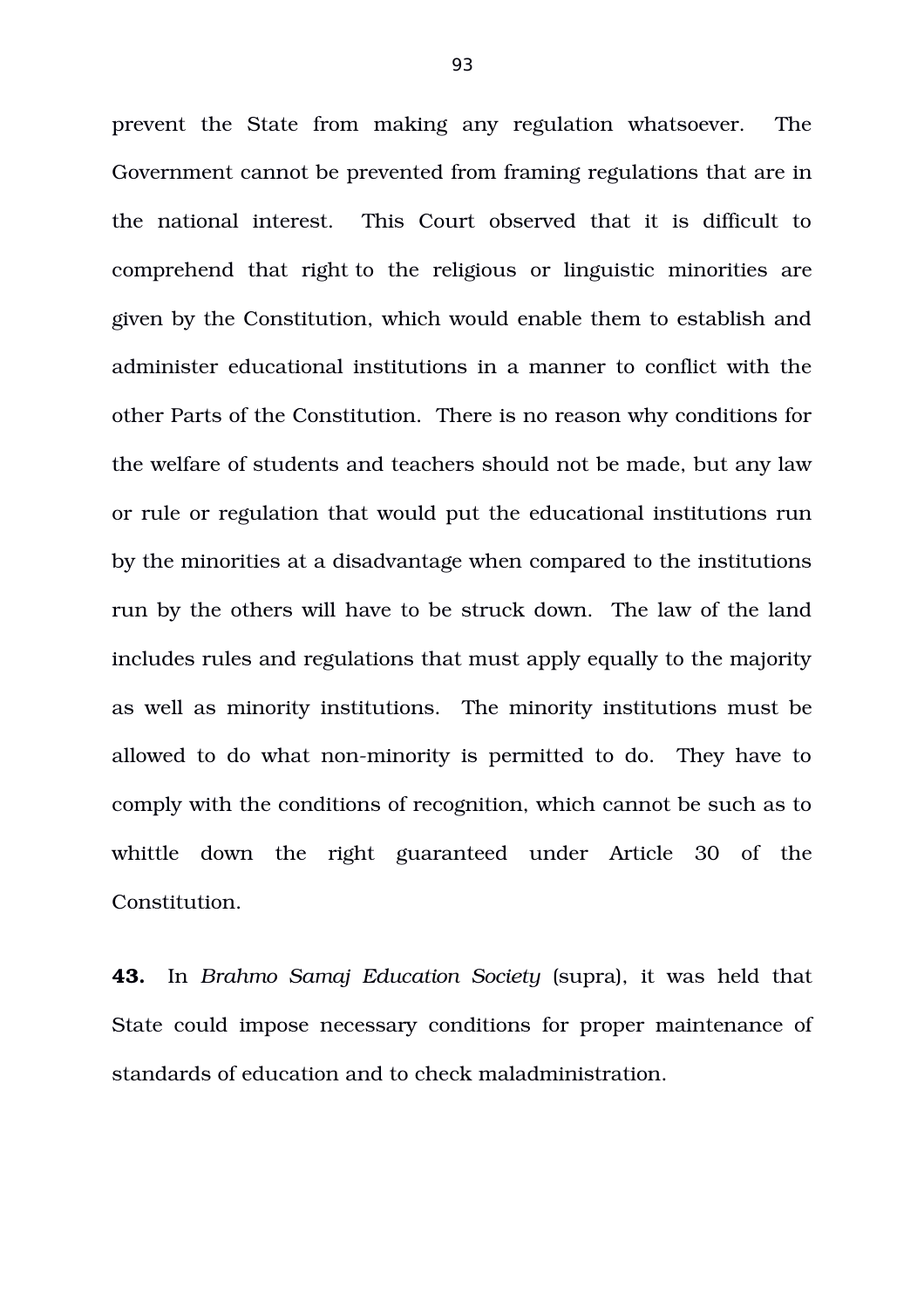**44.** On behalf of the appellants, it was submitted that individual autonomy is the concern of any Government. There should not be interference to defeat the rights conferred by the Constitution. Reliance has been placed on *Gobind v. State of Madhya Pradesh* (supra) in which this Court held:

"**20**. There can be no doubt that the makers of our Constitution wanted to ensure conditions favourable to the pursuit of happiness. They certainly realized as Brandeis, J. said in his dissent in *Olmstead v. United States*, 277 US 438, 471, the significance of man's spiritual nature, of his feelings and of his intellect and that only a part of the pain, pleasure, satisfaction of life can be found in material things and therefore they must be deemed to have conferred upon the individual as against the Government a sphere where he should be let alone.

**21**. "The liberal individualist tradition has stressed, in particular, three personal ideals, to each of which corresponds a range of 'private affairs'. The first is the ideal of personal relations; the second, the Lockean ideal of the politically free man in a minimally regulated society; the third, the Kantian ideal of the morally autonomous man, acting on principles that he accepts as rational. [See Benn, "Privacy, Freedom and Respect for Persons" in J. Pennock & J. Chapman. Eds., Privacy, Nomos XIII, 1, 15-16]."

**23.** Individual autonomy, perhaps the central concern of any system of limited Government, is protected in part under our Constitution by explicit constitutional guarantees. In the application of the Constitution our contemplation cannot only be of what has been but what may be. Time works changes and brings into existence new conditions. Subtler and far reaching means of invading privacy will make it possible to be heard in the street what is whispered in the closet. Yet, too broad a definition of privacy raises serious questions about the propriety of judicial reliance on a right that is not explicit in the Constitution. Of course, privacy primarily concerns the individual. It therefore relates to and overlaps with the concept of liberty. The most serious advocate of privacy must confess that there are serious problems of defining the essence and scope of the right. Privacy interest in autonomy must also be placed in the context of other rights and values.

**24**. Any right to privacy must encompass and protect the personal intimacies of the home, the family, marriage, motherhood, procreation and child rearing. This catalogue approach to the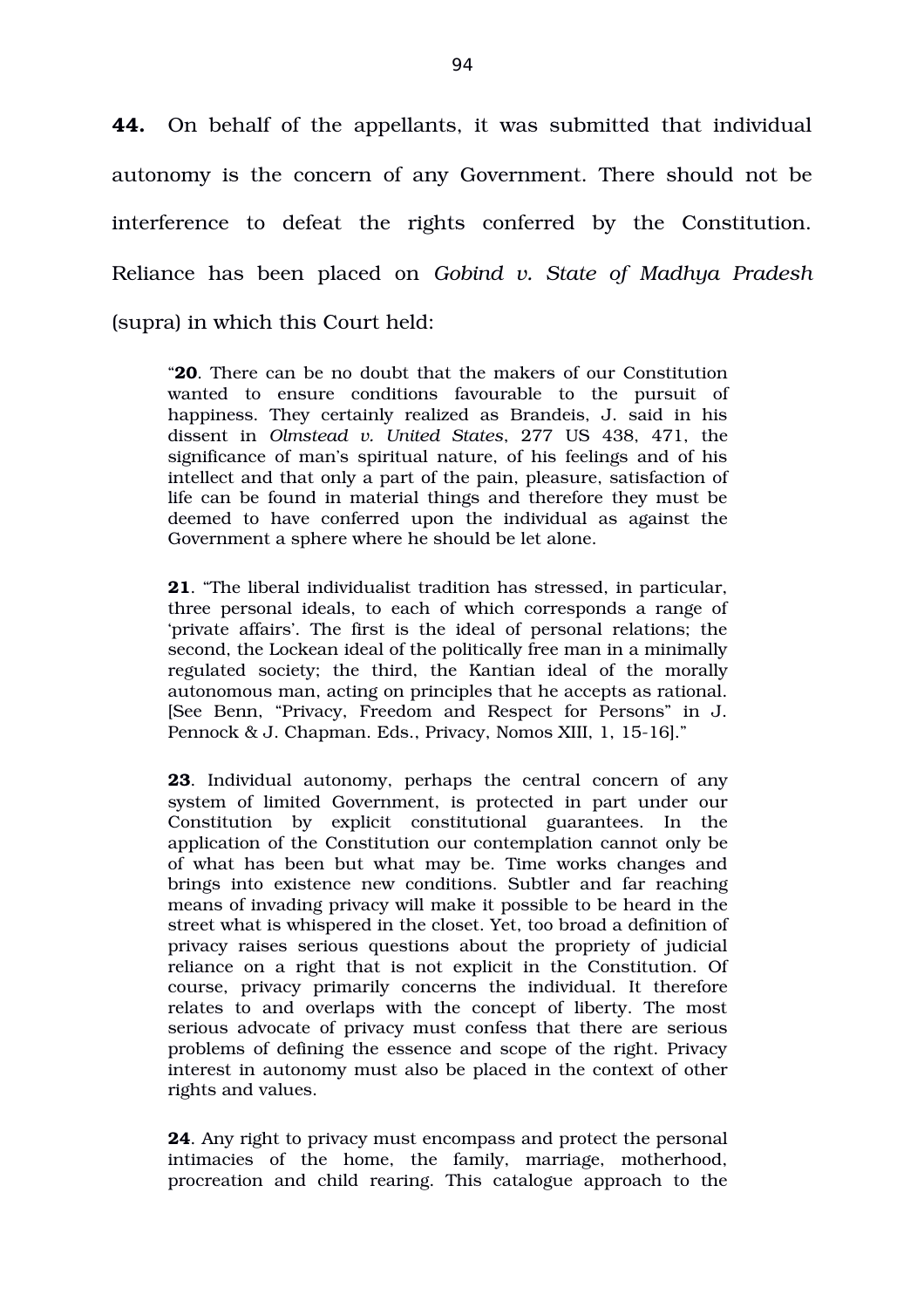question is obviously not as instructive as it does not give analytical picture of the distinctive characteristics of the right of privacy. Perhaps, the only suggestion that can be offered as unifying principle underlying the concept has been the assertion that a claimed right must be a fundamental right implicit in the concept of ordered liberty.

**25**. Rights and freedoms of citizens are set forth in the Constitution in order to guarantee that the individual, his personality, and those things stamped with his personality shall be free from official interference except where a reasonable basis for intrusion exists. "Liberty against Government" a phrase coined by Professor Corwin expresses this idea forcefully. In this sense, many of the fundamental rights of citizens can be described as contributing to the right to privacy.

## **26**. As Ely says:

There is nothing to prevent one from using the word 'privacy' to mean the freedom to live one's life without governmental interference. But the Court obviously does not so use the term. Nor could it, for such a right is at stake in every case. [See The Wage of Crying Wolf: A Comment on Roe v. Wade, 82 Yale LJ 920, 932]."

**45.** The reliance has also been placed on *K.S. Puttaswamy and Anr.*

*v. Union of India and Ors.*, 2017 (10) SCC 1, the decision relating to

privacy in which this Court held:

"**351**. The Constitution of any country reflects the aspirations and goals of the people of that country voiced through the language of the few chosen individuals entrusted with the responsibility of framing its Constitution. Such aspirations and goals depend upon the history of that society. History invariably is a product of various forces emanating from religious, economic, and political events<sup>[1](#page-94-0)</sup>. The degree of refinement of the Constitution depends upon the wisdom of the people entrusted with the responsibility of framing the Constitution. The constitution is not merely a document signed by 284 Members of the Constituent Assembly. It is a politically sacred instrument created by men and women who risked lives and sacrificed their liberties to fight alien rulers and secured freedom for our people, not only of their generation but

<span id="page-94-0"></span><sup>1</sup> However, various forced which go into the making of history are dynamic. Those who are entrusted with the responsibility of the working of the Constitution must necessarily keep track of the dynamics of such forces. Evolution of science and growth of technology is another major factor in the modern world which is equally a factor to be kept in mind to successfully work the Constitution.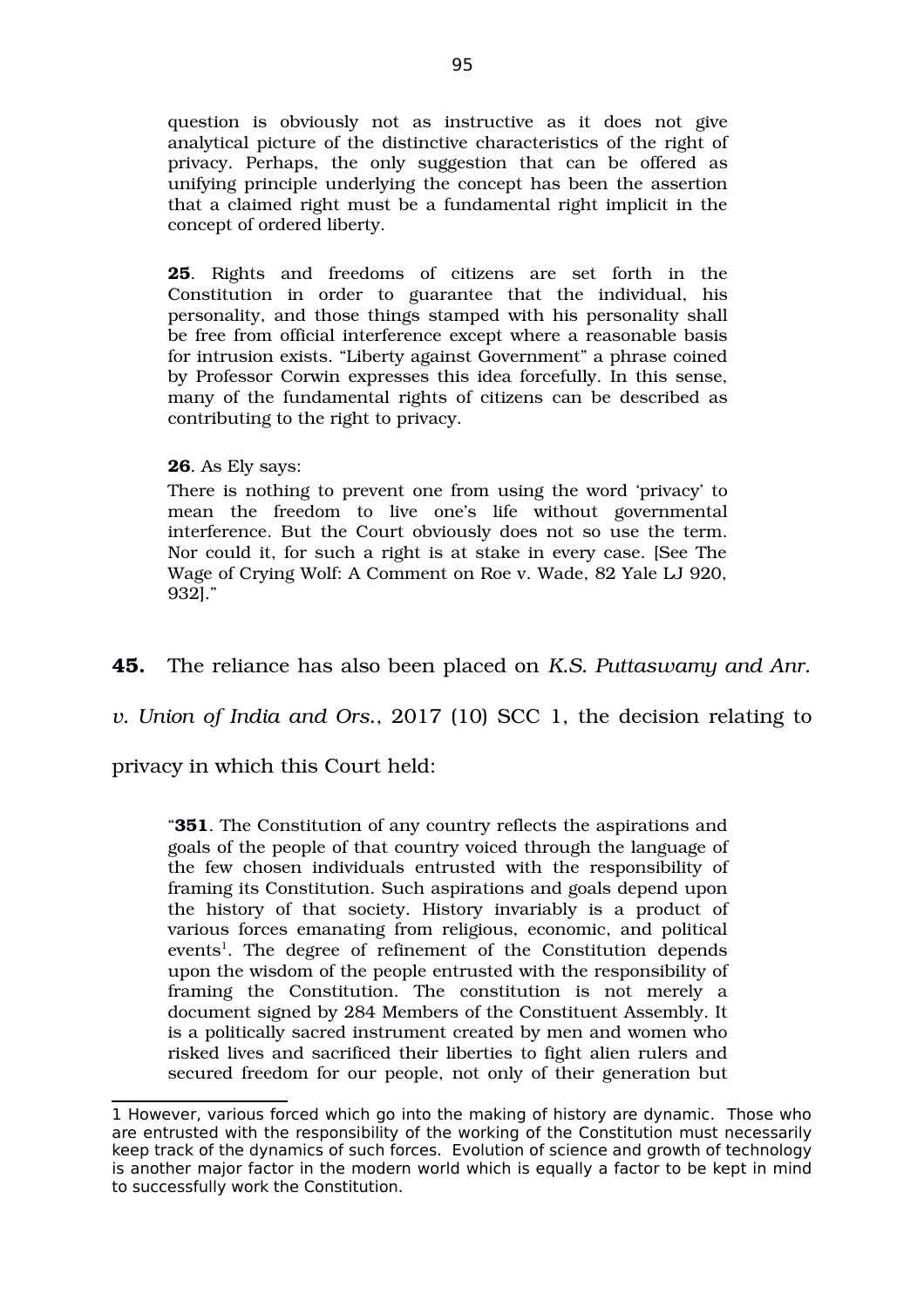generations to follow. The Constitution cannot be seen as a document written in ink to replace one legal regime by another. It is a testament created for securing the goals professed in Preamble<sup>[2](#page-95-0)</sup>. Part III of the Constitution is incorporated to ensure the achievement of the objects contained in the Preamble $^3$  $^3$ . "We the People" of this country are the intended beneficiaries $4$  of the Constitution. It must be seen as a document written in the blood of innumerable martyrs of Jalianwala Bagh and the like. Man is not a creature of the State. Life and liberty are not granted by the Constitution. Constitution only stipulates the limitations on the power of the State to interfere with our life and liberty. Law is essential to enjoy the fruits of liberty; it is not the source of liberty and emphatically not the exclusive source."

**46.** It was argued that certain colleges have produced doctors of renowned fame, and they are an asset for India. There is no doubt about it that doctors of international fame have been produced by various institutions. They are an asset not only for India but also for the entire humanity. They are pioneers in various fields of medical science such as Oncology, Surgery, and other branches of medical science. But, when it comes to the eradication of the malpractices that have crept into the system, we have to take into consideration larger interest of the education countrywide. The NEET has been 2 Kesavananda Bharati v. State of Kerala, (1973) 4 SCC 225.

**[For convenience, citations have been renumbered.]** 

<span id="page-95-0"></span><sup>&</sup>quot;91. ... Our Preamble outlines the objectives of the whole Constitution. It expresses "what we had thought of dreamt for so long"." (SCC p.323, para 91). 3 Kerala Education Bill, 1957, In re, AIR 1958 SC 956

<span id="page-95-1"></span><sup>&</sup>quot; $5.$   $\ldots$  To implement and fortify these supreme purposes set forth in the Preamble, Part III of our Constitution has provided for us certain fundamental rights." (AIR p. 965, para 5).

<span id="page-95-2"></span><sup>4</sup> Bidi Supply Co. v. Union of India, AIR 1956 SC 479

<sup>&</sup>quot;23. After all, for whose benefit was the Constitution enacted? What was the point of making all this bother about fundamental rights? I am clear that the Constitution is not for the exclusive benefit of governments and States; it is only for lawyers and politicians and officials and those highly placed. It also exists for the common man, for the poor and the humble, for those who have businesses at stake, for the "butcher, the baker and the candlestick maker". It lays down for this land "a rule of law" as understood in the free democracies of the world. It constitutes India into a Sovereign Republic and guarantees in every page rights and freedom to the side by side and consistent with the overriding power of the State to act for the common good of all." (AIR p.487, para 23)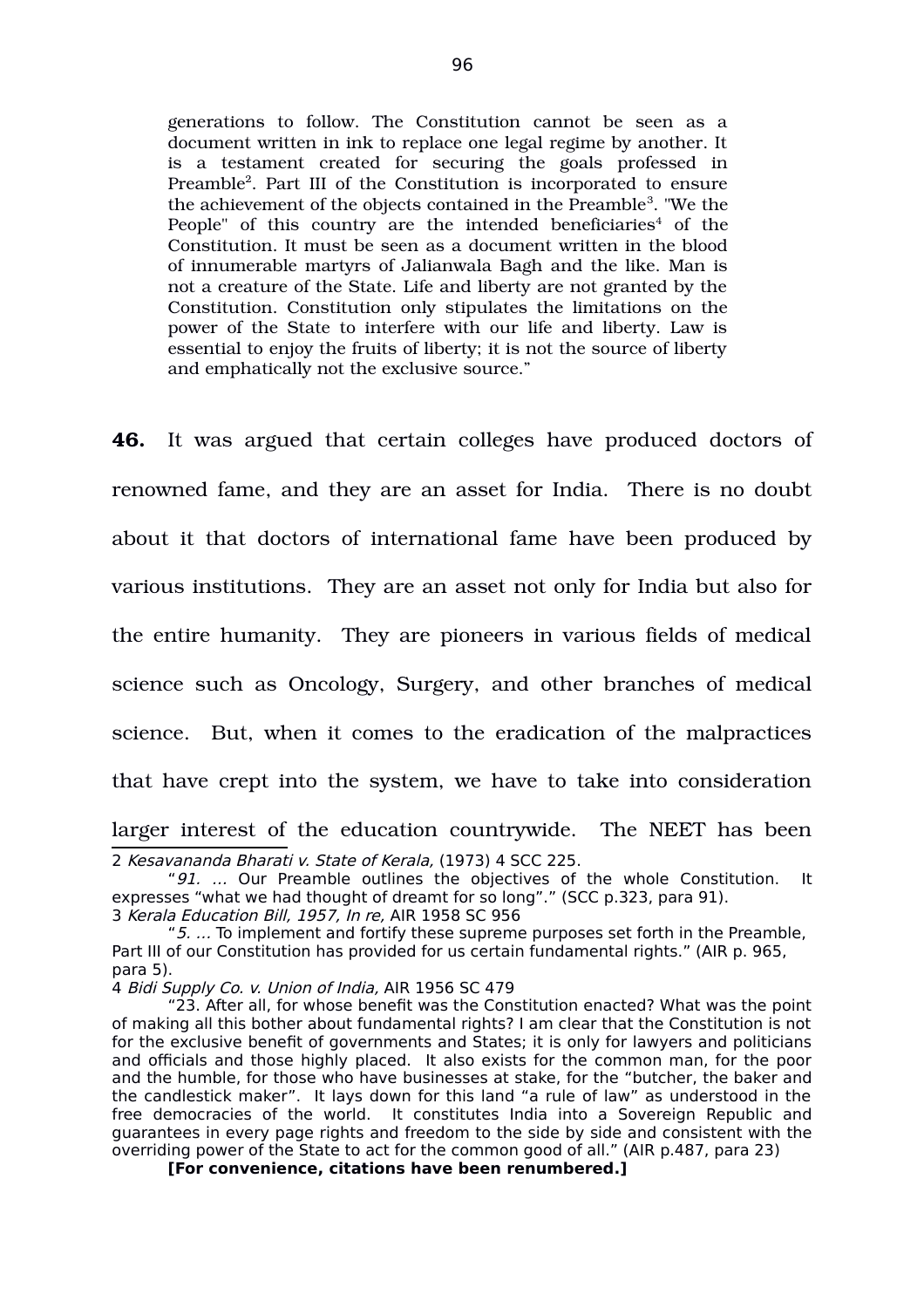prescribed by the Legislature in the larger public interest that has to prevail. We find the provisions to be reasonable conditions of recognition/ affiliation are binding for the very existence of all such institution whether they are run by majority or minority failing which they cannot exists and impart education. The conditions are reasonable and cannot be said to be taking away any of the constitutional rights of minority institutions, they are reasonable, fair and intended to bring transparency in the professional education imparted by institutions. They are applicable for all institutions alike minorities are not placed on a disadvantageous platform.

**47.** There is no doubt as to the concept of limited Government and least interference is welcomed, but in which field and to what extent balancing with the larger public and national interest is required. The individual autonomy, rights, and obligations are to be free from official interference except where the rational basis for intrusion exists. The Constitution provides a limitation on the power of the State to interfere with life, liberty, and rights, however, the concept of limited government cannot be extended to a level when it defeats the very national interest. The maladies with which professional education suffers in this country are writ large. The regulatory framework created by the MCI/ DCI is concomitant of conditions, affiliation and recognition, and providing central examination in the form of NEET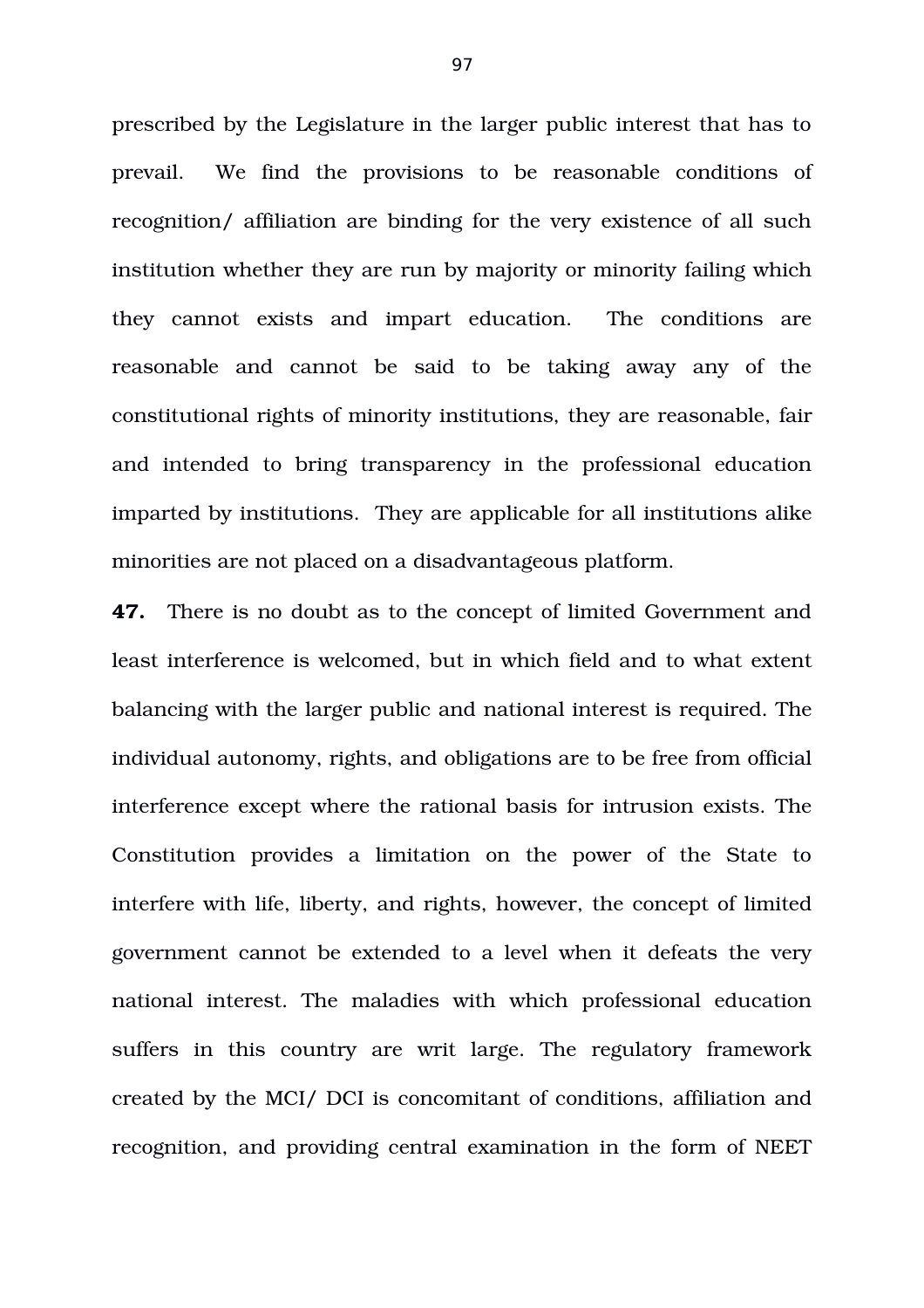cannot be said to be violative of the rights under Articles 19(1)(g) and 30. The regulatory framework is not restrictive, but caters to the effective enjoyment of the rights conferred under the aforesaid provisions. The provisions qualify the doctrine of proportionality considered in *Modern Dental College and Research Centre* (supra). What has been held therein for State level examination holds good for NEET also.

**48.** The *prescription* of NEET is definitely in order to improve the medical education, co-related to the improvement of public health, thus, it is a step-in furtherance of the duty of the State enshrined in the Directive Principles of the State Policy contained in Article 47 of the Constitution of India. Similarly, Article 46 aims at promotion of educational and economic interests of Scheduled Castes, Scheduled Tribes, and other weaker sections. By prescription of one equivalence examination of NEET, the interest of their merit is also equally protected and its aims of preventing various malpractices, which crept into system and prevent economic exploitation by selling seats with which malady the professional medical education system suffered. Article 51A(j) deals with the duty to strive towards excellence in all spheres of individual and collective activity so that the nation constantly rises to higher levels of endeavour and achievement. For that purpose, recognition of merit is necessary, and one has to be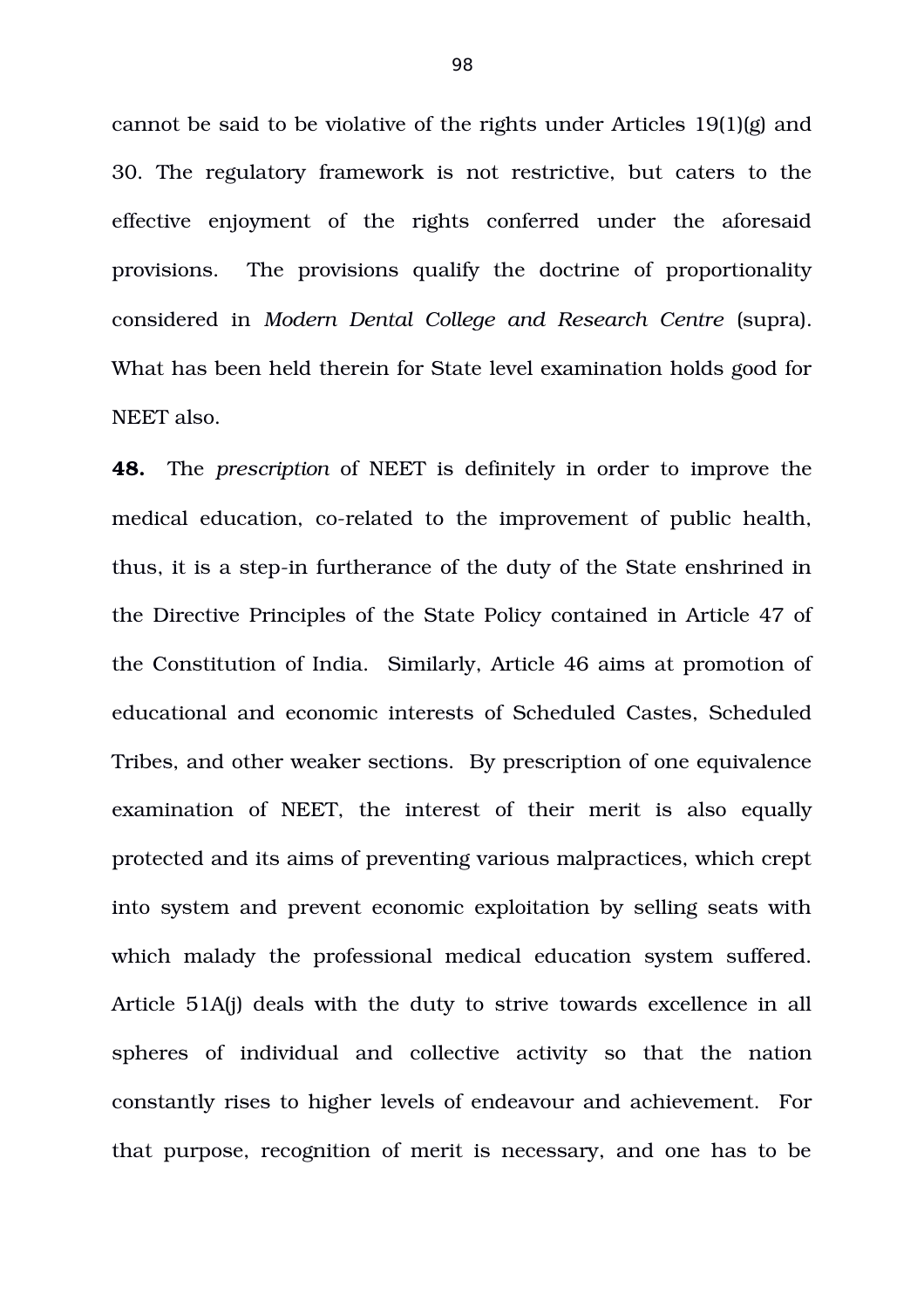given a full opportunity in pursuit of his/her aim. The prescription of NEET is to provide equal opportunity and level launching platform to an individual to perform his duty as enshrined under Article 51A(j). Thus, we find that there is no violation of the aforesaid provisions as argued by appellants, rather action is in furtherance of the constitutional aims and directions to achieve intendment of Article 51A(j) and is in the national interest.

**49.** In *Secretary, Malankara Syrian Catholic College v. T. Jose and Ors.,* (*2007*) 1 SCC 386, Court considered *T.M.A. Pai Foundation* (supra), and held that all laws made by the State to regulate the administration of educational institutions and grant of aid will apply to minority educational institutions also, but dilution of right under Article 30 is not permissible. The right under Article 30 is not above the law. The regulations or conditions concerning the welfare of the students and teachers should be made applicable to provide a proper academic atmosphere.

**50.** In *P.A. Inamdar* (supra), the court opined that activities of education are charitable. The educational institutions, both of a nonminority and minority character, can be regulated and controlled so that they do not indulge in selling seats of learning to make money. They can be allowed to generate such funds as would be reasonably required to run the institute and for its further growth. In P.A.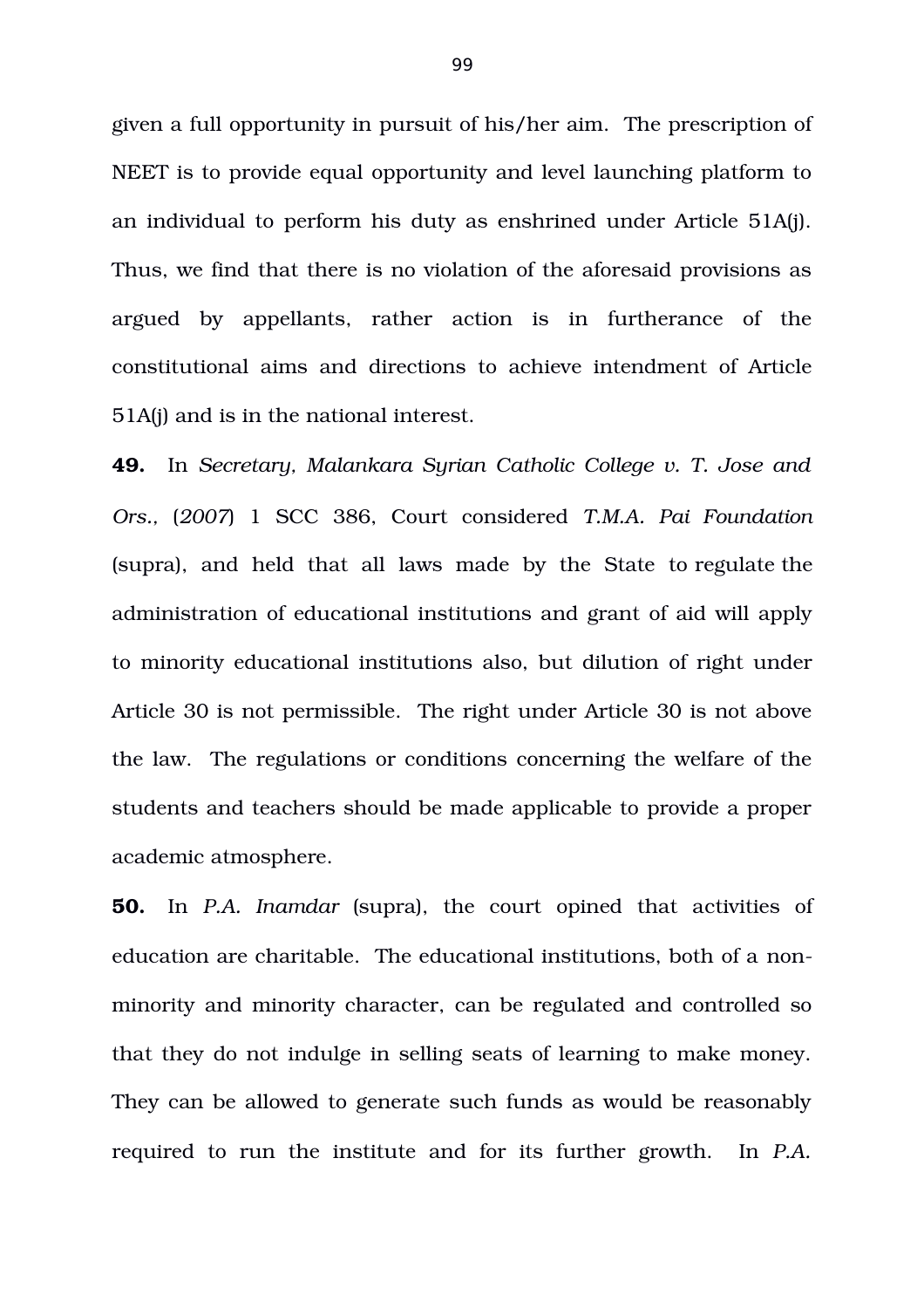*Inamdar* (supra), this Court noted the difference between professional and non-professional educational institutions. It observed that professional educational institutions constitute a class by themselves and are distinguished from educational institutions imparting nonprofessional education. With respect to unaided minority educational institutions, Article 30 of the Constitution does not come in the way of the State stepping in for the purpose of securing transparency and recognition of merit in the matter of admissions, and the conditions of recognition are binding on such institutions. In *P.A. Inamdar* (supra), the Court opined that the admissions based on merit were in the national interest and strengthening the national welfare.

**51.** In *Ahmedabad St. Xavier's College Society* (supra), the Court held that minority institutions have a right to admit students of their choice subject to reasonable restriction for the academic qualification and the regulation, which will serve the interest of the students, can be imposed for ensuring efficiency and fairness. Education is vital for the nation; it develops the ethos of the nation. Regulations are necessary to see that there are no divisive or disintegrating forces in administration. It observed that it is not reasonable to claim that minority institutions will have complete autonomy. Some checks may be necessary and will serve the academic needs of the institution. A correlative duty of good administration is attached to the right to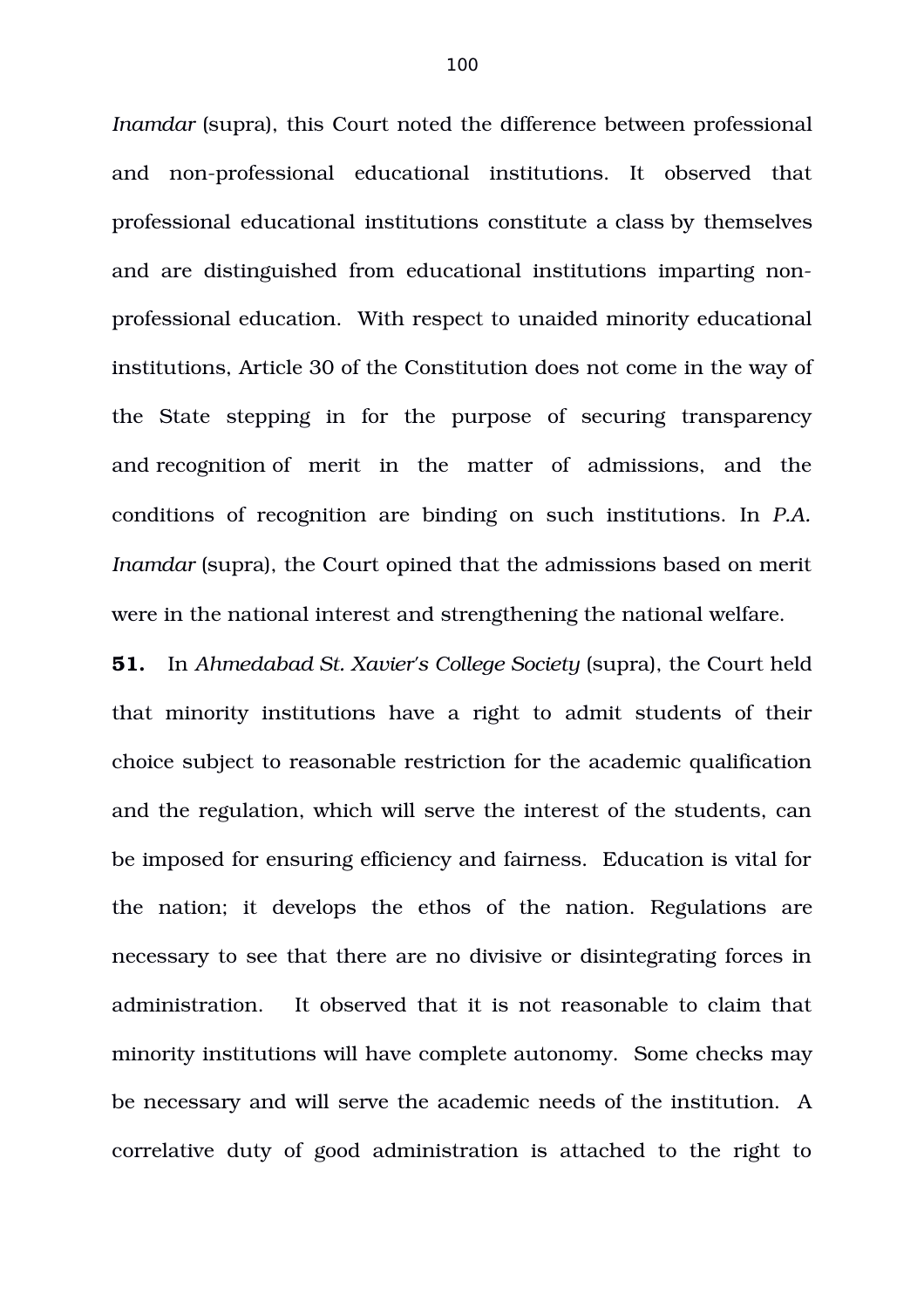administer educational institution. It was also opined in *Ahmedabad St. Xavier's College Society* (supra) in paragraph 19 quoted above that the State can prescribe regulations to ensure the excellence of the institution that does not militate against the right of the minority to administer the institutions. Such Regulations are not restrictions on the substance of the right, which is guaranteed; they secure the proper functioning of the institution. The institution cannot be allowed to fall below the standards of excellence under the guise of the exclusive right of the management. Minorities are as much part of the nation as the majority, and anything that impinges upon national interest must necessarily in its ultimate operation affect the interests of all.

**52.** It was further opined in *Ahmedabad St. Xavier's College Society* (supra) in paragraph 94 quoted above that there are conditions of affiliation or recognition of an educational institution, it is implicit in the request for grant thereof that the educational institution would abide by the regulations which are made by the authority granting affiliation or recognition. When Government and MCI/DCI or concerned Universities grant affiliation and recognition, the institutions are bound by the conditions prescribed for affiliation and recognition. It has also been observed that recognition or affiliation creates an interest in the university to ensure that the educational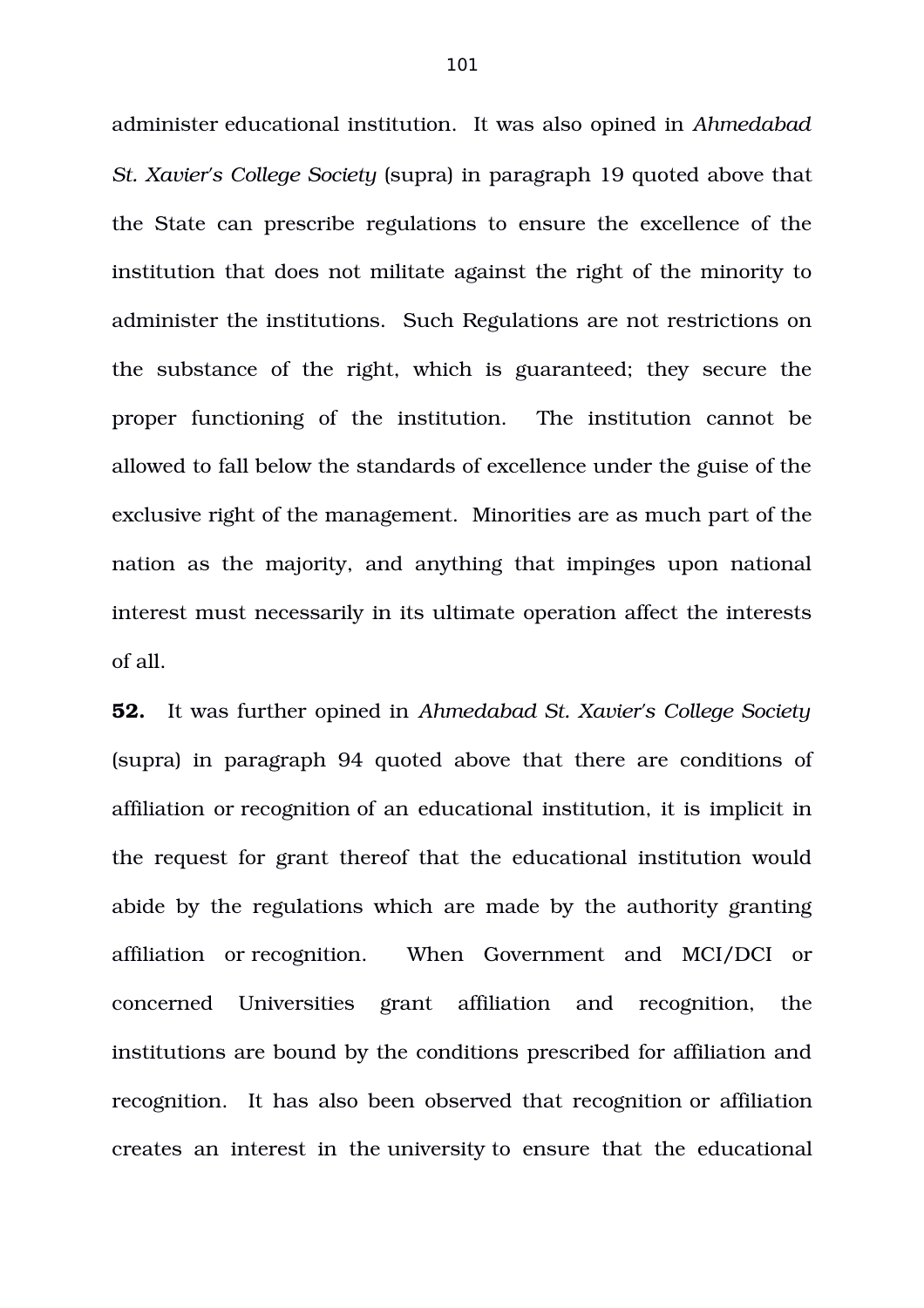institution is maintained for the purpose intended and any Regulation which will subserve or advance that purpose will be reasonable and no minority institution established and administered by a religious or linguistic minority can claim recognition or affiliation without submitting to those regulations.

**53.** In view of the law laid down in *T.M.A. Pai Foundation* (supra), it is apparent that NEET/common entrance test is a devise to standardise and computing equivalence between different kinds of qualifications. It does not interfere with the rights of the unaided minority institutions as it has been imposed in national interest considering the malpractices of granting illegal admission by virtually selling the seats in derogation to rights of meritorious students. The charitable activity of education became a saleable commodity and prerogative of wealthy persons and poor students were forced to get education funded from Banks making it difficult for them to come out of tentacular octave of interest. They are exploited in bud before they bloom into flower. The ill-reputation developed by MCI forced to change its entire structure. The national interest requires further improvement in the system to eradicate evils from the system. The situation is still grim and require to be dealt with firm hand and steely determination.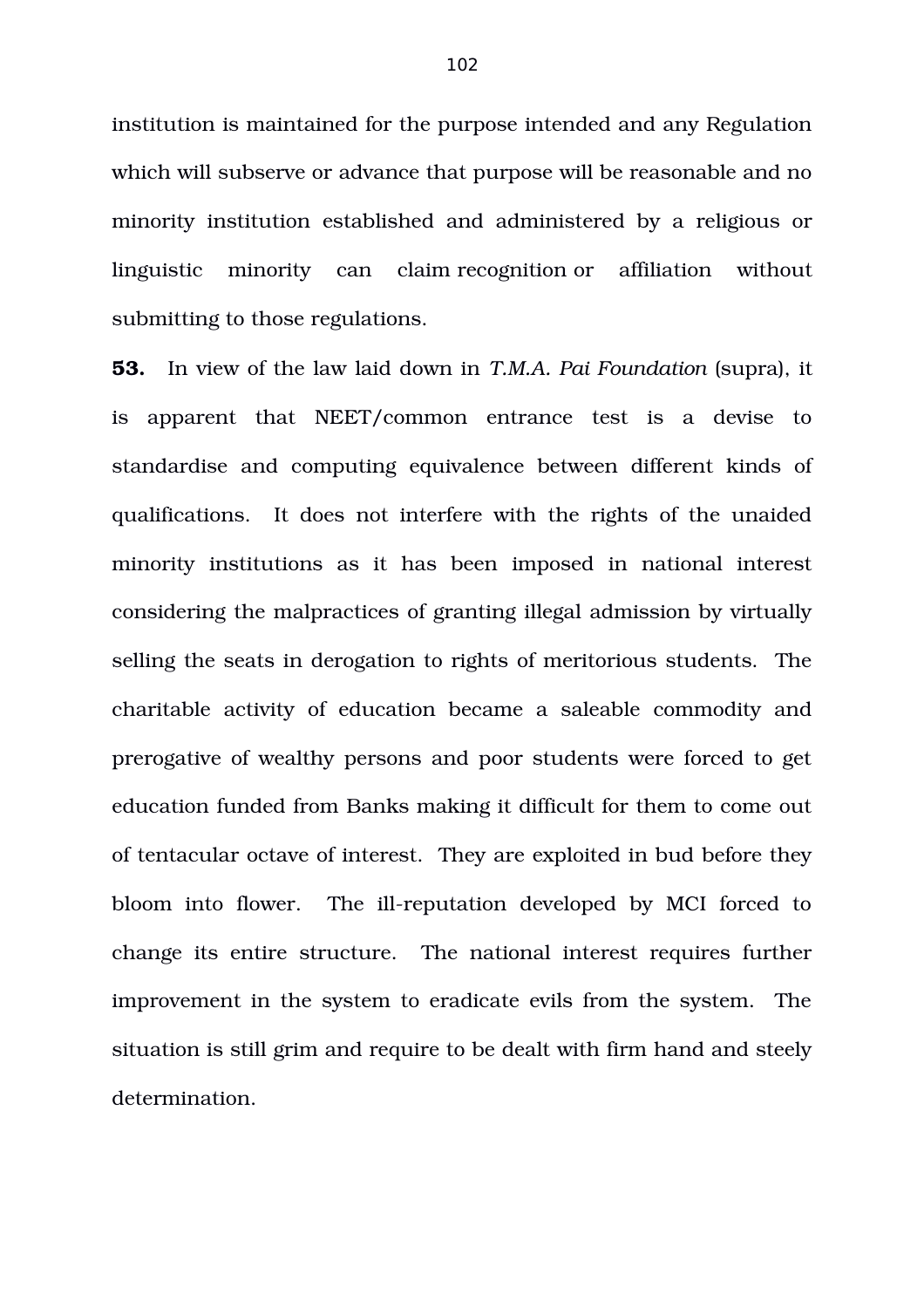**54.** In *Dr. Preeti Srivastava and Anr. v. State of M.P. and Ors.* (supra), it was opined that at super speciality level there cannot be any reservation or lowering of the minimum qualifying marks. In *Modern Dental College and Research Centre* (supra), considering various malpractices, it was observed that education is being used as exploitative financial device. Education is not a commodity to be purchased by money power and deserving one as per merit cannot be deprived of the right to obtain it. The State cannot remain a mute spectator, and it must step in to prevent exploitation.

**55.** Thus, it is apparent that the provisions in question which have been incorporated in the Act relating to Medical/Dental education, the Government, MCI and DCI cannot be said to be an invasion of the fundamental rights. The intendment is to ensure fairness in the selection, recognition of merit, and the interests of the students. In the national interest, educational institutions are basically for a charitable purpose. By and large, at present education is devoid of its real character of charity, it has become a commodity. To weed out evils from the system, which were eating away fairness in admission process, defeating merit and aspiration of the common incumbent with no means, the State has the right to frame regulatory regime for aided/ unaided minority/ private institutions as mandated by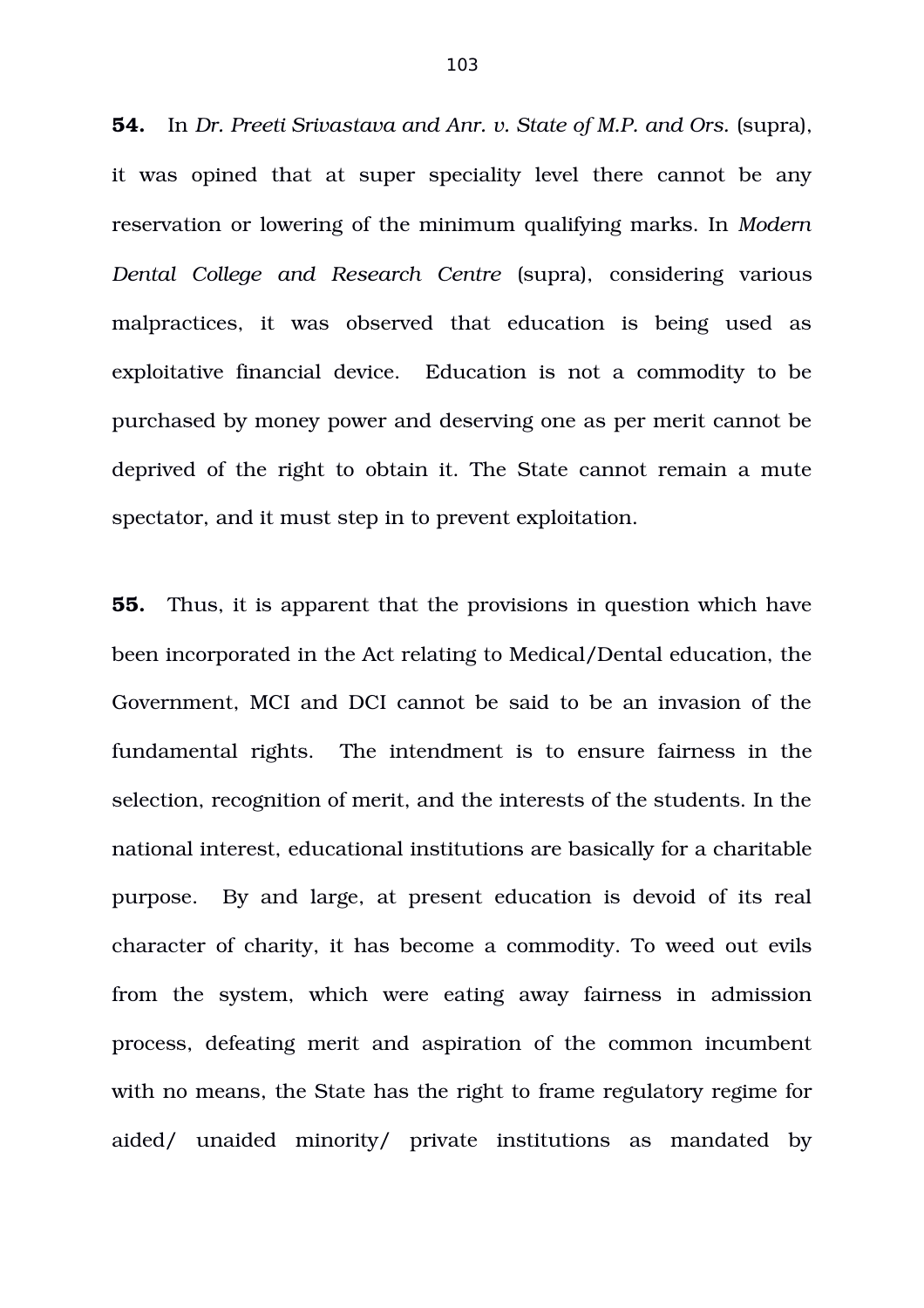Directives Principles, Articles 14 and 21 of the Constitution. The first step has been taken to weed out the evils from the system, and it would not be in the national interest to step back considering the overall scenario. If we revert to the old system, posterity is not going to forgive us. Still, complaints are galore that merit is being ignored by private institutions; there is still a flood of litigation. It seems that unfettered by a large number of regulatory measures, unscrupulous methods and malpractices are yet being adopted. Building the nation is the main aspect of education, which could not be ignored and overlooked. They have to cater to national interest first, then their interest, more so, when such conditions can be prescribed for recognition, particularly in the matter of professional education.

**56.** In *St. Stephen's College v. University of Delhi* (supra), it was held that there has to be balancing of interest of rights of minorities. It was observed that 50% of the annual admission has to be given to the members of communities other than the minority community on the basis of merit. Regulations that serve the interest in standards of education amongst the recognised institutions could validly be made. Such general patterns and standards are the need, and such regulation shall not have the effect of depriving the right of minorities to educate their children in their own institution.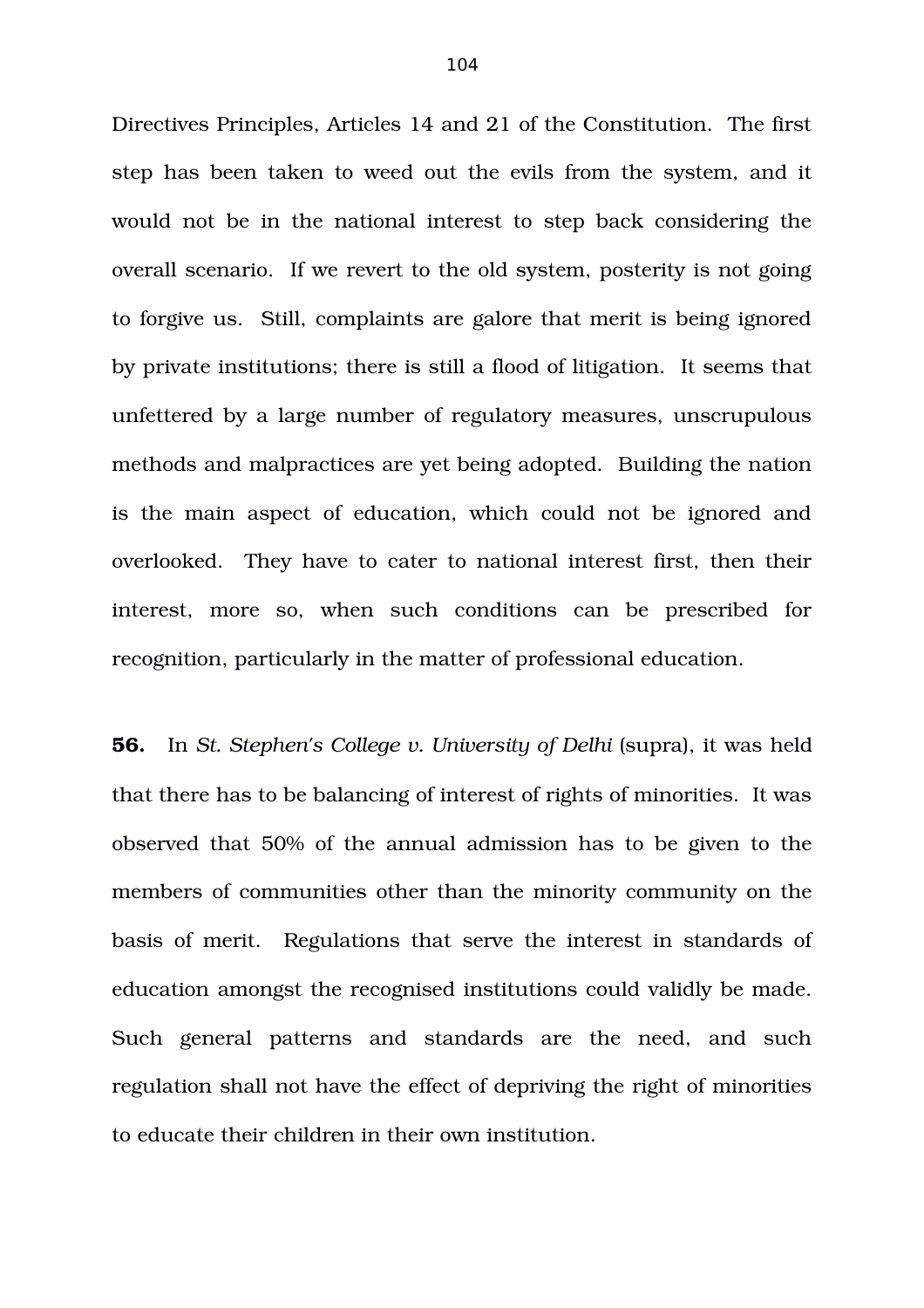**57.** The learned counsel argued that it is open to some of the institutions to impose higher standards of merit. Firstly, conditions of affiliation are binding apart from that, we find that when it comes to national standards and the objects sought to be achieved by NEET, to conduct individual examinations by some institutions cannot be permitted. The system is not yet out of clutches of unscrupulous devices and dubious means are adopted to defeat merit, the interest of education would further suffer and very purpose of centralised examination would be defeated. It is not possible to prescribe further examination over and above NEET that cannot be said to be workable, no exemption can be granted from NEET, considering the objective with which it has been introduced. We find that the uniform Entrance Examination cannot be said to be unreasonable regulatory framework. Considering the terms and conditions for affiliation and recognition for professional medical and such other professional courses are binding, and no relaxation can be permitted in the conditions.

**58.** Thus, we are of the opinion that rights under Articles 19(1)(g) and 30 read with Articles 25, 26 and 29(1) of the Constitution of India do not come in the way of securing transparency and recognition of merits in the matter of admissions. It is open to regulating the course of study, qualifications for ensuring educational standards. It is open to imposing reasonable restrictions in the national and public interest.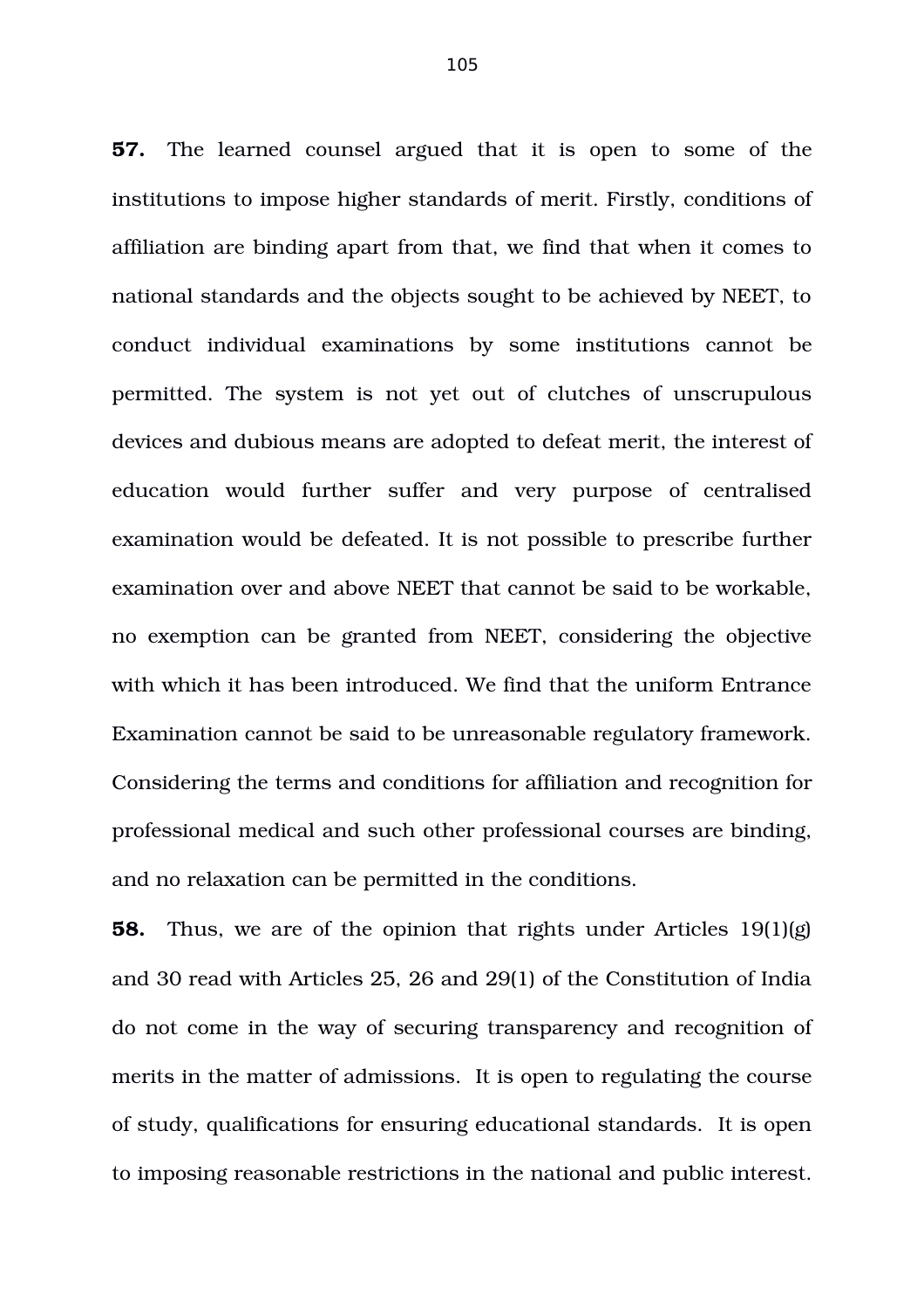The rights under Article 19(1)(g) are not absolute and are subject to reasonable restriction in the interest of the student's community to promote merit, recognition of excellence, and to curb the malpractices. Uniform Entrance Test qualifies the test of proportionality and is reasonable. The same is intended to check several maladies which crept into medical education, to prevent capitation fee by admitting students which are lower in merit and to prevent exploitation, profiteering, and commercialisation of education. The institution has to be a capable vehicle of education. The minority institutions are equally bound to comply with the conditions imposed under the relevant Acts and Regulations to enjoy affiliation and recognition, which apply to all institutions. In case they have to impart education, they are bound to comply with the conditions which are equally applicable to all. The regulations are necessary, and they are not divisive or disintegrative. Such regulatory measures enable institutions to administer them efficiently. There is no right given to maladminister the education derogatory to the national interest. The quality of medical education is imperative to sub-serve the national interest, and the merit cannot be compromised. The Government has the right for providing regulatory measures that are in the national interest, more so in view of Article 19(6) of the Constitution of India.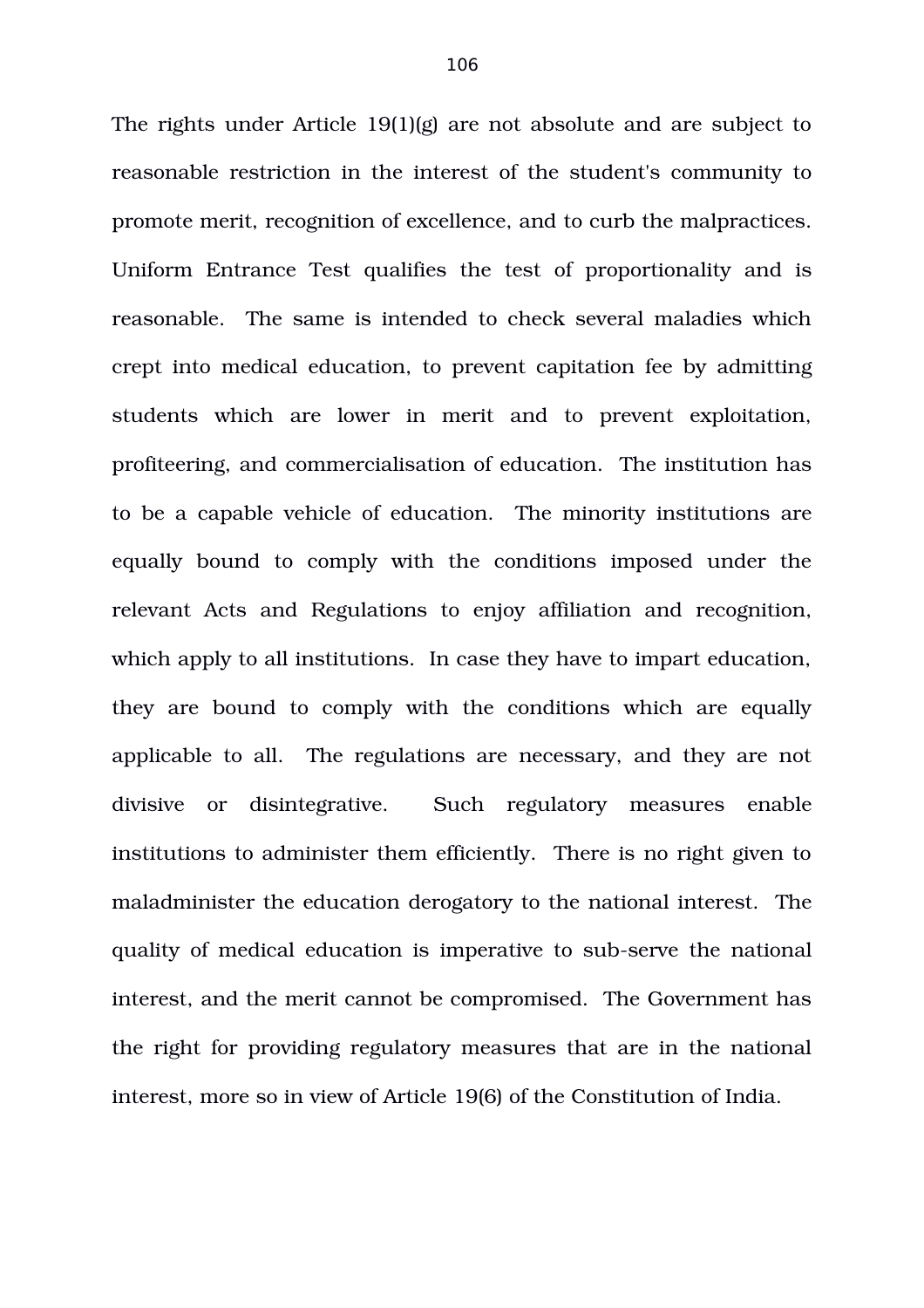**59.** The rights of the religious or linguistic minorities under Article 30 are not in conflict with other parts of the Constitution. Balancing the rights is constitutional intendment in the national and more enormous public interest. Regulatory measures cannot be said to be exceeding the concept of limited governance. The regulatory measures in question are for the improvement of the public health and is a step, in furtherance of the directive principles enshrined in Articles 47 and 51(A)(j) and enable the individual by providing full opportunity in pursuance of his objective to excel in his pursuit. The rights to administer an institution under Article 30 of the Constitution are not above the law and other Constitutional provisions. Reasonable regulatory measures can be provided without violating such rights available under Article 30 of the Constitution to administer an institution. Professional educational institutions constitute a class by themselves. Specific measures to make the administration of such institutions transparent can be imposed. The rights available under Article 30 are not violated by provisions carved out in Section 10D of the MCI Act and the Dentists Act and Regulations framed by MCI/DCI. The regulatory measures are intended for the proper functioning of institutions and to ensure that the standard of education is maintained and does not fall low under the guise of an exclusive right of management to the extent of maladministration. The